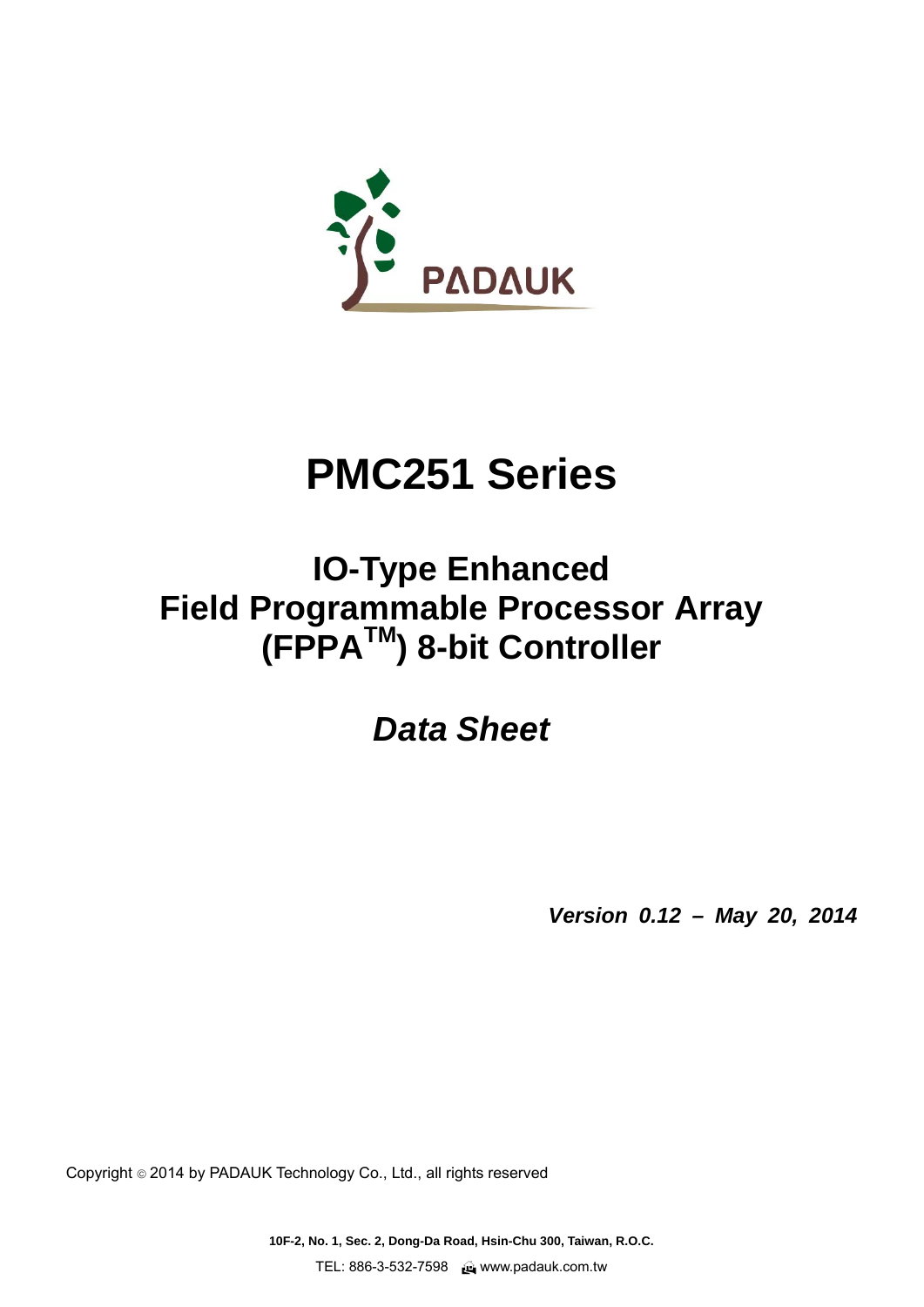

# **IMPORTANT NOTICE**

**PADAUK Technology reserves the right to make changes to its products or to terminate production of its products at any time without notice. Customers are strongly recommended to contact PADAUK Technology for the latest information and verify whether the information is correct and complete before placing orders.** 

**PADAUK Technology products are not warranted to be suitable for use in life-support applications or other critical applications. PADAUK Technology assumes no liability for such applications. Critical applications include, but are not limited to, those that may involve potential risks of death, personal injury, fire or severe property damage.** 

**PADAUK Technology assumes no responsibility for any issue caused by a customer's product design. Customers should design and verify their products within the ranges guaranteed by PADAUK Technology. In order to minimize the risks in customers' products, customers should design a product with adequate operating safeguards.**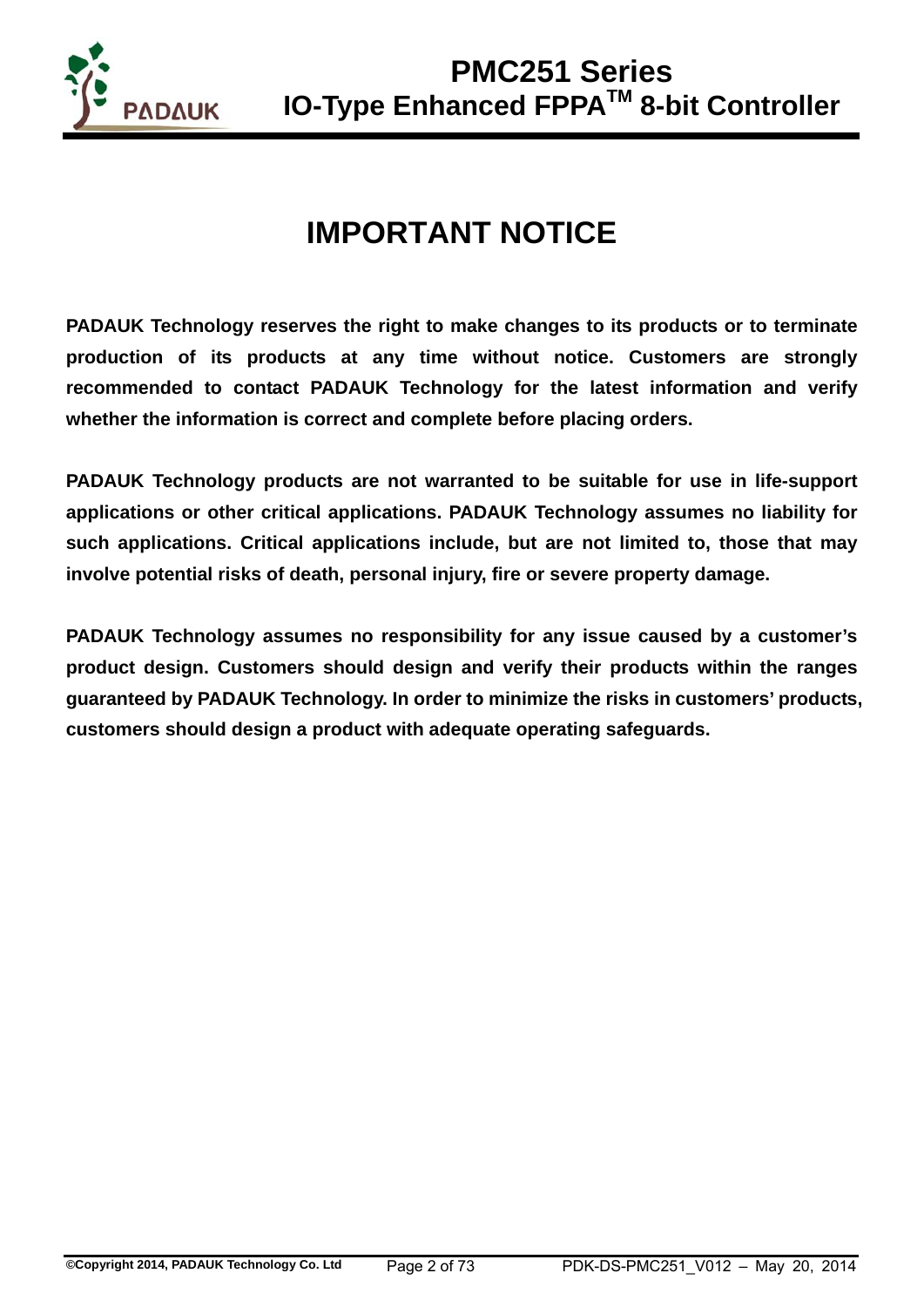

## **Table of Contents**

| $\mathbf 1$ . |      |  |
|---------------|------|--|
|               | 1.1. |  |
|               | 1.2. |  |
| 2.            |      |  |
| 3.            |      |  |
| 4.            |      |  |
|               | 4.1. |  |
|               | 4.2. |  |
|               | 4.3. |  |
|               | 4.4. |  |
|               | 4.5. |  |
|               | 4.6. |  |
|               | 4.7. |  |
|               | 4.8. |  |
|               | 4.9. |  |
|               |      |  |
|               |      |  |
|               |      |  |
|               |      |  |
|               |      |  |
|               |      |  |
| 5.            |      |  |
|               |      |  |
|               |      |  |
|               |      |  |
|               |      |  |
|               | 5.2. |  |
|               |      |  |
|               |      |  |
|               |      |  |
|               | 5.3. |  |
|               |      |  |
|               |      |  |
|               | 5.4. |  |
|               | 5.5. |  |
|               | 5.6. |  |
|               | 5.7. |  |
|               |      |  |
|               |      |  |
|               |      |  |
|               |      |  |
|               |      |  |
|               |      |  |
|               | 5.8. |  |
|               | 5.9. |  |
|               |      |  |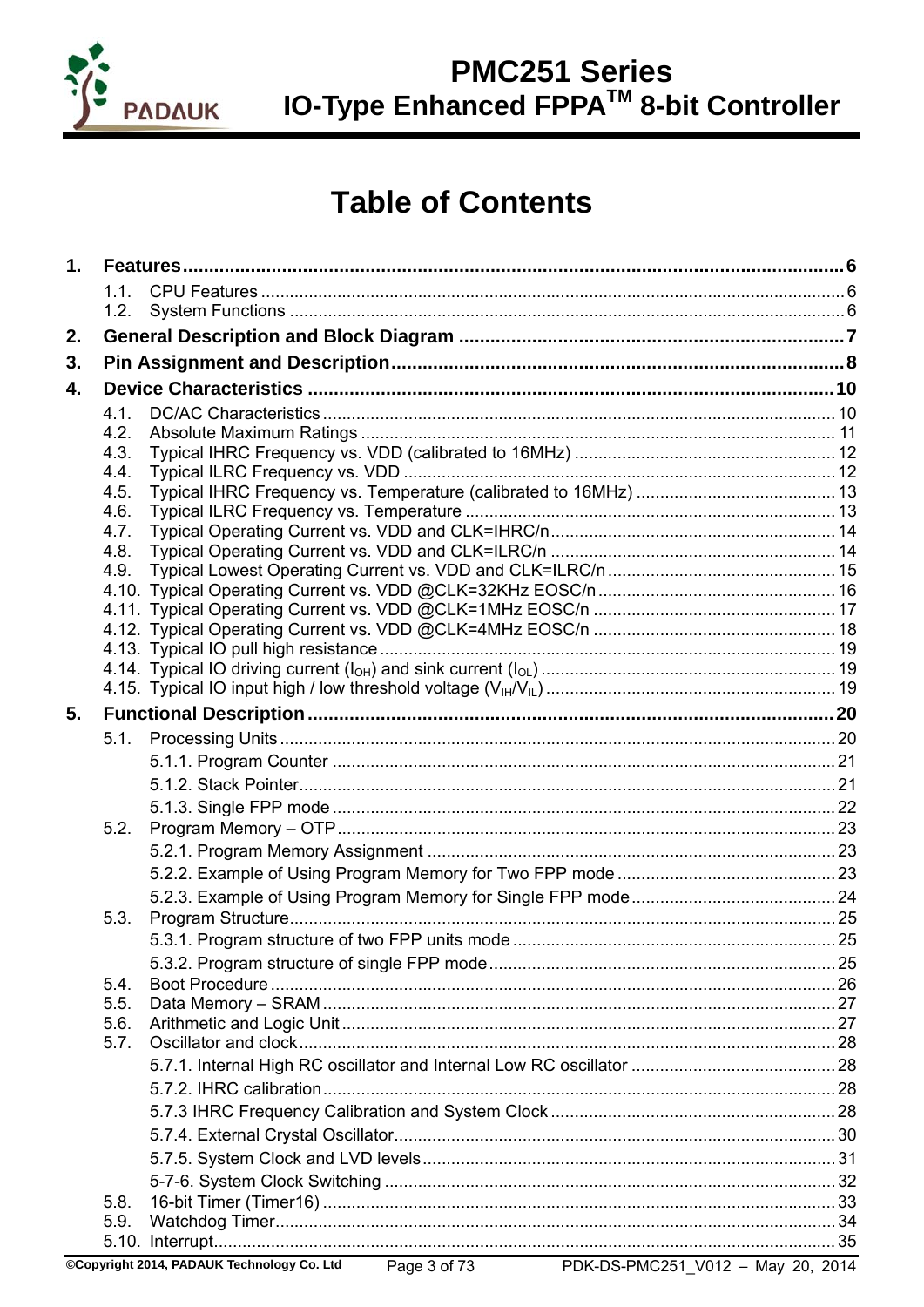

| 6. |              |                                                                                 |  |
|----|--------------|---------------------------------------------------------------------------------|--|
|    | 6.1.         |                                                                                 |  |
|    | 6.2.         |                                                                                 |  |
|    | 6.3.         |                                                                                 |  |
|    | 6.4.         |                                                                                 |  |
|    | 6.5.         |                                                                                 |  |
|    | 6.6.         |                                                                                 |  |
|    | 6.7.         |                                                                                 |  |
|    | 6.8.<br>6.9. | External Oscillator setting Register (eoscr, write only), IO address = 0x0a  44 |  |
|    |              | 6.10. IHRC oscillator control Register (ihrcr, write only), IO address = 0x0b45 |  |
|    |              |                                                                                 |  |
|    |              |                                                                                 |  |
|    |              |                                                                                 |  |
|    |              |                                                                                 |  |
|    |              |                                                                                 |  |
|    |              |                                                                                 |  |
|    |              |                                                                                 |  |
|    |              |                                                                                 |  |
|    |              |                                                                                 |  |
| 7. |              |                                                                                 |  |
|    | 7.1.         |                                                                                 |  |
|    | 7.2.         |                                                                                 |  |
|    | 7.3.         | <b>Shift Operation Instructions</b>                                             |  |
|    | 7.4.         |                                                                                 |  |
|    | 7.5.         |                                                                                 |  |
|    | 7.6.         |                                                                                 |  |
|    | 7.7.         |                                                                                 |  |
|    | 7.8.         |                                                                                 |  |
|    | 7.9.         |                                                                                 |  |
| 8. |              |                                                                                 |  |
|    | 8.1.         |                                                                                 |  |
|    |              | 8.1.1.                                                                          |  |
|    |              | 8.1.2.                                                                          |  |
|    |              | 8.1.3.                                                                          |  |
|    |              | 8.1.4.                                                                          |  |
|    |              | 8.1.5.                                                                          |  |
|    |              | 8.1.6.                                                                          |  |
|    |              | 8.1.7.                                                                          |  |
|    |              | 8.1.8.                                                                          |  |
|    |              | 8.1.9.                                                                          |  |
|    | 8.2.         |                                                                                 |  |
|    |              |                                                                                 |  |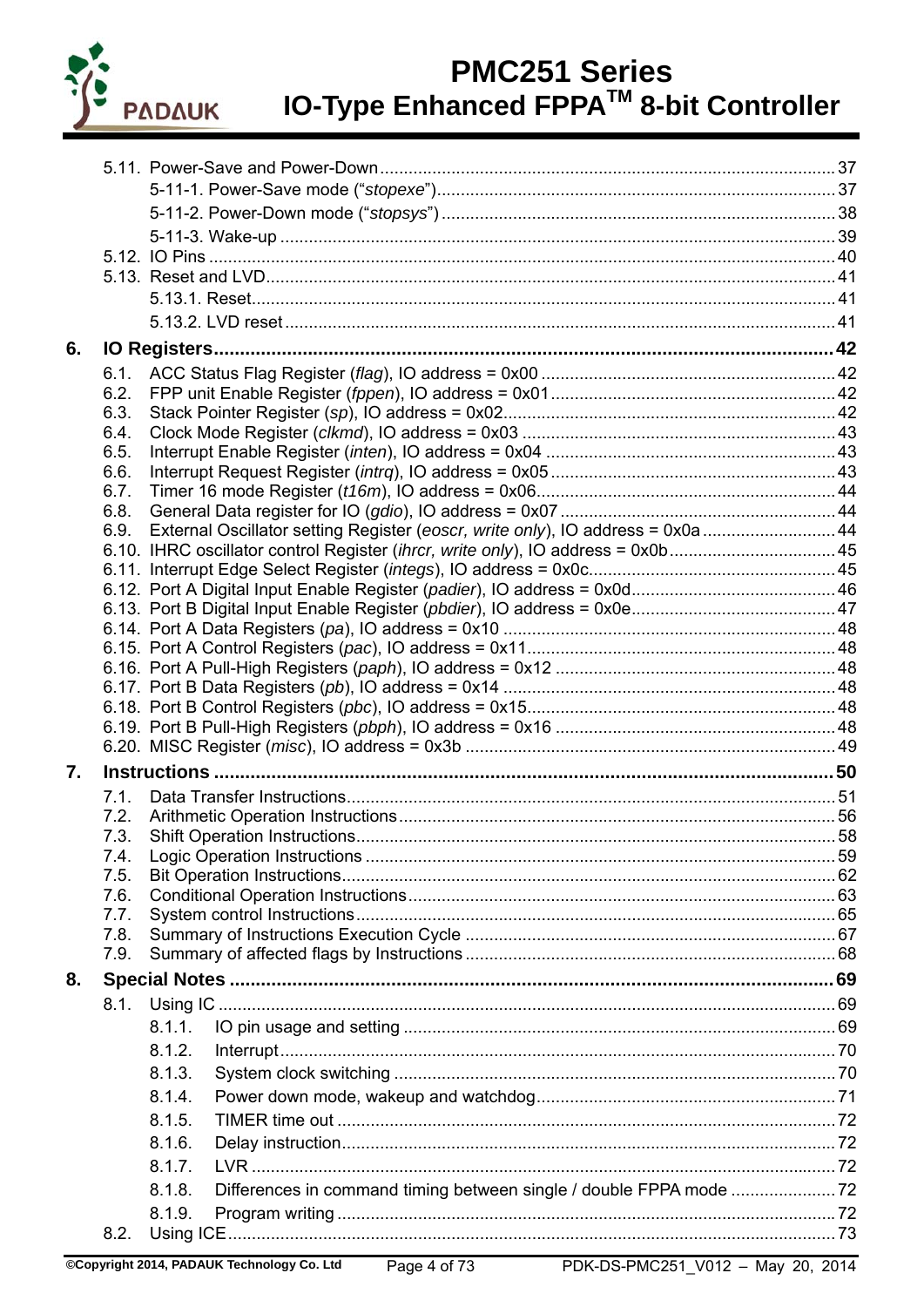

### **Revision History:**

| <b>Revision</b> | <b>Date</b> | <b>Description</b>                                                                     |
|-----------------|-------------|----------------------------------------------------------------------------------------|
| 0.02            | 2012/5/1    | $1ST$ version                                                                          |
|                 |             | Amend 4.5 chart of IHRC Frequency vs. Temperature<br>1.                                |
| 0.03            | 2012/6/25   | Amend 4.6 chart of ILRC Frequency vs. Temperature<br>2.                                |
|                 |             | Amend clkmd register description<br>3.                                                 |
| 0.04            | 2012/7/25   | 1.<br>Remove delay instruction                                                         |
| 0.05            | 2012/8/2    | Amend clkmd register: Watchdog timer is disabled when ILRC is disabled.<br>1.          |
| 0.06            | 2012/8/8    | Add padier, pbdier registers notice in ICE<br>1.                                       |
|                 |             | Amend PAPH and PBPH registers to be "read/write"<br>1.                                 |
|                 |             | Add Order Information PMC251 - S14<br>2.                                               |
|                 |             | Amend LVD DC specification<br>3.                                                       |
|                 |             | Amend Fig. 9 system clock options<br>4.                                                |
|                 |             | Amend watchdog timeout period<br>5.                                                    |
|                 |             | Amend the description of 5.4. Boot up procedure<br>6.                                  |
|                 |             | Amend the description of misc.4 -- Recover time from LVD reset<br>7.                   |
|                 |             | 8. Arrange the example of 5.7.4                                                        |
| 0.07            | 2012/9/7    | 9. Amend bit[7:5] of t16m register to be consistent with ICE                           |
|                 |             | 10. Remove rstst register to be consistent with ICE                                    |
|                 |             | 11. Amend 5.13. about rstst register description to be consistent with ICE             |
|                 |             | 12. Add notes for using padier and pbdier registers to unify the same program for both |
|                 |             | ICE emulation and real chip.                                                           |
|                 |             | 13. Amend Chart 4.3 and 4.4 - IHRC/ILRC frequency vs. VDD                              |
|                 |             | 14. Amend t <sub>WUP</sub> system wake-up time and 5-11-3, remove Fig. 15              |
|                 |             | 15. Amend 5.7.2 chip calibration, $p2 = 16 \sim 18$ ;                                  |
|                 |             | Amend Chart 4.3, 4.5, 4.6<br>1.                                                        |
|                 |             | Remove Band-gap specification<br>2.                                                    |
|                 |             | Amend Fig. 10, remove PA4 input<br>3.                                                  |
| 0.08            | 2012/10/3   | 4. Amend $f_{HRC}$ specification                                                       |
|                 |             | Add 5-11-1 application notes: (A) watchdog timer must be disabled before stopexe<br>5. |
|                 |             | (B) the example of wake-up sources from stopexe                                        |
|                 |             | Add section 5-7-6 system clock switching<br>1.                                         |
| 0.09            | 2012/11/23  | Add DIP14 package information<br>2.                                                    |
|                 |             | Replace I <sub>stand by</sub> as I <sub>power down</sub><br>1.                         |
|                 |             | Add package DIP14 in Pin diagram<br>2.                                                 |
| 0.10            | 2013/03/31  | Add notice in page 40 : The fast wake-up will be turned off automatically when<br>3.   |
|                 |             | EOSC is selected as system clock.                                                      |
|                 |             | Remove package information<br>4                                                        |
| 0.11            | 2013/10/30  | Add $V_{IN}$ and $I_{INJ (PIN)}$ in DC/AC characteristics<br>1.                        |
|                 |             | Amend 7.8 Summary of instructions Execution cycles<br>2.                               |
| 0.12            | 2014/5/20   | Add chapter 8 Special Notes<br>1.                                                      |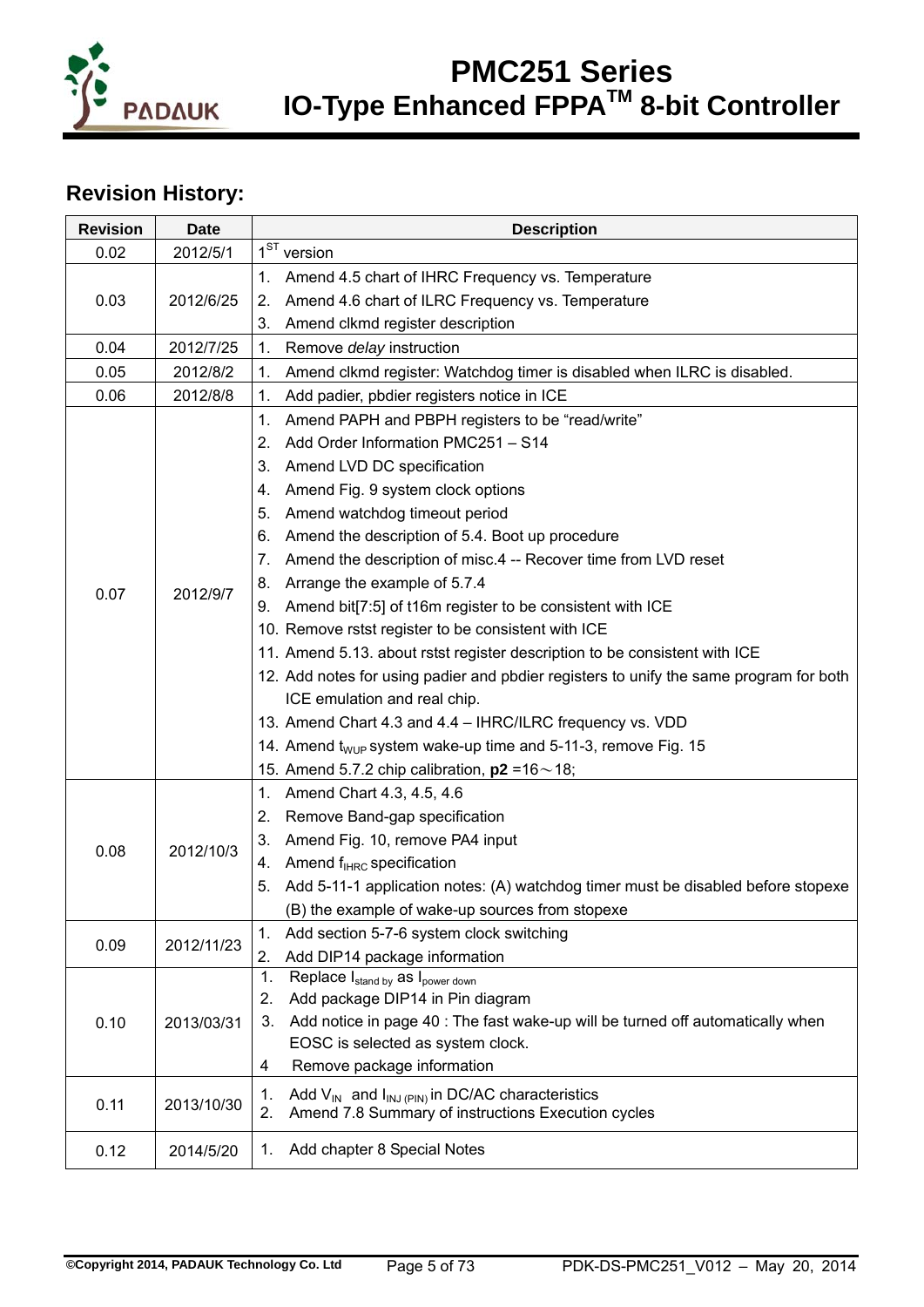

### **1. Features**

### **1.1. CPU Features**

- ◆ Operating modes: Two processing units FPPA<sup>TM</sup> mode or Traditional one processing unit mode
- ◆ 1KW OTP program memory
- ◆ 60 Bytes data RAM
- ♦ 99 powerful instructions
- Most instructions are 1T execution cycle
- ♦ Direct and indirect addressing modes for data and instructions
- $\blacklozenge$  Bit-manipulation instructions
- ♦ Programmable stack pointer and adjustable stack level
- All data memories are available for use as an index pointer
- Support security function to protect OTP data
- ♦ Separated IO space and memory space

### **1.2. System Functions**

- Clock sources: internal high RC oscillator, internal low RC oscillator and external crystal oscillator
- ◆ Internal High RC Oscillator (IHRC) frequency
- ♦ Band-gap circuit to provide 1.20V reference voltage
- ◆ One hardware 16-bit timer
- $\triangle$  Support fast wake-up
- $\blacklozenge$  Eight levels of LVD reset ~ 4.1V, 3.6V, 3.1V, 2.8V, 2.5V, 2.2V, 2.0V, 1.8V
- ♦ 12 IO pins with 10mA capability and optional pull-high resistor
- ◆ Two external interrupt pins
- ♦ Every IO pin can be configured to enable wake-up function
- ◆ Operating frequency range:
	- DC ~ 8MHz@VDD≧3.3V; DC ~ 4MHz@VDD≧2.5V; DC ~ 2MHz@VDD≧2.2V
- $\blacklozenge$  Operating voltage range: 2.2V ~ 5.5V
- $\blacklozenge$  Operating temperature range: -40°C ~ 85°C
- ◆ Low power consumption
	- Ioperating ~ 1.7mA@1MIPS, VDD=5.0V Ioperating ~ 8uA@ILRC=12KHz, VDD=3.3V
	- $I_{powerdown} \sim 0.7$ uA@VDD=5.0V  $I_{powerdown} \sim 0.4$ uA@VDD=3.3V
- 
- ◆ Order Information:
	- PMC251 S14: SOP14 (150mil); PMC251 D14: DIP14 (300mil);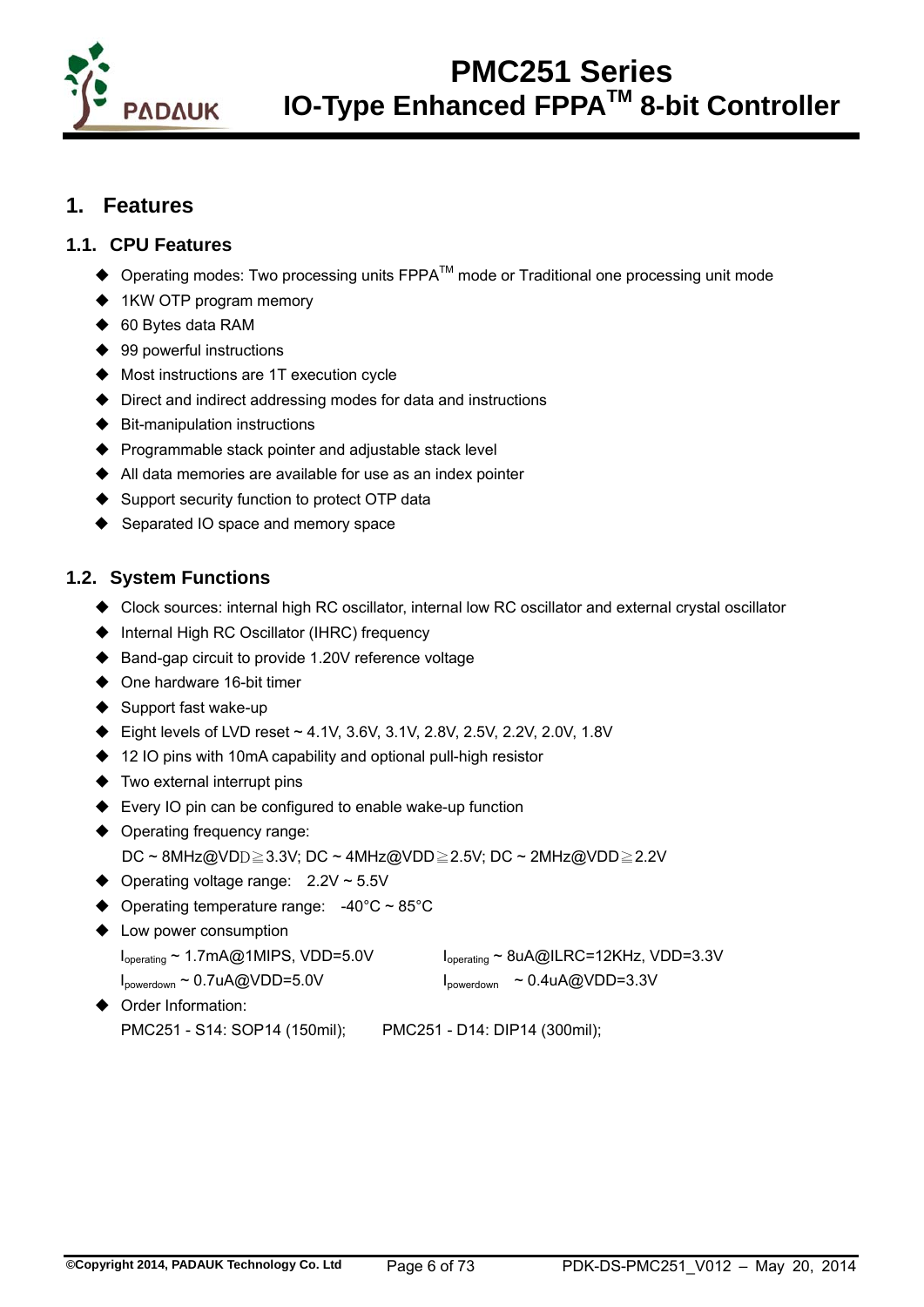

### **2. General Description and Block Diagram**

The PMC251 family is an IO-Type of PADAUK's parallel processing, fully static, OTP-based CMOS 2x8 bit processor array that can execute two peripheral functions in parallel. Besides operated in two processing units, PMC251 can act as traditional MCU in one processing unit. The PMC251 employs RISC architecture based on patented FPPA™ (Field Programmable Processor Array) technology and most the instructions are executed in one cycle except that few instructions are two cycles that handle indirect memory access.

1KW OTP program memory and 60 bytes data SRAM are inside for two FPP units using, one hardware 16-bit timer is also provided in the PMC251. The functions for peripheral devices like UART and PWM can be easily implemented by using FPPA™ unique architecture.

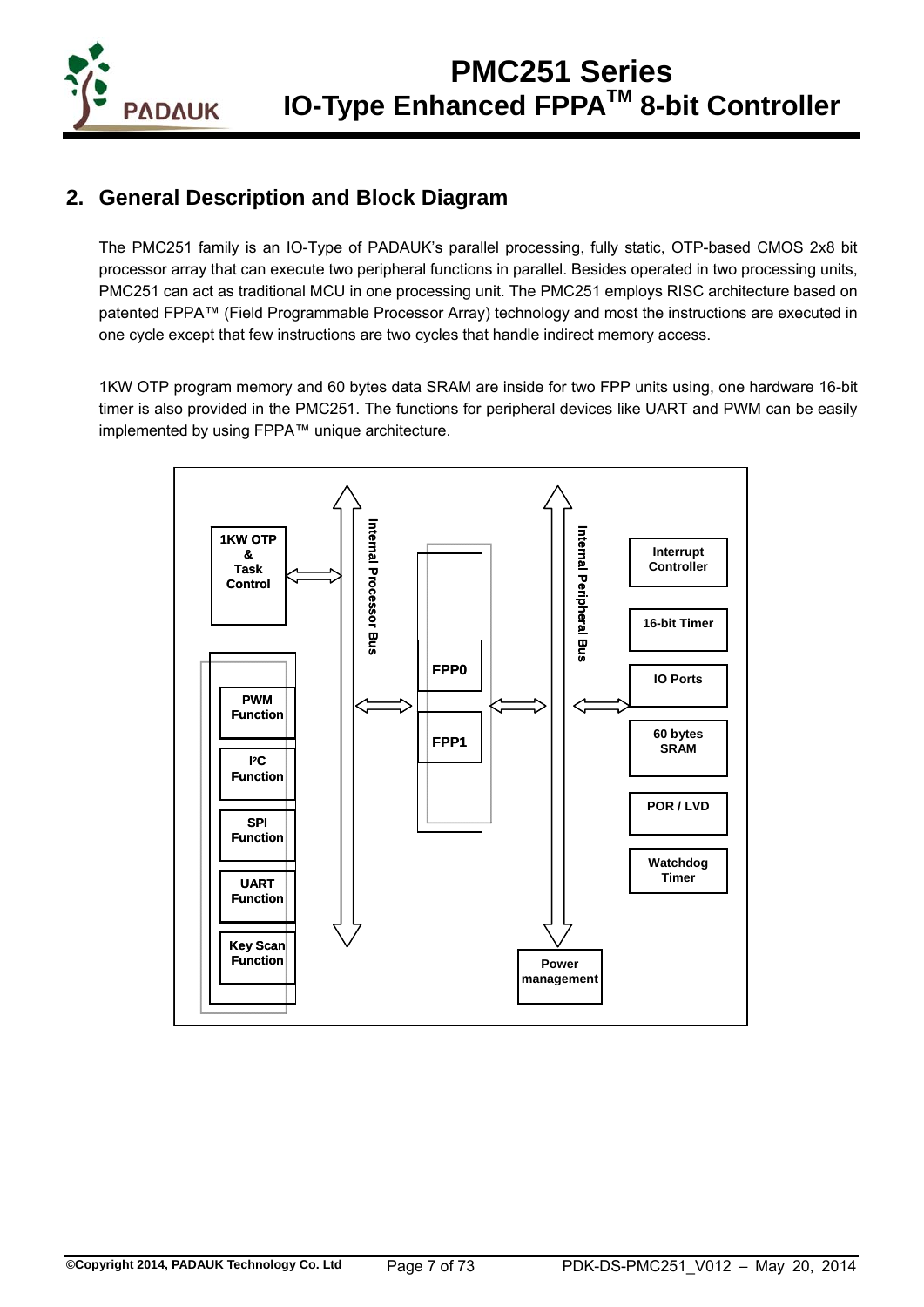

### **3. Pin Assignment and Description**



### **Pin Description**

| <b>Pin Name</b> | Pin & Buffer<br><b>Type</b> | <b>Description</b>                                                                                                                                                                                                                                                                                                                                                                                                                                                 |
|-----------------|-----------------------------|--------------------------------------------------------------------------------------------------------------------------------------------------------------------------------------------------------------------------------------------------------------------------------------------------------------------------------------------------------------------------------------------------------------------------------------------------------------------|
| <b>PA7/X1</b>   | IO<br>ST / CMOS<br>/ Analog | The functions of this pin can be:<br>(1) Bit 7 of port A. It can be configured as input or output with pull-up resistor.<br>(2) X1 (input) when crystal oscillator is used.<br>If this pin is used for crystal oscillator, bit 7 of padier register must be programmed<br>"0" to avoid leakage current. This pin can be used to wake-up system during sleep<br>mode; however, wake-up function is also disabled if bit 7 of padier register is "0".                |
| <b>PA6/X2</b>   | IO<br>ST / CMOS<br>/ Analog | The functions of this pin can be:<br>(1) Bit 6 of port A. It can be configured as input or output with pull-up resistor.<br>(2) X2 (output) when crystal oscillator is used.<br>If this pin is used for crystal oscillator, bit 6 of padier register must be programmed<br>"0" to avoid leakage current. This pin can be used to wake-up system during sleep<br>mode; however, wake-up function is also disabled if bit 6 of padier register is "0".               |
| PA5/PRST#       | IO<br>ST / CMOS             | The functions of this pin can be:<br>(1) Bit 5 of port A. It can be configured as input or open-drain output pin. Please<br>notice that there is no pull-up resistor in this pin.<br>(2) Hardware reset.<br>This pin can be used to wake-up system during sleep mode; however, wake-up<br>function is also disabled if bit 5 of padier register is "0".<br>Please put $33\Omega$ resistor in series to have high noise immunity when this pin is in<br>input mode. |
| PA4             | IO<br>ST/CMOS               | The functions of this pin can be bit 4 of port A. It can be configured as input or<br>output with pull-up resistor. This pin can be used to wake up system during sleep<br>mode; however, wake-up function from this pin is disabled when bit 4 of padier<br>register is "0"                                                                                                                                                                                       |
| PA <sub>3</sub> | IO<br>ST / CMOS             | The functions of this pin can be bit 3 of port A. It can be configured as input or<br>output with pull-up resistor. This pin can be used to wake up system during sleep<br>mode; however, wake-up function from this pin is disabled when bit 3 of padier<br>register is "0"                                                                                                                                                                                       |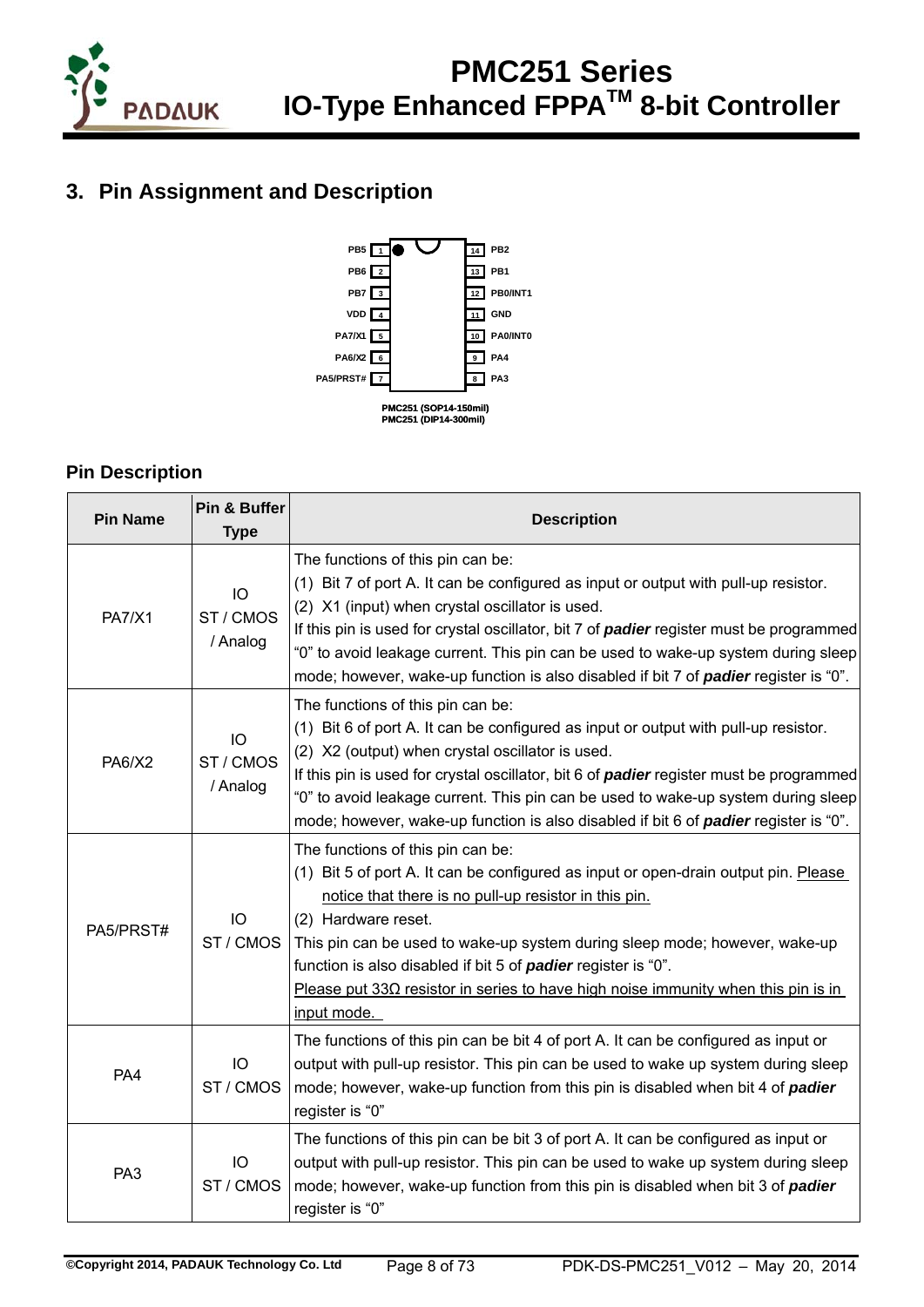

| <b>Pin Name</b>                                                                                        | Pin Type &<br><b>Buffer Type</b> | <b>Description</b>                                                                                                                                                                                                                                                                                                                                                                                               |  |  |
|--------------------------------------------------------------------------------------------------------|----------------------------------|------------------------------------------------------------------------------------------------------------------------------------------------------------------------------------------------------------------------------------------------------------------------------------------------------------------------------------------------------------------------------------------------------------------|--|--|
| PA0/INT0                                                                                               | IO<br>ST / CMOS                  | The functions of this pin can be:<br>(1) Bit 0 of port A. It can be configured as input or output with pull-up resistor.<br>(2) External interrupt line 0. Both rising edge and falling edge are accepted to<br>request interrupt service.<br>This pin can be used to wake up system during sleep mode; however, wake-up<br>function from this pin is also disabled when bit 0 of <b>padier</b> register is "0". |  |  |
| PB7                                                                                                    | IO<br>ST/CMOS                    | The function of this pin is Bit 7 of port B. It can be configured as input or output<br>with pull-up resistor. This pin can be used to wake up system during sleep mode;<br>however, wake-up function from this pin is also disabled when bit 7 of <i>pbdier</i><br>register is "0".                                                                                                                             |  |  |
| PB <sub>6</sub>                                                                                        | IO<br>ST/CMOS                    | The function of this pin is Bit 6 of port B. It can be configured as input or output<br>with pull-up resistor. This pin can be used to wake up system during sleep mode;<br>however, wake-up function from this pin is also disabled when bit 6 of <i>pbdier</i><br>register is "0".                                                                                                                             |  |  |
| PB <sub>5</sub>                                                                                        | IO<br>ST/CMOS                    | The function of this pin is Bit 5 of port B. It can be configured as input or output<br>with pull-up resistor. This pin can be used to wake up system during sleep mode;<br>however, wake-up function from this pin is also disabled when bit 5 of <i>pbdier</i><br>register is "0".                                                                                                                             |  |  |
| PB <sub>2</sub>                                                                                        | IO<br>ST/CMOS                    | The function of this pin is Bit 2 of port B. It can be configured as input or output<br>with pull-up resistor. This pin can be used to wake up system during sleep mode;<br>however, wake-up function from this pin is also disabled when bit 2 of <i>pbdier</i><br>register is "0".                                                                                                                             |  |  |
| PB1                                                                                                    | IO<br>ST/CMOS                    | The function of this pin is Bit 1 of port B. It can be configured as input or output<br>with pull-up resistor. This pin can be used to wake up system during sleep mode;<br>however, wake-up function from this pin is also disabled when bit 1 of <i>pbdier</i><br>register is "0".                                                                                                                             |  |  |
| PB0/INT1                                                                                               | IO<br>ST / CMOS                  | The functions of this pin can be:<br>(1) Bit 0 of port B. It can be configured as input or output with pull-up resistor.<br>(2) External interrupt line 1. Both rising edge and falling edge are accepted to<br>request interrupt service.<br>This pin can be used to wake up system during sleep mode; however, wake-up<br>function from this pin is also disabled when bit 0 of <i>pbdier</i> register is "0". |  |  |
| <b>VDD</b>                                                                                             |                                  | Positive power                                                                                                                                                                                                                                                                                                                                                                                                   |  |  |
| <b>GND</b>                                                                                             |                                  | Ground                                                                                                                                                                                                                                                                                                                                                                                                           |  |  |
| Notes: IO: Input/Output; ST: Schmitt Trigger input; Analog: Analog input pin; CMOS: CMOS voltage level |                                  |                                                                                                                                                                                                                                                                                                                                                                                                                  |  |  |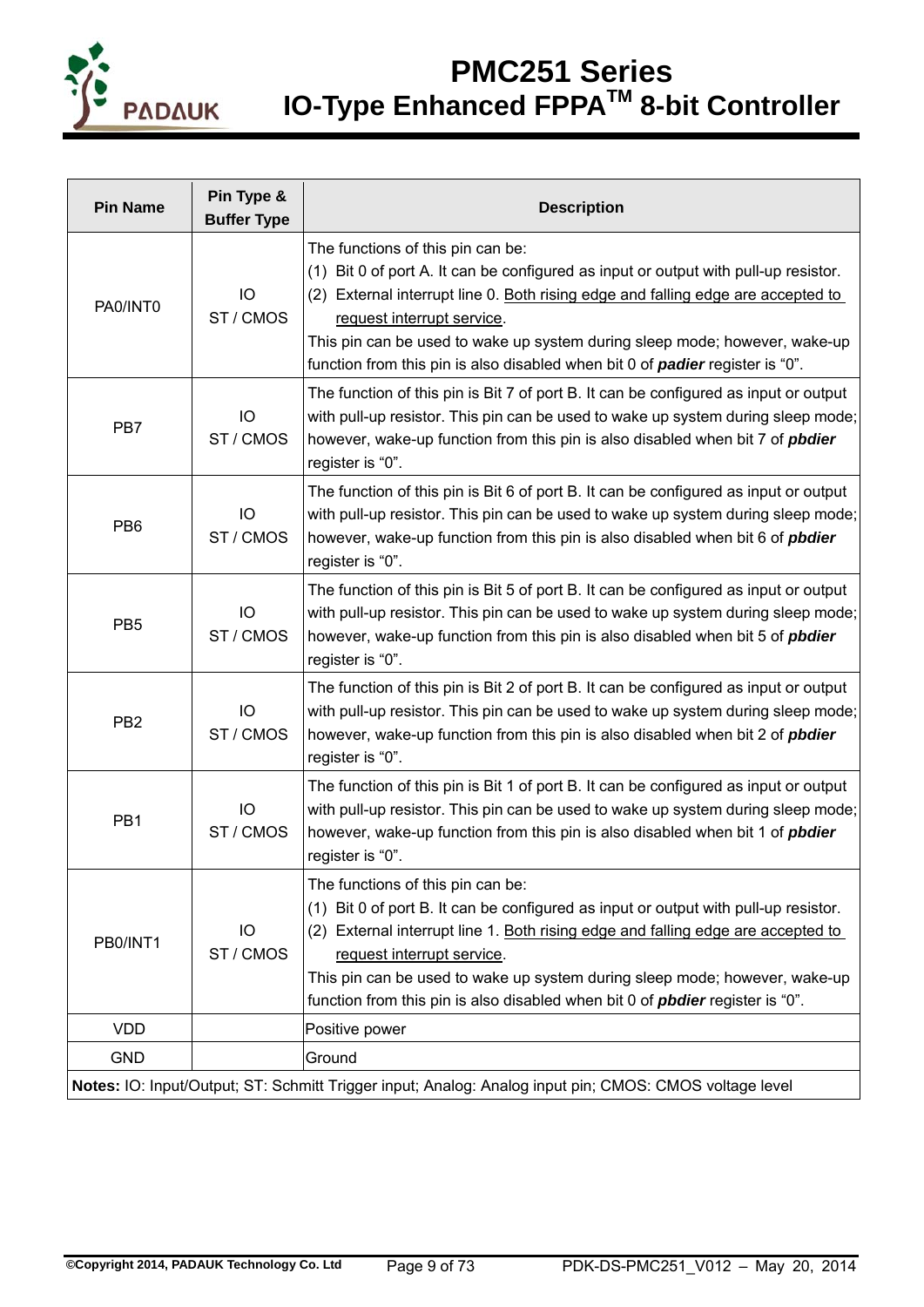

### **4. Device Characteristics**

### **4.1. DC/AC Characteristics**

All data are acquired under the conditions of Ta = - 40 °C ~ 85 °C, Vdd=5.0V,  $f_{\rm sys}$ =2MHz unless noted.

| Symbol                     | Description                                                                                            | Min                                                          | Typ                                                          | Max                                                            | Unit       | Conditions                                                                                                                                                                                                            |
|----------------------------|--------------------------------------------------------------------------------------------------------|--------------------------------------------------------------|--------------------------------------------------------------|----------------------------------------------------------------|------------|-----------------------------------------------------------------------------------------------------------------------------------------------------------------------------------------------------------------------|
| $V_{DD}$                   | <b>Operating Voltage</b>                                                                               | 2.2                                                          | 5.0                                                          | 5.5                                                            | V          | $f_{\text{SYS}} = 2MHz$                                                                                                                                                                                               |
| $f_{\rm{SYS}}$             | System clock* =<br>IHRC/2<br>IHRC/4 & crystal oscillator<br>IHRC/8 & crystal oscillator<br><b>ILRC</b> | $\mathbf 0$<br>$\mathbf 0$<br>$\boldsymbol{0}$               | 24K                                                          | 8M<br>4M<br>2M                                                 | Hz         | Under_20ms_Vdd_ok**=Y/N<br>$V_{DD} \geq 3.0V / V_{DD} \geq 3.3V$<br>$V_{DD} \geq 2.5V / V_{DD} \geq 2.8V$<br>$V_{DD} \geq 2.2 V / V_{DD} \geq 2.2 V$<br>$V_{DD} = 5.0V$                                               |
| $I_{OP}$                   | <b>Operating Current</b>                                                                               |                                                              | 1.7<br>8                                                     |                                                                | mA<br>uA   | $fSYS=1MIPS@5.0V$<br>$f_{\text{SYS}}$ =ILRC=12KHz@3.3V                                                                                                                                                                |
| $I_{PD}$                   | Power Down Current<br>(by stopsys command)                                                             |                                                              | 0.7<br>0.4                                                   |                                                                | uA<br>uA   | $f_{\text{SYS}}$ = 0Hz, VDD=5.0V<br>$f_{\text{SYS}} = 0$ Hz, VDD=3.3V                                                                                                                                                 |
| $I_{PS}$                   | <b>Power Save Current</b><br>(by stopexe command)                                                      |                                                              | 0.4                                                          |                                                                | mA         | VDD=5.0V;<br>Band-gap, LVD, IHRC, ILRC,<br>Timer16 modules are ON.                                                                                                                                                    |
| $V_{IL}$                   | Input low voltage for IO lines                                                                         | $\mathbf 0$                                                  |                                                              | 0.3V <sub>DD</sub>                                             | $\vee$     |                                                                                                                                                                                                                       |
| $\mathsf{V}_{\mathsf{IH}}$ | Input high voltage for IO lines                                                                        | $0.7 V_{DD}$                                                 |                                                              | $V_{DD}$                                                       | V          |                                                                                                                                                                                                                       |
| $I_{OL}$                   | IO lines sink current                                                                                  | 7                                                            | 10                                                           | 13                                                             | mA         | $V_{DD} = 5.0 V, V_{OL} = 0.5 V$                                                                                                                                                                                      |
| $I_{OH}$                   | IO lines drive current                                                                                 | $-5$                                                         | $-7$                                                         | $-9$                                                           | mA         | $V_{DD} = 5.0 V, V_{OH} = 4.5 V$                                                                                                                                                                                      |
| $V_{\text{IN}}$            | Input voltage                                                                                          | $-0.3$                                                       |                                                              | $VDD+0.3$                                                      | V          |                                                                                                                                                                                                                       |
| $I_{INJ(PIN)}$             | Injected current on pin                                                                                |                                                              |                                                              | 1                                                              | mA         | VDD+0.3 $\geq$ V <sub>IN</sub> $\geq$ -0.3                                                                                                                                                                            |
| $R_{PH}$                   | <b>Pull-high Resistance</b>                                                                            |                                                              | 62<br>100<br>210                                             |                                                                | ΚΩ         | $V_{DD} = 5.0V$<br>$V_{DD} = 3.3V$<br>$V_{DD} = 2.2V$                                                                                                                                                                 |
| <b>V<sub>BRD</sub></b>     | Low Voltage Detect Voltage *<br>(Brown-out voltage)                                                    | 3.86<br>3.35<br>2.84<br>2.61<br>2.37<br>2.04<br>1.86<br>1.67 | 4.15<br>3.60<br>3.05<br>2.80<br>2.55<br>2.20<br>2.00<br>1.80 | 4.44<br>3.85<br>3.26<br>3.00<br>2.73<br>2.35<br>2.14<br>1.93   | $\vee$     |                                                                                                                                                                                                                       |
|                            |                                                                                                        | 15.68*                                                       | $16*$                                                        | 16.32*                                                         | <b>MHz</b> | 25°C, VDD=2.2V~5.5V                                                                                                                                                                                                   |
| $f_{\text{IHRC}}$          | Frequency of IHRC after<br>calibration *                                                               | $14.72*$<br>14.88*                                           | $16*$<br>$16*$                                               | 17.28*<br>$17.12*$                                             | <b>MHz</b> | VDD=2.2V~5.5V,<br>-40°C <ta<85°c*<br><math>0^{\circ}</math>C <ta<70<math>^{\circ}C*</ta<70<math></ta<85°c*<br>                                                                                                        |
| $f_{ILRC}$                 | Frequency of ILRC *                                                                                    | $20.4*$<br>$15.6*$<br>$16.8*$<br>$10.2*$<br>$7.8*$<br>$8.4*$ | $24*$<br>$24*$<br>$24*$<br>$12*$<br>$12*$<br>$12*$           | $27.6*$<br>$32.4*$<br>$31.2*$<br>$13.8*$<br>$16.2*$<br>$15.6*$ | <b>KHz</b> | VDD=5.0V, Ta=25°C<br>VDD=5.0V, -40°C <ta<85°c*<br>VDD=5.0V, 0°C <ta<70°c*<br>VDD=3.3V, Ta=25°C<br/>VDD=3.3V, -40°C <ta<85°c*<br>VDD=5.0V, 0°C <ta<70°c*< td=""></ta<70°c*<></ta<85°c*<br></ta<70°c*<br></ta<85°c*<br> |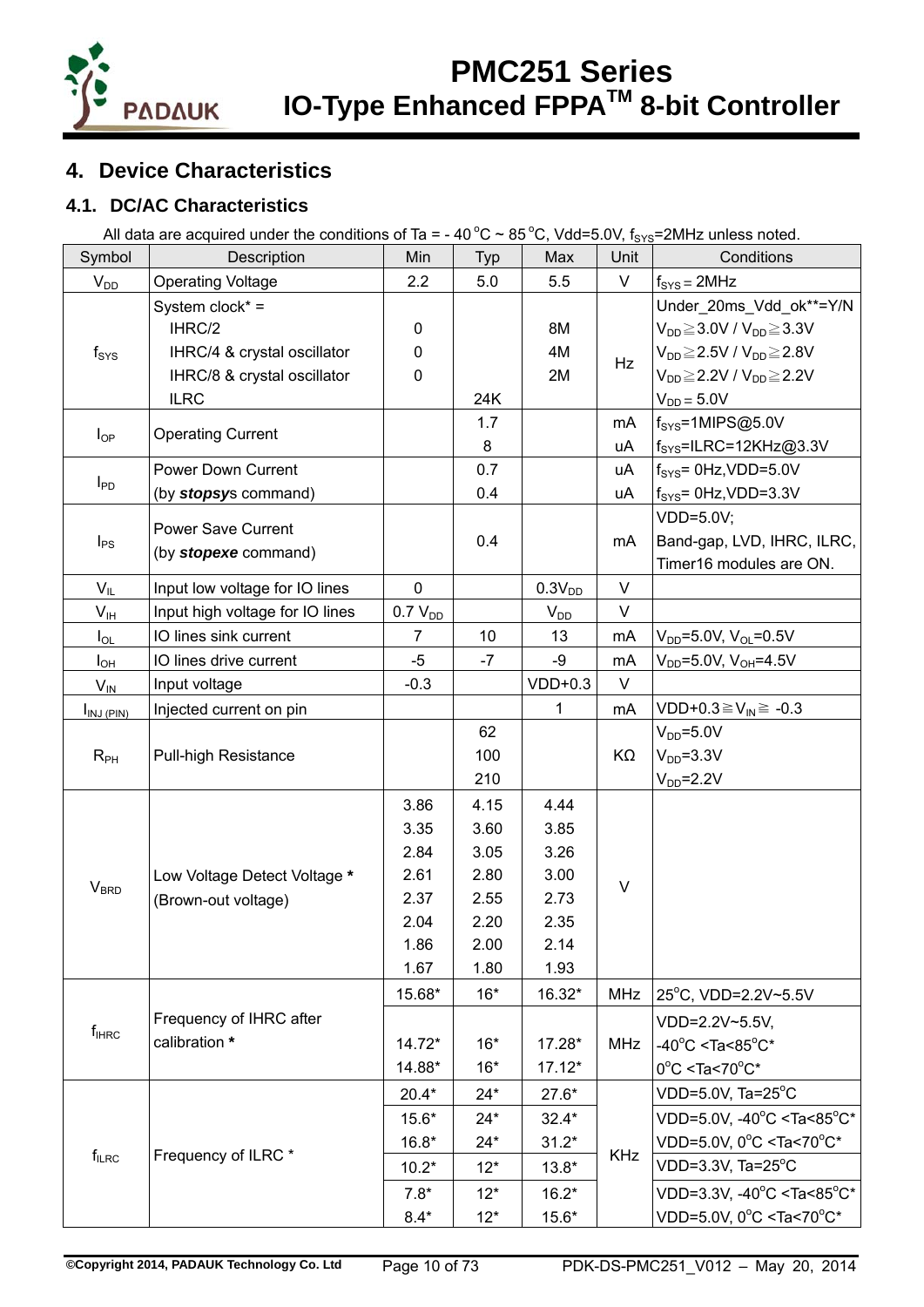

| Symbol                       | Description                    | Min | Typ                              | Max | Unit             | Conditions                            |  |
|------------------------------|--------------------------------|-----|----------------------------------|-----|------------------|---------------------------------------|--|
| $t_{INT}$                    | Interrupt pulse width          | 30  |                                  |     | ns               | $V_{DD} = 5.0V$                       |  |
| $\mathsf{V}_{\mathsf{DR}}$   | RAM data retention voltage*    | 1.5 |                                  |     | V                | In power-down mode.                   |  |
|                              |                                |     | 2048                             |     |                  | $misc[1:0] = 00$ (default)            |  |
|                              |                                |     | 4096                             |     |                  | misc[1:0]=01                          |  |
| $t_{WDT}$                    | Watchdog timeout period        |     | 16384                            |     | $T_{ILRC}$       | $misc[1:0] = 10$                      |  |
|                              |                                |     | 256                              |     |                  | misc[1:0]=11                          |  |
|                              | System boot-up period from     |     | 1024                             |     | $T_{ILRC}$       | Where $T_{ILRC}$ is the clock         |  |
| $t_{\scriptstyle\text{SBP}}$ | power-on                       |     |                                  |     |                  | period of ILRC                        |  |
|                              | System wake-up period          |     |                                  |     |                  |                                       |  |
|                              | Fast wake-up by IO toggle from |     | 128                              |     | T <sub>SYS</sub> | Where $T_{\text{SYS}}$ is the time    |  |
|                              | STOPEXE suspend                |     |                                  |     |                  | period of system clock                |  |
|                              | Fast wake-up by IO toggle from |     | 128 T <sub>SYS</sub>             |     |                  | Where $T_{\text{SHRC}}$ is the stable |  |
|                              | STOPSYS suspend, IHRC is the   |     | ٠                                |     |                  | time of IHRC from power-on.           |  |
|                              | system clock                   |     | $T_{\textnormal{SIHRC}}$         |     |                  | $T_{\text{SHRC}}$ = 5us@ VDD=5V       |  |
| t <sub>wup</sub>             | Fast wake-up by IO toggle from |     | 128 $T_{\text{SYS}}$             |     |                  | Where $T_{SILRC}$ is the stable       |  |
|                              | STOPSYS suspend, ILRC is the   |     | ٠                                |     |                  | time of ILRC from power-on.           |  |
|                              | system clock                   |     | $T_{\scriptstyle\textrm{SILRC}}$ |     |                  | $T_{SILRC}$ = 43ms@ VDD=5V            |  |
|                              | Normal wake-up from            |     |                                  |     |                  | Where $T_{ILRC}$ is the clock         |  |
|                              | STOPEXE or STOPSYS             |     | 1024                             |     | $T_{ILRC}$       | period of ILRC                        |  |
|                              | suspend                        |     |                                  |     |                  |                                       |  |
| $t_{\mathsf{RST}}$           | External reset pulse width     | 120 |                                  |     | <b>us</b>        | @VDD=5V                               |  |

\*These parameters are for design reference, not tested for every chip.

\*\* Under\_20ms\_Vdd\_Ok is a checking condition for the VDD rising from 0V to the stated voltage within 20ms.

#### **4.2. Absolute Maximum Ratings**

|  | $2.2V \sim 5.5V$                                        |
|--|---------------------------------------------------------|
|  | $\sim$ $\sim$ $\sim$ $\sim$ $\sim$ $\sim$ $\sim$ $\sim$ |

- Input Voltage ………………………………….. -0.3V ~ VDD + 0.3V Operating Temperature ……………………… -40C ~ 85C
- 
- Storage Temperature ………………………… -50C ~ 125C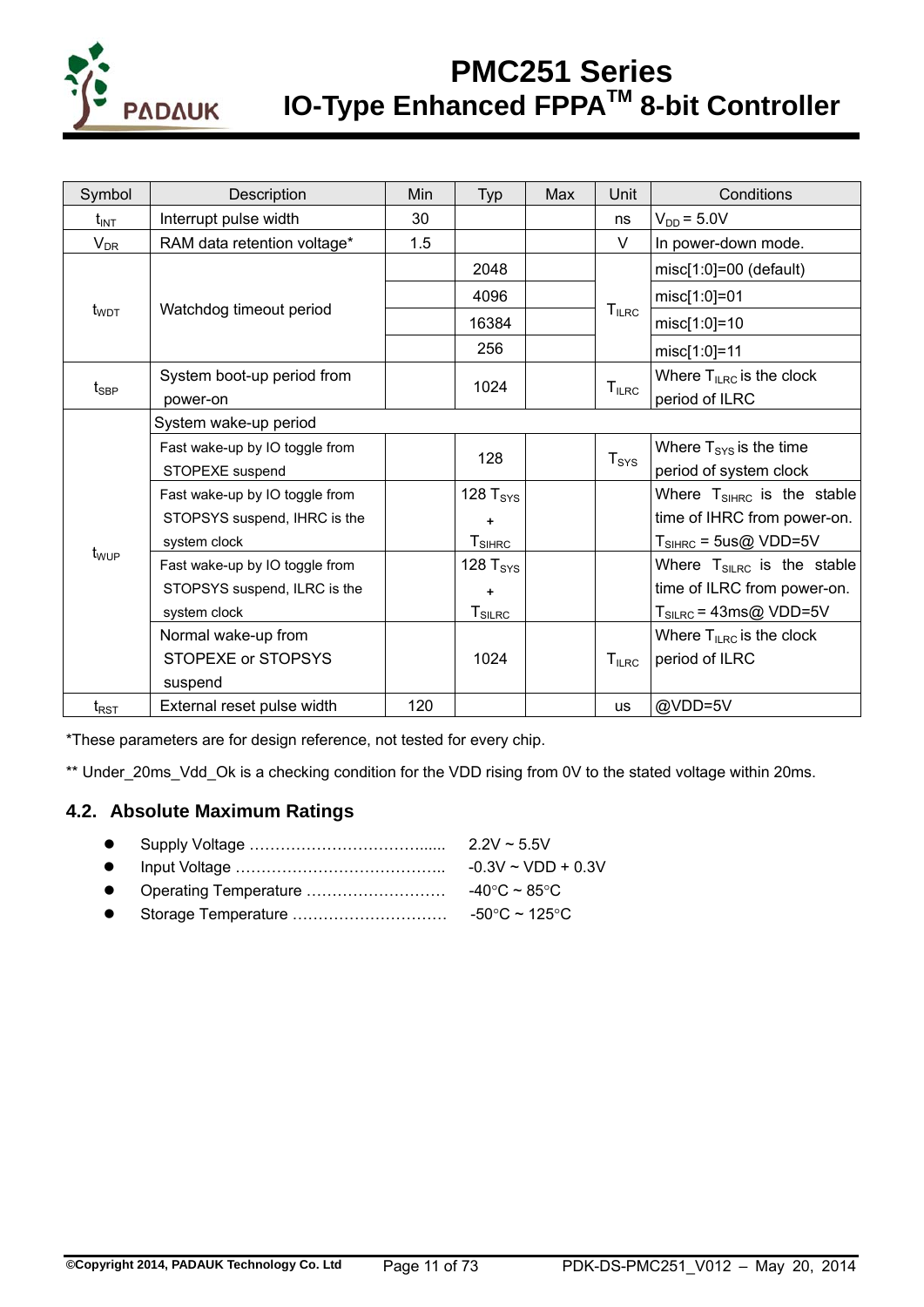





Note: The deviation may be slightly different under different system clock

### **4.4. Typical ILRC Frequency vs. VDD**

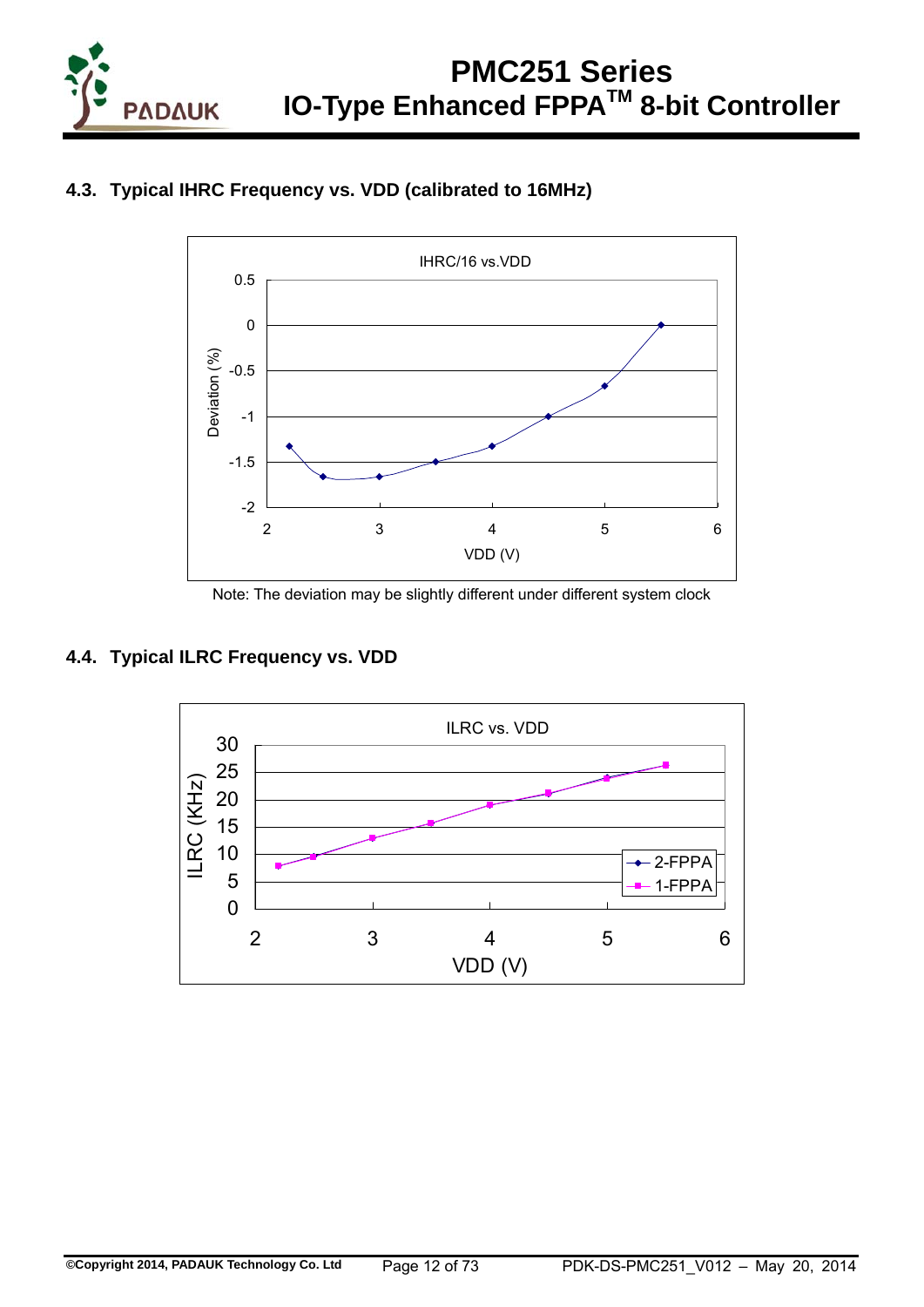

### **4.5. Typical IHRC Frequency vs. Temperature (calibrated to 16MHz)**



### **4.6. Typical ILRC Frequency vs. Temperature**

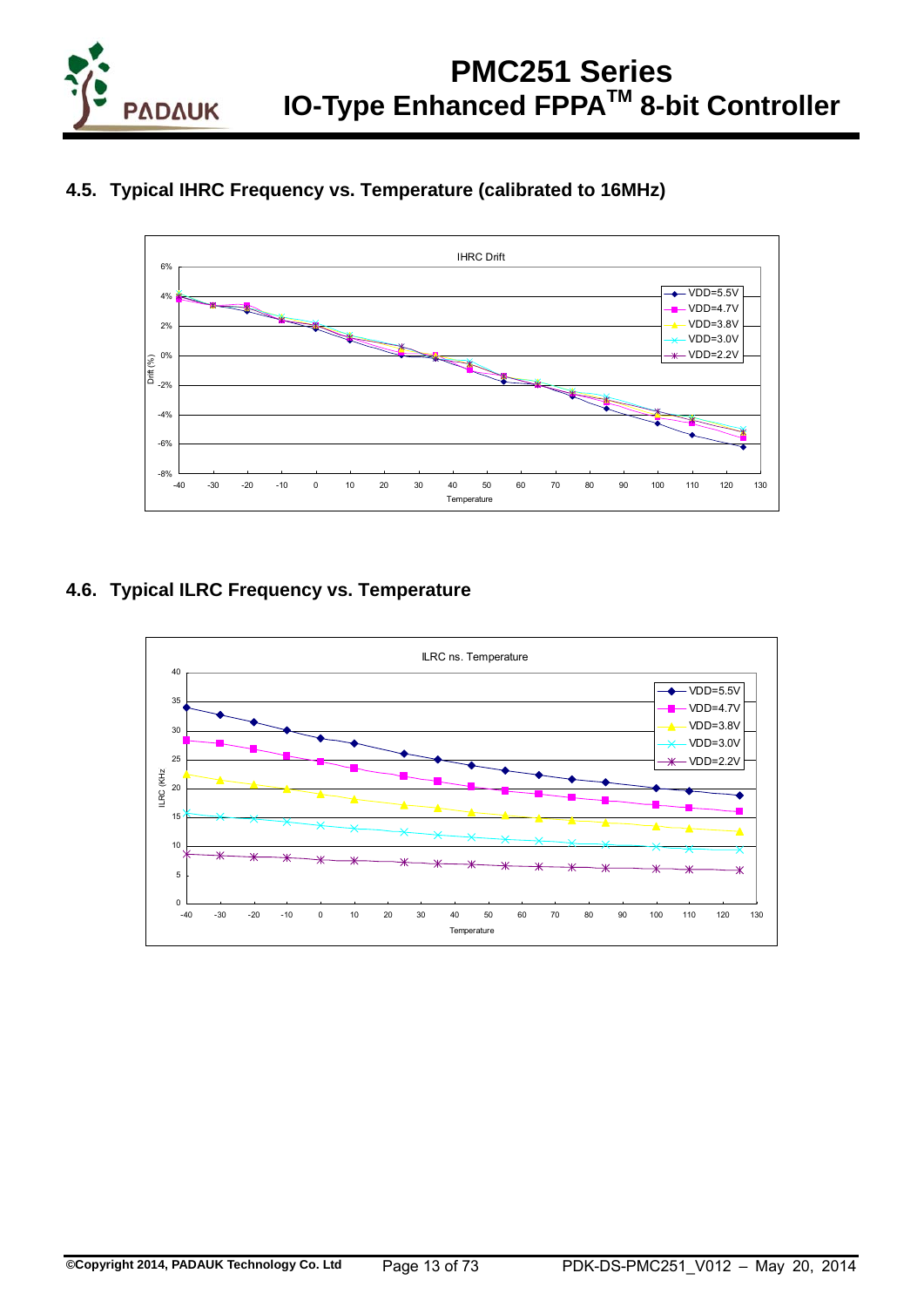

### **4.7. Typical Operating Current vs. VDD and CLK=IHRC/n**

 Conditions: **ON**: Band-gap, LVD, IHRC, T16 modules; **OFF**: ILRC, EOSC modules; **IO**: PA0:0.5Hz output toggle and no loading, others: input and no floating



### **4.8. Typical Operating Current vs. VDD and CLK=ILRC/n**

 Conditions: **ON**: Band-gap, LVD, ILRC, T16 modules; **OFF**: IHRC, EOSC modules; **IO**: PA0:0.5Hz output toggle and no loading, others: input and no floating

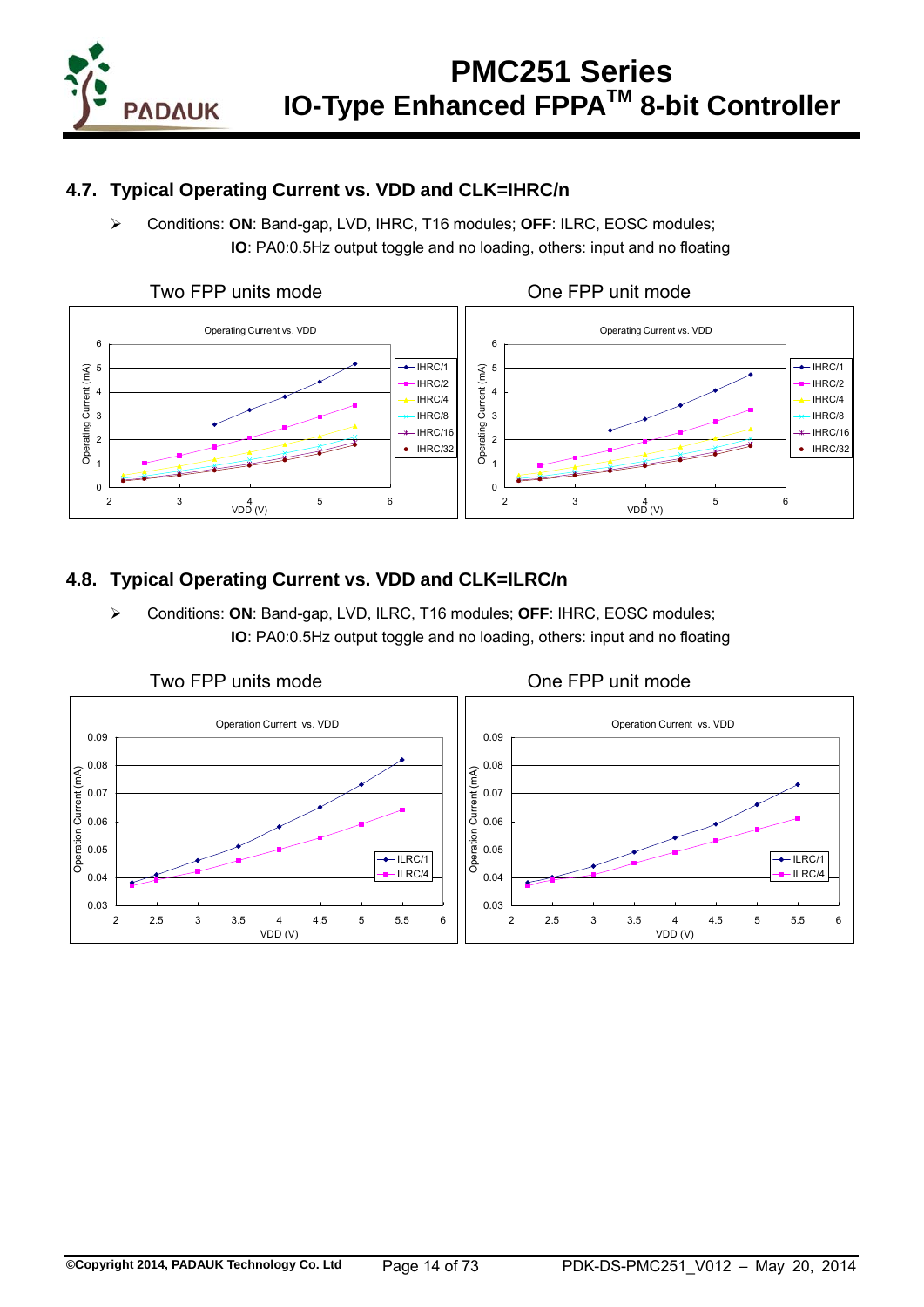

### **4.9. Typical Lowest Operating Current vs. VDD and CLK=ILRC/n**

 Conditions: **ON**: ILRC , T16 module; **OFF**: IHRC, Band-gap, LVD, EOSC modules; **IO**: PA0:0.5Hz output toggle and no loading, others: input and no floating



### **©Copyright 2014, PADAUK Technology Co. Ltd** Page 15 of 73 PDK-DS-PMC251\_V012 – May 20, 2014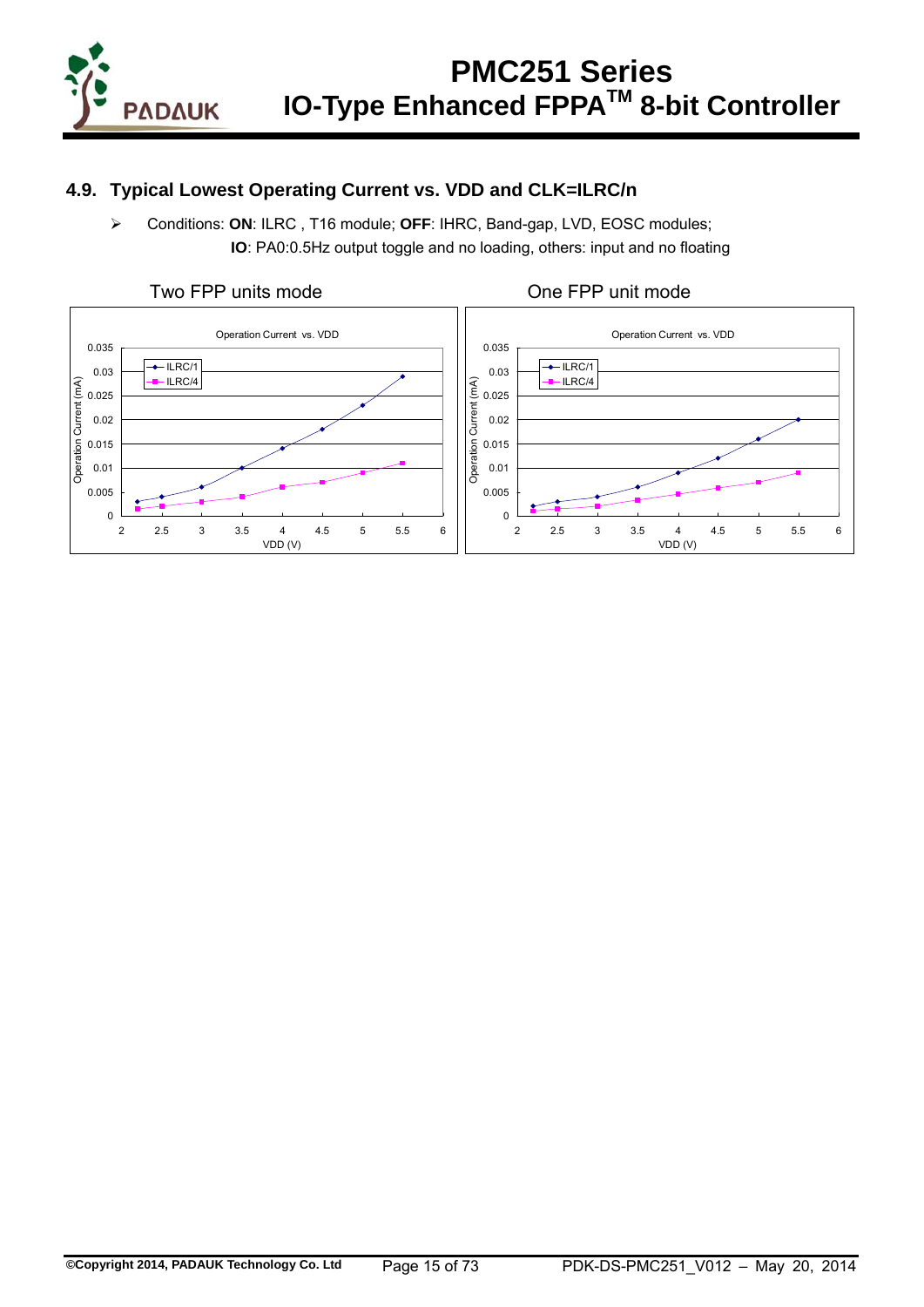

### **4.10. Typical Operating Current vs. VDD @CLK=32KHz EOSC/n**

 Conditions: **ON**: EOSC, Band-gap, LVD, T16 modules; **OFF**: IHRC, ILRC modules; **IO**: PA0:0.5Hz output toggle and no loading, others: input and no floating **EOSC**: High driving current



 Conditions: **ON**: EOSC, T16 module; **OFF**: IHRC, ILRC, Band-gap, LVD modules; **IO**: PA0:0.5Hz output toggle and no loading, others: input and no floating **EOSC**: Low driving current

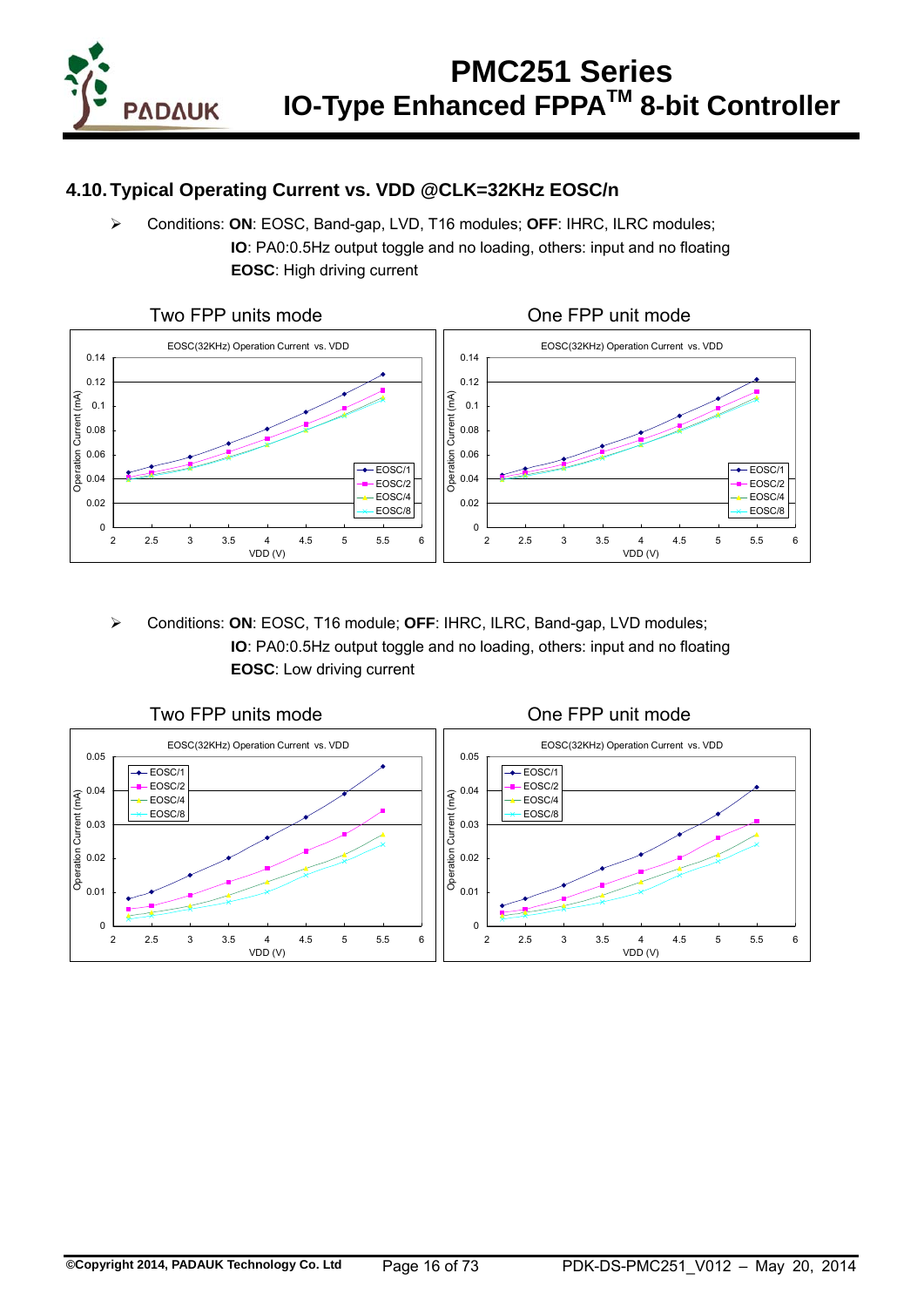

### **4.11. Typical Operating Current vs. VDD @CLK=1MHz EOSC/n**

 Conditions: **ON**: EOSC, Band-gap, LVD, T16 modules; **OFF**: IHRC, ILRC modules; **IO**: PA0:0.5Hz output toggle and no loading, others: input and no floating **EOSC**: High driving current



 Conditions: **ON**: EOSC, T16 module; **OFF**: IHRC, ILRC, Band-gap, LVD modules; **IO**: PA0:0.5Hz output toggle and no loading, others: input and no floating EOSC: Low driving current

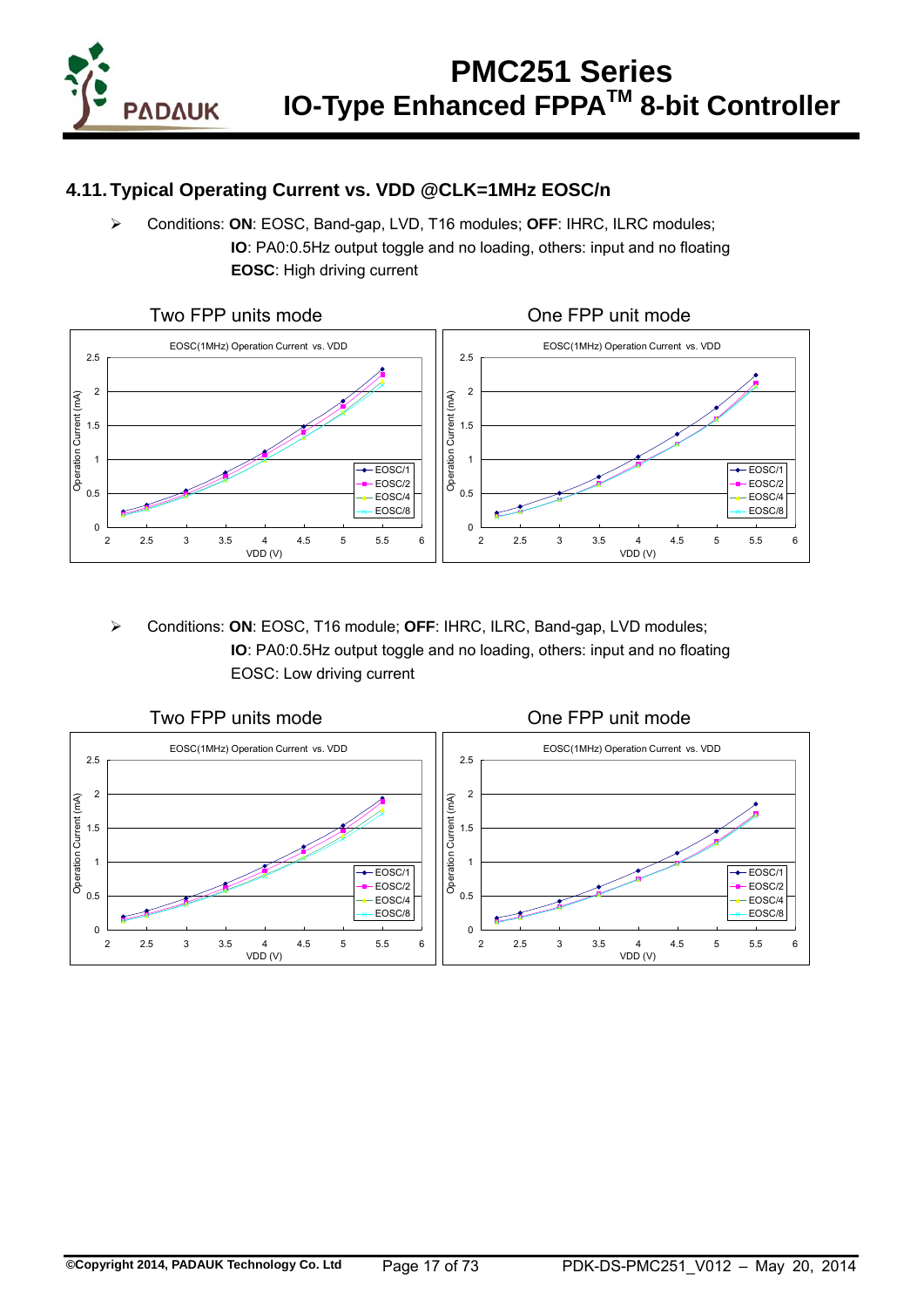

### **4.12. Typical Operating Current vs. VDD @CLK=4MHz EOSC/n**

 Conditions: **ON**: EOSC, Band-gap, LVD, T16 modules; **OFF**: IHRC, ILRC modules; **IO**: PA0:0.5Hz output toggle and no loading, others: input and no floating **EOSC**: High driving current



 Conditions: **ON**: EOSC, T16 module; **OFF**: IHRC, ILRC, Band-gap, LVD modules; **IO**: PA0:0.5Hz output toggle and no loading, others: input and no floating **EOSC**: Low driving current

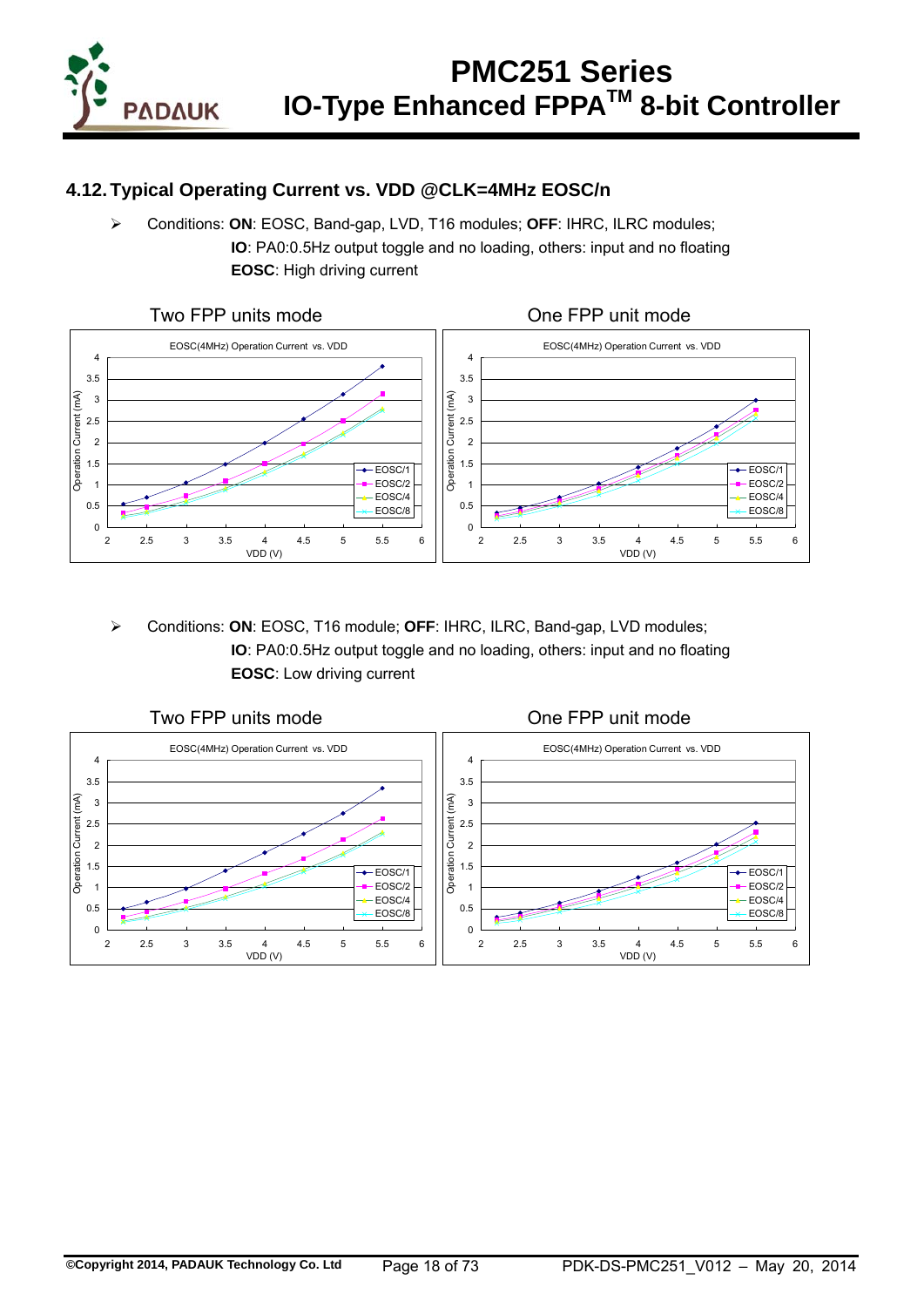

### **4.13. Typical IO pull high resistance**



### **4.14. Typical IO driving current (I<sub>OH</sub>) and sink current (I<sub>OL</sub>)**



### **4.15. Typical IO input high / low threshold voltage (V<sub>IH</sub>/V<sub>IL</sub>)**

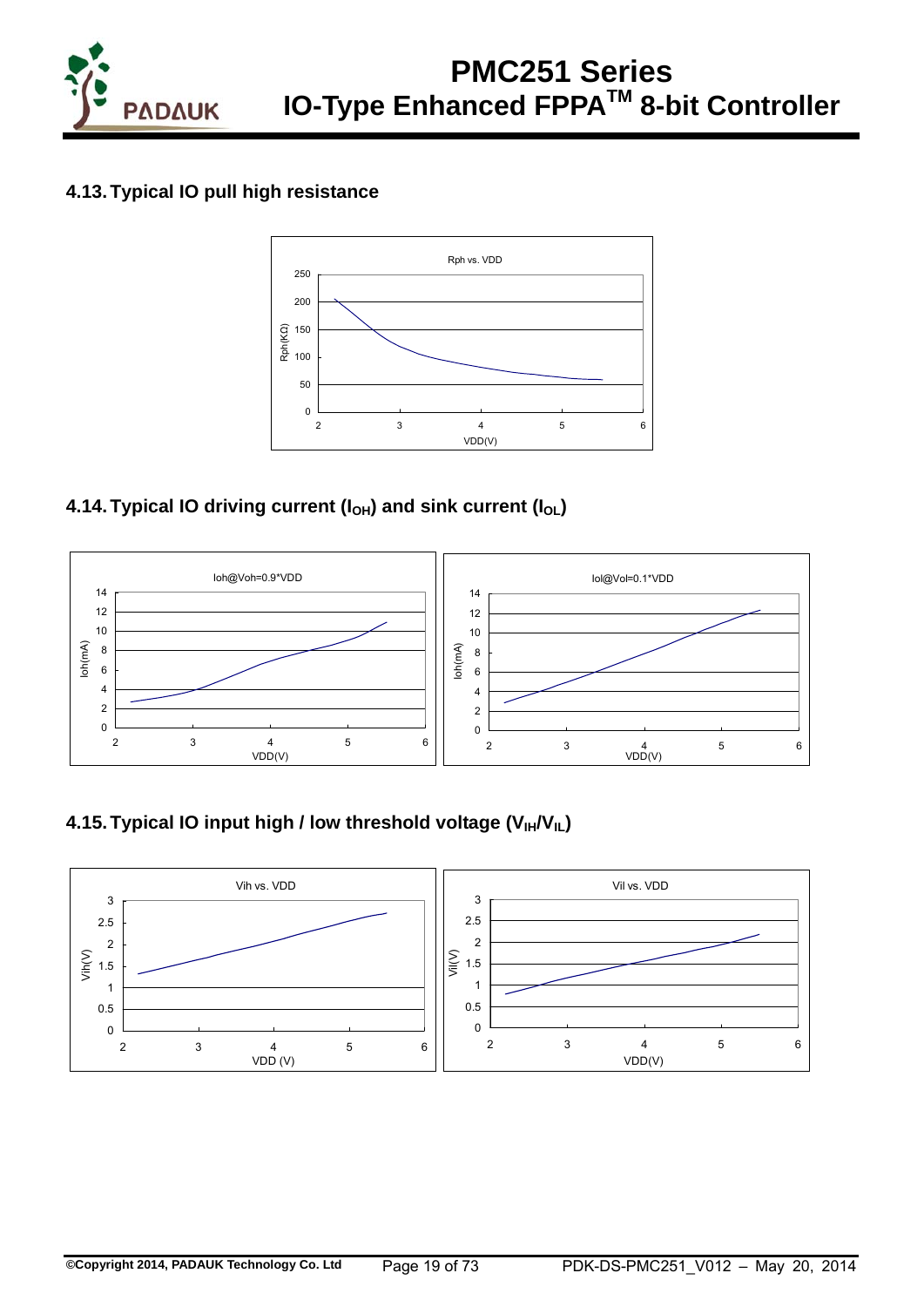

### **5. Functional Description**

### **5.1. Processing Units**

There are two processing units (FPP unit) inside the PMC251. In each processing unit, it includes (i) its own Program Counter to control the program execution sequence (ii) its own Stack Pointer to store or restore the program counter for program execution (iii) its own accumulator (iv) Status Flag to record the status of program execution. Each FPP unit has its own program counter and accumulator for program execution, flag register to record the status, and stack pointer for jump operation. Based on such architecture, FPP unit can execute its own program independently, thus parallel processing can be expected.

These two FPP units share the same 1Kx16 bits OTP program memory, 64 bytes data SRAM and all the IO ports, these two FPP units are operated at mutual exclusive clock cycles to avoid interference. One task switch is built inside the chip to decide which FPP unit should be active for the corresponding cycle. The hardware diagram and basic timing diagram of FPP units are illustrated in Fig. 1. For FPP0 unit, its program will be executed in sequence every other system clock, shown as  $(M-1)_{th}$ ,  $M_{th}$  and  $(M+1)_{th}$  instructions. For FPP1 unit, its program will be also executed in sequence every other system clock, shown as  $(N-1)_{\text{th}}$ , N<sub>th</sub> and  $(N+1)_{th}$  instructions.



Fig. 1 Hardware and Timing Diagram of FPP units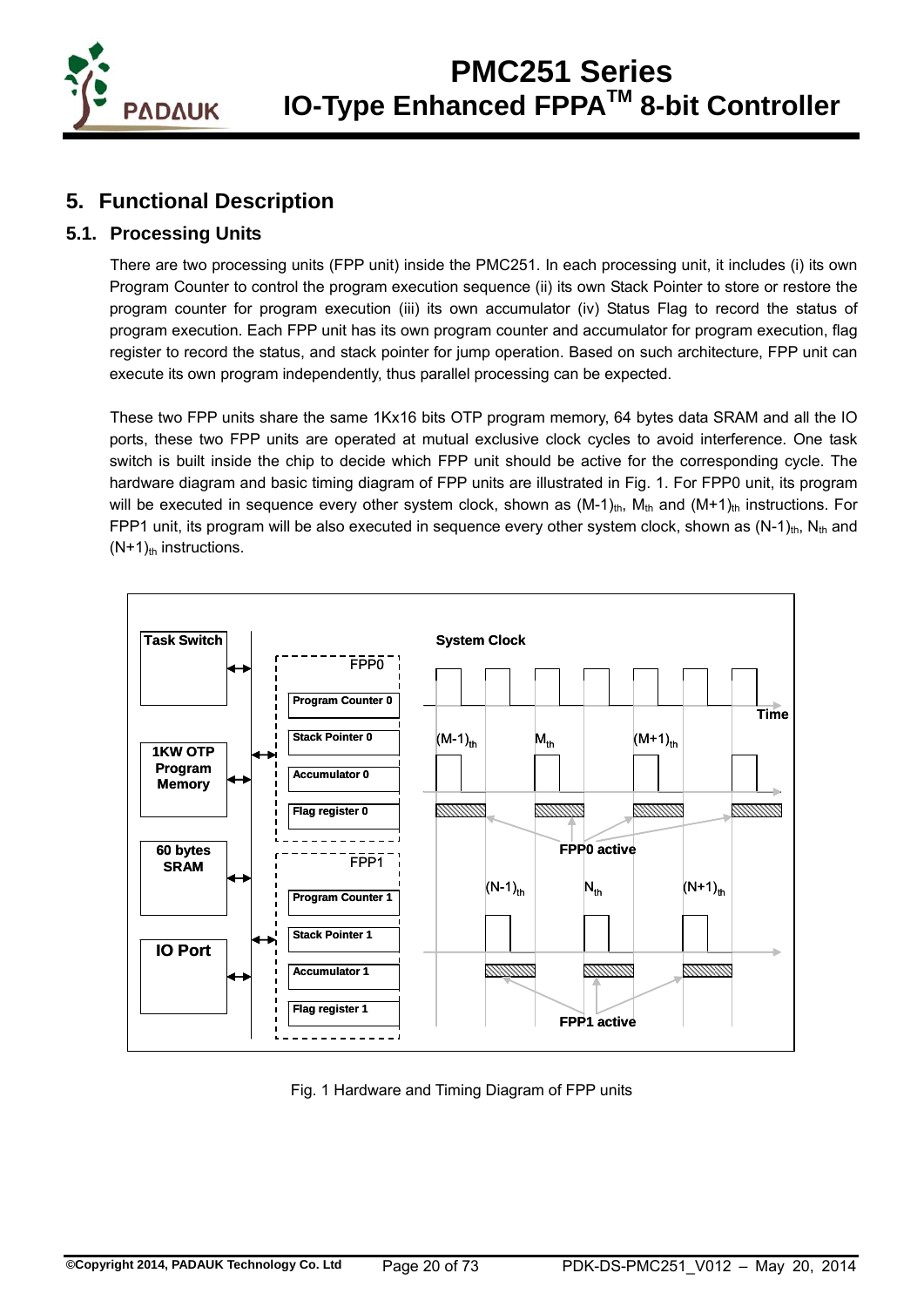

Each FPP unit has half computing power of whole system; for example, FPP0 and FPP1will be operated at 4MHz if system clock is 8MHz. The FPP unit can be enabled or disabled by programming the FPP unit Enable Register, only FPP0 is enabled after power-on reset. The system initialization will be started from FPP0 and FPP1 unit can be enabled by user's program if necessary. Both FPP0 and FPP1 can be enabled or disabled by using any one FPP unit.

#### **5.1.1. Program Counter**

Program Counter (PC) is the unit that contains the address of an instruction to be executed next. The program counter is automatically incremented at each instruction cycle so that instructions are retrieved sequentially from the program memory. Certain instructions, such as branches and subroutine calls, interrupt the sequence by placing a new value in the program counter. The bit length of the program counter is 10 for PMC251. The initial program counter of FPP0 is 0 after hardware reset and 1 for FPP1. Whenever any interrupt happens, the program counter will jump to 'h10 for interrupt service routine, only FPP0 accept interrupt and each FPP unit has its own program counter to control the program execution sequence.

#### **5.1.2. Stack Pointer**

The stack pointer in each processing unit is used to point the top of the stack area where the local variables and parameters to subroutines are stored; the stack pointer register (*sp*) is located in IO address 0x02h. The bit number of stack pointer is 8 bit; the stack memory cannot be accessed over 64 bytes and should be defined within 64 bytes from 0x00h address. The stack memory of PMC251 for each FPP unit can be assigned by user via stack pointer register, means that the depth of stack pointer for each FPP unit is adjustable in order to optimize system performance. The following example shows how to define the stack in the ASM (assembly language) project:

```
 . ROMADR 0 
           GOTO FPPA0 
           GOTO FPPA1 
     ... 
          ﹒RAMADR 0 // Address must be less than 0x100 
           WORD Stack0 [1] // one WORD 
           WORD Stack1 [2] // two WORD 
     ... 
     FPPA0: 
         SP = Stack0; // assign Stack0 for FPPA0, one level call because of Stack0[1] 
 ... 
          call function1 
      ... 
    FPPA1: 
         SP = Stack1; // assign Stack1 for FPPA1, two level call because of Stack1[2] 
 ... 
          call function2 
 ...
```
In Mini-C project, the stack calculation is done by system software, user will not have effort on it, and the example is shown as below:

```
void FPPA0 (void) 
    { 
 ... 
    }
```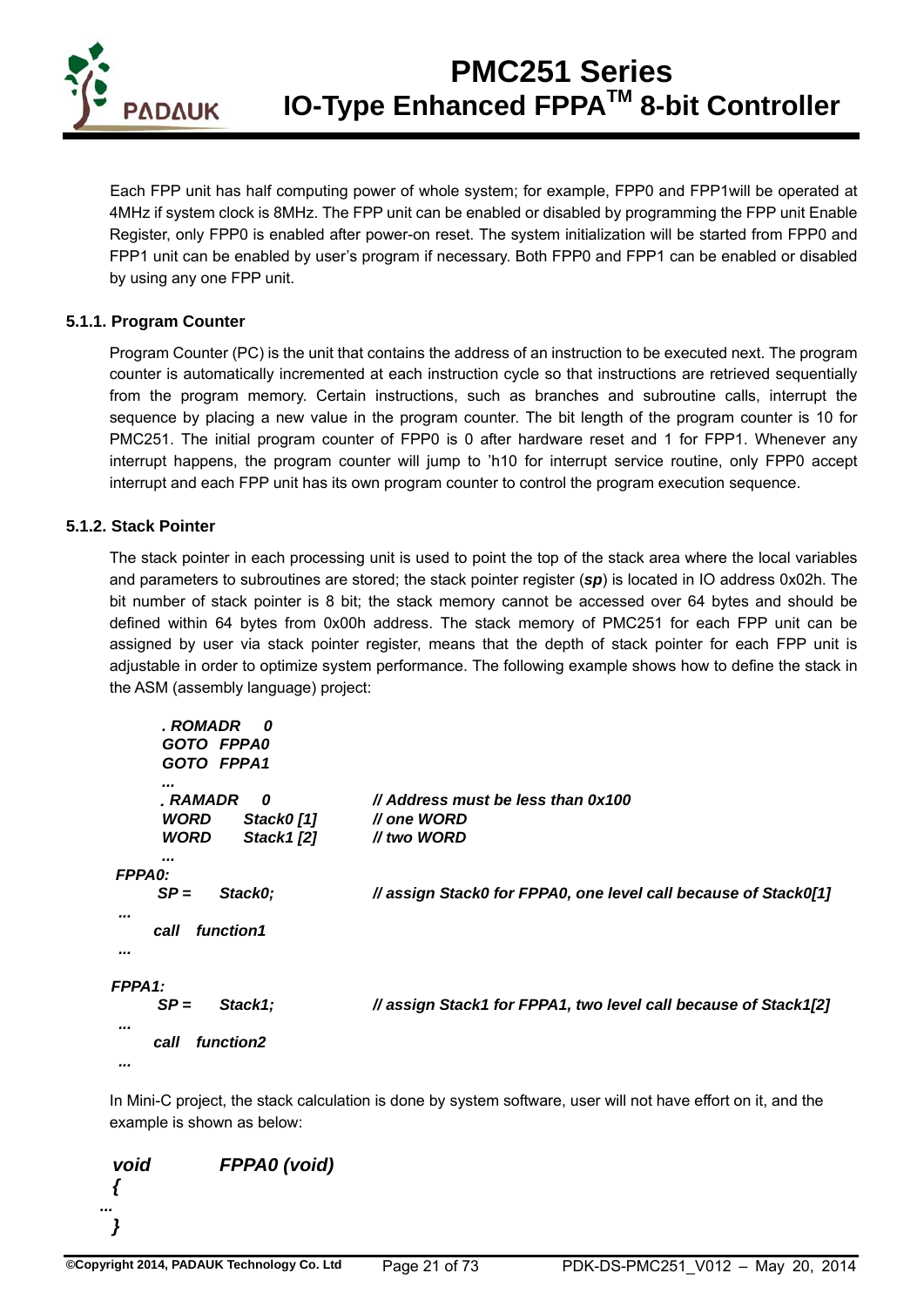

User can check the stack assignment in the window of program disassembling, Fig. 2 shows that the status of stack before FPP0 execution, system has calculated the required stack space and has reserved for the program.

| ⇨ | 20:<br>21 :                 | 00000000 C028 | void FPPA0 (void)    | GOTO 0x28                  |            |
|---|-----------------------------|---------------|----------------------|----------------------------|------------|
|   | 21:                         | LШ            | void FPPA0 (void)    |                            |            |
| ⇨ | 22:<br>00000028<br>0000002A | 00000029      | 8838<br>1F00<br>0082 | <b>WDRESET</b><br>MOU SP A | MOU A #8x8 |
|   |                             |               |                      |                            |            |

Fig. 2 Stack Assignment in Mini-C project

#### **5.1.3. Single FPP mode**

For traditional MCU user who does not need parallel processing capability, PMC251 provides single FPP mode optional to behave as traditional MCU. After single FPP mode is selected, FPP1 is always disabled and only FPP0 is active. Fig.3 shows the timing diagram for each FPP unit, FPP1 is always disabled and only FPP0 active. Please notice that *wait* instruction is NOT supported when single FPP mode is chosen.



Fig. 3 Timing Diagram of single FPP mode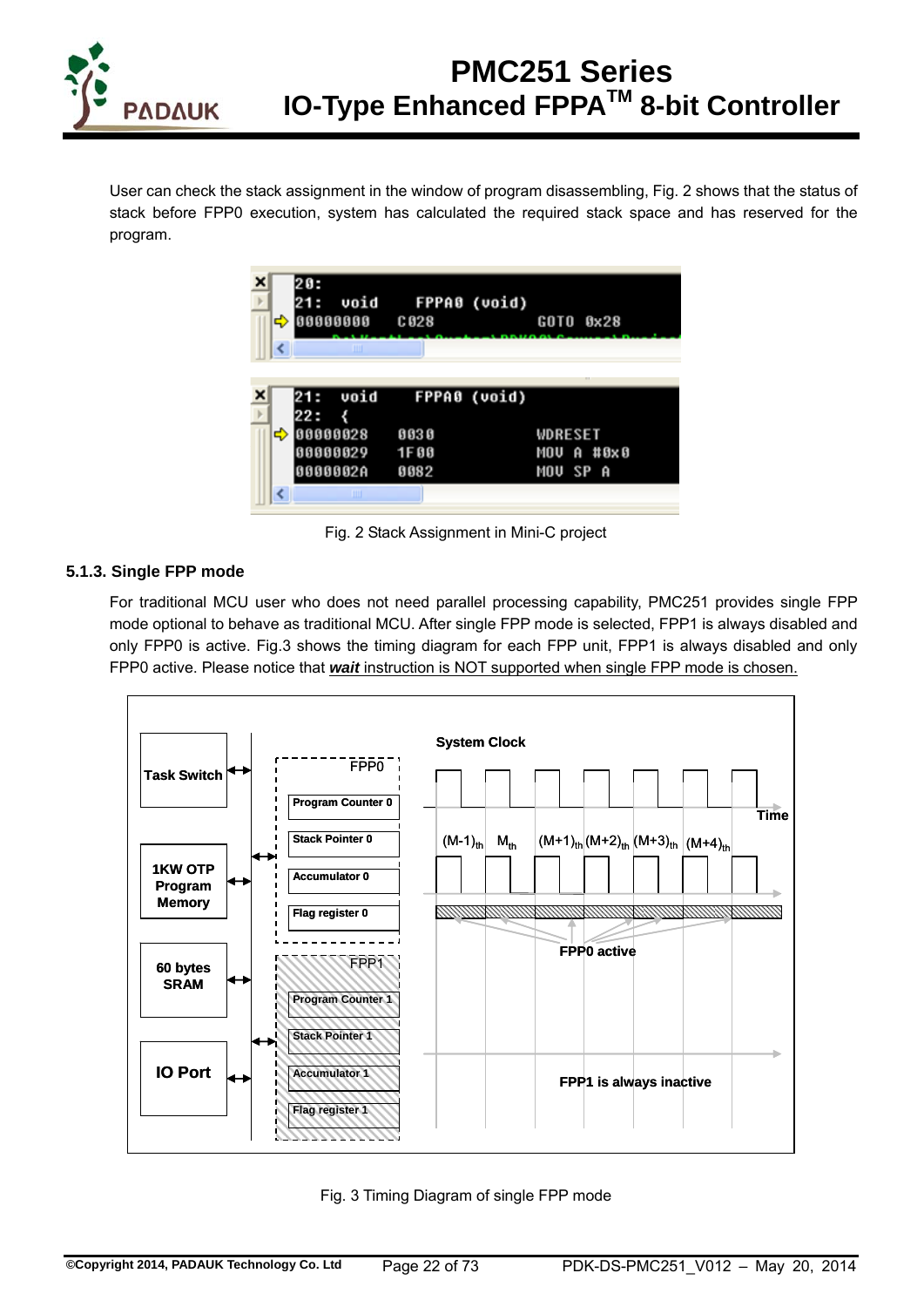

### **5.2. Program Memory – OTP**

#### **5.2.1. Program Memory Assignment**

The OTP (One Time Programmable) program memory is used to store the program instructions to be executed. All program codes for each FPP unit are stored in this OTP memory for both FPP0 and FPP1. The OTP program memory may contains the data, tables and interrupt entry. After reset, the initial address for FPP0 is 'h0 and 'h1 for FPP1. The interrupt entry is 'h10 if used and interrupt function is for FPP0 only, the last eight addresses are reserved for system using, like checksum, serial number, etc. The OTP program memory for PMC251 is a 1Kx16 bit that is partitioned as Table 1. The OTP memory from address 'h3F8 to 'h3FF is for system using, address space from 'h002 to 'h00F and from 'h011 to 'h3F7 are user program space. The address 'h001 is the FPP1 initial address for two FPP units mode and user program for single FPP unit mode.

| Address        | Function                      |
|----------------|-------------------------------|
| <b>'h000</b>   | FPP0 reset – goto instruction |
| 'h001          | FPP1 reset - goto instruction |
| <b>'h002</b>   | User program                  |
|                |                               |
| 'h00F          | User program                  |
| $^{\circ}h010$ | Interrupt entry address       |
| <b>'h011</b>   | User program                  |
|                |                               |
| 'h3F7          | User program                  |
| h3F8           | <b>System Using</b>           |
|                |                               |
| 'h3FF          | <b>System Using</b>           |
|                |                               |

Table 1: Program Memory Organization of PMC251

#### **5.2.2. Example of Using Program Memory for Two FPP mode**

Table 2 shows one example of using program memory which two FPP units are active.

| Address         | Function                               |  |  |  |  |  |
|-----------------|----------------------------------------|--|--|--|--|--|
| 000             | FPP0 reset – goto instruction<br>(goto |  |  |  |  |  |
|                 | (h020)                                 |  |  |  |  |  |
| 001             | Begin of FPP1 program                  |  |  |  |  |  |
|                 |                                        |  |  |  |  |  |
| 00F             | goto 'h1A1 to continue FPP1 program    |  |  |  |  |  |
| 010             | Interrupt entry address (FPP0 only)    |  |  |  |  |  |
|                 |                                        |  |  |  |  |  |
| 01F             | End of ISR                             |  |  |  |  |  |
| 020             | Begin of FPP0 user program             |  |  |  |  |  |
|                 |                                        |  |  |  |  |  |
| 1A0             | End of FPP0 user program               |  |  |  |  |  |
| 1A1             | Continuing FPP1 program                |  |  |  |  |  |
|                 |                                        |  |  |  |  |  |
| 3F7             | End of FPP1 program                    |  |  |  |  |  |
| 3F <sub>8</sub> | <b>System Using</b>                    |  |  |  |  |  |
|                 |                                        |  |  |  |  |  |
| 3FF.            | <b>System Using</b>                    |  |  |  |  |  |

Table 2: Example of using Program Memory for two FPP units mode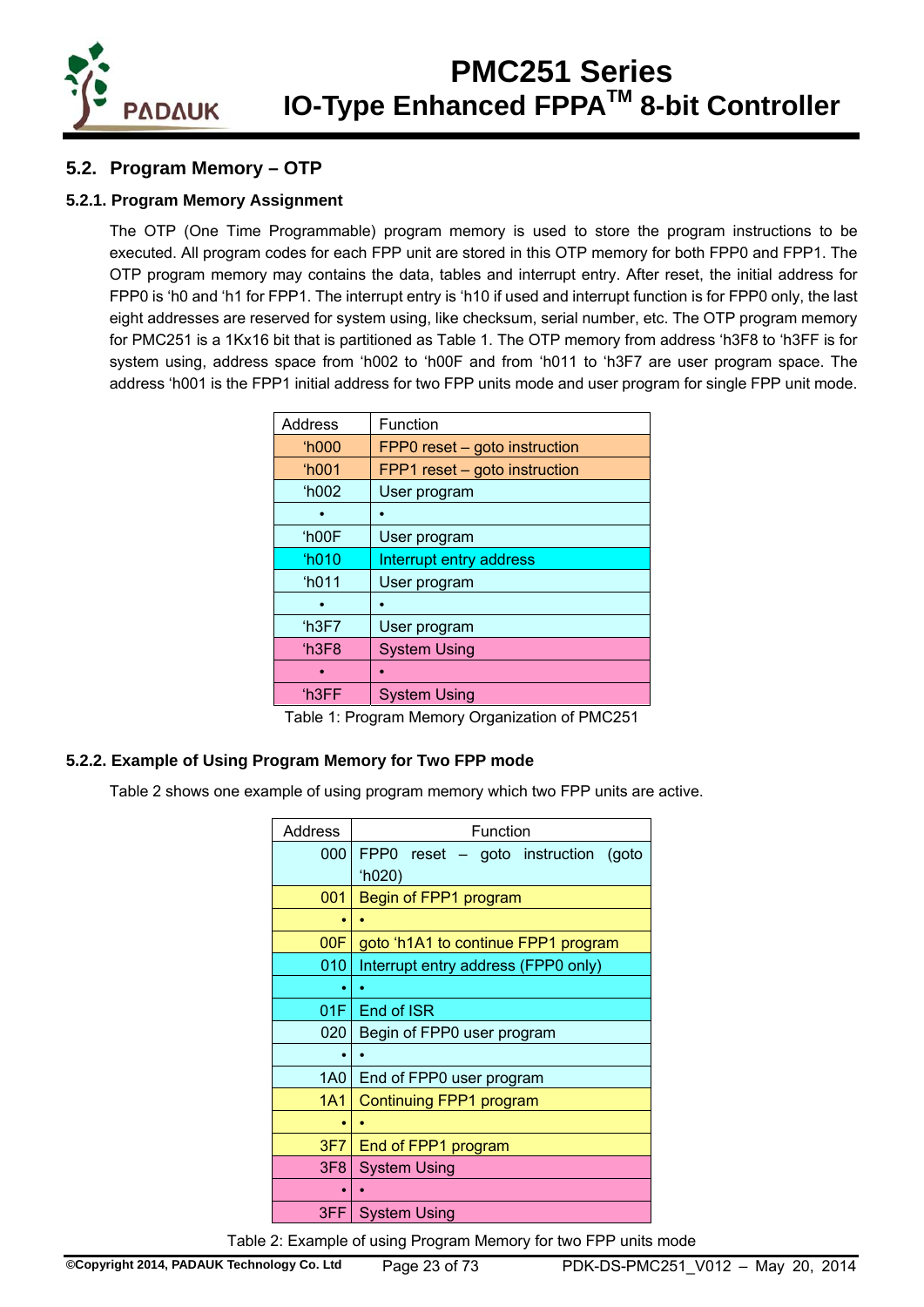

#### **5.2.3. Example of Using Program Memory for Single FPP mode**

The entire user's program memory can be assigned to FPP0 when single FPP mode is selected. Table 3 shows the example of program memory using for single FPP unit mode.

| <b>Address</b>  | Function                      |
|-----------------|-------------------------------|
| 000             | FPP0 reset                    |
| 001             | Begin of user program         |
| 002             | user program                  |
|                 |                               |
| 00F             | goto instruction (goto 'h020) |
| 010             | Interrupt entry address       |
| 011             | <b>ISR</b>                    |
|                 |                               |
| 01F             | End of ISR                    |
| 020             | user program                  |
|                 |                               |
|                 |                               |
| 3F7             | user program                  |
| 3F <sub>8</sub> | <b>System Using</b>           |
|                 |                               |
| 3FF             | <b>System Using</b>           |

Table 3: Example of using Program Memory for single FPP mode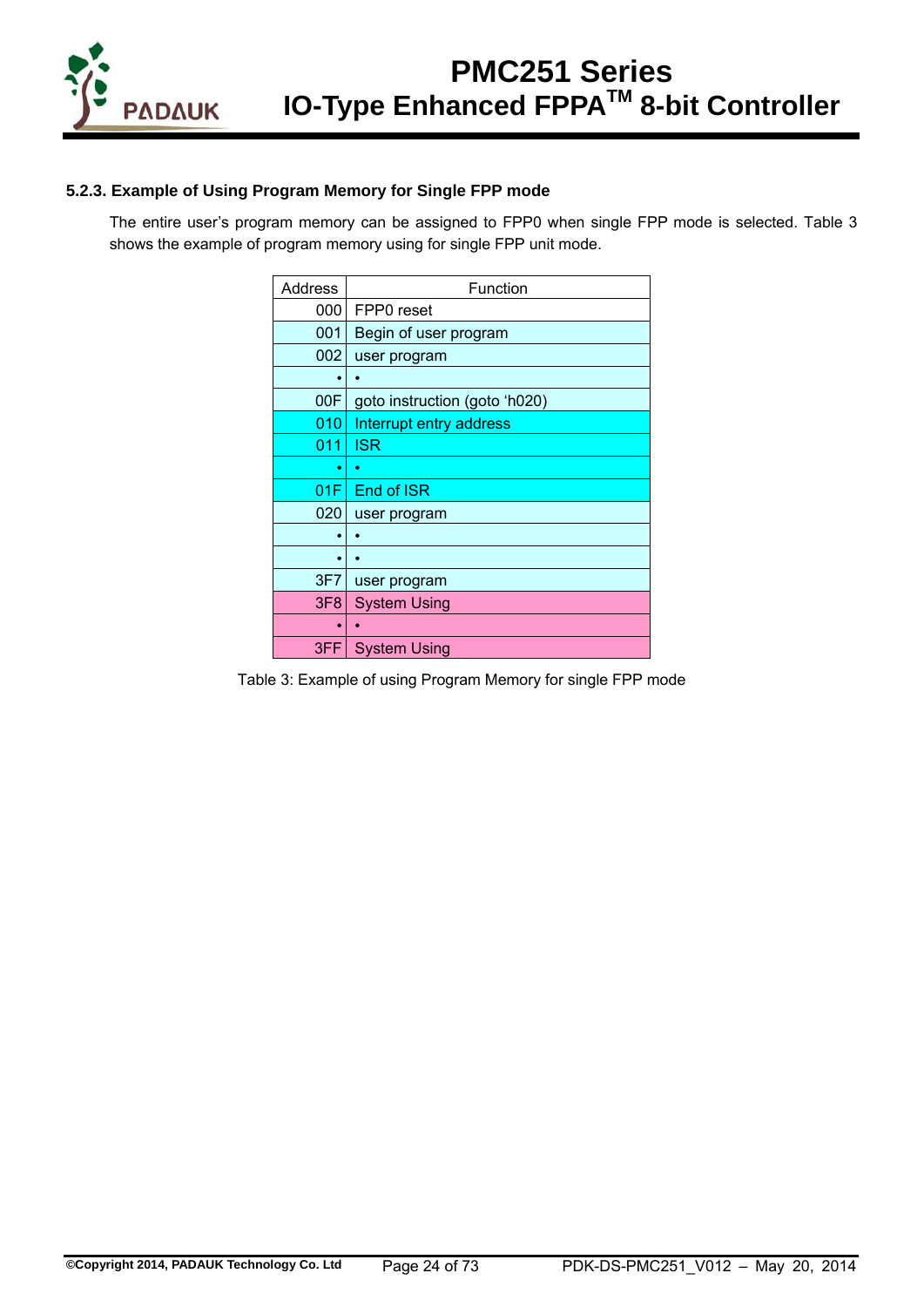

### **5.3. Program Structure**

#### **5.3.1. Program structure of two FPP units mode**

After power-up, the program starting address of FPP0 is 0x000 and 0x001 for FPP1. The 0x010 is the entry address of interrupt service routine, which belongs to FPP0 only. The basic firmware structure for PMC251 is shown as Fig. 4, the program codes of two FPP units are placed in one whole program space. Except for the initial addresses of processing units and entry address of interrupt, the memory location is not specially specified; the program codes of processing unit can be resided at any location no matter what the processing unit is. After power-up, the fpp0Boot will be executed first, which will include the system initialization and other FPP units enabled.

| romadr 0x00.                             |
|------------------------------------------|
| // Program Begin                         |
| goto fpp0Boot;                           |
| goto fpp1Boot;                           |
|                                          |
| //------Interrpt service Routine-------- |
| romadr 0x010                             |
| pushaf;                                  |
| t0sn intrq.0; //PA.0 ISR                 |
| goto ISR_PA0;                            |
| t0sn intrq.1; //PB.0 ISR                 |
| goto ISR_PB0;                            |
| //------End of ISR---------              |
|                                          |
| //------ Begin of FPP0 ----------        |
| fpp0Boot:                                |
| //--- Initialize FPP0 SP and so on       |
|                                          |
| fpp0Loop:<br><b>FPP0</b> function        |
|                                          |
| subroutine<br>goto fpp0Loop:             |
| //------ End of FPP0 ----                |
|                                          |
| //------ Begin of FPP1 ----------        |
| fpp1Boot:                                |
| //--- Initialize FPP1 SP and so on       |
| <b>FPP1</b> function                     |
| fpp1Loop:                                |
| subroutine                               |
| goto fpp1Loop:                           |
| //--------- End of FPP1 --               |
|                                          |

Fig. 4 Program Structure of two FPP units mode

#### **5.3.2. Program structure of single FPP mode**

After power-up, the program starting address of FPP0 is 0x000, 0x010 is the entry address of interrupt service routine. For single FPP unit mode, the firmware structure is same as traditional MCU. After power-up, the program will be executed from address 0x000, then continuing the program sequence.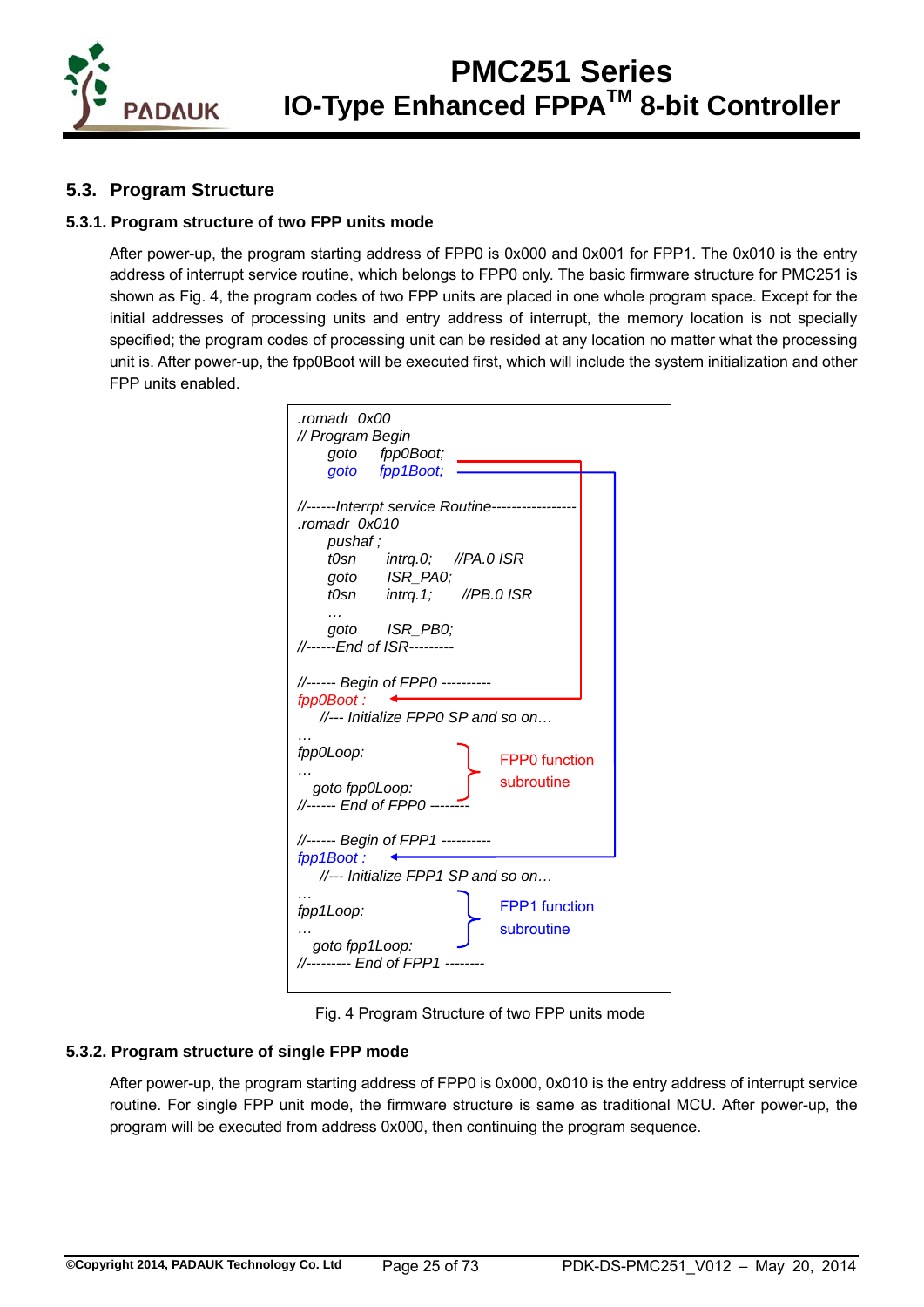

### **5.4. Boot Procedure**

POR (Power-On-Reset) is used to reset PMC251 when power up, however, the supply voltage may be not stable. To ensure the stability of supply voltage after power up, it will wait 1024 ILRC clock cycles before first instruction being executed, which is  $t_{SBP}$  and shown in the Fig. 5.



**Boot up from Power-On Reset** Fig. 5 Power Up Sequence

Fig. 6 shows the typical program flow after boot up. Please notice that the FPP1 is disabled after reset and recommend NOT enabling FPP1 before system and FPP0 initialization.



Fig. 6 Boot Procedure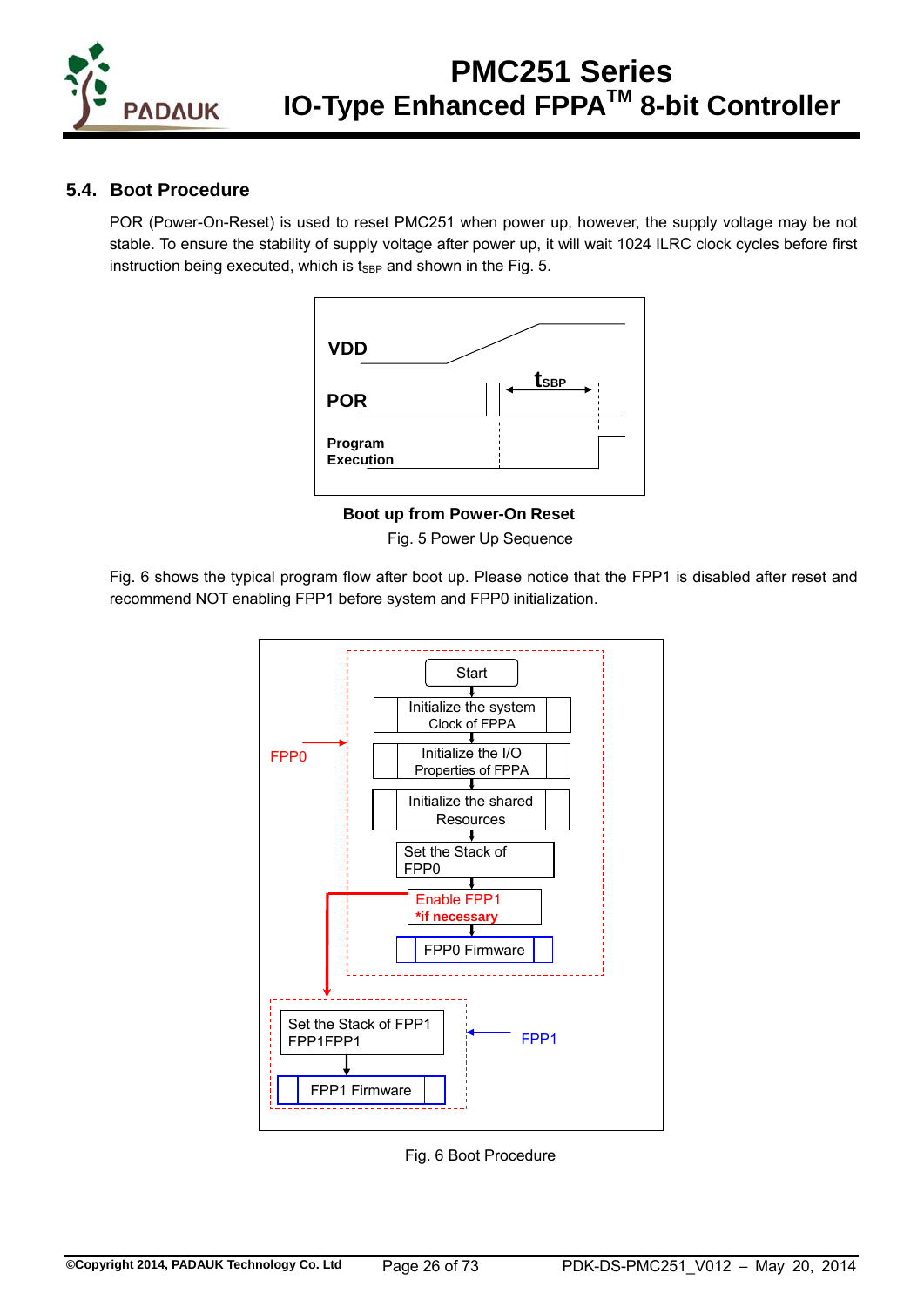

### **5.5. Data Memory – SRAM**

Fig. 7 shows the SRAM data memory organization of PMC251, all the SRAM data memory could be accessed by FPP0 and FPP1 directly with 1T clock cycle, the data access can be byte or bit operation. Besides data storage, the SRAM data memory is also served as data pointer of indirect access method and the stack memory for all FPP units.

The stack memory for each processing unit should be independent from each other, and defined in the data memory. The stack pointer is defined in the stack pointer register of each processing unit; the depth of stack memory of each processing unit is defined by the user. The arrangement of stack memory fully flexible and can be dynamically adjusted by the user.

For indirect memory access mechanism, the data memory is used as the data pointer to address the data byte. All the data memory could be the data pointer; it's quite flexible and useful to do the indirect memory access. All the 60 bytes data memory of PMC251 can be accessed by indirect access mechanism.



Fig. 7 Data Memory Organization

#### **5.6. Arithmetic and Logic Unit**

Arithmetic and Logic Unit (ALU) is the computation element to operate integer arithmetic, logic, shift and other specialized operations. The operation data can be from instruction, accumulator or SRAM data memory. Computation result could be written into accumulator or SRAM. FPP0 and FPP1 will share ALU for its corresponding operation.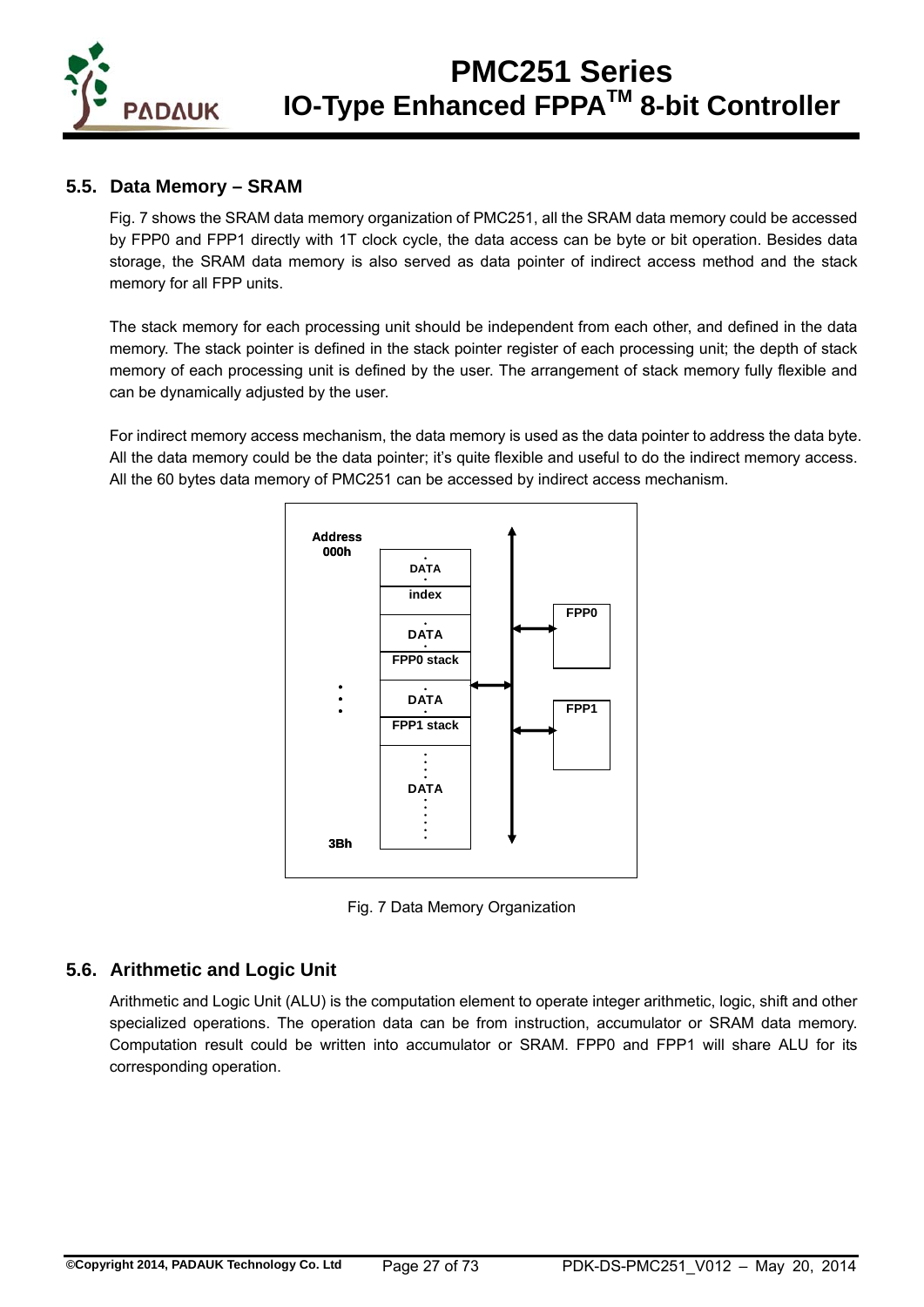

### **5.7. Oscillator and clock**

There are three oscillator circuits provided by PMC251: external crystal oscillator (EOSC), internal high RC oscillator (IHRC) and internal low RC oscillator (ILRC), and these three oscillators are enabled or disabled by registers eoscr.7, clkmd.4 and clkmd.2 independently. User can choose one of these three oscillators as system clock source and use *clkmd* register to target the desired frequency as system clock to meet different application.

| Oscillator Module | Enable/Disable | Default after boot-up |
|-------------------|----------------|-----------------------|
| <b>EOSC</b>       | eoscr.7        | Disabled              |
| <b>IHRC</b>       | clkmd.4        | Enabled               |
| II RC             | clkmd.2        | Enabled               |

#### **5.7.1. Internal High RC oscillator and Internal Low RC oscillator**

After boot-up, the IHRC and ILRC oscillators are enabled. The frequency of IHRC can be calibrated to eliminate process variation by *ihrcr* register; normally it is calibrated to 16MHz. The frequency deviation can be within 2% normally after calibration and it still drifts slightly with supply voltage and operating temperature, the total drift rate is about  $\pm 6\%$  for VDD=2.2V~5.5V and -40°C~85°C operating conditions. Please refer to the measurement chart for IHRC frequency verse VDD and IHRC frequency verse temperature. The frequency of ILRC is around 20 KHz, however, its frequency will vary by process, supply voltage and temperature, please refer to DC specification and do not use for accurate timing application.

#### **5.7.2. IHRC calibration**

The IHRC frequency may be different chip by chip due to manufacturing variation, PMC251 provide the IHRC frequency calibration to eliminate this variation, and this function can be selected when compiling user's program and the command will be inserted into user's program automatically. The calibration command is shown as below:

.ADJUST\_IC SYSCLK=IHRC/(**p1**), IHRC=(**p2**)MHz, VDD=(**p3**)V

Where,

**p1**=2, 4, 8, 16, 32; In order to provide different system clock.

**p2**=16 ~ 18; In order to calibrate the chip to different frequency, 16MHz is the usually one.

**p3**=2.5 ~ 5.5; In order to calibrate the chip under different supply voltage.

#### **5.7.3 IHRC Frequency Calibration and System Clock**

During compiling the user program, the options for IHRC calibration and system clock are shown as Table 4:

| <b>SYSCLK</b>         | <b>CLKMD</b>        | <b>IHRCR</b> | <b>Description</b>                             |
|-----------------------|---------------------|--------------|------------------------------------------------|
| $\circ$ Set IHRC / 2  | $= 34h (IHRC / 2)$  | Calibrated   | IHRC calibrated to 16MHz, CLK=8MHz (IHRC/2)    |
| ○ Set IHRC / 4        | $= 14h (IHRC / 4)$  | Calibrated   | IHRC calibrated to 16MHz, CLK=4MHz (IHRC/4)    |
| ○ Set IHRC / 8        | $=$ 3Ch (IHRC / 8)  | Calibrated   | IHRC calibrated to 16MHz, CLK=2MHz (IHRC/8)    |
| $\circ$ Set IHRC / 16 | $= 1Ch (IHRC / 16)$ | Calibrated   | IHRC calibrated to 16MHz, CLK=1MHz (IHRC/16)   |
| ○ Set IHRC / 32       | $= 7Ch (IHRC / 32)$ | Calibrated   | IHRC calibrated to 16MHz, CLK=0.5MHz (IHRC/32) |
| ○ Set ILRC            | $=$ E4h (ILRC / 1)  | Calibrated   | IHRC calibrated to 16MHz, CLK=ILRC             |
| ○ Disable             | No change           | No Change    | IHRC not calibrated, CLK not changed           |

|  |  | Table 4 Options for IHRC Frequency Calibration |  |
|--|--|------------------------------------------------|--|
|--|--|------------------------------------------------|--|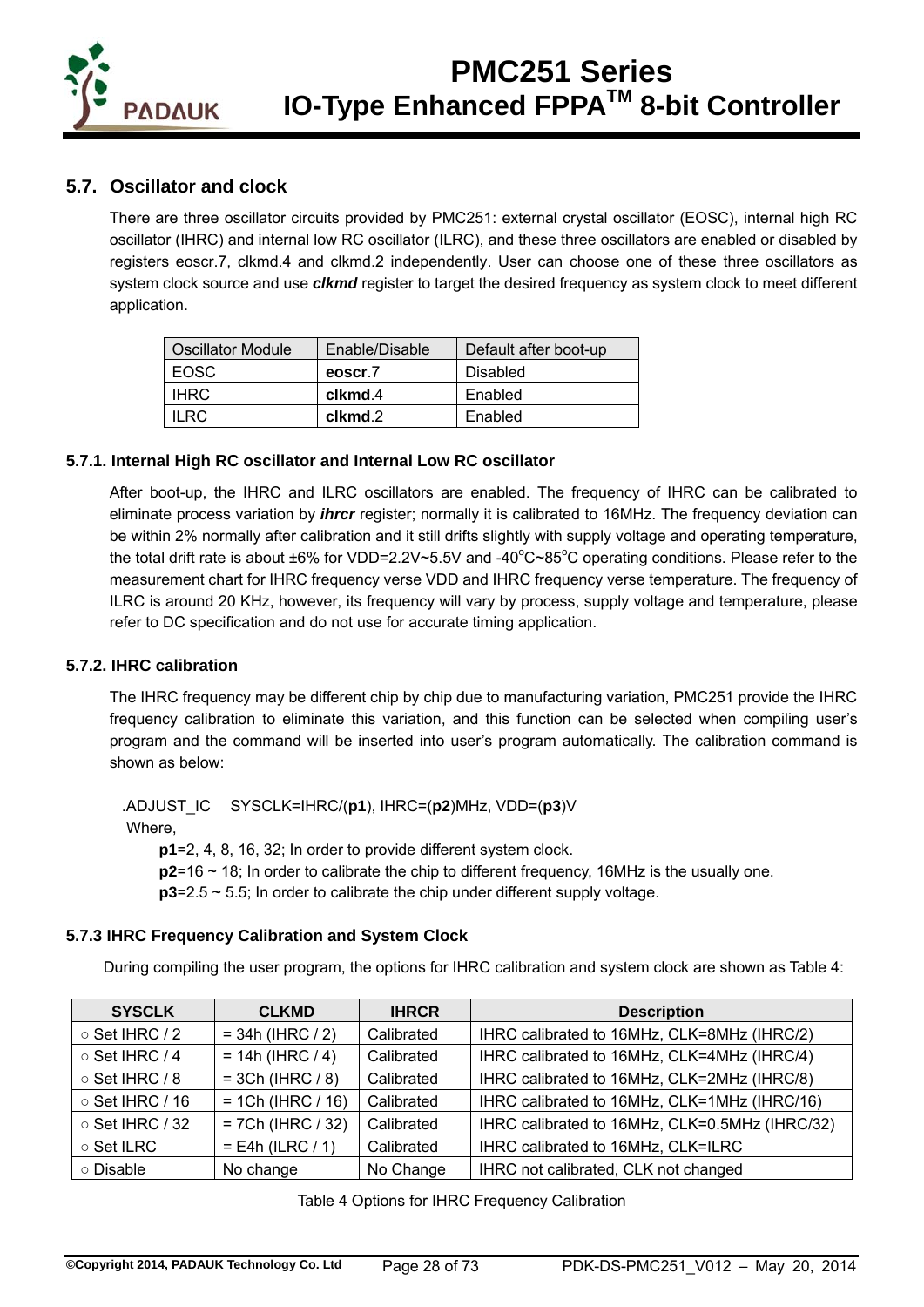

Usually, .ADJUST IC will be the first command after boot up, in order to set the target operating frequency whenever stating the system. The program code for IHRC frequency calibration is executed only one time that occurs in writing the codes into OTP memory; after then, it will not be executed again. If the different option for IHRC calibration is chosen, the system status is also different after boot. The following shows the status of PMC251 for different option:

**(1)** .ADJUST\_IC SYSCLK=IHRC/2, IHRC=16MHz, VDD=5V

After boot up,  $CLKMD = 0x34$ :

- ◆ IHRC frequency is calibrated to 16MHz@VDD=5V and IHRC module is enabled
- $\triangleleft$  System CLK = IHRC/2 = 8MHz
- ◆ Watchdog timer is disabled, ILRC is enabled, PA5 is in input mode
- **(2)** .ADJUST\_IC SYSCLK=IHRC/4, IHRC=16MHz, VDD=3.3V

After boot up,  $CLKMD = 0x14$ :

- ◆ IHRC frequency is calibrated to 16MHz@VDD=3.3V and IHRC module is enabled
- $\triangleleft$  System CLK = IHRC/4 = 4MHz
- ◆ Watchdog timer is disabled, ILRC is enabled, PA5 is in input mode
- **(3)** .ADJUST\_IC SYSCLK=IHRC/8, IHRC=16MHz, VDD=2.5V

After boot up,  $CLKMD = 0x3C$ :

- ◆ IHRC frequency is calibrated to 16MHz@VDD=2.5V and IHRC module is enabled
- $\triangleleft$  System CLK = IHRC/8 = 2MHz
- ◆ Watchdog timer is disabled, ILRC is enabled, PA5 is in input mode

**(4)** .ADJUST\_IC SYSCLK=IHRC/16, IHRC=16MHz, VDD=2.5V After boot up,  $CLKMD = 0x1C$ :

- ◆ IHRC frequency is calibrated to 16MHz@VDD=2.5V and IHRC module is enabled
- $\triangleleft$  System CLK = IHRC/16 = 1MHz
- ◆ Watchdog timer is disabled, ILRC is enabled, PA5 is in input mode
- **(5)** .ADJUST\_IC SYSCLK=IHRC/32, IHRC=16MHz, VDD=5V After boot up, CLKMD = 0x7C:
	- ◆ IHRC frequency is calibrated to 16MHz@VDD=5V and IHRC module is enabled
	- $\triangleleft$  System CLK = IHRC/32 = 500KHz
	- ◆ Watchdog timer is disabled, ILRC is enabled, PA5 is in input mode

**(6)** .ADJUST\_IC SYSCLK=ILRC, IHRC=16MHz, VDD=5V

After boot up, CLKMD = 0XE4:

- ◆ IHRC frequency is calibrated to 16MHz@VDD=5V and IHRC module is disabled
- $\triangleleft$  System CLK = ILRC
- ◆ Watchdog timer is enabled, ILRC is enabled, PA5 is input mode
- **(7)** .ADJUST\_IC DISABLE

After boot up, CLKMD is not changed (Do nothing):

- IHRC is not calibrated and IHRC module is disabled
- $\triangleleft$  System CLK = ILRC
- ◆ Watchdog timer is enabled, ILRC is enabled, PA5 is in input mode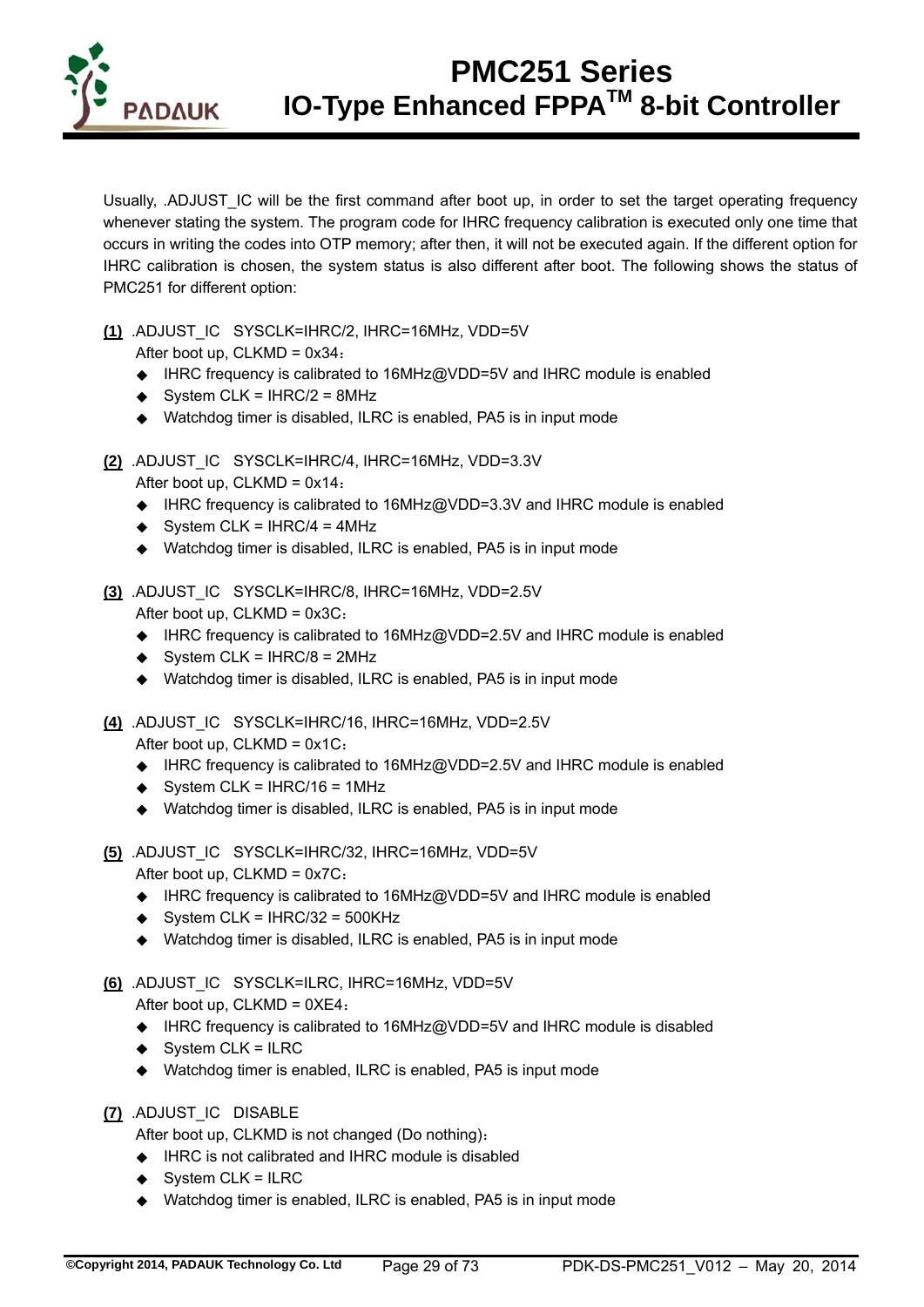

#### **5.7.4. External Crystal Oscillator**

If crystal oscillator is used, a crystal or resonator is required between X1 and X2. Fig. 8 shows the hardware connection under this application; the range of operating frequency of crystal oscillator can be from 32 KHz to 4MHz, depending on the crystal placed on; higher frequency oscillator than 4MHz is NOT supported.



Fig. 8 Connection of crystal oscillator

Besides crystal, external capacitor and options of PMC251 should be fine tuned in *eoscr* (0x0b) register to have good sinusoidal waveform. The *eoscr*.7 is used to enable crystal oscillator module, *eoscr*.6 and *eoscr*.5 are used to set the different driving current to meet the requirement of different frequency of crystal oscillator:

- ◆ eoscr.[6:5]=01 : Low driving capability, for lower frequency, ex: 32KHz crystal oscillator
- *eoscr*.[6:5]=10 : Middle driving capability, for middle frequency, ex: 1MHz crystal oscillator
- *eoscr*.[6:5]=11 : High driving capability, for higher frequency, ex: 4MHz crystal oscillator

Table 5 shows the recommended values of C1 and C2 for different crystal oscillator; the measured start-up time under its corresponding conditions is also shown. Since the crystal or resonator had its own characteristic, the capacitors and start-up time may be slightly different for different type of crystal or resonator, please refer to its specification for proper values of C1 and C2.

| Frequency | C1                 | C <sub>2</sub>     | Measured<br>Start-up time | Conditions                |
|-----------|--------------------|--------------------|---------------------------|---------------------------|
| 4MHz      | 4.7 <sub>D</sub> F | 4.7 <sub>D</sub> F | 6ms                       | (eoscr[6:5]=11, misc.6=0) |
| 1MHz      | 10 <sub>p</sub> F  | 10 <sub>p</sub> F  | 11ms                      | (eoscr[6:5]=10, misc.6=0) |
| 32KHz     | 22 <sub>D</sub> F  | 22pF               | 450 <sub>ms</sub>         | (eoscr[6:5]=01, misc.6=0) |

Table 5 Recommend values of C1 and C2 for crystal and resonator oscillators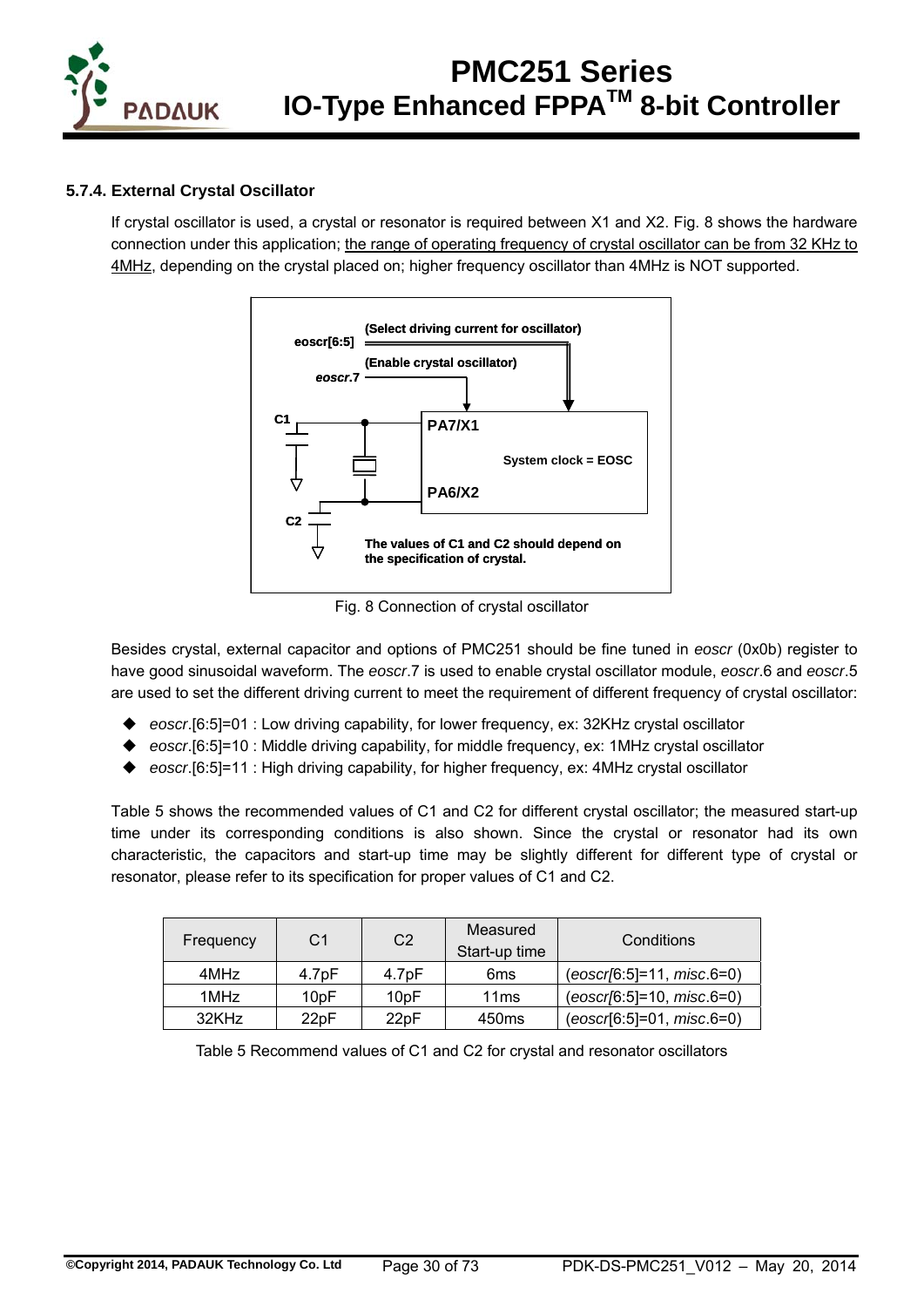

When using the crystal oscillator, user must pay attention to the stable time of oscillator after enabling it, the stable time of oscillator will depend on frequency ` crystal type ` external capacitor and supply voltage. Before switching the system to the crystal oscillator, user must make sure the oscillator is stable; the reference program is shown as below:

```
void FPPA0 (void) 
{ 
    .ADJUST IC DISABLE // IHRC is not calibrated, WDT is enabled 
    ... 
    $ EOSCR Enable, 4Mhz; // EOSCR = 0b110_00000; 
    $ T16M EOSC, /1, BIT13; // T16 receive 2^14=16384 clocks of 
                                          crystal osc., 
       // Intrq.T16 =>1, crystal osc. is stable 
    WORD count = 0; 
    stt16 count; 
    Intrq.T16 = 0; 
    wait1 Intrq.T16; // count fm 0x0000 to 0x2000, then set 
                      INTRQ.T16 
    clkmd = 0xA4; // switch system clock to EOSC; 
    ... 
}
```
Please notice that the crystal oscillator should be fully turned off before entering the power-down mode, in order to avoid unexpected wakeup event. If the 32KHz crystal oscillator is used and extremely low operating current is required, *misc*.6 can be set to reduce current after crystal oscillator is running normally.

#### **5.7.5. System Clock and LVD levels**

The clock source of system clock comes from EOSC, IHRC and ILRC, the hardware diagram of system clock in the PMC251 is shown as Fig. 9.



Fig. 9 Options of System Clock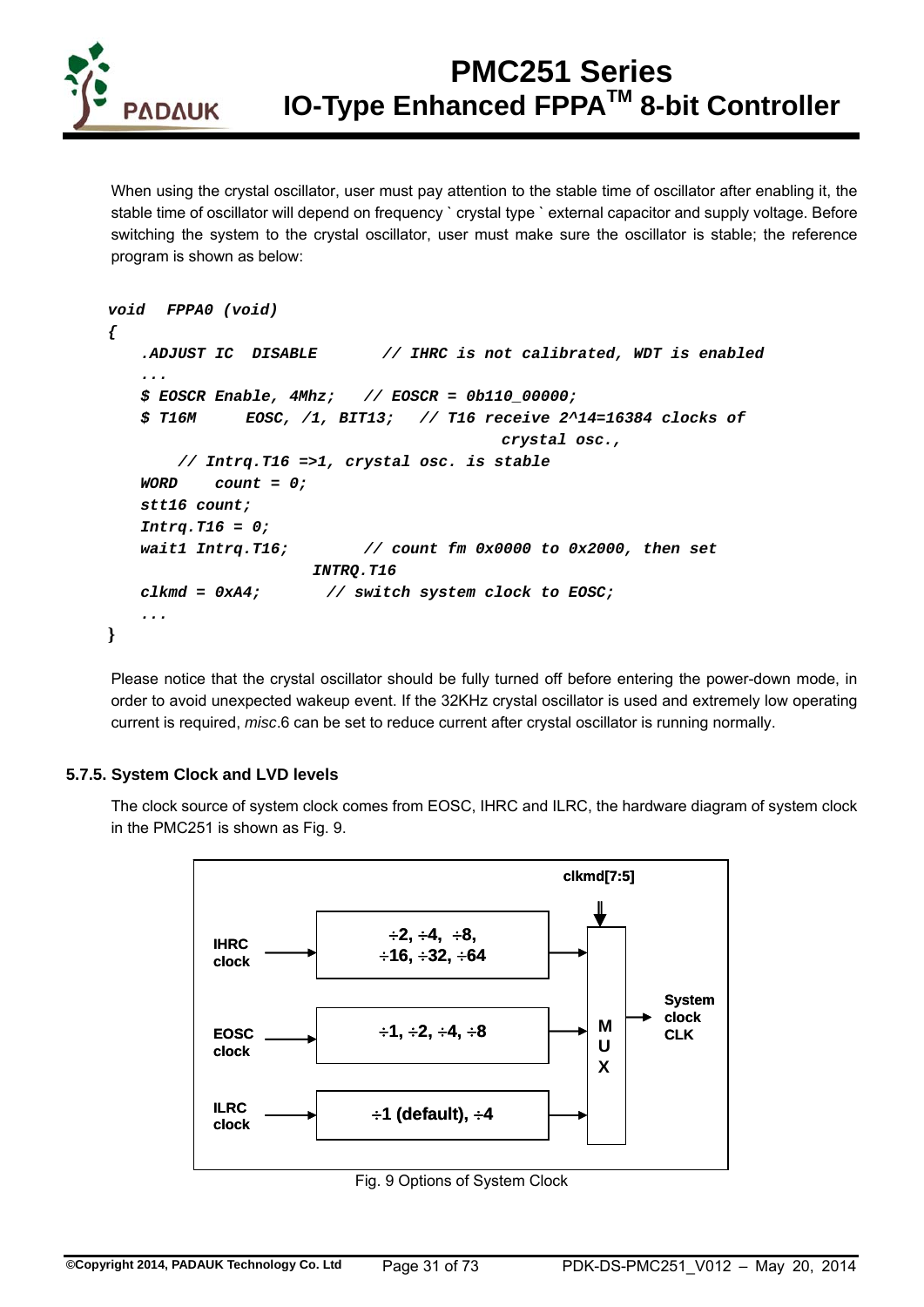

User can choose different operating system clock depends on its requirement; the selected operating system clock should be combined with supply voltage and LVD level to make system stable. The LVD level will be selected during compilation, the following operating frequency and LVD level is recommended:

- $\bullet$  system clock = 8MHz with LVD=3.1V
- $\bullet$  system clock = 4MHz with LVD=2.5V
- $\bullet$  system clock = 2MHz with LVD=2.2V

#### **5-7-6. System Clock Switching**

After IHRC calibration, user may want to switch system clock to a new frequency or may switch system clock at any time to optimize the system performance and power consumption. Basically, the system clock of PMC251 can be switched among IHRC, ILRC and EOSC by setting the *clkmd* register at any time; system clock will be the new one after writing to *clkmd* register immediately. Please notice that the original clock module can NOT be turned off at the same time as writing command to *clkmd* register. The examples are shown as below and more information about clock switching, please refer to the "Help  $\rightarrow$  Application Note  $\rightarrow$ IC Introduction  $\rightarrow$  Register Introduction  $\rightarrow$  CLKMD".

**Case 1:** Switching system clock from ILRC to IHRC/2

|         | $\mathcal N$ system clock is ILRC                                    |
|---------|----------------------------------------------------------------------|
| CLKMD   | $=$ 0x34 ; // switch to IHRC/2 $\cdot$ ILRC CAN NOT be disabled here |
| CLKMD.2 | $= 0$ ; // ILRC CAN be disabled at this time                         |
|         |                                                                      |

**Case 2:** Switching system clock from ILRC to EOSC

|              |  | $\mathcal{U}$ system clock is ILRC                          |
|--------------|--|-------------------------------------------------------------|
| <b>CLKMD</b> |  | $=$ xA6; $\#$ switch to IHRC, ILRC CAN NOT be disabled here |
| CLKMD.2      |  | $= 0$ ; // <b>ILRC CAN</b> be disabled at this time         |
| .            |  |                                                             |

**Case 3:** Switching system clock from IHRC/2 to ILRC

|              | // system clock is IHRC/2                                          |
|--------------|--------------------------------------------------------------------|
| <b>CLKMD</b> | $=$ 0xF4 ; // switch to ILRC $\cdot$ IHRC CAN NOT be disabled here |
| CLKMD.4      | $= 0$ ; // IHRC CAN be disabled at this time                       |
|              |                                                                    |

**Case 4:** Switching system clock from IHRC/2 to EOSC

|              |  | $\mathcal{U}$ system clock is IHRC/2                               |
|--------------|--|--------------------------------------------------------------------|
| <b>CLKMD</b> |  | $=$ OXB0 ; // switch to EOSC $\cdot$ IHRC CAN NOT be disabled here |
| CLKMD.4      |  | $= 0$ ; // IHRC CAN be disabled at this time                       |
|              |  |                                                                    |

**Case 5:** Switching system clock from IHRC/2 to IHRC/4

| <br>CLKMD |  | // system clock is IHRC/2, ILRC is enabled here<br>$=$ 0X14 ; // switch to IHRC/4 |
|-----------|--|-----------------------------------------------------------------------------------|
|           |  |                                                                                   |

**Case 6:** System may hang if it is to switch clock and turn off original oscillator at the same time

*… // system clock is ILRC CLKMD = 0x30*; *// CAN NOT switch clock from ILRC to IHRC/2 and // turn off ILRC oscillator at the same time\*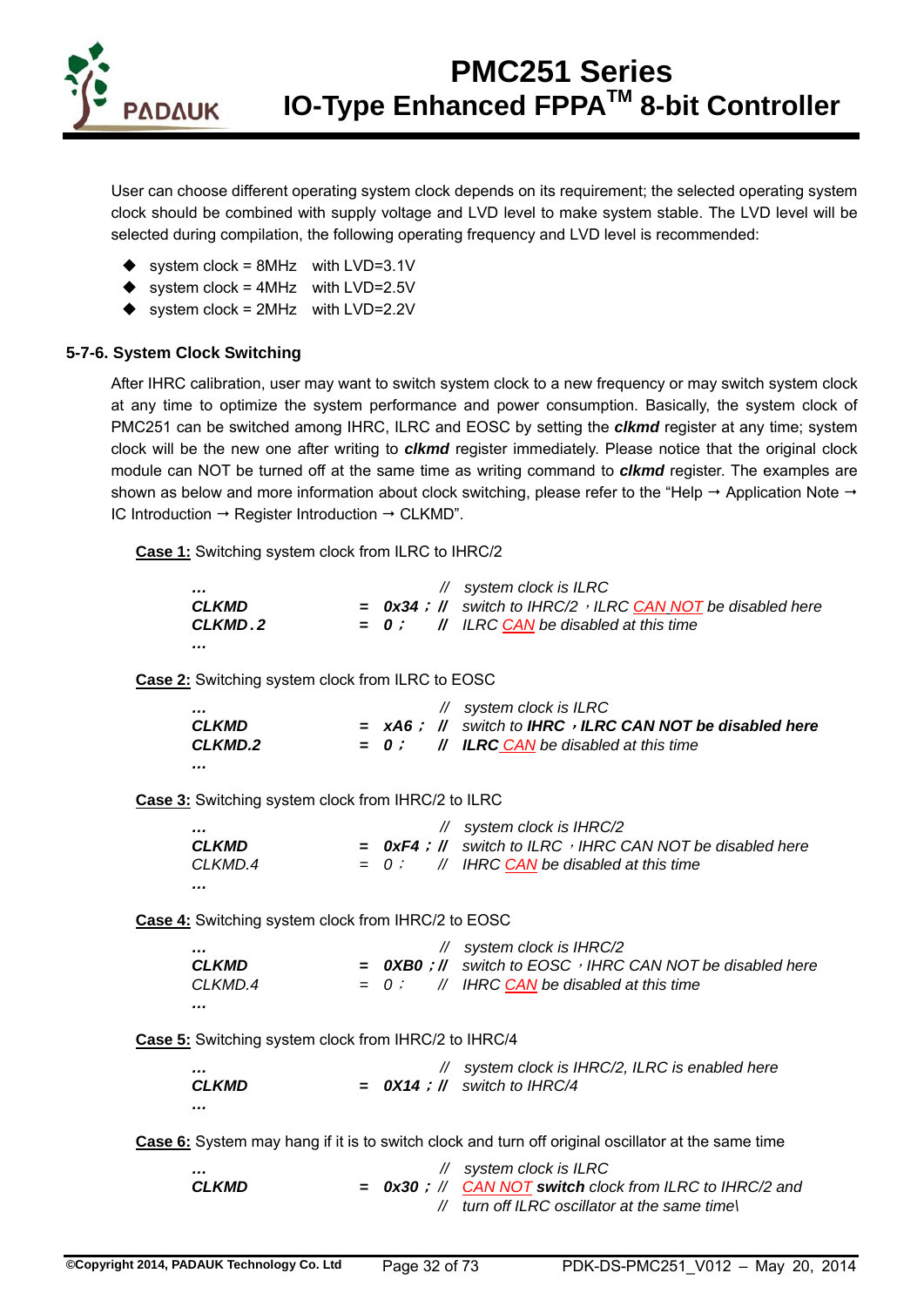

### **5.8. 16-bit Timer (Timer16)**

PMC251 provides a 16-bit hardware timer (Timer16) and its clock source may come from system clock (CLK), external crystal oscillator (EOSC), internal high RC oscillator (IHRC), internal low RC oscillator (ILRC), PA0 or PA4. Before sending clock to the 16-bit counter, a pre-scaling logic with divided-by-1, 4, 16 or 64 is selectable for wide range counting. The 16-bit counter performs up-counting operation only, the counter initial values can be stored from data memory by issuing the *stt16* instruction and the counting values can be loaded to data memory by issuing the *ldt16* instruction. The interrupt request from Timer16 will be triggered by the selected bit which comes from bit[15:8] of this 16-bit counter, rising edge or falling edge can be optional chosen by register *integs.4*. The hardware diagram of Timer16 is shown as Fig. 10.



Fig. 10 Hardware diagram of Timer16

When using the Timer16, the syntax for Timer16 has been defined in the .INC file. There are three parameters to define the Timer16 using;  $1<sup>st</sup>$  parameter is used to define the clock source of Timer16,  $2<sup>nd</sup>$  parameter is used to define the pre-scalar and the  $3<sup>rd</sup>$  one is to define the interrupt source.

| <b>T16M IO RW 0x06</b> |                                                      |                          |
|------------------------|------------------------------------------------------|--------------------------|
|                        | \$7~5: STOP, SYSCLK, X, X, IHRC, EOSC, ILRC, PAO_F   | // $1st$ par.            |
|                        | $$4~3$ : $/1. /4. /16. /64$                          | $\mathcal{U}2^{nd}$ par. |
| $$2 - 0:$              | BIT8, BIT9, BIT10, BIT11, BIT12, BIT13, BIT14, BIT15 | // $3^{rd}$ par.         |

User can choose the proper parameters of T16M to meet system requirement, examples as below:

#### *\$ T16M SYSCLK, /64, BIT15;*

// choose (SYSCLK/64) as clock source, every 2^16 clock to set INTRQ.2=1 // if system clock SYSCLK =  $IHRC / 2 = 8 MHz$  $\frac{1}{10}$  SYSCLK/64 = 8 MHz/64 = 8 us, about every 524 ms to generate INTRQ.2=1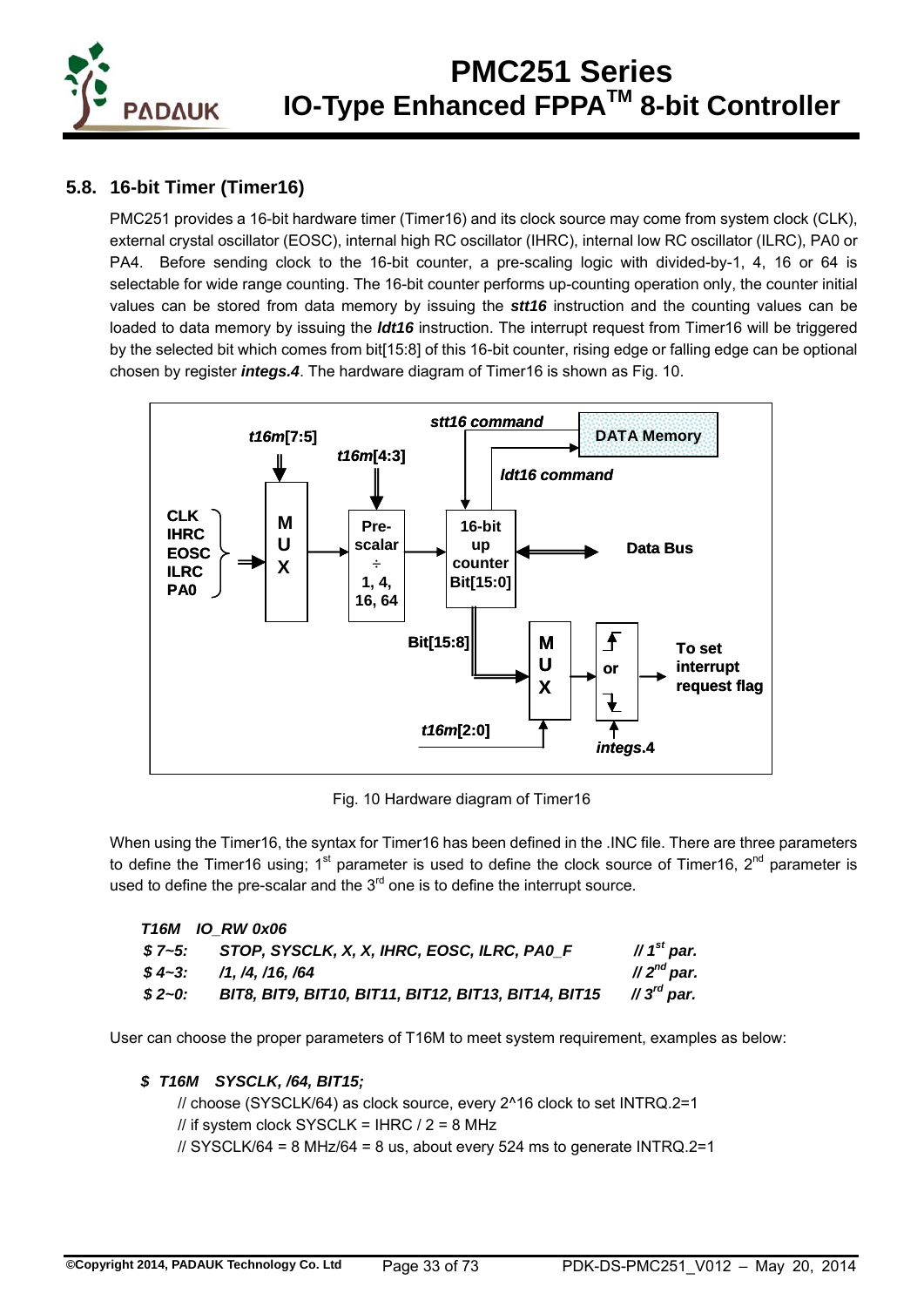

#### *\$ T16M EOSC, /1, BIT13;*

// choose (EOSC/1) as clock source, every 2^14 clock cycle to generate INTRQ.2=1 // if EOSC=32768 Hz, 32768 Hz/(2^14) = 2Hz, every 0.5S to generate INTRQ.2=1

#### *\$ T16M PA0, /1, BIT8;*

// choose PA0 as clock source, every 2^9 to generate INTRQ.2=1 // receiving every 512 times PA0 to generate INTRQ.2=1

#### *\$ T16M STOP;*

// stop Timer16 counting

If Timer16 is operated at free running, the frequency if interrupt can be described as below:

### $F_{INTRQ\_T16M} = F_{clock\ source} \div P \div 2^{n+1}$

#### **Where**

F is the frequency if selected clock source to Timer16

P is the selected if t16m[4:3]; (1,4,16,64)

N is the bit selected to request interrupt service, for example: n=10,if bit 10 is selected.

#### **5.9. Watchdog Timer**

The watchdog timer (WDT) is a counter with clock coming from ILRC and its frequency is about 24 KHz. There are four different timeout periods of watchdog timer can be chosen by setting the *misc* register, it is:

- ◆ 256 ILRC clock period when misc[1:0]=11
- ◆ 16384 ILRC clock period when misc[1:0]=10
- ◆ 4096 ILRC clock period when misc[1:0]=01
- ◆ 2048 ILRC clock period when misc[1:0]=00 (default)

The frequency of ILRC may drift a lot due to the variation of manufacture, supply voltage and temperature; user should reserve guard band for save operation. WDT can be cleared by power-on-reset or by command *wdreset* at any time. When WDT is timeout, PMC251 will be reset to restart the program execution. The relative timing diagram of watchdog timer is shown as Fig. 11.

| <b>VDD</b>                         |                  |  |
|------------------------------------|------------------|--|
| <b>WD</b><br><b>Time Out</b>       | t <sub>sBP</sub> |  |
| Program<br><b>Execution</b>        |                  |  |
| <b>Watch Dog Time Out Sequence</b> |                  |  |

Fig. 11 Sequence of Watch Dog Time Out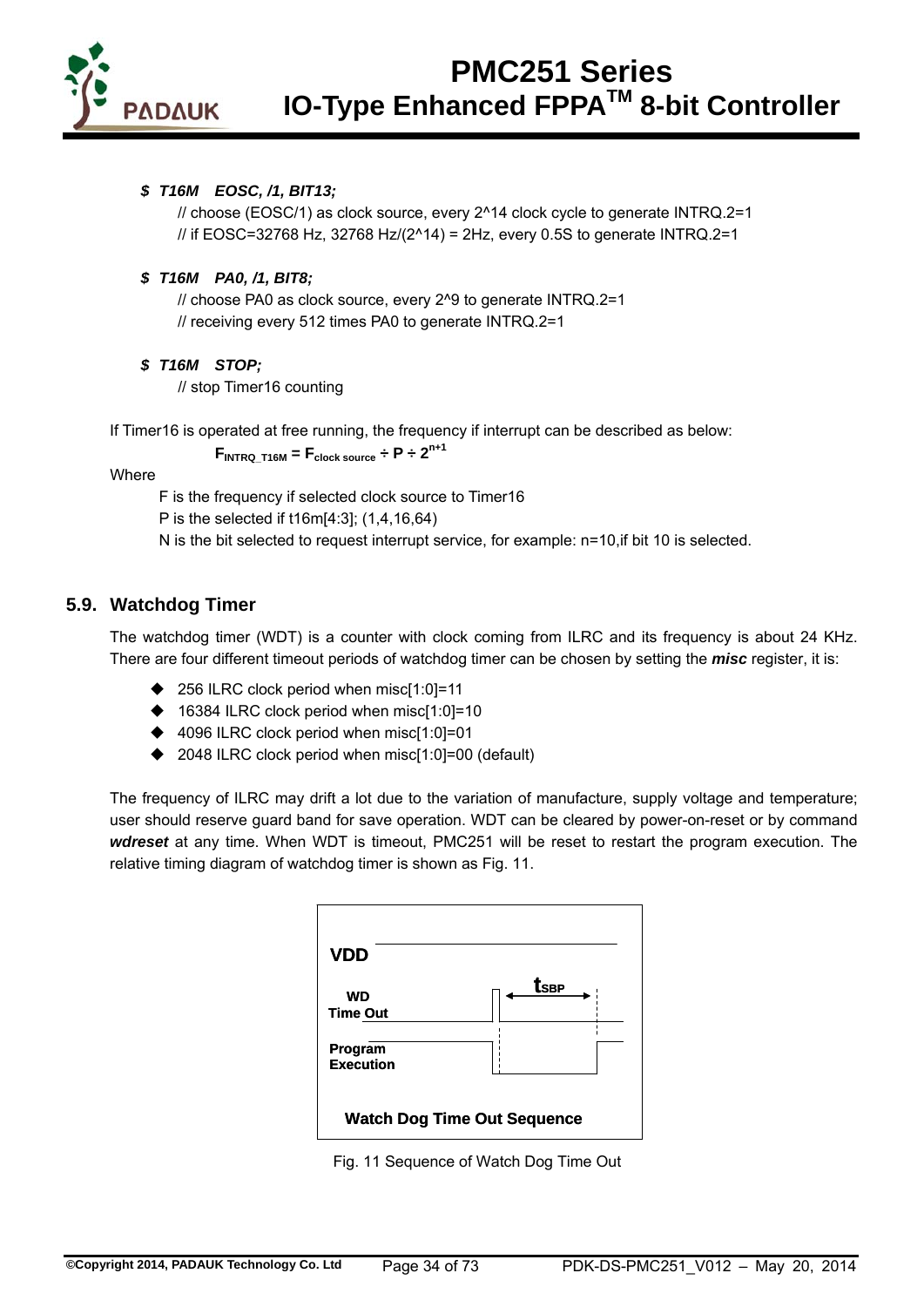

### **5.10. Interrupt**

There are three interrupt lines for PMC251:

- ◆ External interrupt PA0
- **External interrupt PB0**
- ◆ Timer16 interrupt

Every interrupt request line has its own corresponding interrupt control bit to enable or disable it; the hardware diagram of interrupt function is shown as Fig. 12. All the interrupt request flags are set by hardware and cleared by writing *intrq* register. When the request flags are set, it can be rising edge, falling edge or both, depending on the setting of register *integs*. All the interrupt request lines are also controlled by *engint* instruction (enable global interrupt) to enable interrupt operation and *disgint* instruction (disable global interrupt) to disable it. Only FPP0 can accept the interrupt request, other FPP unit will not be interfered by interrupt. The stack memory for interrupt is shared with data memory and its address is specified by stack register *sp.* Since the program counter is 16 bits width, the bit 0 of stack register *sp* should be kept 0. Moreover, user can use *pushaf* / *popaf* instructions to store or restore the values of *ACC* and *flag* register *to* / *from* stack memory.

Since the stack memory is shared with data memory, user should manipulate the memory using carefully. By adjusting the memory location of stack point, the depth of stack pointer for every FPP unit could be fully specified by user to achieve maximum flexibility of system.



Fig. 12 Hardware diagram of Interrupt controller

Once the interrupt occurs, its operation will be:

- The program counter will be stored automatically to the stack memory specified by register *sp.*
- New *sp* will be updated to *sp+2.*
- Global interrupt will be disabled automatically.
- The next instruction will be fetched from address 0x010.

During the interrupt service routine, the interrupt source can be determined by reading the *intrq* register.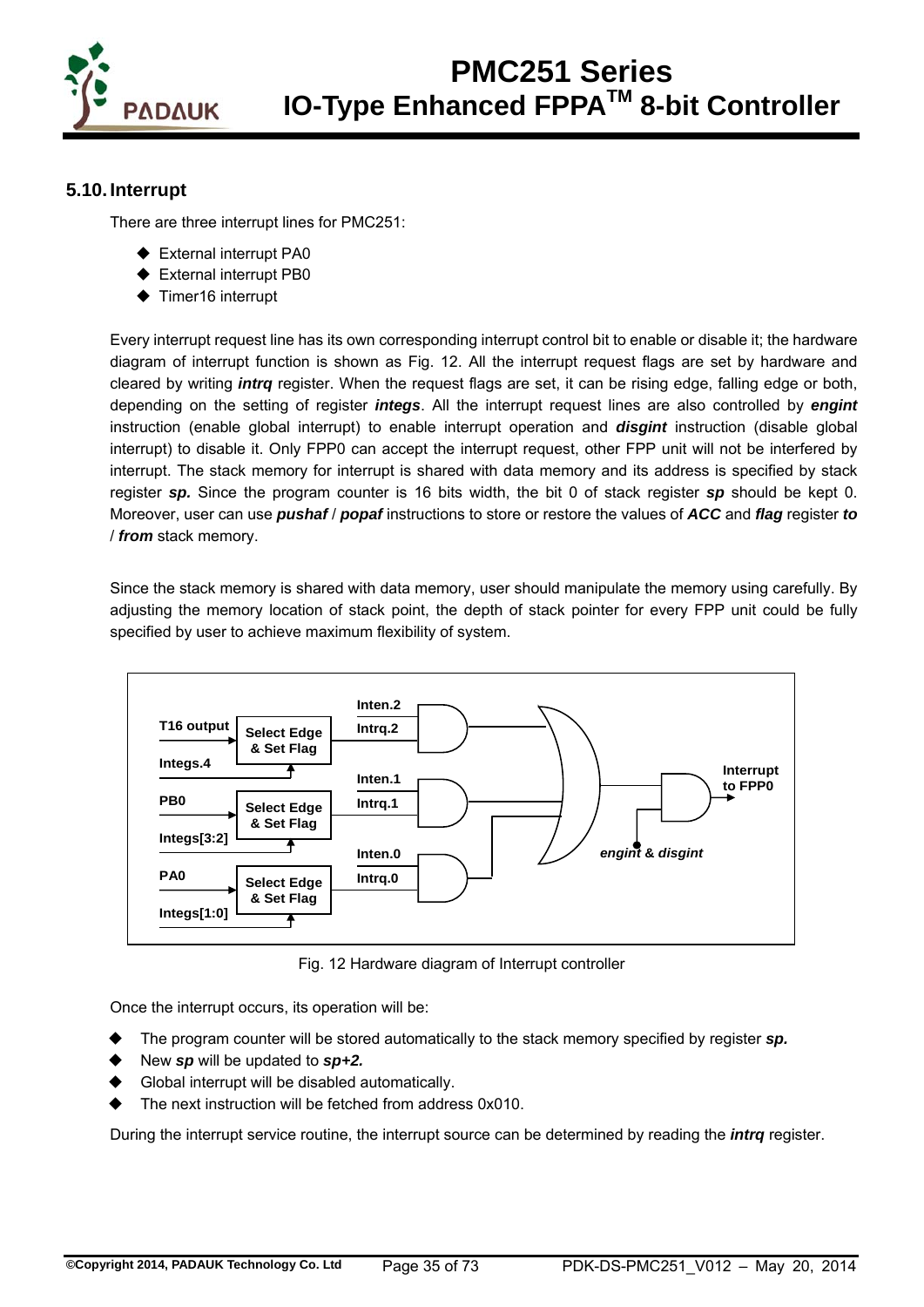

After finishing the interrupt service routine and issuing the reti instruction to return back, its operation will be:

The program counter will be restored automatically from the stack memory specified by register *sp.*

- New *sp* will be updated to sp-2.
- Global interrupt will be enabled automatically.
- $\blacklozenge$  The next instruction will be the original one before interrupt.

User must reserve enough stack memory for interrupt, two bytes stack memory for one level interrupt and four bytes for two levels interrupt. For interrupt operation, the following sample program shows how to handle the interrupt, noticing that it needs four bytes stack memory to handle interrupt and *pushaf*.

```
void FPPA0 (void) 
    { 
 ... 
        $ INTEN PA0; // INTEN =1; interrupt request when PA0 level changed 
        INTRQ = 0; // clear INTRQ 
        ENGINT // global interrupt enable 
        ... 
        DISGINT // global interrupt disable 
 ... 
   } 
    void Interrupt (void) // interrupt service routine 
    { 
       PUSHAF // store ALU and FLAG register 
       If (INTRQ.0) 
       { // Here for PA0 interrupt service routine 
         INTRQ.0 = 0; 
         ... 
        } 
        ... 
       POPAF // restore ALU and FLAG register 
     }
```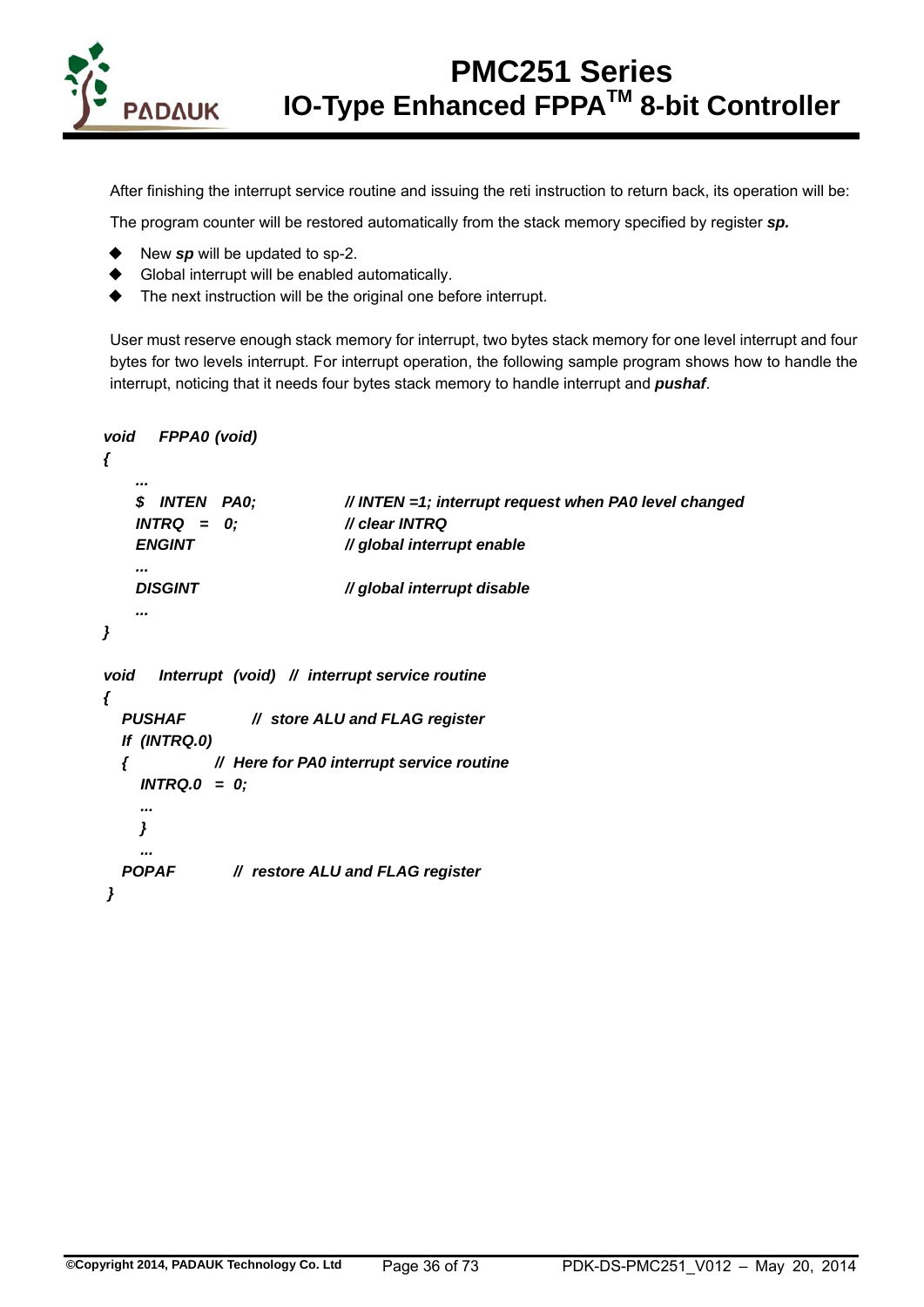

## **5.11. Power-Save and Power-Down**

There are three operational modes defined by hardware: ON mode, Power-Save mode and Power-Down modes. ON mode is the state of normal operation with all functions ON, Power-save mode ("*stopexe*") is the state to reduce operating current and CPU keeps ready to continue, Power-Down mode ("*stopsys*") is used to save power deeply. Therefore, Power-save mode is used in the system which needs low operating power with wake-up occasionally and Power-Down mode is used in the system which needs power down deeply with seldom wake-up. Fig. 13 shows the differences in oscillator modules between Power-Save mode ("*stopexe*") and Power-Down mode ("*stopsys*").

| Differences in oscillator modules between STOPSYS and STOPEXE |           |           |             |
|---------------------------------------------------------------|-----------|-----------|-------------|
|                                                               | IHRC.     | ILRC.     | <b>EOSC</b> |
| <b>STOPSYS</b>                                                | Stop      | Stop      | Stop        |
| <b>STOPEXE</b>                                                | No Change | No Change | No Change   |

| Fig. 13 Differences in oscillator modules between STOPSYS and STOPEXE |  |
|-----------------------------------------------------------------------|--|
|-----------------------------------------------------------------------|--|

### **5-11-1. Power-Save mode ("***stopexe***")**

Using "*stopexe*" instruction to enter the Power-Save mode, only system clock is disabled, remaining all the oscillator modules be active. For CPU, it stops executing; however, for Timer16, counter keep counting if its clock source is not the system clock. The wake-up sources for "*stopexe*" can be IO-toggle or Timer16 counts to set values when the clock source of Timer16 is IHRC, ILRC or EOSC modules. Wake-up from input pins can be considered as a continuation of normal execution, *nop* command is recommended to follow the *stopexe* command, the detail information for Power-Save mode shown below:

- IHRC, ILRC and EOSC oscillator modules: No change, keep active if it was enabled
- System clock: Disable, therefore, CPU stops execution
- **•** OTP memory is turned off
- Timer16: Stop counting if system clock is selected or the corresponding oscillator module is disabled; otherwise, it keeps counting.
- Wake-up sources: IO toggle or Timer16.

The watchdog timer must be disabled before issuing the "*stopexe*" command, the example is shown as below:

```
 CLKMD.En_WatchDog = 0; // disable watchdog timer 
   stopexe; 
   nop; 
                         …. // power saving 
   Wdreset; 
 CLKMD.En_WatchDog = 1; // enable watchdog timer
```
Another example shows how to use Timer16 to wake-up from "*stopexe*":

```
 $ T16M IHRC, /1, BIT8 // Timer16 setting 
 …
```

```
 WORD count = 0; 
 STT16 count; 
 stopexe; 
 nop;
```
 *…* 

The initial counting value of Timer16 is zero and the system will be waken up after the Timer16 counts 256 IHRC clocks.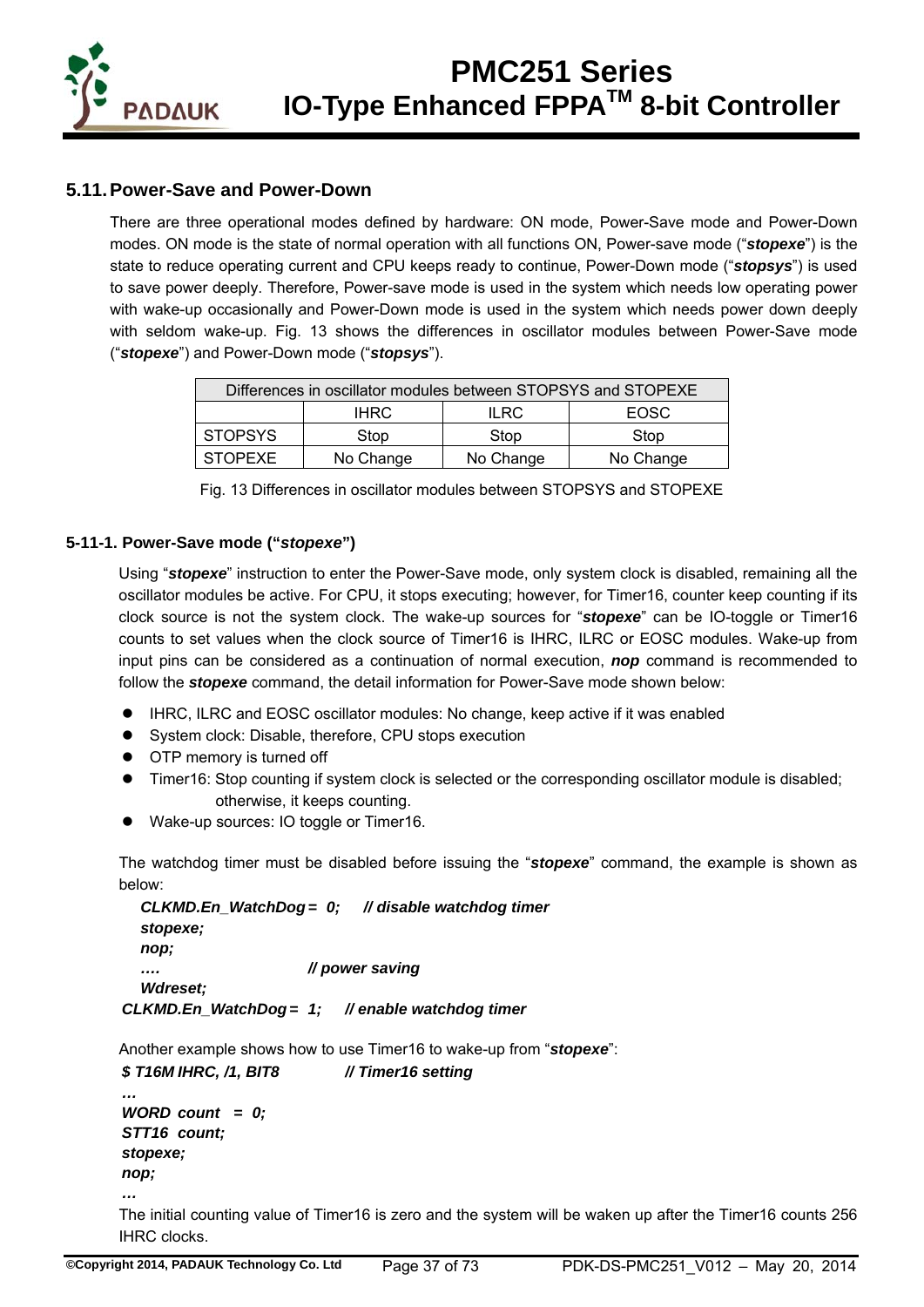

## **5-11-2. Power-Down mode ("***stopsys***")**

Power-Down mode is the state of deeply power-saving with turning off all the oscillator modules. By using the "*stopsys*" instruction, this chip will be put on Power-Down mode directly. The internal low frequency RC oscillator must be enabled before entering the Power-Down mode, means that bit 2 of register *clkmd* (0x03) must be set to high before issuing "*stopsys*" command in order to resume the system when wakeup. The following shows the internal status of PMC251 in detail when "*stopsys*" command is issued:

- All the oscillator modules are turned off
- Enable internal low RC oscillator (set bit 2 of register clkmd)
- OTP memory is turned off
- The contents of SRAM and registers remain unchanged
- Wake-up sources: ANY IO toggle.
- If PA or PB is input mode and set to analog input by padier or pbdier register, it can NOT be used to
- Wake-up the system.

Wake-up from input pins can be considered as a continuation of normal execution. To minimize power consumption, all the I/O pins should be carefully manipulated before entering power-down mode. The reference sample program for power down is shown as below:

```
 CLKMD = 0xF4; // Change clock from IHRC to ILRC, disable watchdog timer
 CLKMD.4 = 0; // disable IHRC
```

```
 …
```

```
 while (1)
```

```
{ 
   STOPSYS; // enter power-down 
   if (…) break; // if wakeup happen and check OK, then return to high speed, 
                  // else stay in power-down mode again. 
} 
CLKMD = 0x34; // Change clock from ILRC to IHRC/2
```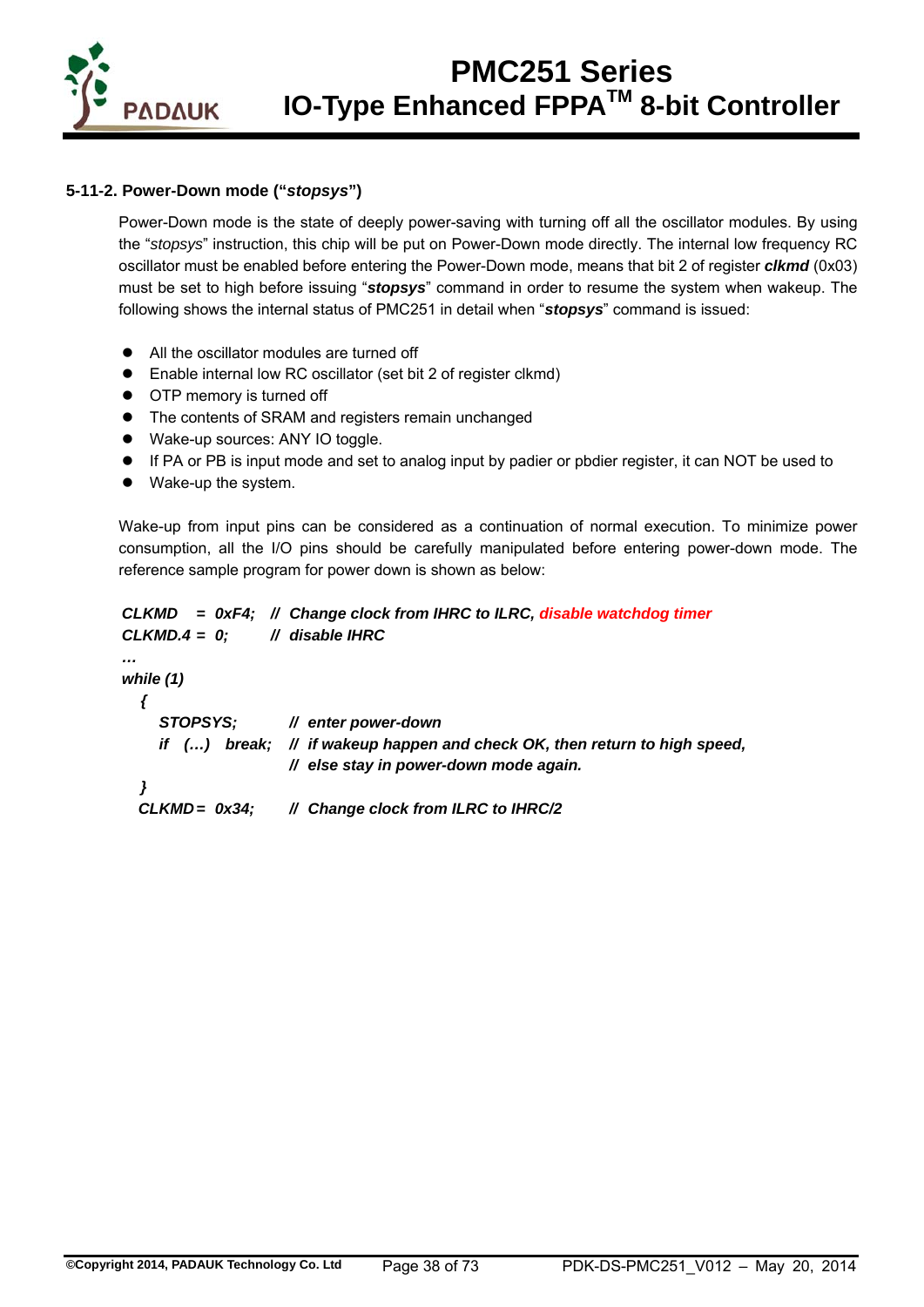

### **5-11-3. Wake-up**

After entering the Power-Down or Power-Save modes, the PMC251 can be resumed to normal operation by toggling IO pins, Timer16 interrupt is available for Power-Save mode ONLY. Fig. 14 shows the differences in wake-up sources between STOPSYS and STOPEXE.

| Differences in wake-up sources between STOPSYS and STOPEXE |           |                           |
|------------------------------------------------------------|-----------|---------------------------|
|                                                            | IO Toggle | T <sub>16</sub> Interrupt |
| <b>STOPSYS</b>                                             | Yes       | Nο                        |
| <b>STOPEXE</b>                                             | Yes       | Yes                       |

Fig. 14 Differences in wake-up sources between Power-Save mode and Power-Down mode

When using the IO pins to wake-up the PMC251, registers *padier* and *pbdier* should be properly set to enable the wake-up function for every corresponding pin. The wake-up time for normal wake-up is about 1024 ILRC clocks counting from wake-up event; fast wake-up can be selected to reduce the wake-up time by *mis***c** register. For fast wake-up mechanism, the wake-up time is 128 system clocks from IO toggling if STOPEXE was issued, and 128 system clocks plus oscillator (IHRC or ILRC) stable time from IO toggling if STOPSYS was issued. The oscillator stable time is the time for IHRC or ILRC oscillator from power-on, depending on which oscillator is used as system clock source. Please notice that the fast wake-up will turn off automatically when EOSC is selected as system clock.

| Suspend mode                            | Wake-up mode   | System clock<br>source | Wake-up time $(t_{WUP})$ from IO toggle                                                                                    |
|-----------------------------------------|----------------|------------------------|----------------------------------------------------------------------------------------------------------------------------|
| <b>STOPEXE</b><br>suspend               | fast wake-up   | <b>IHRC/ILRC</b>       | 128 $*$ T <sub>SYS.</sub><br>Where $T_{\text{SYS}}$ is the time period of system clock                                     |
| <b>STOPSYS</b><br>suspend               | fast wake-up   | <b>IHRC</b>            | 128 $TSYS + TSIHRC;$<br>Where $T_{\text{SHRC}}$ is the stable time of IHRC from<br>power-on. $T_{\text{SHRC}}$ = 5us@5V    |
| <b>STOPSYS</b><br>suspend               | fast wake-up   | <b>ILRC</b>            | 128 $TSYS + TSILRC;$<br>Where $T_{\text{SILRC}}$ is the stable time of ILRC from<br>power-on. $T_{\text{SILRC}}$ = 43ms@5V |
| STOPSYS or<br><b>STOPEXE</b><br>suspend | fast wake-up   | <b>EOSC</b>            | 1024 $*$ T <sub>ILRC</sub> ,<br>Where $T_{ILRC}$ is the clock period of ILRC                                               |
| <b>STOPEXE</b><br>suspend               | normal wake-up | Any one                | 1024 $*$ T <sub>II RC</sub> ,<br>Where $T_{ILRC}$ is the clock period of ILRC,<br>$T_{\text{SILRC}}$ = 43ms@5V             |
| Suspend mode                            | wake-up mode   | system clock<br>source | wake-up time $(t_{WUP})$ from IO toggle                                                                                    |

Fig. 15 Differences in wake-up time from IO toggle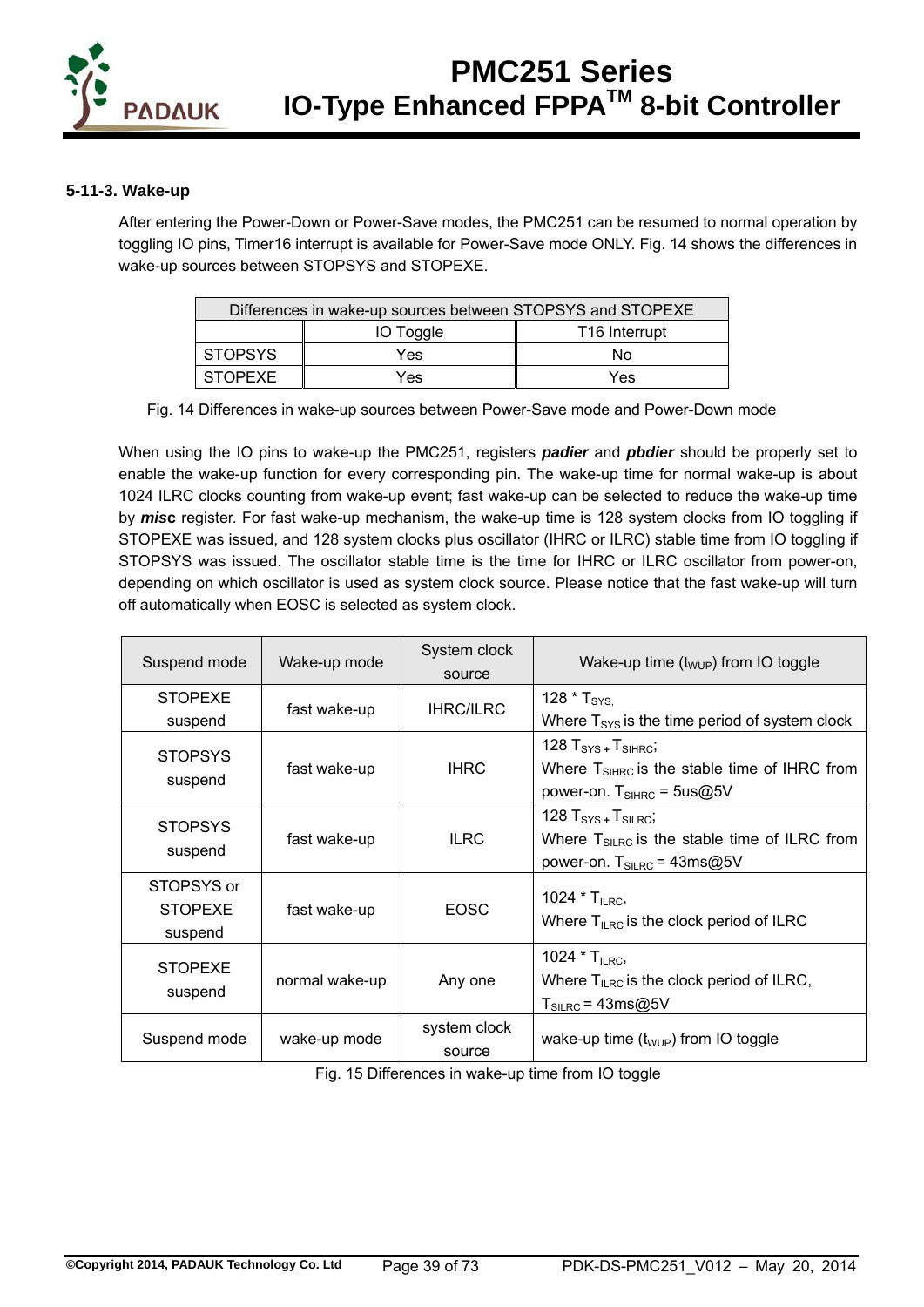

## **5.12. IO Pins**

Other than PA5, all the pins can be independently set into two states output or input by configuring the data registers (*pa, pb*), control registers (*pac, pbc*) and pull-high registers (*paph, pbph).* All these pins have Schmitt-trigger input buffer and output driver with CMOS level. When it is set to output low, the pull-up resistor is turned off automatically. If user wants to read the pin state, please notice that it should be set to input mode before reading the data port; if user reads the data port when it is set to output mode, the reading data comes from data register, NOT from IO pad. As an example, Table 6 shows the configuration table of bit 0 of port A. The hardware diagram of IO buffer is also shown as Fig. 16.

| pa.0 |   | $pac.0$   paph.0 | <b>Description</b>                   |
|------|---|------------------|--------------------------------------|
| х    | 0 |                  | Input without pull-up resistor       |
| х    | 0 |                  | Input with pull-up resistor          |
| 0    |   |                  | Output low without pull-up resistor  |
|      |   |                  | Output high without pull-up resistor |
|      |   |                  | Output high with pull-up resistor    |





Fig. 16 Hardware diagram of IO buffer

Other than PA5, all the IO pins have the same structure; PA5 can is open-drain ONLY when setting to output mode (without Q1). The corresponding bits in registers *padier* / *pbdier* should be set to low to prevent leakage current for those pins are selected to be analog function. When PMC251 is put in power-down or power-save mode, every pin can be used to wake-up system by toggling its state. Therefore, those pins needed to wake-up system must be set to input mode and set the corresponding bits of registers *padier* and *pbdier* to high*.* The same reason, *padier*.0 should be set high when PA0 is used as external interrupt pin and *pbdier*.0 for PB0.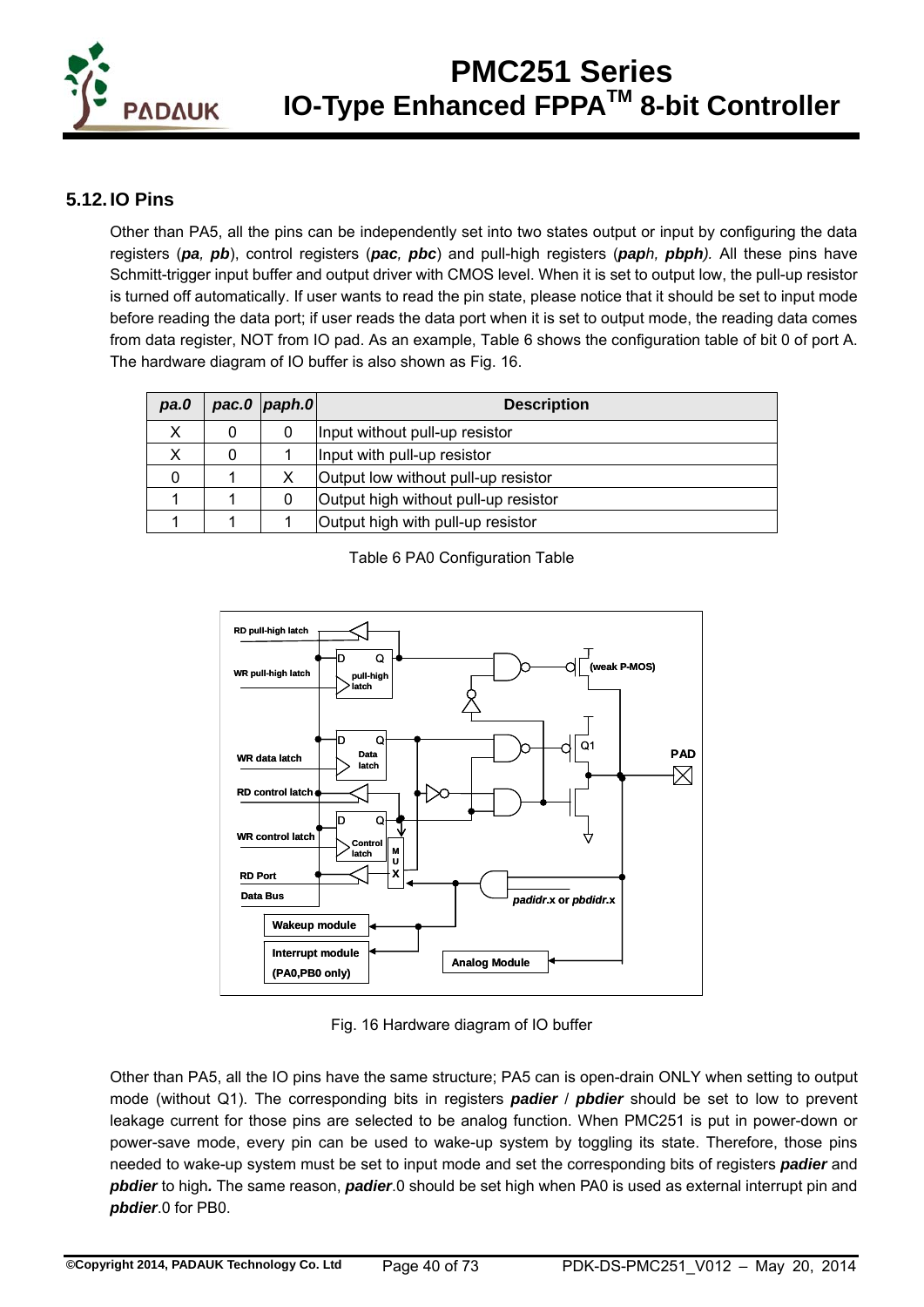

## **5.13. Reset and LVD**

### **5.13.1. Reset**

 There are many causes to reset the PMC251, once reset is asserted, most of all the registers in PMC251 will be set to default values, only *gdio* register (IO address 0x7) keeps the same value, system should be restarted once abnormal cases happen, or by jumping program counter to address 'h0. The data memory is in uncertain state when reset comes from power-up and LVD; however, the content will be kept when reset comes from PRST# pin or WDT timeout.

### **5.13.2. LVD reset**

By code option, there are 8 different levels of LVD for reset ~ 4.1V, 3.6V, 3.1V, 2.8V, 2.5V, 2.2V, 2.0V and 1.8V; usually, user selects LVD reset level to be in conjunction with operating frequency and supply voltage.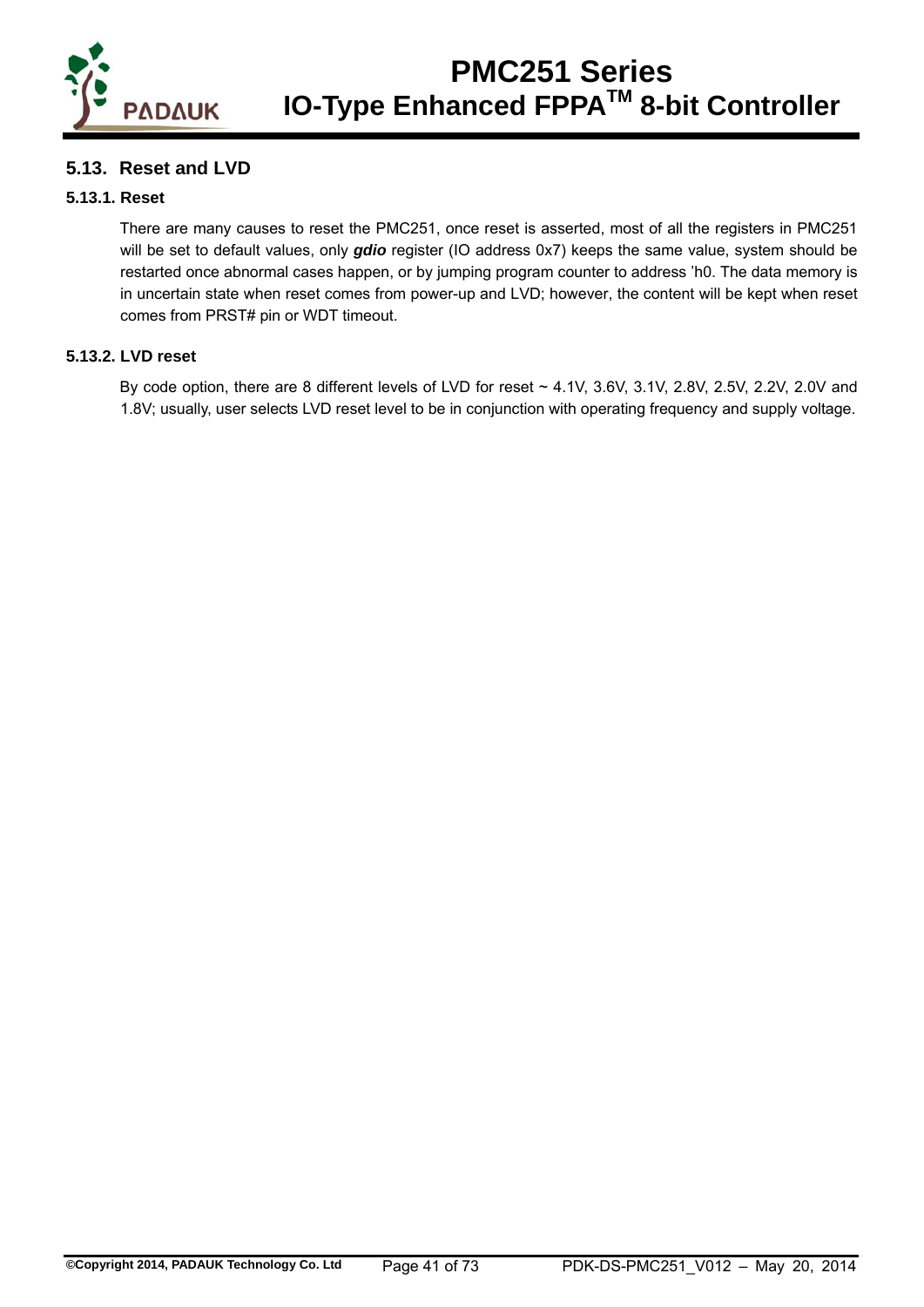

## **6. IO Registers**

## **6.1. ACC Status Flag Register (***flag***), IO address = 0x00**

| Bit     | Reset                    | R/W                      | Description                                                                                                                                                                                                                      |
|---------|--------------------------|--------------------------|----------------------------------------------------------------------------------------------------------------------------------------------------------------------------------------------------------------------------------|
| $7 - 4$ |                          | $\overline{\phantom{0}}$ | Reserved. These four bits are "1" when read.                                                                                                                                                                                     |
| 3       | $\overline{\phantom{a}}$ | R/W                      | OV (Overflow). This bit is set whenever the sign operation is overflow.                                                                                                                                                          |
| 2       | $\overline{\phantom{0}}$ | R/W                      | AC (Auxiliary Carry). There are two conditions to set this bit, the first one is carry out of low<br>nibble in addition operation, and the other one is borrow from the high nibble into low nibble<br>in subtraction operation. |
|         |                          | R/W                      | C (Carry). There are two conditions to set this bit, the first one is carry out in addition<br>operation, and the other one is borrow in subtraction operation. Carry is also affected by<br>shift with carry instruction.       |
| 0       |                          | R/W                      | Z (Zero). This bit will be set when the result of arithmetic or logic operation is zero;<br>Otherwise, it is cleared.                                                                                                            |

### **6.2. FPP unit Enable Register (***fppen***), IO address = 0x01**

| Bit     | Reset  | R/W                      | <b>Description</b>                                                    |
|---------|--------|--------------------------|-----------------------------------------------------------------------|
| $7 - 2$ | $\sim$ | $\overline{\phantom{0}}$ | Reserved. Please keep 0.                                              |
|         |        | W/R I                    | FPP1 enable. This bit is used to enable FPP1. 0 / 1: disable / enable |
|         |        | W/R I                    | FPP0 enable. This bit is used to enable FPP0. 0 / 1: disable / enable |

### **6.3. Stack Pointer Register (***sp***), IO address = 0x02**

| Bit | Reset             | R/W | <b>Description</b>                                                                       |
|-----|-------------------|-----|------------------------------------------------------------------------------------------|
|     | $7 - 0$<br>$\sim$ | R/W | Stack Pointer Register. Read out the current stack pointer, or write to change the stack |
|     |                   |     | pointer. Please notice that bit 0 should be kept 0 due to program counter is 16 bits.    |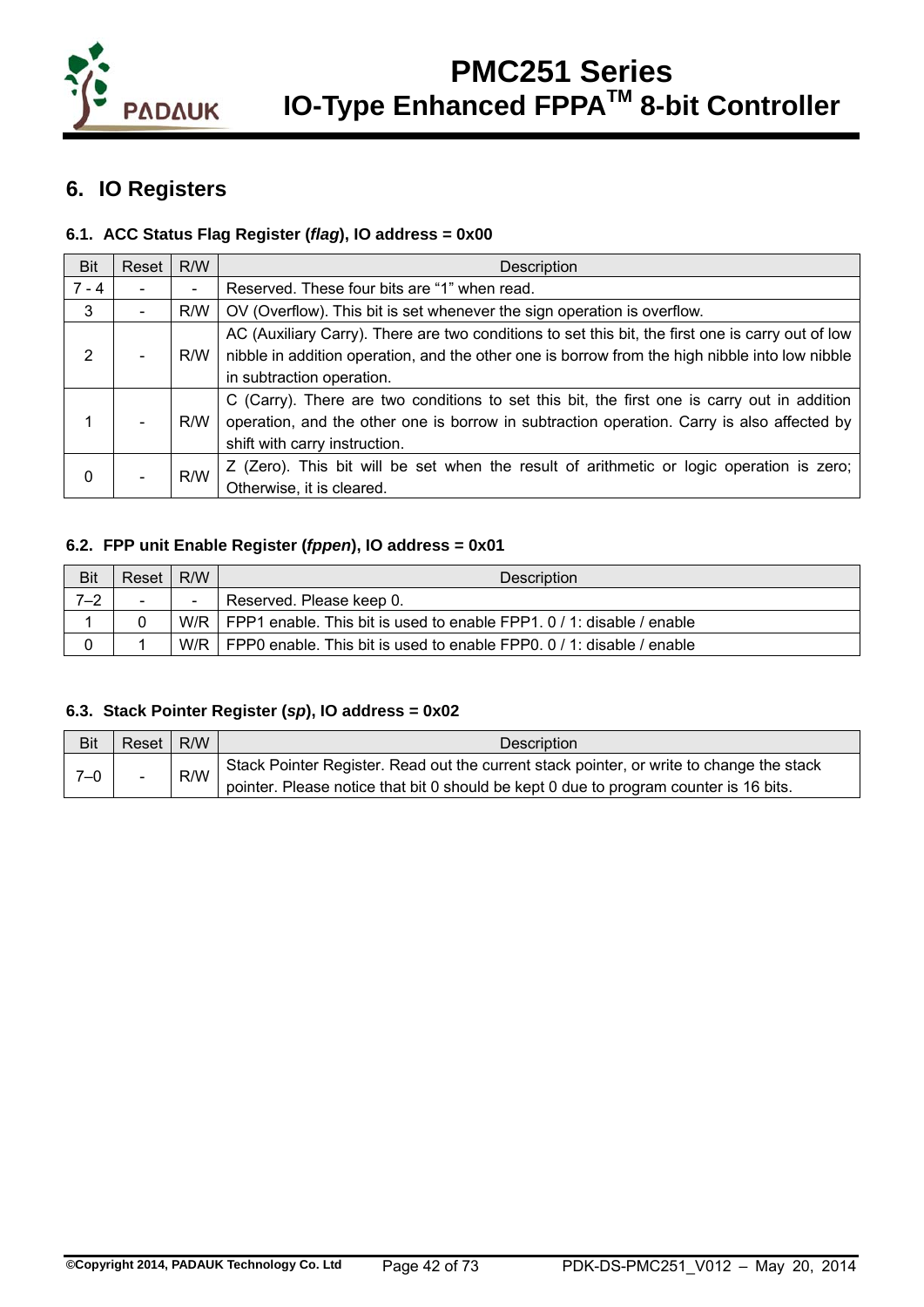

## **6.4. Clock Mode Register (***clkmd***), IO address = 0x03**

| <b>Bit</b>     | Reset    | R/W       | Description                                                                |                    |
|----------------|----------|-----------|----------------------------------------------------------------------------|--------------------|
|                |          |           | System clock selection:                                                    |                    |
|                |          |           | Type 0, clkmd[3]=0                                                         | Type 1, clkmd[3]=1 |
|                |          |           | 000: IHRC/4                                                                |                    |
|                |          |           | 001: IHRC/2                                                                | 000: IHRC/16       |
|                |          |           | 010: reserved                                                              | 001: IHRC/8        |
| $7 - 5$        | 111      | R/W       | 011: EOSC/4                                                                | 010: reserved      |
|                |          |           | 100: EOSC/2                                                                | 011: IHRC/32       |
|                |          |           | 101: EOSC                                                                  | 100: IHRC/64       |
|                |          |           |                                                                            | 101: EOSC/8        |
|                |          |           | 110: ILRC/4                                                                | 11x: reserved.     |
|                |          |           | 111: ILRC (default)                                                        |                    |
| 4              | 1        | R/W       | IHRC oscillator Enable. 0 / 1: disable / enable                            |                    |
| 3              | $\Omega$ | <b>RW</b> | Clock Type Select. This bit is used to select the clock type in bit [7:5]. |                    |
|                |          |           | $0/1$ : Type 0 / Type 1                                                    |                    |
| $\mathfrak{p}$ |          | R/W       | ILRC Enable. 0 / 1: disable / enable                                       |                    |
|                | 1        |           | If ILRC is disabled, watchdog timer is also disabled.                      |                    |
| 1              | 1        | R/W       | Watch Dog Enable. 0 / 1: disable / enable                                  |                    |
| 0              | 0        | R/W       | Pin PA5/PRST# function. 0 / 1: PA5 / PRST#.                                |                    |

### **6.5. Interrupt Enable Register (***inten***), IO address = 0x04**

| <b>Bit</b> | Reset                    | R/W | <b>Description</b>                                               |
|------------|--------------------------|-----|------------------------------------------------------------------|
| $7 - 3$    | $\overline{\phantom{0}}$ | R/W | Reserved.                                                        |
| ◠          |                          | R/W | Enable interrupt from Timer16 overflow. 0 / 1: disable / enable. |
|            |                          | R/W | Enable interrupt from PB0. 0 / 1: disable / enable.              |
|            |                          | R/W | Enable interrupt from PA0. 0 / 1: disable / enable.              |

### **6.6. Interrupt Request Register (***intrq***), IO address = 0x05**

| <b>Bit</b> | Reset                        | R/W | Description                                                                                                         |
|------------|------------------------------|-----|---------------------------------------------------------------------------------------------------------------------|
| $7 - 3$    | ۰.                           | R/W | Reserved.                                                                                                           |
| 2          | $\overline{\phantom{0}}$     | R/W | Interrupt Request from Timer16, this bit is set by hardware and cleared by software.<br>0 / 1: No request / Request |
|            | $\qquad \qquad$              | R/W | Interrupt Request from pin PB0, this bit is set by hardware and cleared by software.<br>0 / 1: No request / Request |
| 0          | $\qquad \qquad \blacksquare$ | R/W | Interrupt Request from pin PA0, this bit is set by hardware and cleared by software.<br>0 / 1: No request / Request |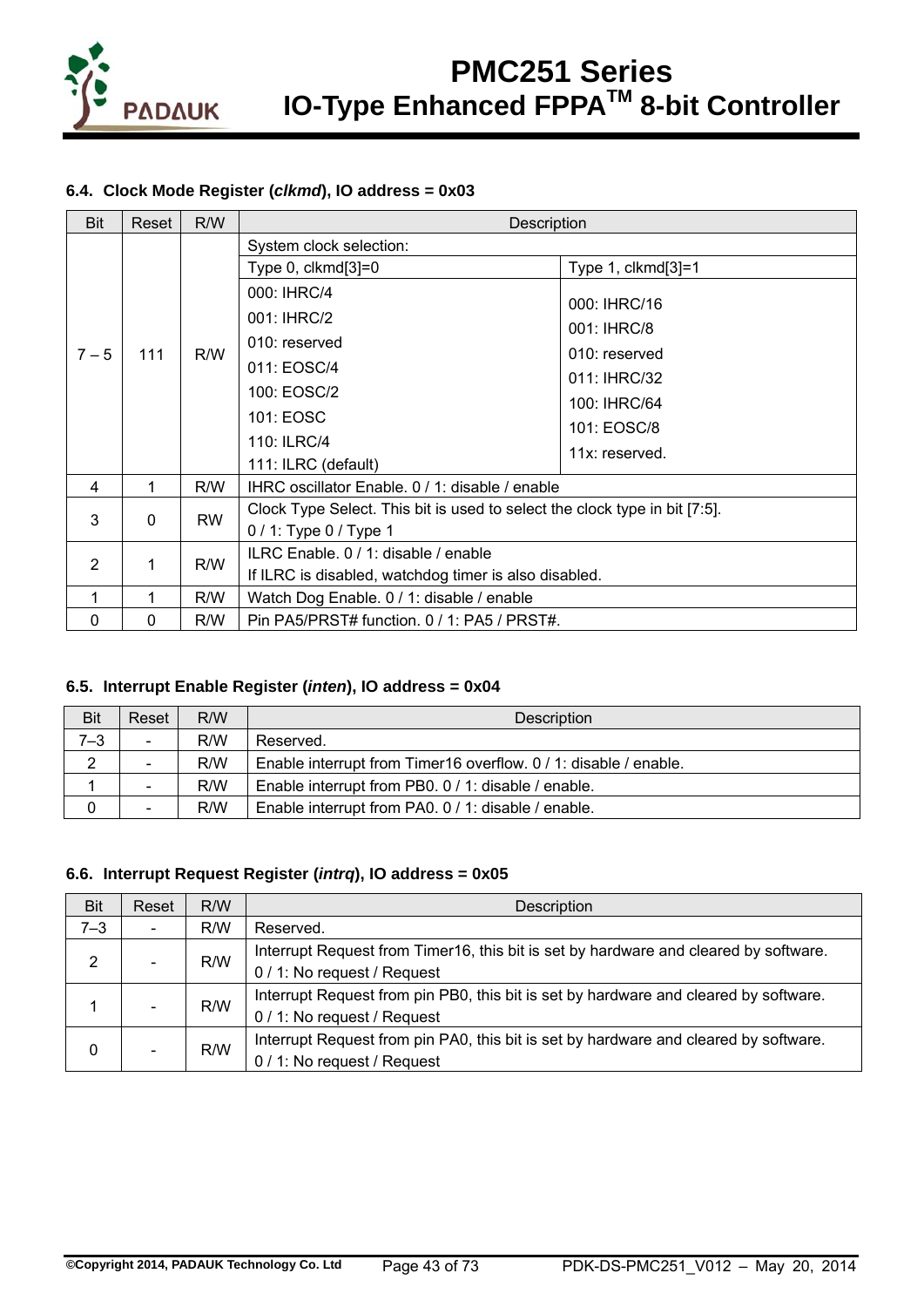

### **6.7. Timer 16 mode Register (***t16m***), IO address = 0x06**

| <b>Bit</b> | Reset | R/W | Description                                                                      |
|------------|-------|-----|----------------------------------------------------------------------------------|
|            |       |     | Timer Clock source selection                                                     |
|            |       |     | 000: Timer 16 is disabled                                                        |
|            |       |     | 001: CLK (system clock)                                                          |
|            |       |     | 010: reserved                                                                    |
| $7 - 5$    | 000   | R/W | 011: reserved                                                                    |
|            |       |     | 100: IHRC                                                                        |
|            |       |     | 101: EOSC                                                                        |
|            |       |     | <b>110: ILRC</b>                                                                 |
|            |       |     | 111: PA0 falling edge (from external pin)                                        |
|            |       |     | Internal clock divider.                                                          |
|            |       |     | 00: /1                                                                           |
| $4 - 3$    | 00    | R/W | 01:14                                                                            |
|            |       |     | 10: /16                                                                          |
|            |       |     | 11: /64                                                                          |
|            |       |     | Interrupt source selection. Interrupt event happens when selected bit goes high. |
|            |       |     | 0: bit 8 of Timer16                                                              |
|            |       |     | 1: bit 9 of Timer16                                                              |
|            |       |     | 2 : bit 10 of Timer16                                                            |
| $2 - 0$    | 000   | R/W | 3 : bit 11 of Timer16                                                            |
|            |       |     | 4 : bit 12 of Timer16                                                            |
|            |       |     | 5 : bit 13 of Timer16                                                            |
|            |       |     | 6 : bit 14 of Timer16                                                            |
|            |       |     | 7: bit 15 of Timer16                                                             |

#### **6.8. General Data register for IO (***gdio***), IO address = 0x07**

| Bit     | Reset | R/W | Description                                                                                                                                                                                                                                                                                                                                                                                       |
|---------|-------|-----|---------------------------------------------------------------------------------------------------------------------------------------------------------------------------------------------------------------------------------------------------------------------------------------------------------------------------------------------------------------------------------------------------|
| $7 - 0$ | 00    | R/W | General data for IO. This port is the general data buffer in IO space and cleared only when<br>POR, LVD or pin PRST# is active, NOT cleared by watch-dog timeout reset. It can perform<br>the IO operation, like wait0 gdio.x, wait1 gdio.x and tog gdio.x to take the replace of<br>operations which instructions are supported in memory space (ex: wait1 mem; wait0 mem;  <br><i>tog</i> mem). |

### **6.9. External Oscillator setting Register (***eoscr, write only***), IO address = 0x0a**

| <b>Bit</b>  | Reset | R/W       | Description                                                                       |
|-------------|-------|-----------|-----------------------------------------------------------------------------------|
|             | 0     | <b>WO</b> | Enable crystal oscillator. 0/1: Disable / Enable                                  |
|             |       |           | External crystal oscillator selection.                                            |
|             |       |           | $00:$ reserved                                                                    |
| $6 - 5$     | 00    | <b>WO</b> | 01 : Low driving capability, for lower frequency, ex: 32KHz crystal oscillator    |
|             |       |           | 10 : Middle driving capability, for middle frequency, ex: 1MHz crystal oscillator |
|             |       |           | 11: High driving capability, for higher frequency, ex: 4MHz crystal oscillator    |
| $4 - 1$     |       | ۰         | Reserved. Please keep 0.                                                          |
| $\mathbf 0$ |       | <b>WO</b> | Power-down the Band-gap and LVD hardware modules. 0 / 1: normal / power-down.     |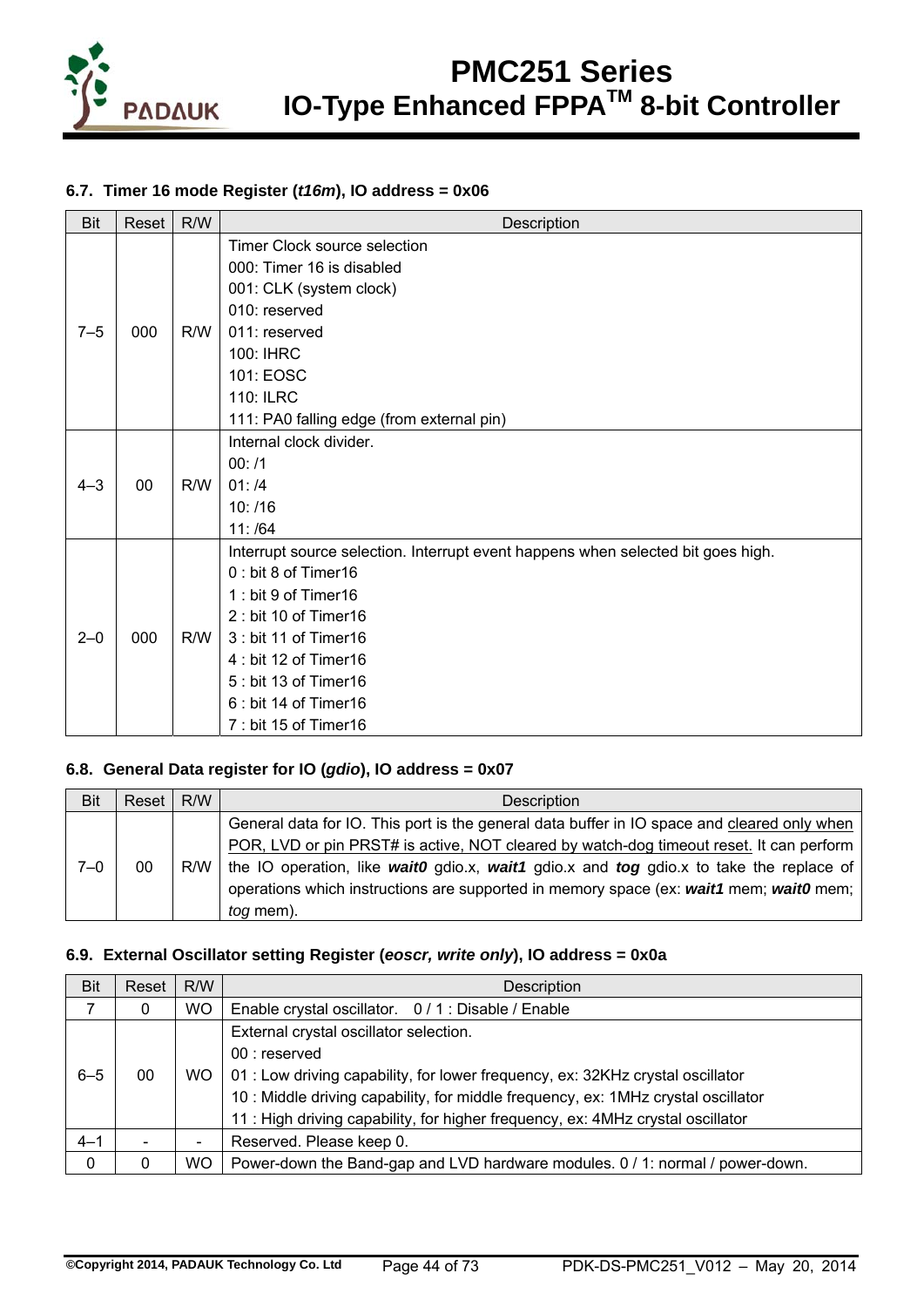

### **6.10. IHRC oscillator control Register (***ihrcr, write only***), IO address = 0x0b**

| Bit | Reset                    | R/W       | Description                                                         |
|-----|--------------------------|-----------|---------------------------------------------------------------------|
| 7–0 | $\overline{\phantom{m}}$ | <b>WO</b> | Bit [7:0] of internal high RC oscillator for frequency calibration. |
|     |                          |           | For system using only, please user do NOT write this register.      |

### **6.11. Interrupt Edge Select Register (***integs***), IO address = 0x0c**

| Bit     | Reset | R/W | Description                                                                                                                                                                             |
|---------|-------|-----|-----------------------------------------------------------------------------------------------------------------------------------------------------------------------------------------|
| $7 - 5$ |       |     | Reserved. Please keep 0.                                                                                                                                                                |
| 4       | 0     | WO. | Timer16 edge selection.<br>0 : rising edge to trigger interrupt<br>1 : falling edge to trigger interrupt                                                                                |
| $3 - 2$ | 00    | WO. | PB0 edge selection.<br>00 : both rising edge and falling edge to trigger interrupt<br>01 : rising edge to trigger interrupt<br>10 : falling edge to trigger interrupt<br>11 : reserved. |
| $1 - 0$ | 00    | WO. | PA0 edge selection.<br>00 : both rising edge and falling edge to trigger interrupt<br>01 : rising edge to trigger interrupt<br>10 : falling edge to trigger interrupt<br>11 : reserved. |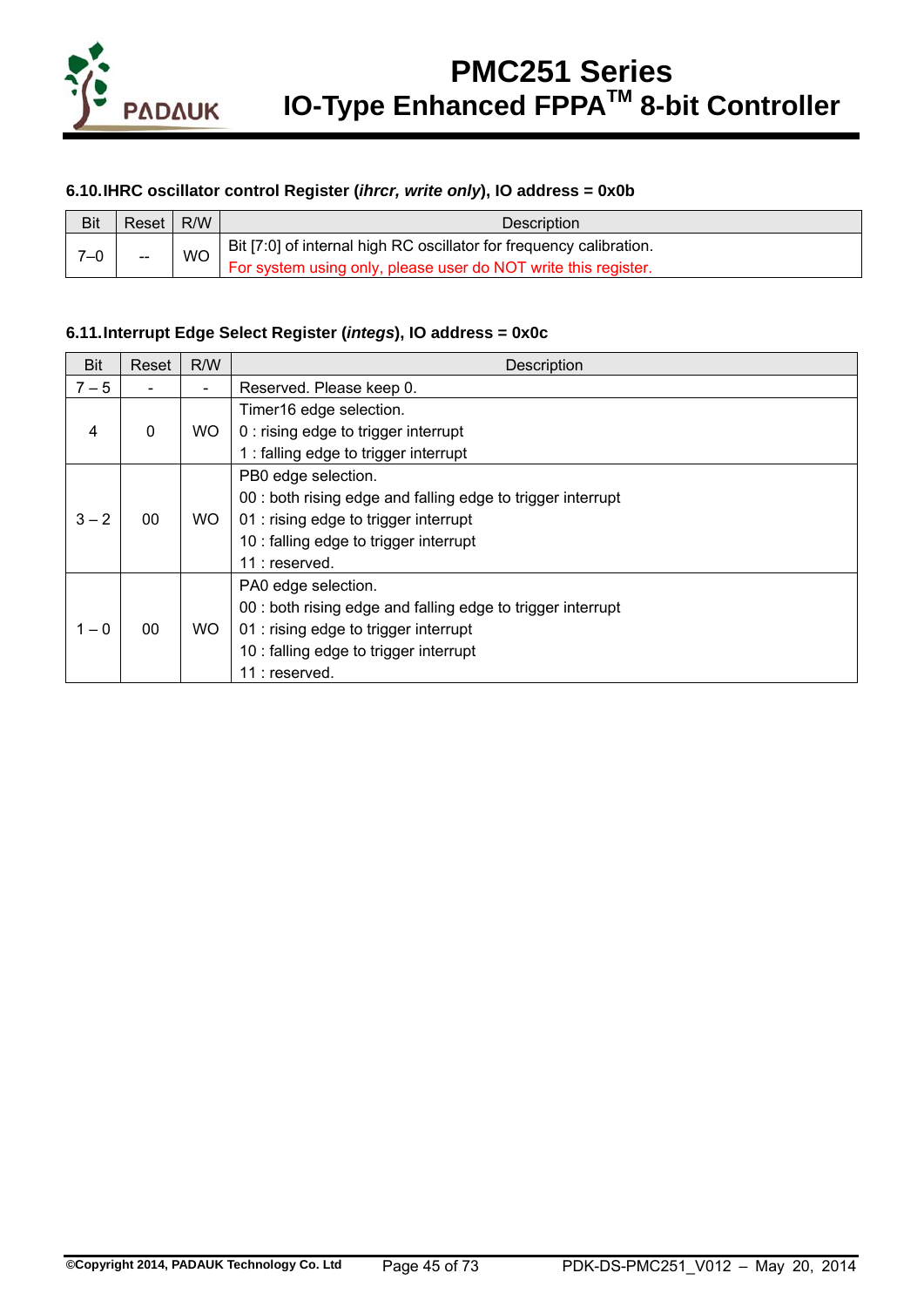

## **6.12. Port A Digital Input Enable Register (***padier***), IO address = 0x0d**

| <b>Bit</b> | Reset | R/W       | Description                                                                                |
|------------|-------|-----------|--------------------------------------------------------------------------------------------|
|            |       |           | Enable PA7 digital input and wake up event. 1/0: enable / disable.                         |
| 7          | 1     | <b>WO</b> | This bit should be set to high to prevent leakage current when external crystal oscillator |
|            |       |           | is used. If this bit is set to low, PA7 can NOT be used to wake up the system.             |
|            |       |           | Note: For ICE emulation, the function is disabled when this bit is "1" and "0" is enabled. |
|            |       |           | Enable PA6 digital input and wake up event. 1/0: enable / disable.                         |
|            | 1     |           | This bit should be set to high to prevent leakage current when external crystal oscillator |
| 6          |       | <b>WO</b> | is used. If this bit is set to low, PA6 can NOT be used to wake up the system.             |
|            |       |           | Note: For ICE emulation, the function is disabled when this bit is "1" and "0" is enabled. |
|            |       |           | Enable PA5 wake up event. 1/0: enable / disable.                                           |
| 5          | 1     | WO.       | This bit can be set to low to disable wake up from PA5 toggling.                           |
|            |       |           | Note: For ICE emulation, the function is disabled when this bit is "1" and "0" is enabled. |
|            |       |           | Enable PA4 wake up event. 1/0: enable / disable.                                           |
| 4          | 1     | WO.       | If this bit is set to low, PA4 can NOT be used to wake up the system.                      |
|            |       |           | Note: For ICE emulation, the function is disabled when this bit is "1" and "0" is enabled. |
|            |       |           | Enable PA3 wake up event. 1/0: enable / disable.                                           |
| 3          | 1     | <b>WO</b> | If this bit is set to low, PA3 can NOT be used to wake up the system.                      |
|            |       |           | Note: For ICE emulation, the function is disabled when this bit is "1" and "0" is enabled. |
| $2 - 1$    |       |           | Reserved.                                                                                  |
|            |       |           | Enable PA0 wake up event and interrupt request. 1/0: enable / disable.                     |
|            | 1     |           | This bit can be set to low to disable wake up from PA0 toggling and interrupt request      |
| 0          |       | <b>WO</b> | from this pin.                                                                             |
|            |       |           | Note: For ICE emulation, the function is disabled when this bit is "1" and "0" is enabled. |

Note: Due to the controlling polarity of this register is different between ICE and real chip. In order to unify the program for both ICE emulation and real chip to be the same one, please use the following command to write this register:

"\$ PADIER 0xhh" ;

For example:

### \$ PADIER 0xF0;

It is used to enable the digital input and wakeup function of bit [7:4] of port A for both ICE and real chip, IDE will handle the difference between ICE and real chip automatically.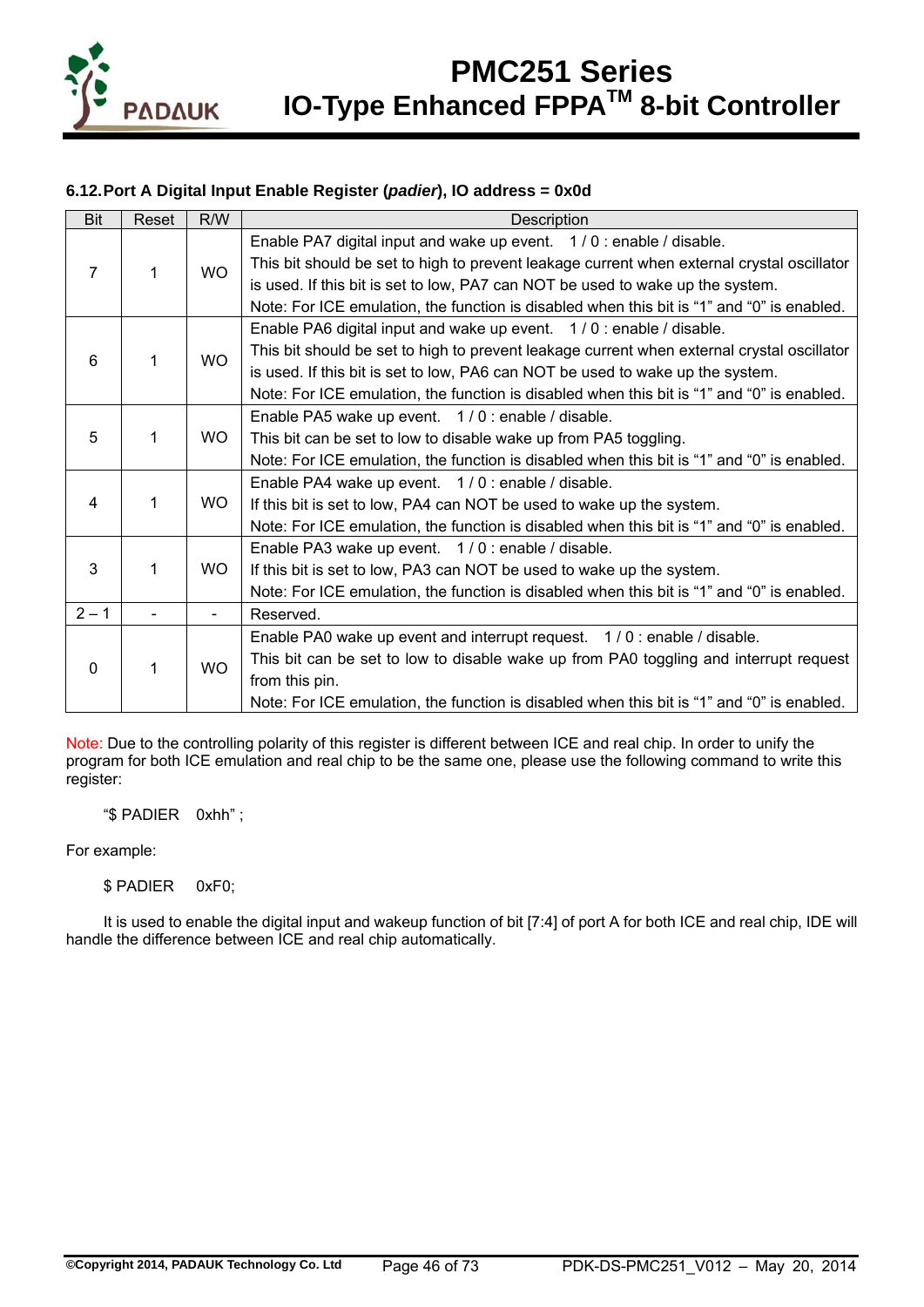

## **6.13. Port B Digital Input Enable Register (***pbdier***), IO address = 0x0e**

| <b>Bit</b>     | Reset | R/W       | Description                                                                                |
|----------------|-------|-----------|--------------------------------------------------------------------------------------------|
|                |       |           | Enable PB7 wake up event. 1/0: enable / disable.                                           |
| 7              | 1     | WO.       | If this bit is set to low, PB7 can NOT be used to wake up the system.                      |
|                |       |           | Note: For ICE emulation, the function is disabled when this bit is "1" and "0" is enabled. |
|                |       |           | Enable PB6 wake up event. 1/0: enable / disable.                                           |
| 6              | 1     | WO.       | This bit can be set to low to disable wake up from PB6 toggling.                           |
|                |       |           | Note: For ICE emulation, the function is disabled when this bit is "1" and "0" is enabled. |
|                |       |           | Enable PB5 wake up event. 1/0: enable / disable.                                           |
| 5              | 1     | WO.       | This bit can be set to low to disable wake up from PB5 toggling.                           |
|                |       |           | Note: For ICE emulation, the function is disabled when this bit is "1" and "0" is enabled. |
| $4 - 3$        |       |           | Reserved.                                                                                  |
|                |       |           | Enable PB2 wake up event. 1/0: enable / disable.                                           |
| $\overline{2}$ | 1     | WO.       | If this bit is set to low, PB2 can NOT be used to wake up the system.                      |
|                |       |           | Note: For ICE emulation, the function is disabled when this bit is "1" and "0" is enabled. |
|                |       |           | Enable PB1 wake up event. 1/0: enable / disable.                                           |
| 1              | 1     | WO.       | If this bit is set to low, PB1 can NOT be used to wake up the system.                      |
|                |       |           | Note: For ICE emulation, the function is disabled when this bit is "1" and "0" is enabled. |
|                |       |           | Enable PB0 wake up event and interrupt request. 1/0: enable / disable.                     |
| $\Omega$       | 1     | <b>WO</b> | If this bit is set to low, PB0 can NOT be used to wake up the system and interrupt         |
|                |       |           | request from this pin.                                                                     |
|                |       |           | Note: For ICE emulation, the function is disabled when this bit is "1" and "0" is enabled. |

Note: Due to the controlling polarity of this register is different between ICE and real chip. In order to unify the program for both ICE emulation and real chip to be the same one, please use the following command to write this register:

"\$ PBDIER 0xhh" ;

For example:

\$ PBDIER 0xF0;

It is used to enable the digital input and wakeup function of bit [7:4] of port B for both ICE and real chip, IDE will handle the difference between ICE and real chip automatically.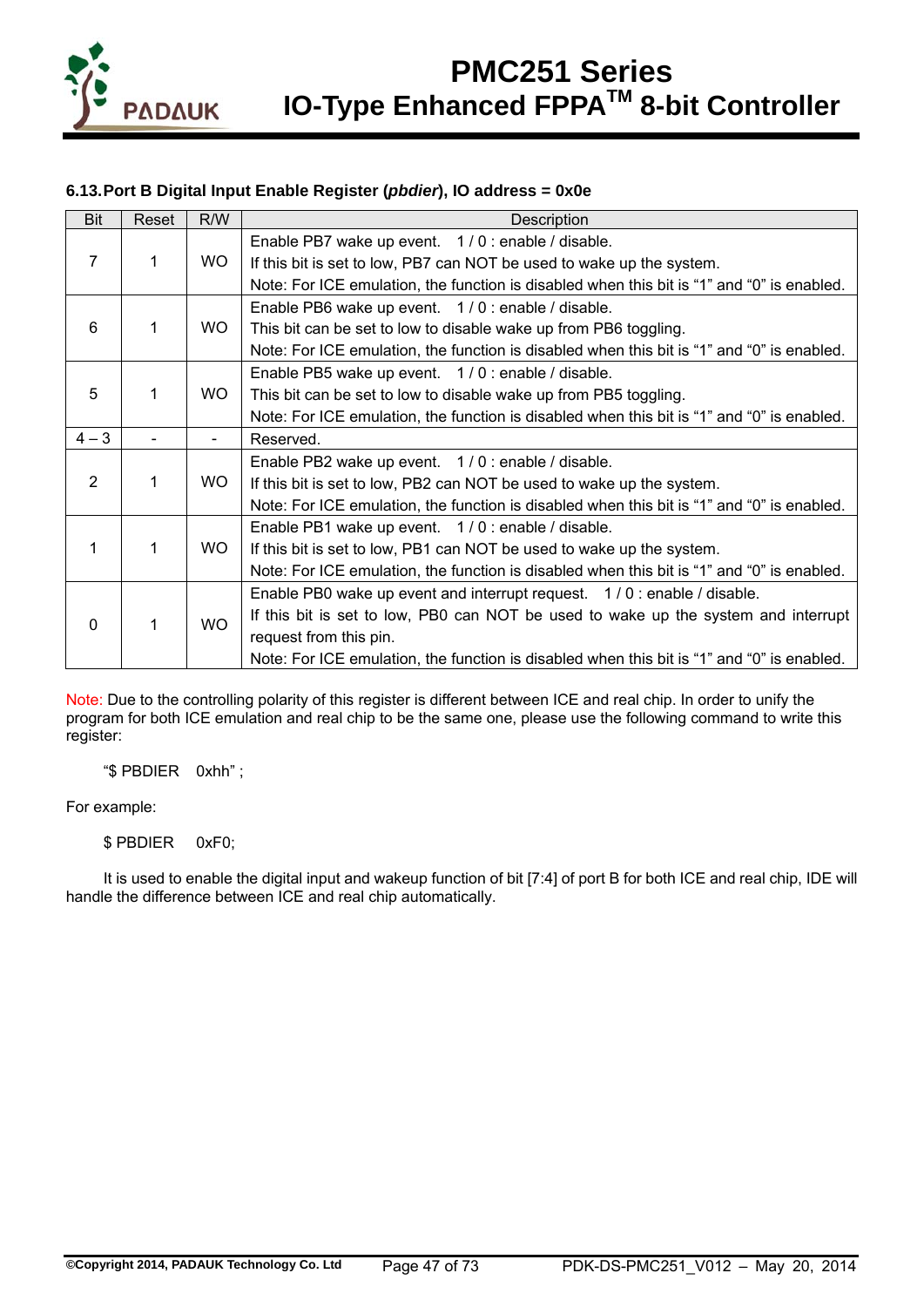

### **6.14. Port A Data Registers (***pa***), IO address = 0x10**

| Bit              | ≺eset | R/W | Description                      |
|------------------|-------|-----|----------------------------------|
| $\sim$<br>-<br>ີ | 8'h00 | R/W | for Port A.<br>registers<br>∪ata |

#### **6.15. Port A Control Registers (***pac***), IO address = 0x11**

| <b>Bit</b> | Reset I | R/W | <b>Description</b>                                                                           |
|------------|---------|-----|----------------------------------------------------------------------------------------------|
| $7 - 0$    | 8'h00   | R/W | Port A control registers. This register is used to define input mode or output mode for each |
|            |         |     | corresponding pin of port A. 0 / 1: input / output.                                          |

#### **6.16. Port A Pull-High Registers (***paph***), IO address = 0x12**

| Bit | Reset I | R/W | Description                                                                                                            |
|-----|---------|-----|------------------------------------------------------------------------------------------------------------------------|
|     |         | R/W | Port A pull-high registers. This register is used to enable the internal pull-high device on                           |
| 7–0 | 8'h00   |     | each corresponding pin of port A. $0/1$ : disable / enable<br>Please note that the PA5 does not have pull-up resistor. |

#### **6.17. Port B Data Registers (***pb***), IO address = 0x14**

| Bit  | Reset | R/W | Description                |
|------|-------|-----|----------------------------|
| $-0$ | 8'h00 | R/W | Data registers for Port B. |

#### **6.18. Port B Control Registers (***pbc***), IO address = 0x15**

| <b>Bit</b> | Reset I | R/W | <b>Description</b>                                                                           |
|------------|---------|-----|----------------------------------------------------------------------------------------------|
| $7 - 0$    | 8'h00   | R/W | Port B control registers. This register is used to define input mode or output mode for each |
|            |         |     | corresponding pin of port B. 0/1: input / output                                             |

#### **6.19. Port B Pull-High Registers (***pbph***), IO address = 0x16**

| Bit   | Reset   R/W |  | <b>Description</b>                                                                                 |
|-------|-------------|--|----------------------------------------------------------------------------------------------------|
| $7-0$ | 8'h00       |  | $R/W$ Port B pull-high registers. This register is used to enable the internal pull-high device on |
|       |             |  | each corresponding pin of port B. 0/1: disable / enable                                            |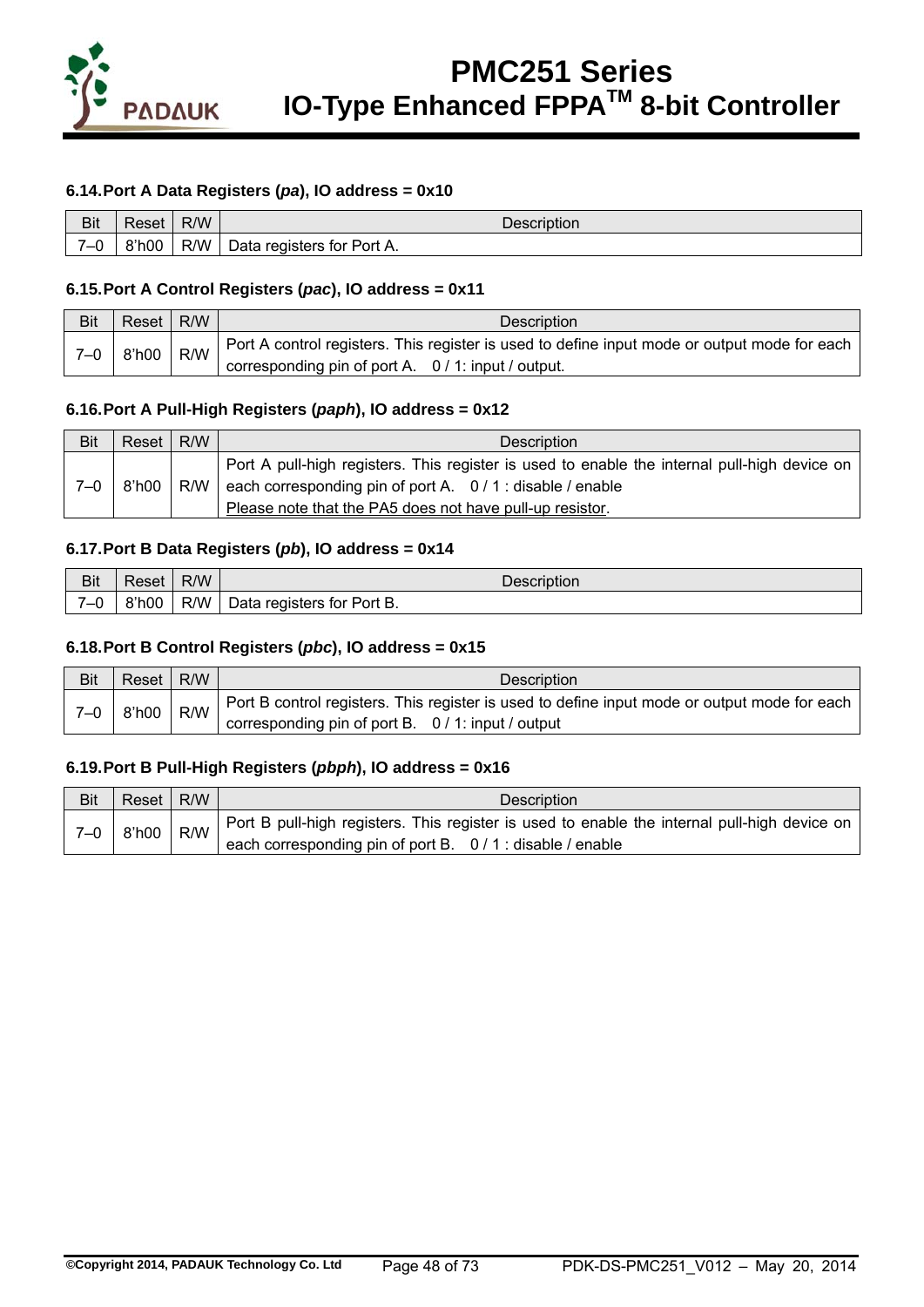

## **6.20. MISC Register (***misc***), IO address = 0x3b**

| <b>Bit</b>     | Reset        | R/W       | Description                                                                             |  |
|----------------|--------------|-----------|-----------------------------------------------------------------------------------------|--|
| $\overline{7}$ | $\mathbf{0}$ |           | Reserved                                                                                |  |
|                |              |           | Enable extremely low current for 32KHz crystal oscillator AFTER oscillation.            |  |
| 6              | $\mathbf{0}$ | <b>WO</b> | 0: Normal                                                                               |  |
|                |              |           | 1: Low driving current for 32KHz crystal oscillator.                                    |  |
|                |              |           | Enable fast Wake up.                                                                    |  |
|                |              |           | 0: Normal wake up.                                                                      |  |
| 5              | $\Omega$     | <b>WO</b> | The wake-up time is 1024 ILRC clocks                                                    |  |
|                |              |           | 1: Fast wake up.                                                                        |  |
|                |              |           | The wake-up time is 128 CLKs (system clock) if IHRC is used and 1024 CLKs               |  |
|                |              |           | (system clock) + crystal oscillator stable time if crystal oscillator is used.          |  |
| $\overline{4}$ |              |           | Reserved                                                                                |  |
|                |              |           | Recover time from LVD reset.                                                            |  |
|                |              |           | 0: Normal. The system will take about 1024 ILRC clocks to boot up from LVD reset.       |  |
|                |              |           | 1: Fast. The system will take about 64 ILRC clocks to boot up from LVD reset.           |  |
| 3              | $\Omega$     | <b>WO</b> | Please notice that the clock source will be switched to system clock                    |  |
|                |              |           | (for example: 4MHz) when fast wakeup is enabled, therefore,                             |  |
|                |              |           | it is recommended to turn off the watchdog timer <b>before</b> enabling the fast wakeup |  |
|                |              |           | and turn on the watchdog timer after disabling the fast wakeup.                         |  |
| $\overline{2}$ | 0            | <b>WO</b> | Disable LVD function.                                                                   |  |
|                |              |           | 0/1: Enable / Disable                                                                   |  |
|                |              |           | Watch dog time out period                                                               |  |
|                |              |           | 00: 2048 ILRC clock period                                                              |  |
| $1 - 0$        | 00           | WO.       | 01: 4096 ILRC clock period                                                              |  |
|                |              |           | 10: 16384 ILRC clock period                                                             |  |
|                |              |           | 11: 256 ILRC clock period                                                               |  |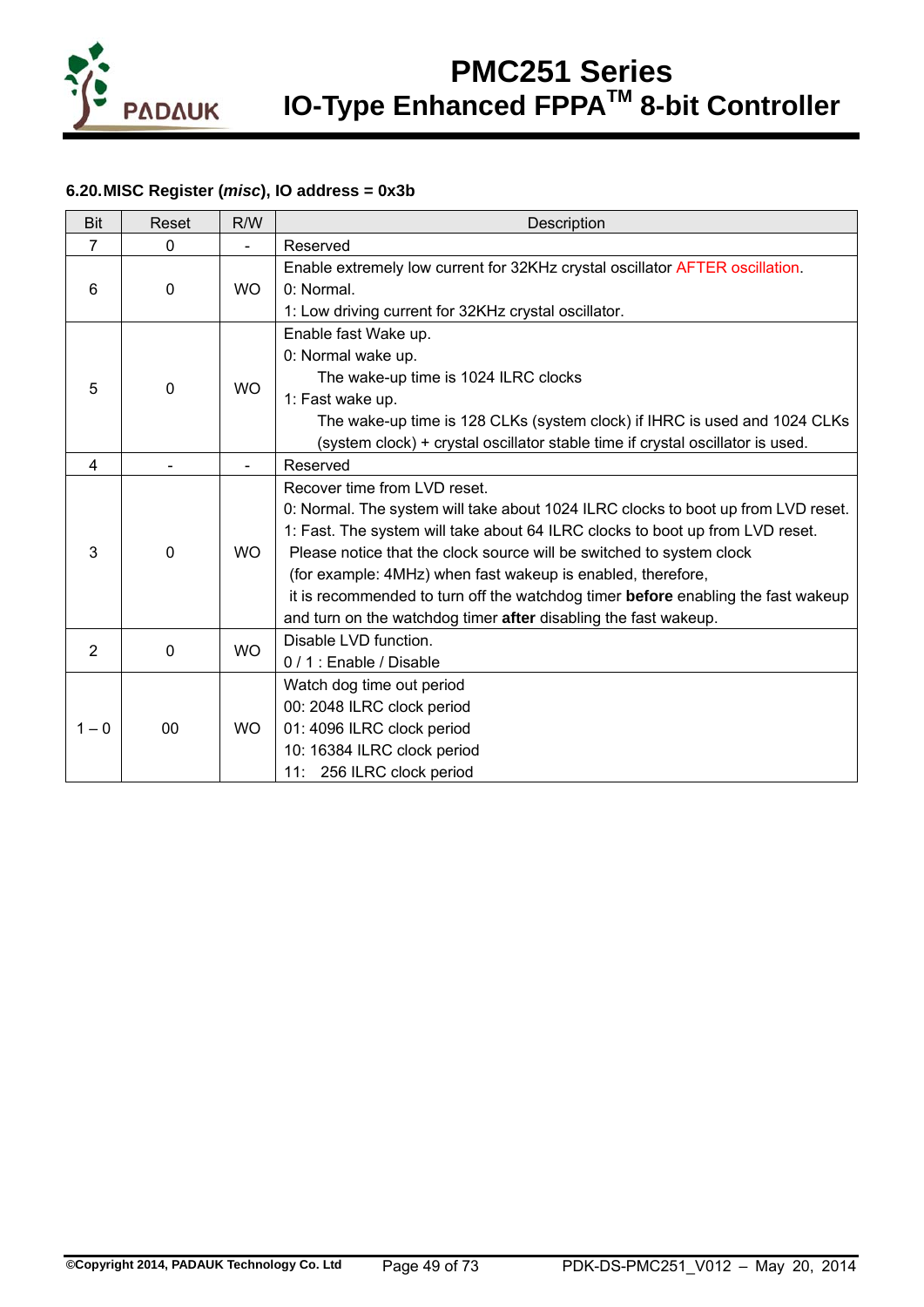

## **7. Instructions**

| <b>Symbol</b>    | <b>Description</b>                                                                                      |
|------------------|---------------------------------------------------------------------------------------------------------|
| <b>ACC</b>       | Accumulator (Abbreviation of accumulator)                                                               |
| а                | Accumulator (symbol of accumulator in program)                                                          |
| sp               | Stack pointer                                                                                           |
| flag             | ACC status flag register                                                                                |
|                  | Immediate data                                                                                          |
| &                | Logical AND                                                                                             |
|                  | Logical OR                                                                                              |
| $\longleftarrow$ | Movement                                                                                                |
| $\lambda$        | Exclusive logic OR                                                                                      |
| +                | hbA                                                                                                     |
|                  | Subtraction                                                                                             |
|                  | NOT (logical complement, 1's complement)                                                                |
| ₸                | NEG (2's complement)                                                                                    |
| OV               | Overflow (The operational result is out of range in signed 2's complement number system)                |
| Z                | Zero (If the result of ALU operation is zero, this bit is set to 1)                                     |
| C                | Carry (The operational result is to have carry out for addition or to borrow carry for subtraction      |
|                  | in unsigned number system)                                                                              |
| <b>AC</b>        | Auxiliary Carry (If there is a carry out from low nibble after the result of ALU operation, this bit is |
|                  | set to 1)                                                                                               |
| pc0              | Program counter for FPP0                                                                                |
| pc1              | Program counter for FPP1                                                                                |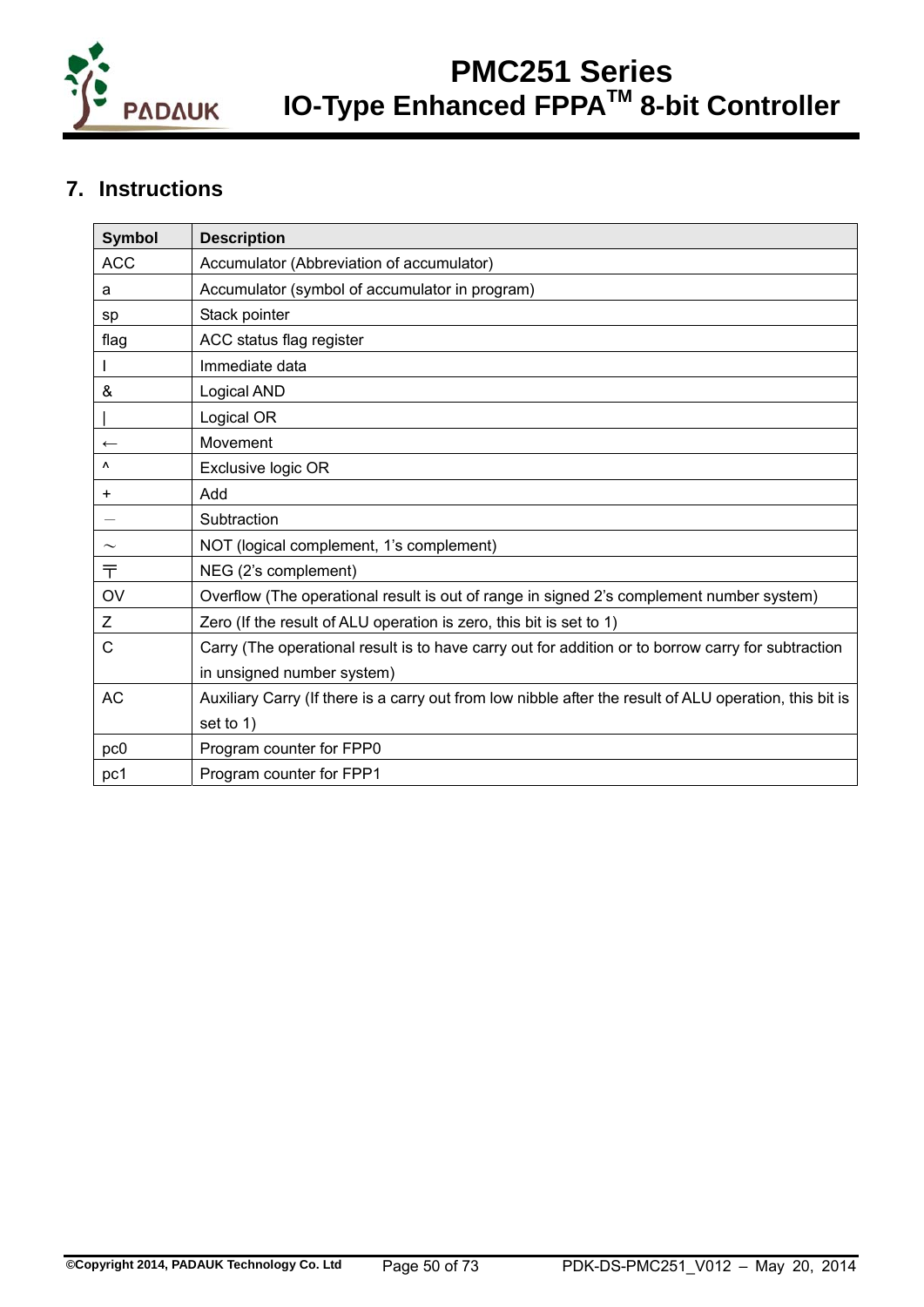

## **7.1. Data Transfer Instructions**

| mov  | a, I         | Move immediate data into ACC.                                                                                                     |
|------|--------------|-----------------------------------------------------------------------------------------------------------------------------------|
|      |              | Example: <i>mov</i> a, 0x0f;                                                                                                      |
|      |              | Result: $a \leftarrow 0$ fh;                                                                                                      |
|      |              | Affected flags: $\nabla N_{\parallel} Z \quad \nabla N_{\parallel} C \quad \nabla N_{\parallel} AC \quad \nabla N_{\parallel} OV$ |
| mov  | <b>M</b> , a | Move data from ACC into memory                                                                                                    |
|      |              | Example: <i>mov</i> MEM, a;                                                                                                       |
|      |              | Result: $MEM \leftarrow a$                                                                                                        |
|      |              | Affected flags: $\mathbb{F}N_{\mathbb{J}}Z = \mathbb{F}N_{\mathbb{J}}C = \mathbb{F}N_{\mathbb{J}}AC = \mathbb{F}N_{\mathbb{J}}OV$ |
| mov  | a, M         | Move data from memory into ACC                                                                                                    |
|      |              | Example: mov a, MEM;                                                                                                              |
|      |              | Result:<br>$a \leftarrow \text{MEM}$ ; Flag Z is set when MEM is zero.                                                            |
|      |              | Affected flags: $\mathbb{F}Y_{\mathbb{J}}Z \mathbb{F}N_{\mathbb{J}}C \mathbb{F}N_{\mathbb{J}}AC \mathbb{F}N_{\mathbb{J}}OV$       |
| mov  | a, IO        | Move data from IO into ACC                                                                                                        |
|      |              | Example: mov a, pa;                                                                                                               |
|      |              | Result: $a \leftarrow pa$ ; Flag Z is set when pa is zero.                                                                        |
|      |              | Affected flags: $\mathbb{F}Y_{J}Z \mathbb{F}N_{J}C \mathbb{F}N_{J}AC \mathbb{F}N_{J}OV$                                           |
| mov  | IO, a        | Move data from ACC into IO                                                                                                        |
|      |              | Example: mov pb, a;                                                                                                               |
|      |              | Result:<br>$pb \leftarrow a$                                                                                                      |
|      |              | Affected flags: $\nabla N_{\parallel} Z \quad \nabla N_{\parallel} C \quad \nabla N_{\parallel} AC \quad \nabla N_{\parallel} OV$ |
| nmov | М, а         | Take the negative logic (2's complement) of ACC to put on memory                                                                  |
|      |              | Example: mov MEM, a;                                                                                                              |
|      |              | Result:<br>МЕМ ← $\overline{\top}$ а                                                                                              |
|      |              | Affected flags: 『N』Z 『N』C 『N』AC 『N』OV                                                                                             |
|      |              | <b>Application Example:</b>                                                                                                       |
|      |              | mov a, 0xf5; // ACC is 0xf5                                                                                                       |
|      |              | $\frac{1}{1}$ ram9 is 0x0b, ACC is 0xf5<br>nmov ram9, a;                                                                          |
|      |              |                                                                                                                                   |
| nmov | a, M         | Take the negative logic (2's complement) of memory to put on ACC                                                                  |
|      |              | Example: mov<br>a, MEM;                                                                                                           |
|      |              | Result: $a \leftarrow \pm 1$ MEM; Flag Z is set when $\pm 1$ MEM is zero.                                                         |
|      |              | Affected flags: 『Y』Z 『N』C 『N』AC 『N』OV                                                                                             |
|      |              | <b>Application Example:</b>                                                                                                       |
|      |              |                                                                                                                                   |
|      |              | a, 0xf5;<br>mov                                                                                                                   |
|      |              | // ram9 is 0xf5<br>ram $9, a;$<br>mov                                                                                             |
|      |              | // ram9 is 0xf5, ACC is 0x0b<br>a, ram9;<br>nmov                                                                                  |
|      |              |                                                                                                                                   |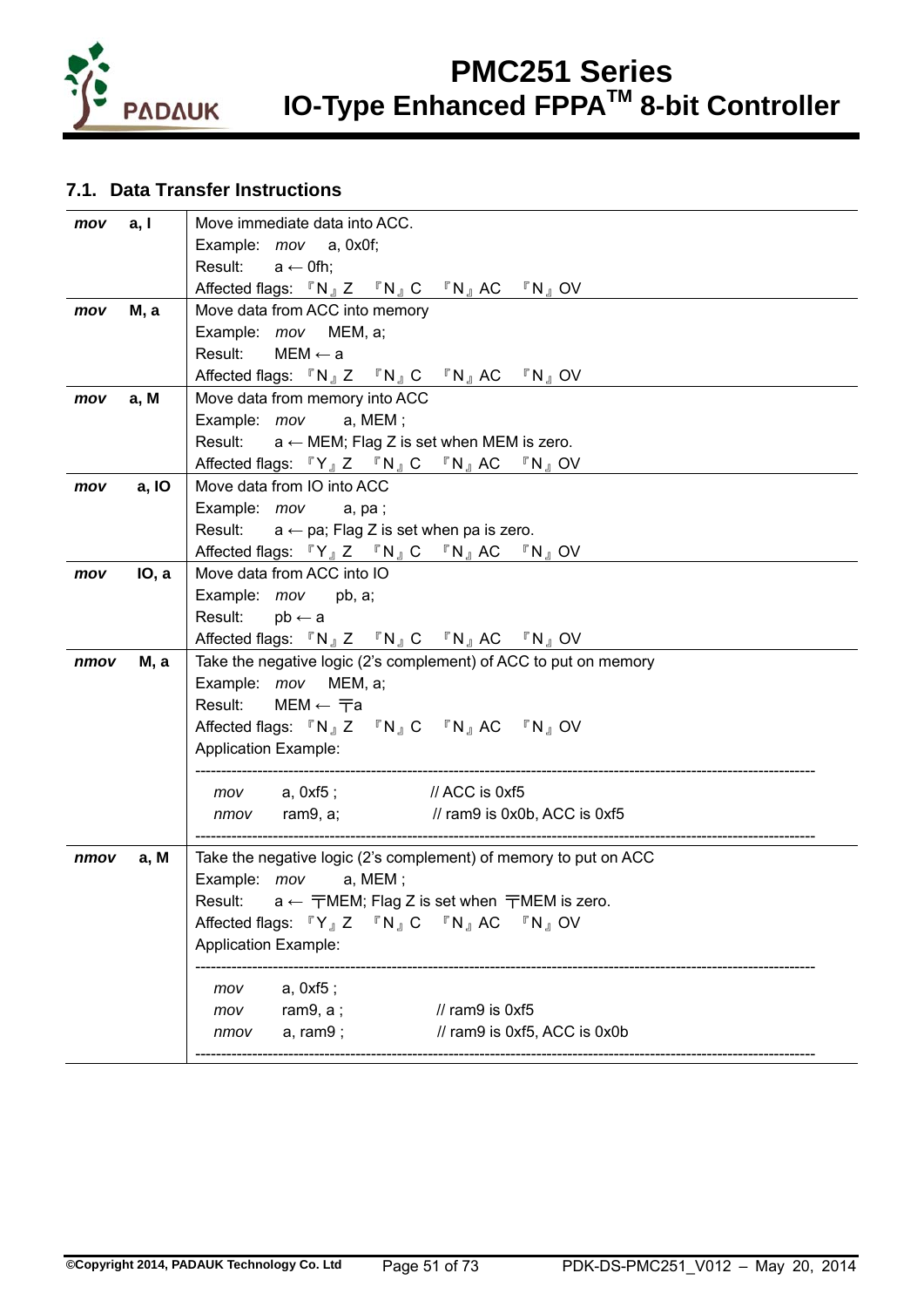

|              | Idtabh index | Load high byte data in OTP program memory to ACC by using index as OTP address. It needs                             |
|--------------|--------------|----------------------------------------------------------------------------------------------------------------------|
|              |              | 2T to execute this instruction.                                                                                      |
|              |              | Example: Idtabh index;                                                                                               |
|              |              | Result:<br>$a \leftarrow \{bit 15~8 \text{ of OTP [index]}\};$                                                       |
|              |              | Affected flags: 『N』Z 『N』C 『N』AC 『N』OV                                                                                |
|              |              |                                                                                                                      |
|              |              | <b>Application Example:</b>                                                                                          |
|              |              | ROMptr; // declare a pointer of ROM in RAM<br>word                                                                   |
|              |              | $\cdots$                                                                                                             |
|              |              | a, la@TableA; // assign pointer to ROM TableA (LSB)<br>mov                                                           |
|              |              | Ib@ROMptr, a; // save pointer to RAM (LSB)<br>mov                                                                    |
|              |              | a, ha@TableA; // assign pointer to ROM TableA (MSB)<br>mov                                                           |
|              |              | hb@ROMptr, a ; // save pointer to RAM (MSB)<br>mov                                                                   |
|              |              |                                                                                                                      |
|              |              | Idtabh ROMptr; // load TableA MSB to ACC (ACC=0X02)                                                                  |
|              |              |                                                                                                                      |
|              |              | TableA: dc 0x0234, 0x0042, 0x0024, 0x0018;                                                                           |
|              |              |                                                                                                                      |
| Idtabl index |              | Load low byte data in OTP to ACC by using index as OTP address. It needs 2T to execute this                          |
|              |              | instruction.                                                                                                         |
|              |              |                                                                                                                      |
|              |              | Example: Idtabl index;                                                                                               |
|              |              | Result: $a \leftarrow \{bit7~0 \text{ of OTP [index]}\};$                                                            |
|              |              | Affected flags: $\nabla N_{\mathbb{J}} Z \nabla N_{\mathbb{J}} C \nabla N_{\mathbb{J}} AC \nabla N_{\mathbb{J}} O V$ |
|              |              |                                                                                                                      |
|              |              | <b>Application Example:</b>                                                                                          |
|              |              | ROMptr; // declare a pointer of ROM in RAM<br>word                                                                   |
|              |              |                                                                                                                      |
|              |              | a, la@TableA; // assign pointer to ROM TableA (LSB)<br>mov                                                           |
|              |              | mov                                                                                                                  |
|              |              | Ib@ROMptr, a ; // save pointer to RAM (LSB)                                                                          |
|              |              | a, ha@TableA; // assign pointer to ROM TableA (MSB)<br>mov                                                           |
|              |              | hb@ROMptr, a; // save pointer to RAM (MSB)<br>mov                                                                    |
|              |              |                                                                                                                      |
|              |              | ROMptr;<br>// load TableA LSB to ACC (ACC=0x34)<br>Idtabl                                                            |
|              |              | 0x0234, 0x0042, 0x0024, 0x0018;<br>TableA:<br>dc                                                                     |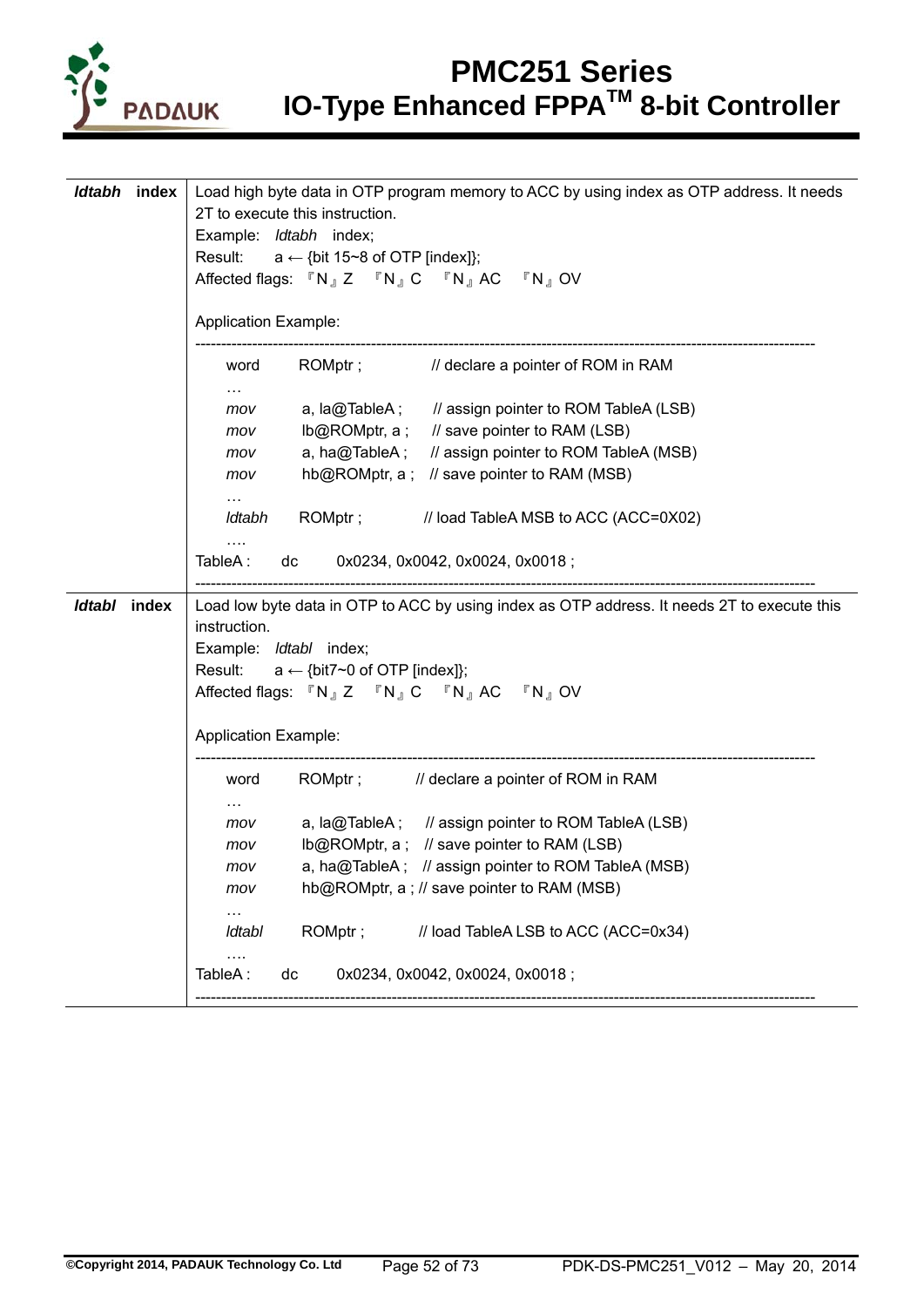

| <i>ldt16</i> word | Move 16-bit counting values in Timer16 to memory in word. |  |  |
|-------------------|-----------------------------------------------------------|--|--|
|                   | Example: <i>ldt16</i> word;                               |  |  |
|                   | Result:<br>word $\leftarrow$ 16-bit timer                 |  |  |
|                   | Affected flags: 『N』Z 『N』C 『N』AC 『N』OV                     |  |  |
|                   |                                                           |  |  |
|                   | <b>Application Example:</b>                               |  |  |
|                   | T16val; // declare a RAM word<br>word                     |  |  |
|                   | $\cdots$                                                  |  |  |
|                   | Ib@ T16val; // clear T16val (LSB)<br>clear                |  |  |
|                   | hb@ T16val; // clear T16val (MSB)<br>clear                |  |  |
|                   | $T16$ val;<br>// initial T16 with 0<br>stt <sub>16</sub>  |  |  |
|                   | $\sim 100$                                                |  |  |
|                   | $t16m.5$ ;<br>// enable Timer16<br>set1                   |  |  |
|                   | $\cdots$                                                  |  |  |
|                   | t16m.5;<br>// disable Timer 16<br>set0                    |  |  |
|                   | T16val; // save the T16 counting value to T16val<br>ldt16 |  |  |
|                   | .                                                         |  |  |
|                   |                                                           |  |  |
| stt16 word        | Store 16-bit data from memory in word to Timer16.         |  |  |
|                   | Example: stt16 word;                                      |  |  |
|                   | Result:<br>16-bit timer ←word                             |  |  |
|                   | Affected flags: 『N』Z 『N』C 『N』AC 『N』OV                     |  |  |
|                   |                                                           |  |  |
|                   | <b>Application Example:</b>                               |  |  |
|                   | T16val; // declare a RAM word<br>word                     |  |  |
|                   | $\cdots$                                                  |  |  |
|                   | a, 0x34;<br>mov                                           |  |  |
|                   | Ib@ T16val, a; // move 0x34 to T16val (LSB)<br>mov        |  |  |
|                   | a, 0x12;<br>mov                                           |  |  |
|                   | hb@ T16val, $a$ ; // move 0x12 to T16val (MSB)<br>mov     |  |  |
|                   | T16val; // initial T16 with 0x1234<br>stt 16              |  |  |
|                   | $\cdots$                                                  |  |  |
|                   |                                                           |  |  |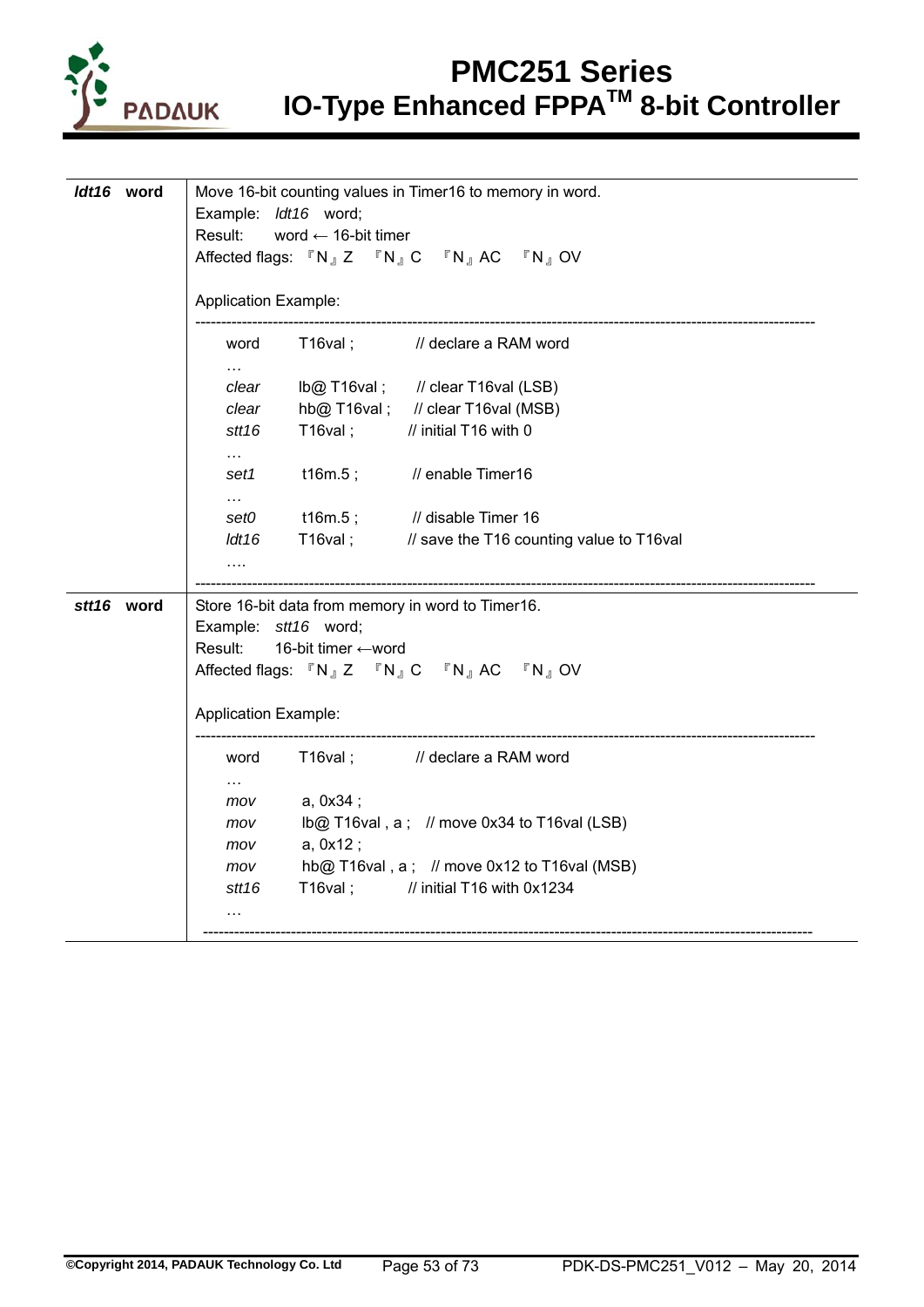

|  | <i>idxm</i> a, index | instruction.                |                                                          | Move data from specified memory to ACC by indirect method. It needs 2T to execute this |
|--|----------------------|-----------------------------|----------------------------------------------------------|----------------------------------------------------------------------------------------|
|  |                      |                             | Example: <i>idxm</i> a, index;                           |                                                                                        |
|  |                      | Result:                     | $a \leftarrow$ [index], where index is declared by word. |                                                                                        |
|  |                      |                             | Affected flags: 『N』Z 『N』C 『N』AC 『N』OV                    |                                                                                        |
|  |                      |                             |                                                          |                                                                                        |
|  |                      | <b>Application Example:</b> |                                                          |                                                                                        |
|  |                      | word                        |                                                          | RAMIndex; // declare a RAM pointer                                                     |
|  |                      | mov                         | a, 0x5B ;                                                | // assign pointer to an address (LSB)                                                  |
|  |                      | mov                         |                                                          | Ib@RAMIndex, a ; // save pointer to RAM (LSB)                                          |
|  |                      | mov                         | a, 0x00 ;                                                | // assign 0x00 to an address (MSB), should be 0                                        |
|  |                      | mov                         |                                                          | hb@RAMIndex, a; // save pointer to RAM (MSB)                                           |
|  |                      | $\cdots$                    |                                                          |                                                                                        |
|  |                      | idxm                        |                                                          | a, RAMIndex; // mov memory data in address 0x5B to ACC                                 |
|  |                      |                             |                                                          |                                                                                        |
|  | Idxm index, a        | instruction.                |                                                          | Move data from ACC to specified memory by indirect method. It needs 2T to execute this |
|  |                      |                             | Example: <i>idxm</i> index, a;                           |                                                                                        |
|  |                      | Result:                     | [index] $\leftarrow$ a; where index is declared by word. |                                                                                        |
|  |                      |                             | Affected flags: 『N』Z 『N』C 『N』AC 『N』OV                    |                                                                                        |
|  |                      | <b>Application Example:</b> |                                                          |                                                                                        |
|  |                      |                             |                                                          |                                                                                        |
|  |                      | word                        |                                                          | RAMIndex; // declare a RAM pointer                                                     |
|  |                      | $\ldots$                    |                                                          |                                                                                        |
|  |                      | mov                         | a, 0x5B ;                                                | // assign pointer to an address (LSB)                                                  |
|  |                      | mov                         |                                                          | Ib@RAMIndex, a; // save pointer to RAM (LSB)                                           |
|  |                      | mov                         | a, 0x00;                                                 | // assign 0x00 to an address (MSB), should be 0                                        |
|  |                      | mov                         |                                                          | hb@RAMIndex, a; // save pointer to RAM (MSB)                                           |
|  |                      | $\cdots$                    |                                                          |                                                                                        |
|  |                      | mov                         | a, 0xA5 ;                                                |                                                                                        |
|  |                      | idxm                        |                                                          | RAMIndex, a ; // mov 0xA5 to memory in address 0x5B                                    |
|  |                      |                             |                                                          |                                                                                        |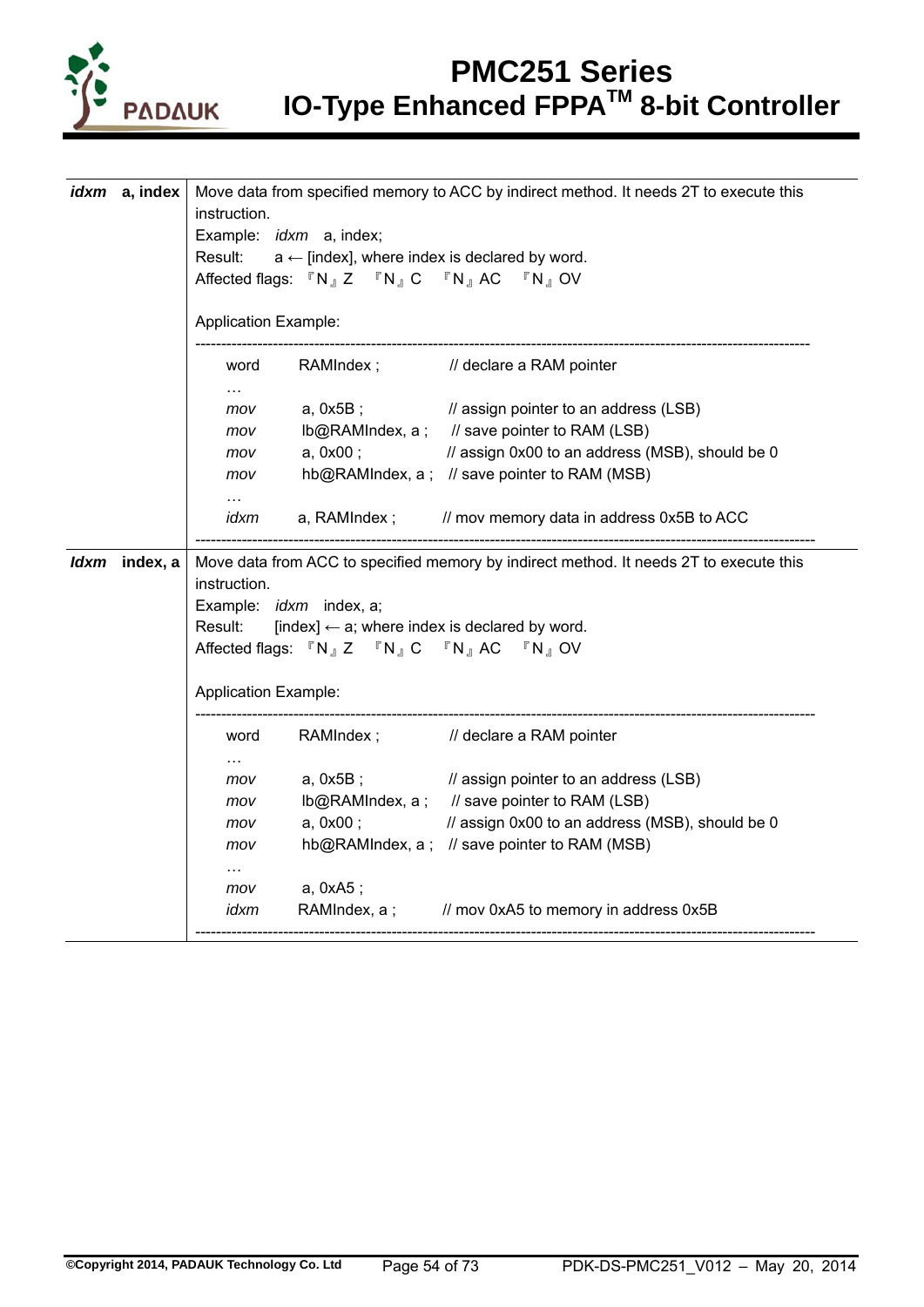

| M<br>xch | Exchange data between ACC and memory                                                                                              |
|----------|-----------------------------------------------------------------------------------------------------------------------------------|
|          | Example: xch MEM;                                                                                                                 |
|          | Result: $MEM \leftarrow a$ , $a \leftarrow MEM$                                                                                   |
|          | Affected flags: $\nabla N_{\parallel} Z \quad \nabla N_{\parallel} C \quad \nabla N_{\parallel} AC \quad \nabla N_{\parallel} OV$ |
| pushaf   | Move the ACC and flag register to memory that address specified in the stack pointer.                                             |
|          | Example: pushaf;                                                                                                                  |
|          | Result: $[sp] \leftarrow \{flag, ACC\};$                                                                                          |
|          | $sp \leftarrow sp + 2$ ;                                                                                                          |
|          | Affected flags: 『N』Z 『N』C 『N』AC 『N』OV                                                                                             |
|          |                                                                                                                                   |
|          | <b>Application Example:</b>                                                                                                       |
|          |                                                                                                                                   |
|          | .romadr $0x10$ ;<br>// ISR entry address                                                                                          |
|          | // put ACC and flag into stack memory<br>pushaf;                                                                                  |
|          | // ISR program<br>$\cdots$                                                                                                        |
|          | // ISR program<br>$\cdots$                                                                                                        |
|          | // restore ACC and flag from stack memory<br>popaf;                                                                               |
|          | reti :                                                                                                                            |
|          |                                                                                                                                   |
| popaf    | Restore ACC and flag from the memory which address is specified in the stack pointer.                                             |
|          | Example: popaf;                                                                                                                   |
|          | Result: $sp \leftarrow sp - 2$ ;                                                                                                  |
|          | ${Flag, ACC} \leftarrow [sp]$ ;                                                                                                   |
|          |                                                                                                                                   |
|          | Affected flags: 『Y』Z 『Y』C 『Y』AC 『Y』OV                                                                                             |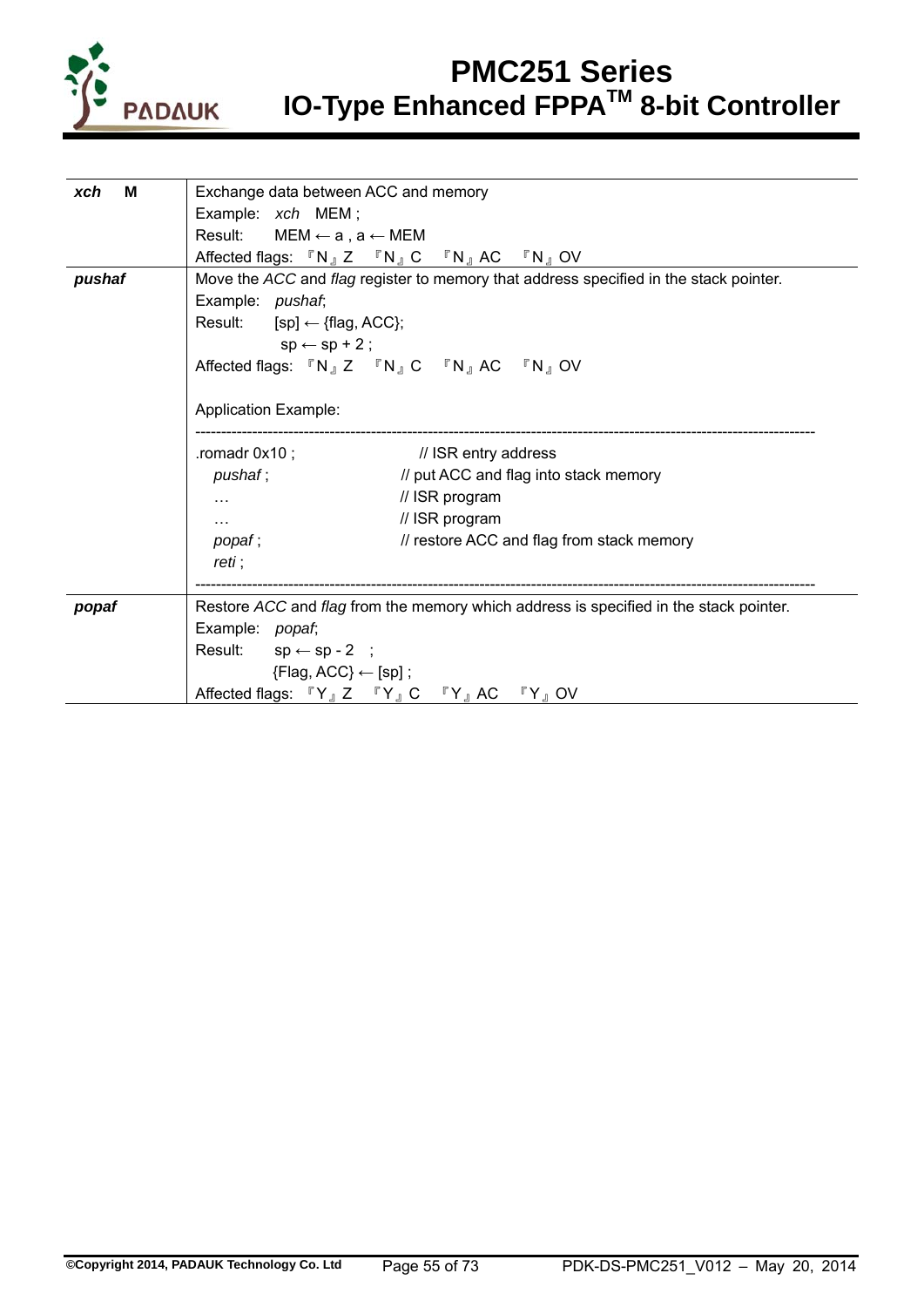

## **7.2. Arithmetic Operation Instructions**

| add a, I  |              | Add immediate data with ACC, then put result into ACC                                                                                 |  |  |
|-----------|--------------|---------------------------------------------------------------------------------------------------------------------------------------|--|--|
|           |              | Example: add a, 0x0f;                                                                                                                 |  |  |
|           |              | Result: $a \leftarrow a + 0$ fh                                                                                                       |  |  |
|           |              | Affected flags: $\mathbb{F}Y$ <sub>J</sub> Z $\mathbb{F}Y$ <sub>J</sub> C $\mathbb{F}Y$ <sub>J</sub> AC $\mathbb{F}Y$ <sub>J</sub> OV |  |  |
| add       | a, M         | Add data in memory with ACC, then put result into ACC                                                                                 |  |  |
|           |              | Example: add a, MEM;                                                                                                                  |  |  |
|           |              | Result: $a \leftarrow a + \text{MEM}$                                                                                                 |  |  |
|           |              | Affected flags: $\mathbb{F}Y_{J}Z \mathbb{F}Y_{J}C \mathbb{F}Y_{J}AC \mathbb{F}Y_{J}$ OV                                              |  |  |
| add       | <b>M</b> , a | Add data in memory with ACC, then put result into memory                                                                              |  |  |
|           |              | Example: add MEM, a;                                                                                                                  |  |  |
|           |              | Result:<br>$MEM \leftarrow a + MEM$                                                                                                   |  |  |
|           |              | Affected flags: $\mathbb{F}Y$ <sub>J</sub> Z $\mathbb{F}Y$ <sub>J</sub> C $\mathbb{F}Y$ <sub>J</sub> AC $\mathbb{F}Y$ <sub>J</sub> OV |  |  |
| addc a, M |              | Add data in memory with ACC and carry bit, then put result into ACC                                                                   |  |  |
|           |              | Example: addc a, MEM;                                                                                                                 |  |  |
|           |              | Result: $a \leftarrow a + MEM + C$                                                                                                    |  |  |
|           |              | Affected flags: $\mathbb{F}Y$ <sub>J</sub> Z $\mathbb{F}Y$ <sub>J</sub> C $\mathbb{F}Y$ <sub>J</sub> AC $\mathbb{F}Y$ <sub>J</sub> OV |  |  |
| addc M, a |              | Add data in memory with ACC and carry bit, then put result into memory                                                                |  |  |
|           |              | Example: addc MEM, a;                                                                                                                 |  |  |
|           |              | Result: $MEM \leftarrow a + MEM + C$                                                                                                  |  |  |
|           |              | Affected flags: $\mathbb{F}Y$ <sub>J</sub> Z $\mathbb{F}Y$ <sub>J</sub> C $\mathbb{F}Y$ <sub>J</sub> AC $\mathbb{F}Y$ <sub>J</sub> OV |  |  |
| addc a    |              | Add carry with ACC, then put result into ACC                                                                                          |  |  |
|           |              | Example: addc a;                                                                                                                      |  |  |
|           |              | Result: $a \leftarrow a + C$                                                                                                          |  |  |
|           |              | Affected flags: $\mathbb{F}Y$ <sub>J</sub> Z $\mathbb{F}Y$ <sub>J</sub> C $\mathbb{F}Y$ <sub>J</sub> AC $\mathbb{F}Y$ <sub>J</sub> OV |  |  |
| addc M    |              | Add carry with memory, then put result into memory                                                                                    |  |  |
|           |              | Example: addc MEM;                                                                                                                    |  |  |
|           |              | Result: $MEM \leftarrow MEM + C$                                                                                                      |  |  |
| nadd a, M |              | Affected flags: $\mathbb{F}Y$ <sub>J</sub> Z $\mathbb{F}Y$ <sub>J</sub> C $\mathbb{F}Y$ <sub>J</sub> AC $\mathbb{F}Y$ <sub>J</sub> OV |  |  |
|           |              | Add negative logic (2's complement) of ACC with memory<br>Example: nadd a, MEM;                                                       |  |  |
|           |              | Result: $a \leftarrow \overline{\tau}a + \text{MEM}$                                                                                  |  |  |
|           |              | Affected flags: $\mathbb{F}Y$ <sub>J</sub> Z $\mathbb{F}Y$ <sub>J</sub> C $\mathbb{F}Y$ <sub>J</sub> AC $\mathbb{F}Y$ <sub>J</sub> OV |  |  |
| nadd M, a |              | Add negative logic (2's complement) of memory with ACC                                                                                |  |  |
|           |              | Example: nadd MEM, a;                                                                                                                 |  |  |
|           |              | Result:<br>$MEM \leftarrow \mp MEM + a$                                                                                               |  |  |
|           |              | Affected flags: $\mathbb{F}Y$ <sub>J</sub> Z $\mathbb{F}Y$ <sub>J</sub> C $\mathbb{F}Y$ <sub>J</sub> AC $\mathbb{F}Y$ <sub>J</sub> OV |  |  |
| sub       | a, I         | Subtraction immediate data from ACC, then put result into ACC.                                                                        |  |  |
|           |              | Example: sub a, 0x0f;                                                                                                                 |  |  |
|           |              | Result:<br>$a \leftarrow a$ - Ofh ( $a + [2$ 's complement of Ofh])                                                                   |  |  |
|           |              | Affected flags: $\mathbb{F}Y$ <sub>J</sub> Z $\mathbb{F}Y$ <sub>J</sub> C $\mathbb{F}Y$ <sub>J</sub> AC $\mathbb{F}Y$ <sub>J</sub> OV |  |  |
| sub       | a, M         | Subtraction data in memory from ACC, then put result into ACC                                                                         |  |  |
|           |              | Example: sub a, MEM;                                                                                                                  |  |  |
|           |              | Result: $a \leftarrow a$ - MEM ( $a + [2$ 's complement of M])                                                                        |  |  |
|           |              | Affected flags: $\mathbb{F}Y_{\mathbb{J}}Z$ $\mathbb{F}Y_{\mathbb{J}}C$ $\mathbb{F}Y_{\mathbb{J}}AC$ $\mathbb{F}Y_{\mathbb{J}}OV$     |  |  |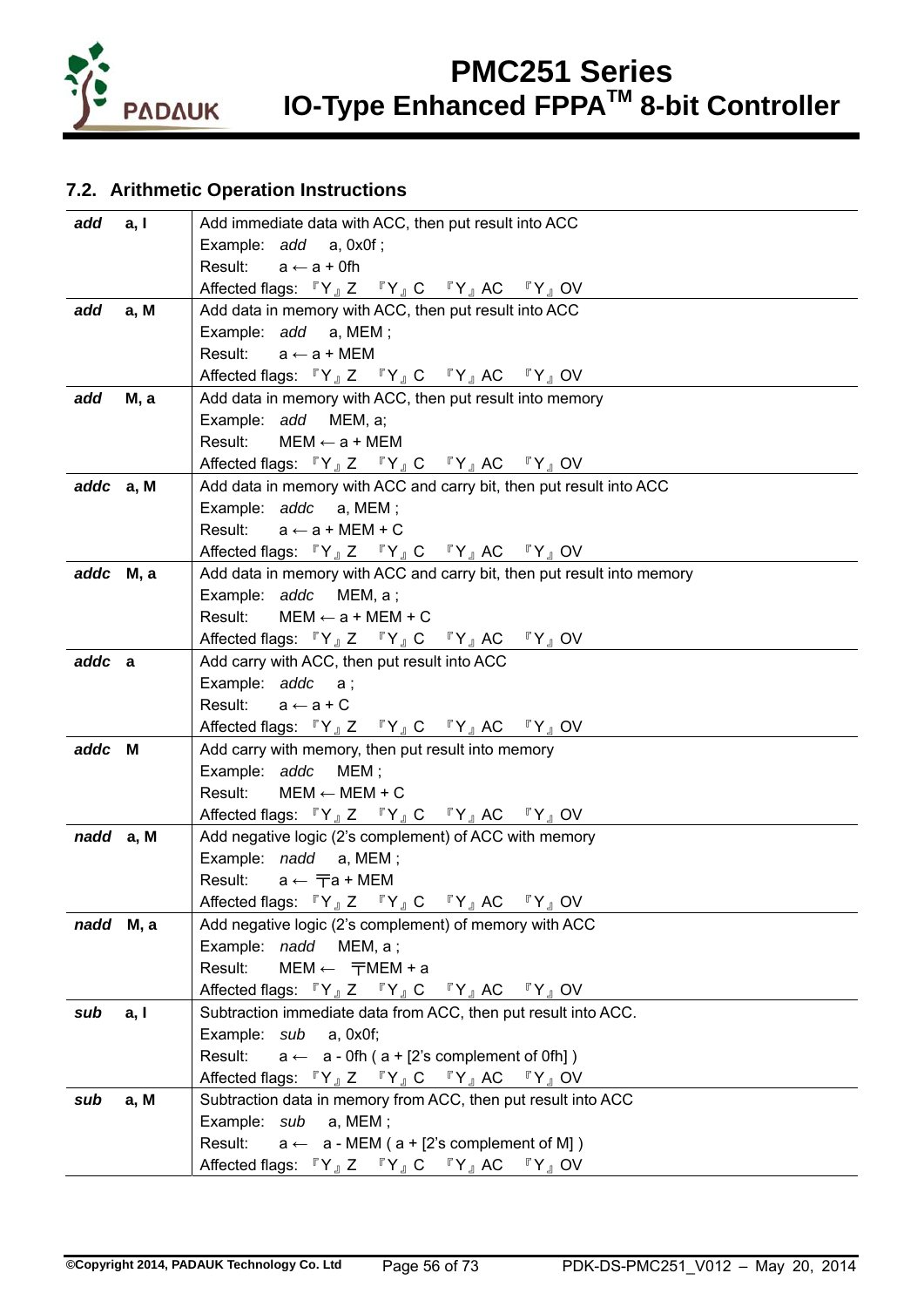

| <b>M</b> , a<br>sub | Subtraction data in ACC from memory, then put result into memory                                                                      |  |  |  |
|---------------------|---------------------------------------------------------------------------------------------------------------------------------------|--|--|--|
|                     | МЕМ, а;<br>Example: sub                                                                                                               |  |  |  |
|                     | Result:<br>$MEM \leftarrow \text{MEM} - a (MEM + [2's complement of a])$                                                              |  |  |  |
|                     | Affected flags: $\mathbb{F}Y$ <sub>J</sub> Z $\mathbb{F}Y$ <sub>J</sub> C $\mathbb{F}Y$ <sub>J</sub> AC $\mathbb{F}Y$ <sub>J</sub> OV |  |  |  |
| subc a, M           | Subtraction data in memory and carry from ACC, then put result into ACC                                                               |  |  |  |
|                     | Example: subc a, MEM;                                                                                                                 |  |  |  |
|                     | Result: $a \leftarrow a - MEM - C$                                                                                                    |  |  |  |
|                     | Affected flags: $\mathbb{F}Y_{J}Z \mathbb{F}Y_{J}C \mathbb{F}Y_{J}AC \mathbb{F}Y_{J}OV$                                               |  |  |  |
| subc M, a           | Subtraction ACC and carry bit from memory, then put result into memory                                                                |  |  |  |
|                     | Example: subc MEM, a;                                                                                                                 |  |  |  |
|                     | Result: $MEM \leftarrow MEM - a - C$                                                                                                  |  |  |  |
|                     | Affected flags: 『Y』Z 『Y』C 『Y』AC 『Y』OV                                                                                                 |  |  |  |
| subc a              | Subtraction carry from ACC, then put result into ACC                                                                                  |  |  |  |
|                     | Example: subc a;                                                                                                                      |  |  |  |
|                     | Result:<br>$a \leftarrow a - C$                                                                                                       |  |  |  |
|                     | Affected flags: $\mathbb{F}Y_{\perp}Z$ $\mathbb{F}Y_{\perp}C$ $\mathbb{F}Y_{\perp}AC$ $\mathbb{F}Y_{\perp}OV$                         |  |  |  |
| subc M              | Subtraction carry from the content of memory, then put result into memory                                                             |  |  |  |
|                     | Example: subc MEM;                                                                                                                    |  |  |  |
|                     | $MEM \leftarrow MEM - C$<br>Result:                                                                                                   |  |  |  |
|                     | Affected flags: 『Y』Z 『Y』C 『Y』AC 『Y』OV                                                                                                 |  |  |  |
| inc M               | Increment the content of memory                                                                                                       |  |  |  |
|                     | Example: <i>inc</i> MEM;                                                                                                              |  |  |  |
|                     | Result: $MEM \leftarrow MEM + 1$                                                                                                      |  |  |  |
|                     | Affected flags: $\mathbb{F}Y$ <sub>J</sub> Z $\mathbb{F}Y$ <sub>J</sub> C $\mathbb{F}Y$ <sub>J</sub> AC $\mathbb{F}Y$ <sub>J</sub> OV |  |  |  |
| dec M               | Decrement the content of memory                                                                                                       |  |  |  |
|                     | Example: dec MEM;                                                                                                                     |  |  |  |
|                     | Result: $MEM \leftarrow MEM - 1$                                                                                                      |  |  |  |
|                     | Affected flags: $\mathbb{F}Y$ <sub>J</sub> Z $\mathbb{F}Y$ <sub>J</sub> C $\mathbb{F}Y$ <sub>J</sub> AC $\mathbb{F}Y$ <sub>J</sub> OV |  |  |  |
| clear M             | Clear the content of memory                                                                                                           |  |  |  |
|                     | Example: clear MEM;                                                                                                                   |  |  |  |
|                     | Result:<br>$MEM \leftarrow 0$                                                                                                         |  |  |  |
|                     | Affected flags: 『N』Z 『N』C 『N』AC 『N』OV                                                                                                 |  |  |  |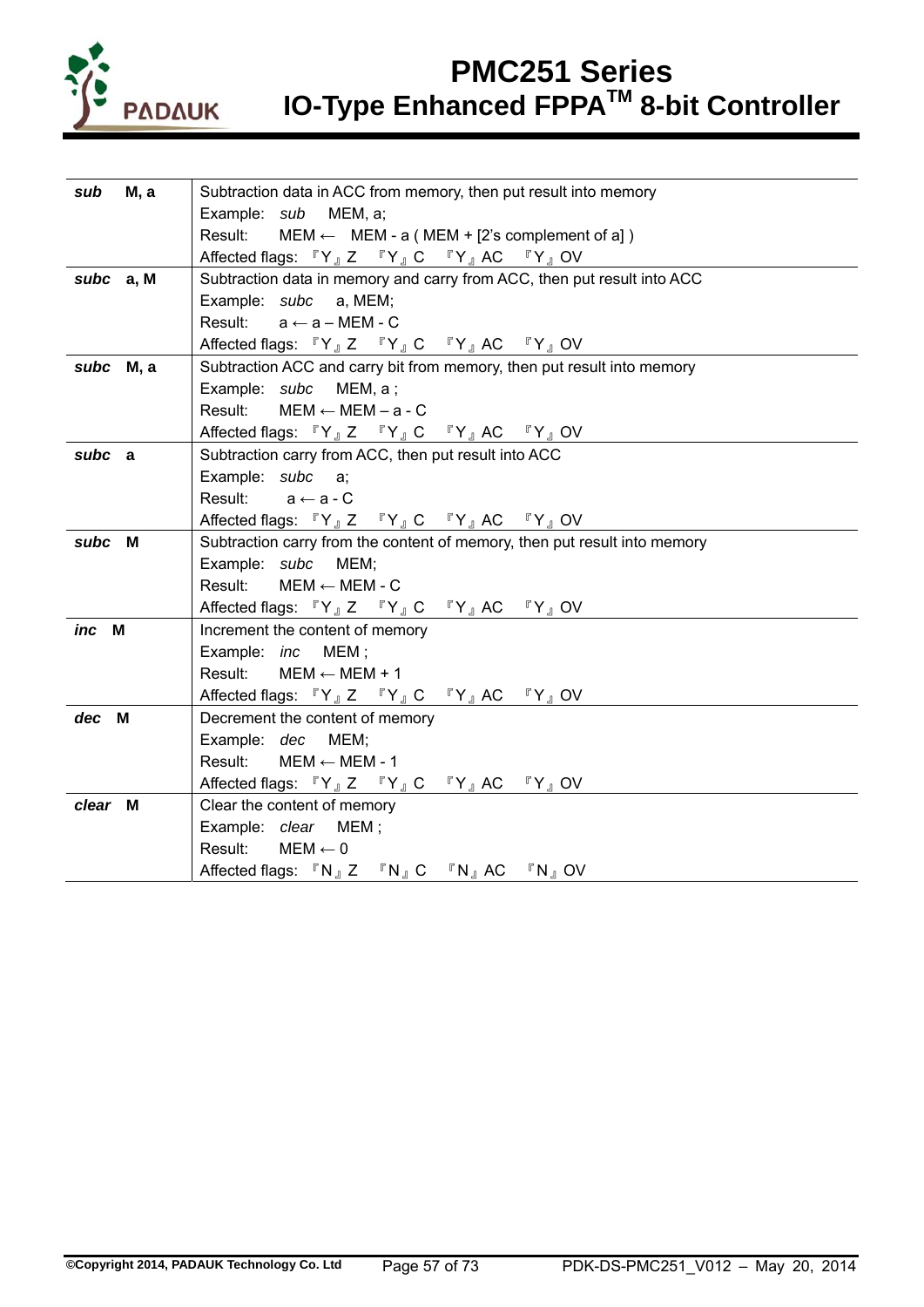

## **7.3. Shift Operation Instructions**

| sr a   | Shift right of ACC                                                                                                                                        |  |  |  |  |
|--------|-----------------------------------------------------------------------------------------------------------------------------------------------------------|--|--|--|--|
|        | Example: sr a;                                                                                                                                            |  |  |  |  |
|        | Result: a $(0, b7, b6, b5, b4, b3, b2, b1) \leftarrow a (b7, b6, b5, b4, b3, b2, b1, b0), C \leftarrow a(b0)$                                             |  |  |  |  |
|        | Affected flags: $\mathbb{F}N_{\mathbb{J}}Z \mathbb{F}Y_{\mathbb{J}}C \mathbb{F}N_{\mathbb{J}}AC \mathbb{F}N_{\mathbb{J}}OV$                               |  |  |  |  |
| src a  | Shift right of ACC with carry                                                                                                                             |  |  |  |  |
|        | Example: src a;                                                                                                                                           |  |  |  |  |
|        | Result: $a (c,b7,b6,b5,b4,b3,b2,b1) \leftarrow a (b7,b6,b5,b4,b3,b2,b1,b0), C \leftarrow a(b0)$                                                           |  |  |  |  |
|        | Affected flags: $\mathbb{P} N_{\mathbb{J}} Z \mathbb{P} Y_{\mathbb{J}} C \mathbb{P} N_{\mathbb{J}} AC \mathbb{P} N_{\mathbb{J}} OV$                       |  |  |  |  |
| sr M   | Shift right the content of memory                                                                                                                         |  |  |  |  |
|        | Example: sr MEM;                                                                                                                                          |  |  |  |  |
|        | Result: MEM(0,b7,b6,b5,b4,b3,b2,b1) $\leftarrow$ MEM(b7,b6,b5,b4,b3,b2,b1,b0), C $\leftarrow$ MEM(b0)                                                     |  |  |  |  |
|        | Affected flags: $\mathbb{P} N_{\mathbb{J}} Z \mathbb{P} Y_{\mathbb{J}} C \mathbb{P} N_{\mathbb{J}} AC \mathbb{P} N_{\mathbb{J}} OV$                       |  |  |  |  |
| src M  | Shift right of memory with carry                                                                                                                          |  |  |  |  |
|        | Example: src MEM;                                                                                                                                         |  |  |  |  |
|        | Result: MEM(c,b7,b6,b5,b4,b3,b2,b1) $\leftarrow$ MEM (b7,b6,b5,b4,b3,b2,b1,b0), C $\leftarrow$ MEM(b0)                                                    |  |  |  |  |
|        | Affected flags: $\nabla N_{\parallel} Z \nabla Y_{\parallel} C \nabla N_{\parallel} AC \nabla N_{\parallel} OV$                                           |  |  |  |  |
| s/ a   | Shift left of ACC                                                                                                                                         |  |  |  |  |
|        | Example: $sl$ a;                                                                                                                                          |  |  |  |  |
|        | Result: a (b6,b5,b4,b3,b2,b1,b0,0) $\leftarrow$ a (b7,b6,b5,b4,b3,b2,b1,b0), C $\leftarrow$ a (b7)                                                        |  |  |  |  |
|        | Affected flags: 『N』Z 『Y』C 『N』AC 『N』OV                                                                                                                     |  |  |  |  |
| s/c a  | Shift left of ACC with carry                                                                                                                              |  |  |  |  |
|        | Example: slc a;                                                                                                                                           |  |  |  |  |
|        | Result: a (b6,b5,b4,b3,b2,b1,b0,c) $\leftarrow$ a (b7,b6,b5,b4,b3,b2,b1,b0), C $\leftarrow$ a(b7)                                                         |  |  |  |  |
|        | Affected flags: $\nabla N_{\parallel} Z \nabla Y_{\parallel} C \nabla N_{\parallel} AC \nabla N_{\parallel} OV$                                           |  |  |  |  |
| s/ M   | Shift left of memory                                                                                                                                      |  |  |  |  |
|        | Example: s/ MEM;                                                                                                                                          |  |  |  |  |
|        | Result: MEM (b6,b5,b4,b3,b2,b1,b0,0) $\leftarrow$ MEM (b7,b6,b5,b4,b3,b2,b1,b0), C $\leftarrow$ MEM(b7)                                                   |  |  |  |  |
|        | Affected flags: $\nabla N_{\parallel} Z \nabla Y_{\parallel} C \nabla N_{\parallel} AC \nabla N_{\parallel} OV$                                           |  |  |  |  |
| s/c M  | Shift left of memory with carry                                                                                                                           |  |  |  |  |
|        | Example: s/c MEM;                                                                                                                                         |  |  |  |  |
|        | Result: MEM (b6,b5,b4,b3,b2,b1,b0,C) $\leftarrow$ MEM (b7,b6,b5,b4,b3,b2,b1,b0), C $\leftarrow$ MEM (b7)                                                  |  |  |  |  |
|        | Affected flags: $\nabla N_{\parallel} Z \nabla Y_{\parallel} C \nabla N_{\parallel} AC \nabla N_{\parallel} OV$                                           |  |  |  |  |
| swap a | Swap the high nibble and low nibble of ACC                                                                                                                |  |  |  |  |
|        | Example: swap<br>а;                                                                                                                                       |  |  |  |  |
|        | Result:<br>a $(b3,b2,b1,b0,b7,b6,b5,b4) \leftarrow a (b7,b6,b5,b4,b3,b2,b1,b0)$                                                                           |  |  |  |  |
|        | Affected flags: $\sqrt[\text{R}]{N}_{\text{d}}$ Z $\sqrt[\text{R}]{N}_{\text{d}}$ C $\sqrt[\text{R}]{N}_{\text{d}}$ AC $\sqrt[\text{R}]{N}_{\text{d}}$ OV |  |  |  |  |
| swap M | Swap the high nibble and low nibble of memory<br>MEM;                                                                                                     |  |  |  |  |
|        | Example: swap                                                                                                                                             |  |  |  |  |
|        | Result: MEM (b3,b2,b1,b0,b7,b6,b5,b4) < MEM (b7,b6,b5,b4,b3,b2,b1,b0)                                                                                     |  |  |  |  |
|        | Affected flags: $\mathbb{F}N_{\mathbb{J}}Z = \mathbb{F}N_{\mathbb{J}}C = \mathbb{F}N_{\mathbb{J}}AC$<br>$\sqrt[\text{F}]{N_{\text{A}}}$ OV                |  |  |  |  |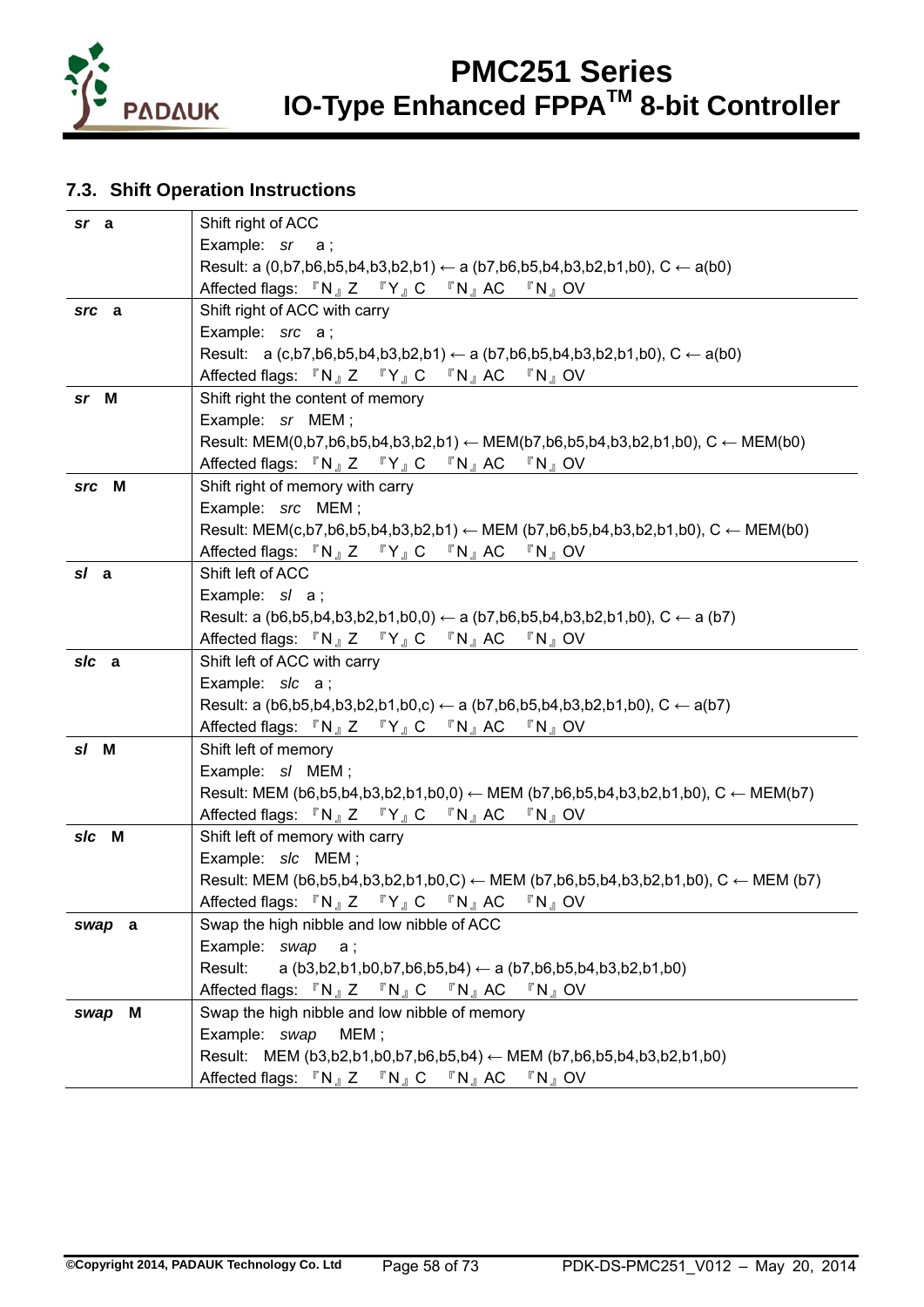

## **7.4. Logic Operation Instructions**

| a, I<br>and         | Perform logic AND on ACC and immediate data, then put result into ACC                          |
|---------------------|------------------------------------------------------------------------------------------------|
|                     | Example: and a, 0x0f;                                                                          |
|                     | Result: $a \leftarrow a \&$ Ofh                                                                |
|                     | Affected flags: 『Y』Z 『N』C 『N』AC 『N』OV                                                          |
| a, M<br>and         | Perform logic AND on ACC and memory, then put result into ACC                                  |
|                     | Example: and a, RAM10;                                                                         |
|                     | Result: $a \leftarrow a \& RAM10$                                                              |
|                     | Affected flags: $\mathbb{F}Y_{J}Z \mathbb{F}N_{J}C \mathbb{F}N_{J}AC \mathbb{F}N_{J}OV$        |
| M, a<br>and         | Perform logic AND on ACC and memory, then put result into memory                               |
|                     | Example: and MEM, a;                                                                           |
|                     | Result:<br>$MEM \leftarrow a & MEM$                                                            |
|                     | Affected flags: 『Y』Z 『N』C 『N』AC 『N』OV                                                          |
| a, I<br>or          | Perform logic OR on ACC and immediate data, then put result into ACC                           |
|                     | Example: or a, 0x0f;                                                                           |
|                     | Result: $a \leftarrow a \mid 0$ fh                                                             |
|                     | Affected flags: $\mathbb{F}Y_{J}Z \mathbb{F}N_{J}C \mathbb{F}N_{J}AC \mathbb{F}N_{J}OV$        |
| a, M<br>or          | Perform logic OR on ACC and memory, then put result into ACC                                   |
|                     | Example: or a, MEM;                                                                            |
|                     | Result: $a \leftarrow a \mid \text{MEM}$                                                       |
|                     | Affected flags: $\mathbb{F}Y_{J}Z \mathbb{F}N_{J}C \mathbb{F}N_{J}AC \mathbb{F}N_{J}OV$        |
| M, a<br>or          | Perform logic OR on ACC and memory, then put result into memory<br>Example: or MEM, a;         |
|                     | Result: $MEM \leftarrow a   MEM$                                                               |
|                     | Affected flags: 『Y』Z 『N』C 『N』AC 『N』OV                                                          |
| a, I<br>xor         | Perform logic XOR on ACC and immediate data, then put result into ACC                          |
|                     | Example: xor a, 0x0f;                                                                          |
|                     | Result: $a \leftarrow a \wedge 0$ fh                                                           |
|                     | Affected flags: $\mathbb{F}Y_{J}Z \mathbb{F}N_{J}C \mathbb{F}N_{J}AC \mathbb{F}N_{J}OV$        |
| a, M<br>xor         | Perform logic XOR on ACC and memory, then put result into ACC                                  |
|                     | Example: xor a, MEM;                                                                           |
|                     | Result: $a \leftarrow a \wedge \text{RAM10}$                                                   |
|                     | Affected flags: $\mathbb{F}Y_{J}Z \mathbb{F}N_{J}C \mathbb{F}N_{J}AC \mathbb{F}N_{J}OV$        |
| M, a<br>xor         | Perform logic XOR on ACC and memory, then put result into memory                               |
|                     | Example:<br>MEM, a;<br>xor                                                                     |
|                     | $MEM \leftarrow a \land MEM$<br>Result:                                                        |
|                     | Affected flags: $\mathbb{F}Y_{J}Z \mathbb{F}N_{J}C \mathbb{F}N_{J}AC \mathbb{F}N_{J}OV$        |
| a, IO<br>xor        | Perform logic XOR on ACC and IO register, then put result into ACC                             |
|                     | Example: xor<br>a, pa;                                                                         |
|                     | $a \leftarrow a \wedge pa$ ; // pa is the data register of port A<br>Result:                   |
|                     | Affected flags: $\mathbb{F}Y_{J}Z \mathbb{F}N_{J}C \mathbb{F}N_{J}AC \mathbb{F}N_{J}OV$        |
| <b>IO, a</b><br>xor | Perform logic XOR on ACC and IO register, then put result into IO register                     |
|                     | Example: xor<br>pa, a ;                                                                        |
|                     | Result:<br>$pa \leftarrow a \land pa$ ; // pa is the data register of port A                   |
|                     | Affected flags: $\mathbb{F}N_{J}Z \mathbb{F}N_{J}C \mathbb{F}N_{J}AC$<br>$\sqrt[\Gamma]{N}$ OV |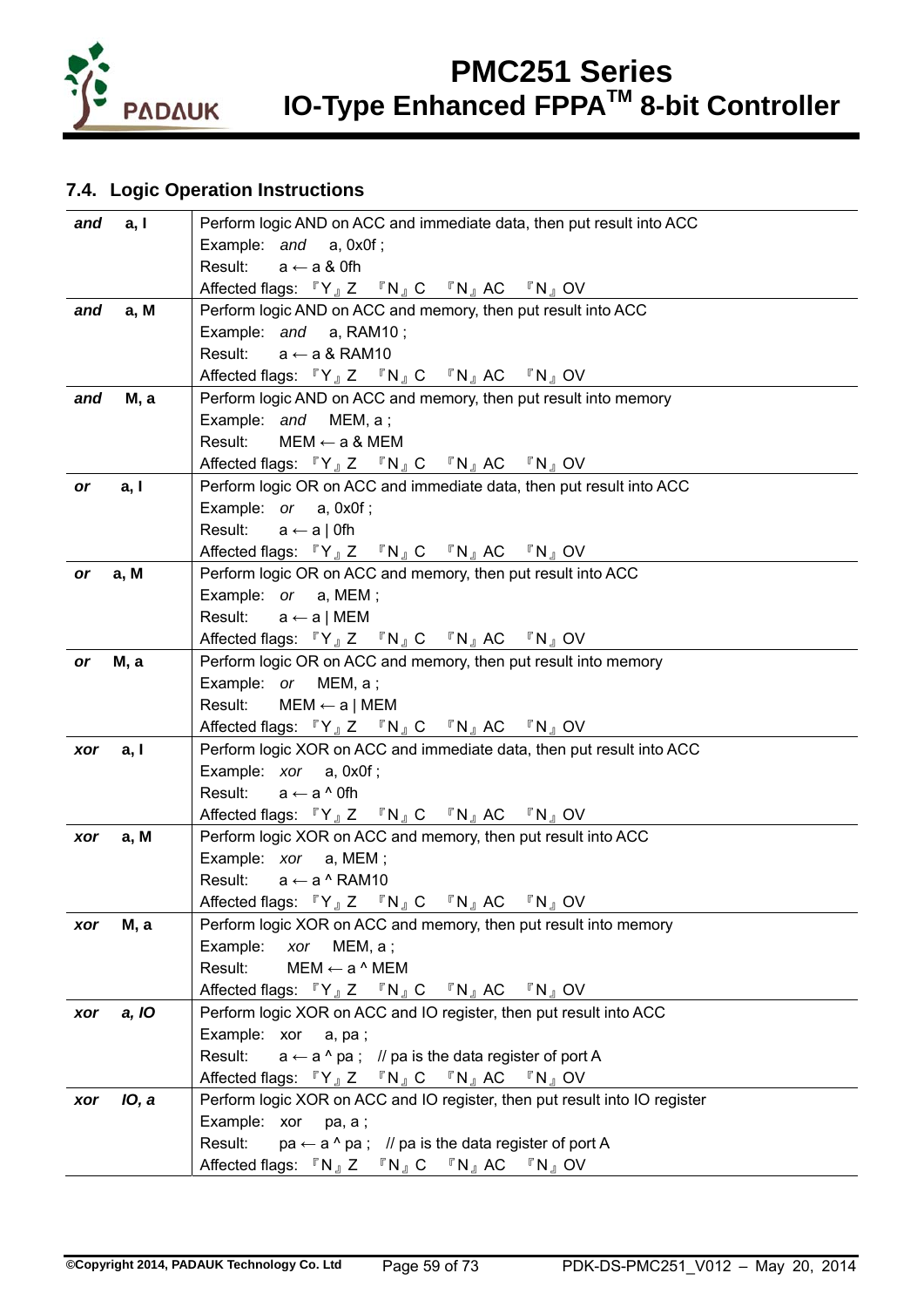

|     |   | Perform 1's complement (logical complement) of ACC    |
|-----|---|-------------------------------------------------------|
| not | a |                                                       |
|     |   | Example: not<br>а;                                    |
|     |   | Result: $a \leftarrow \sim a$                         |
|     |   | Affected flags: 『Y』Z 『N』C 『N』AC 『N』OV                 |
|     |   | <b>Application Example:</b>                           |
|     |   |                                                       |
|     |   | mov   a, 0x38;   // ACC=0X38                          |
|     |   | not a; // ACC=0XC7                                    |
|     |   |                                                       |
| not | M | Perform 1's complement (logical complement) of memory |
|     |   | Example: not<br>MEM ;                                 |
|     |   | Result: $MEM \leftarrow \sim MEM$                     |
|     |   | Affected flags: 『Y』Z 『N』C 『N』AC 『N』OV                 |
|     |   |                                                       |
|     |   |                                                       |
|     |   | <b>Application Example:</b>                           |
|     |   |                                                       |
|     |   | a, 0x38 ;<br>mov                                      |
|     |   | mem, a; // mem = $0x38$<br>mov                        |
|     |   | mem; $\frac{1}{2}$ mem = 0xC7<br>not                  |
|     |   |                                                       |
| neg | a | Perform 2's complement of ACC                         |
|     |   | Example: neg<br>а;                                    |
|     |   | Result: $a \leftarrow \overline{\tau}a$               |
|     |   | Affected flags: 『Y』Z 『N』C 『N』AC 『N』OV                 |
|     |   |                                                       |
|     |   | <b>Application Example:</b>                           |
|     |   |                                                       |
|     |   | mov a, 0x38; // ACC=0X38                              |
|     |   | neg a; //ACC=0XC8                                     |
|     |   |                                                       |
| neg | M | Perform 2's complement of memory                      |
|     |   | Example: <i>neg</i> MEM;                              |
|     |   | Result: $MEM \leftarrow \overline{\tau}MEM$           |
|     |   |                                                       |
|     |   | Affected flags: 『Y』Z 『N』C 『N』AC 『N』OV                 |
|     |   |                                                       |
|     |   | <b>Application Example:</b>                           |
|     |   |                                                       |
|     |   | a, 0x38;<br>mov                                       |
|     |   | $11$ mem = 0x38<br>mem, $a$ ;<br>mov                  |
|     |   | $\frac{1}{2}$ mem = 0xC8<br>mem;<br>neg               |
|     |   |                                                       |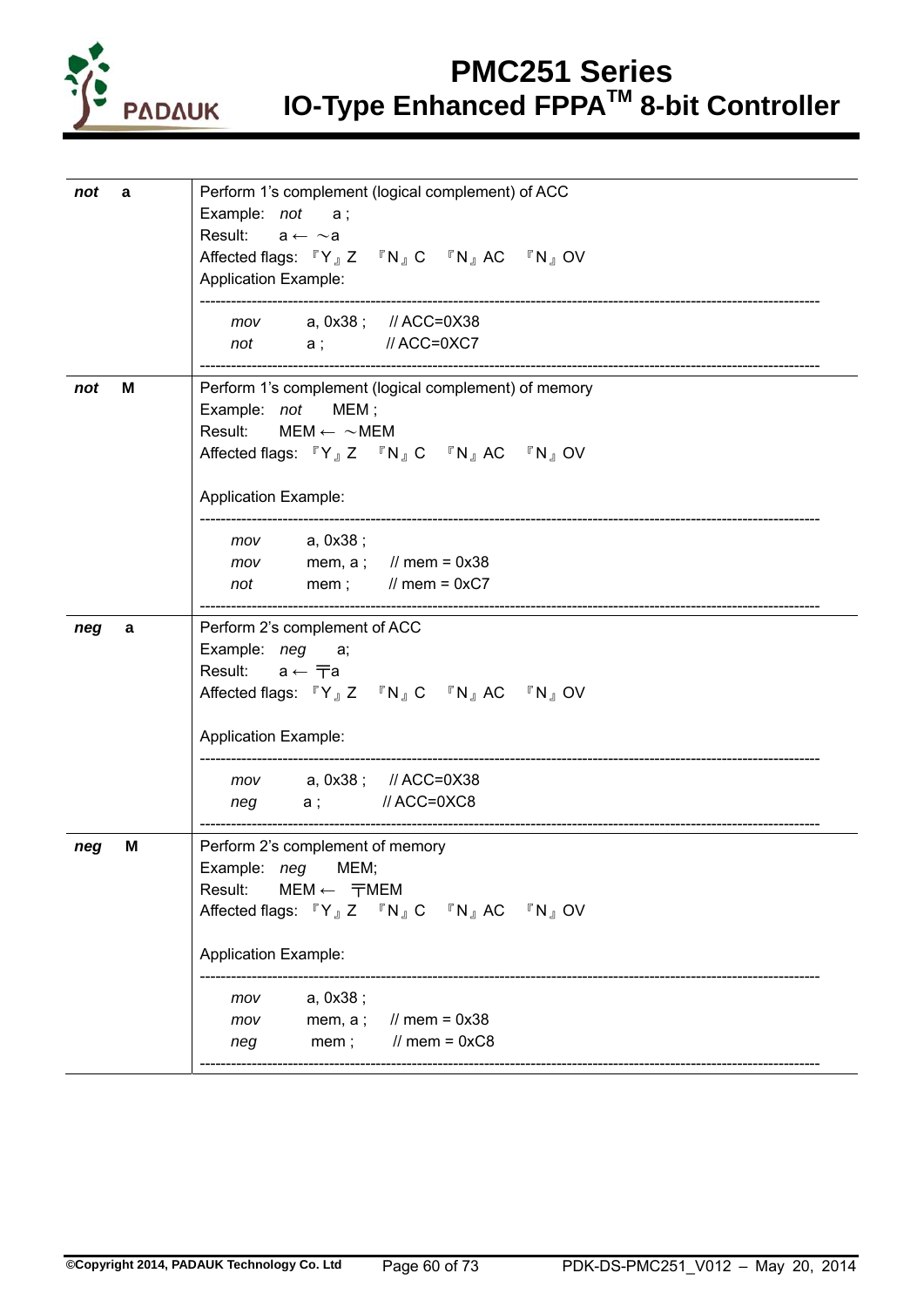

| comp | a, I         | Compare ACC with immediate data                                                                                                       |  |  |  |  |  |  |  |  |  |  |  |
|------|--------------|---------------------------------------------------------------------------------------------------------------------------------------|--|--|--|--|--|--|--|--|--|--|--|
|      |              | Example: comp<br>a, 0x55;                                                                                                             |  |  |  |  |  |  |  |  |  |  |  |
|      |              | Result: Flag will be changed by regarding as (a - 0x55)                                                                               |  |  |  |  |  |  |  |  |  |  |  |
|      |              | Affected flags: $\mathbb{F}Y_{\mathbb{J}}Z = \mathbb{F}Y_{\mathbb{J}}C = \mathbb{F}Y_{\mathbb{J}}AC = \mathbb{F}Y_{\mathbb{J}}OV$     |  |  |  |  |  |  |  |  |  |  |  |
|      |              |                                                                                                                                       |  |  |  |  |  |  |  |  |  |  |  |
|      |              | <b>Application Example:</b>                                                                                                           |  |  |  |  |  |  |  |  |  |  |  |
|      |              | a, 0x38;<br>mov                                                                                                                       |  |  |  |  |  |  |  |  |  |  |  |
|      |              | a, 0x38 ;<br>$\frac{1}{2}$ flag is set<br>comp                                                                                        |  |  |  |  |  |  |  |  |  |  |  |
|      |              | a, $0x42$ ; // C flag is set<br>comp                                                                                                  |  |  |  |  |  |  |  |  |  |  |  |
|      |              | comp a, 0x24; // C, Z flags are clear                                                                                                 |  |  |  |  |  |  |  |  |  |  |  |
|      |              | a, $0x6a$ ; // C, AC flags are set<br>comp                                                                                            |  |  |  |  |  |  |  |  |  |  |  |
|      |              |                                                                                                                                       |  |  |  |  |  |  |  |  |  |  |  |
| comp | a, M         | Compare ACC with the content of memory                                                                                                |  |  |  |  |  |  |  |  |  |  |  |
|      |              | Example: comp<br>a, MEM;                                                                                                              |  |  |  |  |  |  |  |  |  |  |  |
|      |              | Result: Flag will be changed by regarding as (a - MEM)                                                                                |  |  |  |  |  |  |  |  |  |  |  |
|      |              | Affected flags: $\mathbb{F}Y_{\mathbb{J}}Z = \mathbb{F}Y_{\mathbb{J}}C = \mathbb{F}Y_{\mathbb{J}}AC = \mathbb{F}Y_{\mathbb{J}}OV$     |  |  |  |  |  |  |  |  |  |  |  |
|      |              | <b>Application Example:</b>                                                                                                           |  |  |  |  |  |  |  |  |  |  |  |
|      |              | a, 0x38;<br>mov                                                                                                                       |  |  |  |  |  |  |  |  |  |  |  |
|      |              | mem, a;<br>mov                                                                                                                        |  |  |  |  |  |  |  |  |  |  |  |
|      |              | // Z flag is set<br>a, mem;<br>comp                                                                                                   |  |  |  |  |  |  |  |  |  |  |  |
|      |              | a, 0x42;<br>mov                                                                                                                       |  |  |  |  |  |  |  |  |  |  |  |
|      |              | mem, $a$ ;<br>mov                                                                                                                     |  |  |  |  |  |  |  |  |  |  |  |
|      |              | a, 0x38;<br>mov                                                                                                                       |  |  |  |  |  |  |  |  |  |  |  |
|      |              | a, mem; $\frac{1}{2}$ C flag is set<br>comp                                                                                           |  |  |  |  |  |  |  |  |  |  |  |
|      |              |                                                                                                                                       |  |  |  |  |  |  |  |  |  |  |  |
| comp | <b>M</b> , a | Compare ACC with the content of memory                                                                                                |  |  |  |  |  |  |  |  |  |  |  |
|      |              | Example: comp<br>MEM, a;                                                                                                              |  |  |  |  |  |  |  |  |  |  |  |
|      |              | Result: Flag will be changed by regarding as (MEM - a)                                                                                |  |  |  |  |  |  |  |  |  |  |  |
|      |              | Affected flags: $\mathbb{F}Y$ <sub>J</sub> Z $\mathbb{F}Y$ <sub>J</sub> C $\mathbb{F}Y$ <sub>J</sub> AC $\mathbb{F}Y$ <sub>J</sub> OV |  |  |  |  |  |  |  |  |  |  |  |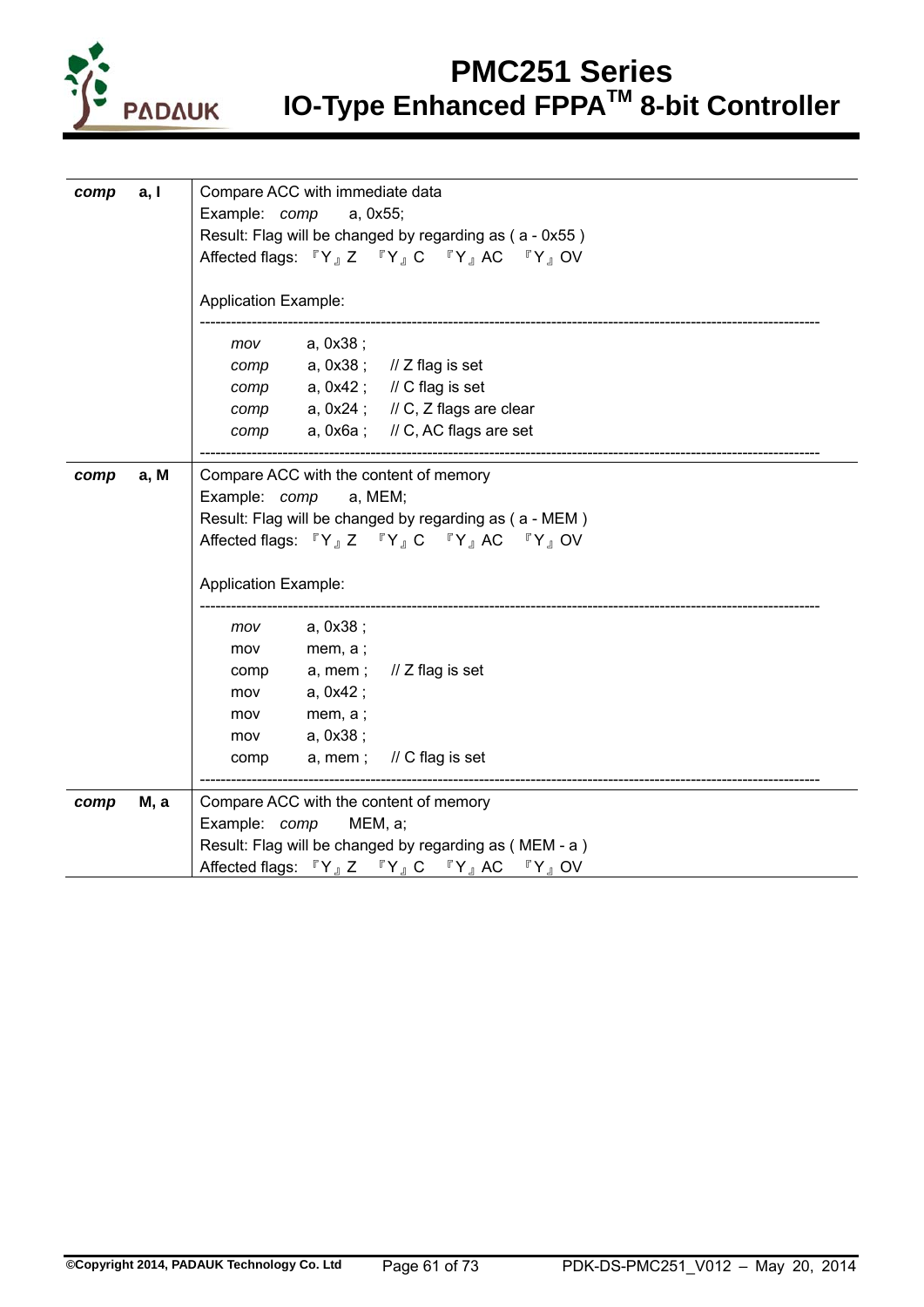

## **7.5. Bit Operation Instructions**

| set0 IO.n  | Set bit n of IO port to low                                                                                                                  |  |  |  |  |  |  |  |  |  |
|------------|----------------------------------------------------------------------------------------------------------------------------------------------|--|--|--|--|--|--|--|--|--|
|            | Example: set0 pa.5;                                                                                                                          |  |  |  |  |  |  |  |  |  |
|            | Result: set bit 5 of port A to low                                                                                                           |  |  |  |  |  |  |  |  |  |
|            | Affected flags: $\nabla N_{\parallel} Z \quad \nabla N_{\parallel} C \quad \nabla N_{\parallel} AC \quad \nabla N_{\parallel} OV$            |  |  |  |  |  |  |  |  |  |
| set1 IO.n  | Set bit n of IO port to high                                                                                                                 |  |  |  |  |  |  |  |  |  |
|            | Example: set1 pb.5;                                                                                                                          |  |  |  |  |  |  |  |  |  |
|            | Result: set bit 5 of port B to high                                                                                                          |  |  |  |  |  |  |  |  |  |
|            | Affected flags: $\mathbb{F}N_{\mathbb{J}}Z \mathbb{F}N_{\mathbb{J}}C$<br>$\sqrt[\Gamma]{N_{\parallel}}$ AC $\sqrt[\Gamma]{N_{\parallel}}$ OV |  |  |  |  |  |  |  |  |  |
| tog IO.n   | Toggle bit state of bit n of IO port                                                                                                         |  |  |  |  |  |  |  |  |  |
|            | Example: $tog$ pa.5;                                                                                                                         |  |  |  |  |  |  |  |  |  |
|            | Result: toggle bit 5 of port A                                                                                                               |  |  |  |  |  |  |  |  |  |
|            | Affected flags: $\nabla N_{\parallel} Z \nabla N_{\parallel} C \nabla N_{\parallel} AC \nabla N_{\parallel} O V$                             |  |  |  |  |  |  |  |  |  |
| set0 M.n   | Set bit n of memory to low                                                                                                                   |  |  |  |  |  |  |  |  |  |
|            | Example: set0 MEM.5;                                                                                                                         |  |  |  |  |  |  |  |  |  |
|            | Result: set bit 5 of MEM to low                                                                                                              |  |  |  |  |  |  |  |  |  |
|            | Affected flags: $\nabla N_{\parallel} Z \quad \nabla N_{\parallel} C \quad \nabla N_{\parallel} AC \quad \nabla N_{\parallel} OV$            |  |  |  |  |  |  |  |  |  |
| set1 M.n   | Set bit n of memory to high                                                                                                                  |  |  |  |  |  |  |  |  |  |
|            | Example: set1 MEM.5;                                                                                                                         |  |  |  |  |  |  |  |  |  |
|            | Result: set bit 5 of MEM to high                                                                                                             |  |  |  |  |  |  |  |  |  |
|            | Affected flags: $\mathbb{P} N_{\mathbb{J}} Z \mathbb{P} N_{\mathbb{J}} C \mathbb{P} N_{\mathbb{J}} AC \mathbb{P} N_{\mathbb{J}} OV$          |  |  |  |  |  |  |  |  |  |
| swapc IO.n | Swap the nth bit of IO port with carry bit                                                                                                   |  |  |  |  |  |  |  |  |  |
|            | Example: swapc IO.0;                                                                                                                         |  |  |  |  |  |  |  |  |  |
|            | Result: $C \leftarrow I0.0$ , $IO.0 \leftarrow C$                                                                                            |  |  |  |  |  |  |  |  |  |
|            | When IO.0 is a port to output pin, carry C will be sent to IO.0;                                                                             |  |  |  |  |  |  |  |  |  |
|            | When IO.0 is a port from input pin, IO.0 will be sent to carry C;                                                                            |  |  |  |  |  |  |  |  |  |
|            | Affected flags: $\mathbb{F}N_{J}Z \mathbb{F}Y_{J}C \mathbb{F}N_{J}AC \mathbb{F}N_{J}OV$                                                      |  |  |  |  |  |  |  |  |  |
|            | Application Example (serial output) :                                                                                                        |  |  |  |  |  |  |  |  |  |
|            |                                                                                                                                              |  |  |  |  |  |  |  |  |  |
|            | $\sim$ $\sim$                                                                                                                                |  |  |  |  |  |  |  |  |  |
|            | $pac.0$ ;<br>// set PA.0 as output<br>set1                                                                                                   |  |  |  |  |  |  |  |  |  |
|            | $\cdots$                                                                                                                                     |  |  |  |  |  |  |  |  |  |
|            | flag.1;<br>$\frac{\pi}{6}$ C=0<br>set0                                                                                                       |  |  |  |  |  |  |  |  |  |
|            | pa.0;<br>// move C to PA.0 (bit operation), PA.0=0<br>swapc                                                                                  |  |  |  |  |  |  |  |  |  |
|            | flag.1;<br>$II$ C=1<br>set1                                                                                                                  |  |  |  |  |  |  |  |  |  |
|            | // move C to PA.0 (bit operation), PA.0=1<br>pa.0;<br>swapc                                                                                  |  |  |  |  |  |  |  |  |  |
|            | $\cdots$                                                                                                                                     |  |  |  |  |  |  |  |  |  |
|            |                                                                                                                                              |  |  |  |  |  |  |  |  |  |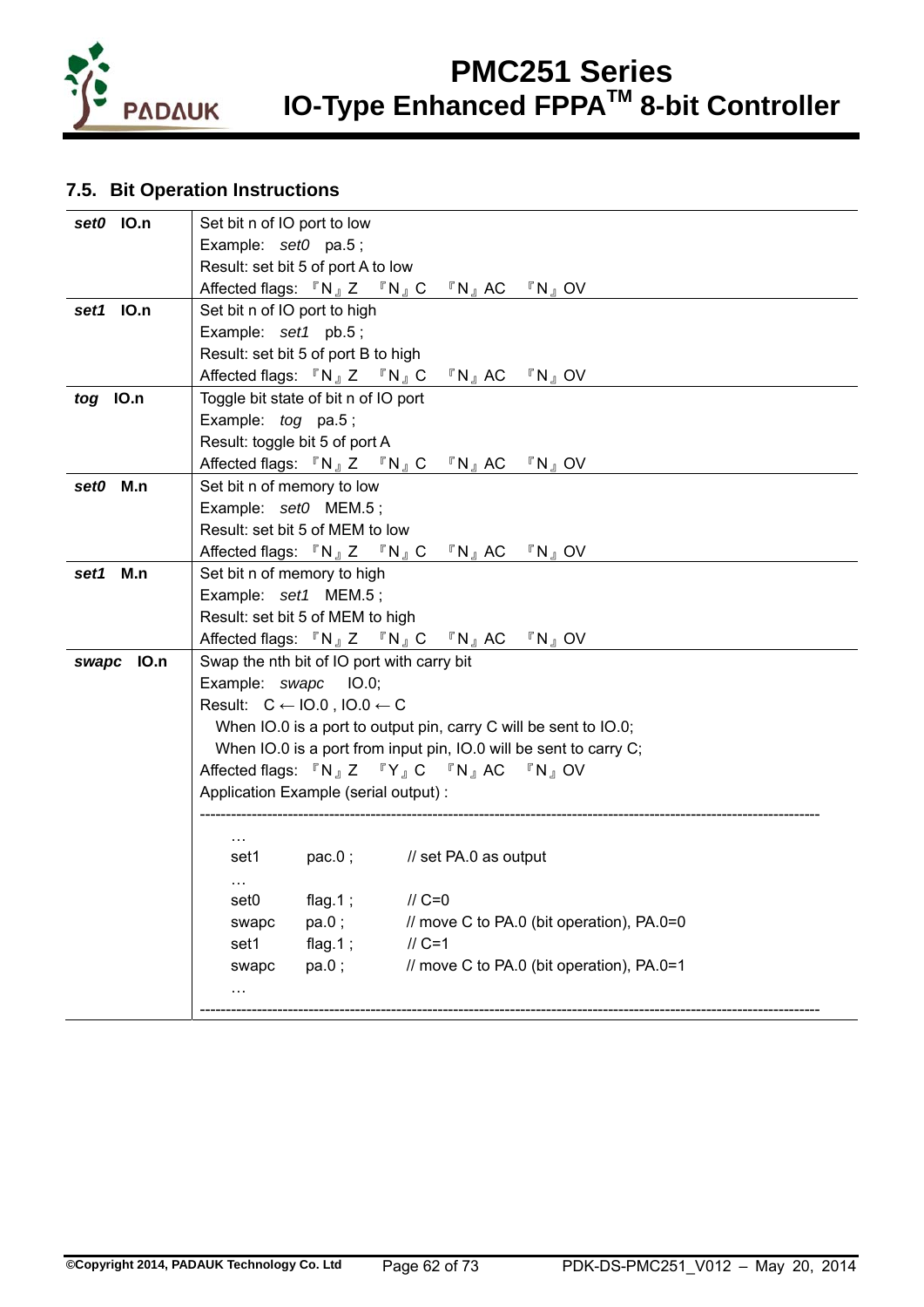

## **7.6. Conditional Operation Instructions**

| cegsn a, I  | Compare ACC with immediate data and skip next instruction if both are equal.                                                          |  |  |  |  |  |  |  |  |
|-------------|---------------------------------------------------------------------------------------------------------------------------------------|--|--|--|--|--|--|--|--|
|             | Flag will be changed like as $(a \leftarrow a - 1)$                                                                                   |  |  |  |  |  |  |  |  |
|             | Example: cegsn<br>a, 0x55 ;                                                                                                           |  |  |  |  |  |  |  |  |
|             | MEM;<br>inc                                                                                                                           |  |  |  |  |  |  |  |  |
|             | goto<br>error;                                                                                                                        |  |  |  |  |  |  |  |  |
|             | Result: If a=0x55, then "goto error"; otherwise, "inc MEM".                                                                           |  |  |  |  |  |  |  |  |
|             | Affected flags: 『Y』Z 『Y』C 『Y』AC 『Y』OV                                                                                                 |  |  |  |  |  |  |  |  |
| cegsn a, M  | Compare ACC with memory and skip next instruction if both are equal.                                                                  |  |  |  |  |  |  |  |  |
|             | Flag will be changed like as $(a \leftarrow a - M)$                                                                                   |  |  |  |  |  |  |  |  |
|             | Example: cegsn a, MEM;                                                                                                                |  |  |  |  |  |  |  |  |
|             | Result: If a=MEM, skip next instruction                                                                                               |  |  |  |  |  |  |  |  |
|             | Affected flags: $\mathbb{F}Y$ <sub>J</sub> Z $\mathbb{F}Y$ <sub>J</sub> C $\mathbb{F}Y$ <sub>J</sub> AC $\mathbb{F}Y$ <sub>J</sub> OV |  |  |  |  |  |  |  |  |
| cegsn M, a  | Compare ACC with memory and skip next instruction if both are equal.                                                                  |  |  |  |  |  |  |  |  |
|             | Example: cegsn<br>MEM, a;<br>Result: If a=MEM, skip next instruction                                                                  |  |  |  |  |  |  |  |  |
|             | Affected flags: $\mathbb{F}Y$ <sub>J</sub> Z $\mathbb{F}Y$ <sub>J</sub> C $\mathbb{F}Y$ <sub>J</sub> AC $\mathbb{F}Y$ <sub>J</sub> OV |  |  |  |  |  |  |  |  |
| cnegsn a, M | Compare ACC with memory and skip next instruction if both are not equal.                                                              |  |  |  |  |  |  |  |  |
|             | Flag will be changed like as $(a \leftarrow a - M)$                                                                                   |  |  |  |  |  |  |  |  |
|             | Example: cneqsn a, MEM;                                                                                                               |  |  |  |  |  |  |  |  |
|             | Result: If a≠MEM, skip next instruction                                                                                               |  |  |  |  |  |  |  |  |
|             | Affected flags: $\mathbb{F}Y$ <sub>J</sub> Z $\mathbb{F}Y$ <sub>J</sub> C $\mathbb{F}Y$ <sub>J</sub> AC $\mathbb{F}Y$ <sub>J</sub> OV |  |  |  |  |  |  |  |  |
| cnegsn M, a | Compare memory with ACC and skip next instruction if both are not equal.                                                              |  |  |  |  |  |  |  |  |
|             | Flag will be changed like as $(M \leftarrow M - a)$                                                                                   |  |  |  |  |  |  |  |  |
|             | Example: cneqsn MEM, a;                                                                                                               |  |  |  |  |  |  |  |  |
|             | Result: If a≠MEM, skip next instruction                                                                                               |  |  |  |  |  |  |  |  |
|             | Affected flags: $\mathbb{F}Y_{J}Z \mathbb{F}Y_{J}C \mathbb{F}Y_{J}AC \mathbb{F}Y_{J}$ OV                                              |  |  |  |  |  |  |  |  |
| cnegsn a, I | Compare ACC with immediate data and skip next instruction if both are no equal.                                                       |  |  |  |  |  |  |  |  |
|             | Flag will be changed like as $(a \leftarrow a - 1)$                                                                                   |  |  |  |  |  |  |  |  |
|             | Example: cneqsn a,0x55;                                                                                                               |  |  |  |  |  |  |  |  |
|             | MEM;<br>inc                                                                                                                           |  |  |  |  |  |  |  |  |
|             | goto error;                                                                                                                           |  |  |  |  |  |  |  |  |
|             | Result: If a≠0x55, then "goto error"; Otherwise, "inc MEM".                                                                           |  |  |  |  |  |  |  |  |
|             | Affected flags: $\mathbb{F}Y_{J}Z \mathbb{F}Y_{J}C \mathbb{F}Y_{J}AC \mathbb{F}Y_{J}$ OV                                              |  |  |  |  |  |  |  |  |
| t0sn IO.n   | Check IO bit and skip next instruction if it's low                                                                                    |  |  |  |  |  |  |  |  |
|             | Example: t0sn pa.5;                                                                                                                   |  |  |  |  |  |  |  |  |
|             | Result: If bit 5 of port A is low, skip next instruction                                                                              |  |  |  |  |  |  |  |  |
|             | Affected flags: $\nabla N_{\parallel} Z \quad \nabla N_{\parallel} C \quad \nabla N_{\parallel} AC \quad \nabla N_{\perp} OV$         |  |  |  |  |  |  |  |  |
| $t1sn$ IO.n | Check IO bit and skip next instruction if it's high                                                                                   |  |  |  |  |  |  |  |  |
|             | Example: $t1sn$ pa.5;                                                                                                                 |  |  |  |  |  |  |  |  |
|             | Result: If bit 5 of port A is high, skip next instruction                                                                             |  |  |  |  |  |  |  |  |
|             | Affected flags: $\nabla N_{\mathbb{J}} Z \nabla N_{\mathbb{J}} C \nabla N_{\mathbb{J}} AC \nabla N_{\mathbb{J}} OV$                   |  |  |  |  |  |  |  |  |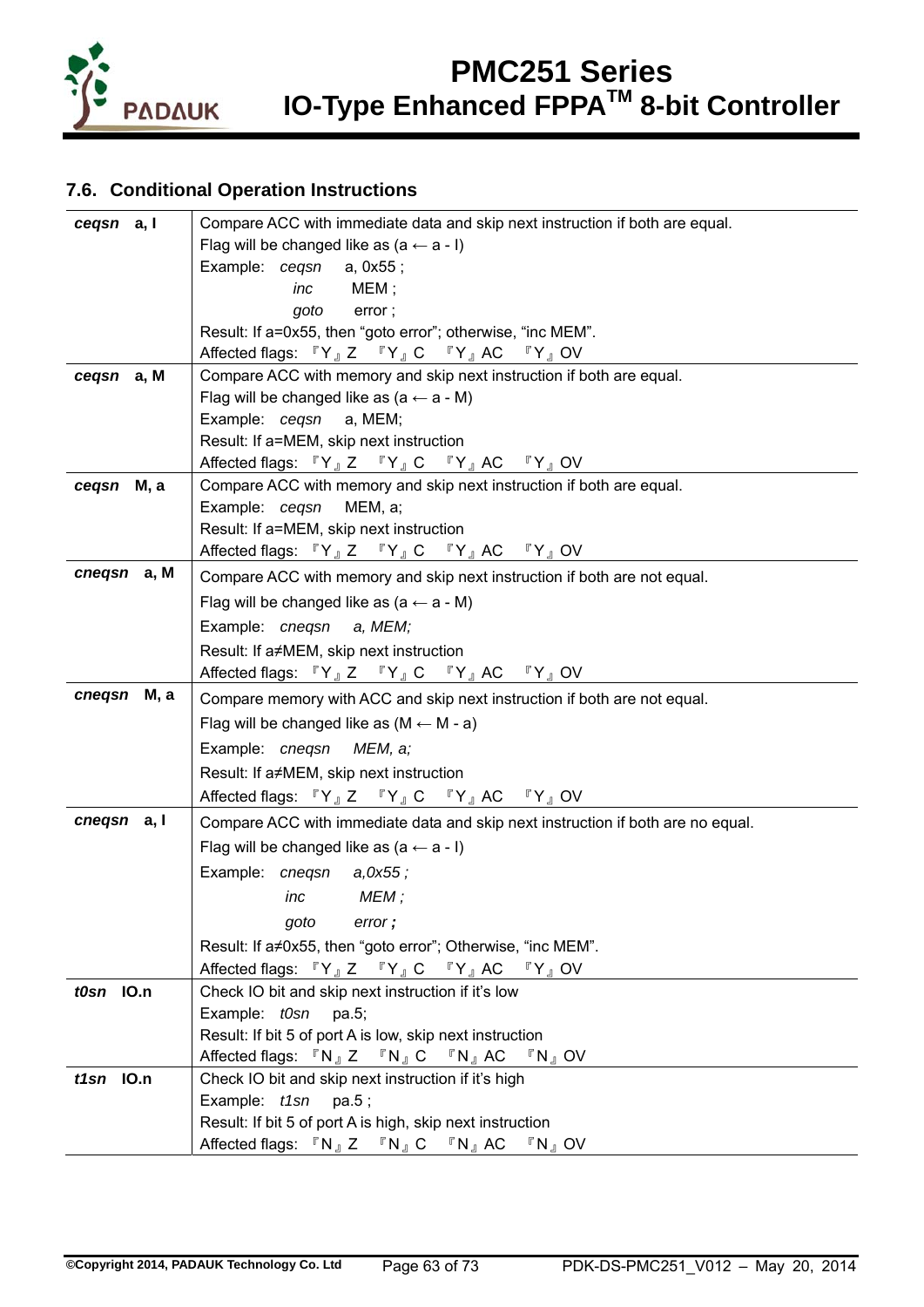

| t0sn M.n      | Check memory bit and skip next instruction if it's low                                                                                |  |  |  |  |  |  |  |  |  |  |
|---------------|---------------------------------------------------------------------------------------------------------------------------------------|--|--|--|--|--|--|--|--|--|--|
|               | Example: t0sn MEM.5;                                                                                                                  |  |  |  |  |  |  |  |  |  |  |
|               | Result: If bit 5 of MEM is low, then skip next instruction                                                                            |  |  |  |  |  |  |  |  |  |  |
|               | Affected flags: $\mathbb{F}N_{\mathbb{J}}Z = \mathbb{F}N_{\mathbb{J}}C = \mathbb{F}N_{\mathbb{J}}AC = \mathbb{F}N_{\mathbb{J}}OV$     |  |  |  |  |  |  |  |  |  |  |
| $t1sn$ M.n    | Check memory bit and skip next instruction if it's high                                                                               |  |  |  |  |  |  |  |  |  |  |
|               | EX: t1sn MEM.5;                                                                                                                       |  |  |  |  |  |  |  |  |  |  |
|               | Result: If bit 5 of MEM is high, then skip next instruction                                                                           |  |  |  |  |  |  |  |  |  |  |
|               | Affected flags: $\nabla N_{\parallel} Z \quad \nabla N_{\parallel} C \quad \nabla N_{\parallel} AC \quad \nabla N_{\parallel} OV$     |  |  |  |  |  |  |  |  |  |  |
| <i>izsn</i> a | Increment ACC and skip next instruction if ACC is zero                                                                                |  |  |  |  |  |  |  |  |  |  |
|               | Example: <i>izsn</i><br>a;                                                                                                            |  |  |  |  |  |  |  |  |  |  |
|               | Result: $a \leftarrow a + 1$ , skip next instruction if $a = 0$                                                                       |  |  |  |  |  |  |  |  |  |  |
|               | Affected flags: $\mathbb{F}Y$ <sub>J</sub> Z $\mathbb{F}Y$ <sub>J</sub> C $\mathbb{F}Y$ <sub>J</sub> AC $\mathbb{F}Y$ <sub>J</sub> OV |  |  |  |  |  |  |  |  |  |  |
| dzsn a        | Decrement ACC and skip next instruction if ACC is zero                                                                                |  |  |  |  |  |  |  |  |  |  |
|               | Example: dzsn<br>a:                                                                                                                   |  |  |  |  |  |  |  |  |  |  |
|               | Result: $A \leftarrow A - 1$ , skip next instruction if $a = 0$                                                                       |  |  |  |  |  |  |  |  |  |  |
|               | Affected flags: $\mathbb{F}Y$ <sub>J</sub> Z $\mathbb{F}Y$ <sub>J</sub> C $\mathbb{F}Y$ <sub>J</sub> AC $\mathbb{F}Y$ <sub>J</sub> OV |  |  |  |  |  |  |  |  |  |  |
| izsn M        | Increment memory and skip next instruction if memory is zero                                                                          |  |  |  |  |  |  |  |  |  |  |
|               | Example: izsn MEM;                                                                                                                    |  |  |  |  |  |  |  |  |  |  |
|               | Result:<br>MEM $\leftarrow$ MEM + 1, skip next instruction if MEM= 0                                                                  |  |  |  |  |  |  |  |  |  |  |
|               | Affected flags: 『Y』Z 『Y』C 『Y』AC 『Y』OV                                                                                                 |  |  |  |  |  |  |  |  |  |  |
| dzsn M        | Decrement memory and skip next instruction if memory is zero                                                                          |  |  |  |  |  |  |  |  |  |  |
|               | Example: dzsn<br>MEM;                                                                                                                 |  |  |  |  |  |  |  |  |  |  |
|               | Result:<br>MEM $\leftarrow$ MEM - 1, skip next instruction if MEM = 0                                                                 |  |  |  |  |  |  |  |  |  |  |
|               | Affected flags: 『Y』Z 『Y』C 『Y』AC 『Y』OV                                                                                                 |  |  |  |  |  |  |  |  |  |  |
| wait0 IO.n    | Go next instruction until bit n of IO port is low, otherwise, wait here.                                                              |  |  |  |  |  |  |  |  |  |  |
|               | Example: wait0 pa.5;                                                                                                                  |  |  |  |  |  |  |  |  |  |  |
|               | Wait bit 5 of port A low to execute next instruction;<br>Result:                                                                      |  |  |  |  |  |  |  |  |  |  |
|               | Affected flags: $\mathbb{R} N_{\mathbb{J}} Z \mathbb{R} N_{\mathbb{J}} C \mathbb{R} N_{\mathbb{J}} AC \mathbb{R} N_{\mathbb{J}} OV$   |  |  |  |  |  |  |  |  |  |  |
|               | Note: This instruction is not supported in single FPP mode.                                                                           |  |  |  |  |  |  |  |  |  |  |
| wait1 IO.n    | Go next instruction until bit n of IO port is high, otherwise, wait here.                                                             |  |  |  |  |  |  |  |  |  |  |
|               | Example: wait1 pa.5;                                                                                                                  |  |  |  |  |  |  |  |  |  |  |
|               | Wait bit 5 of port A high to execute next instruction;<br>Result:                                                                     |  |  |  |  |  |  |  |  |  |  |
|               | Affected flags: 『N』Z 『N』C 『N』AC 『N』OV                                                                                                 |  |  |  |  |  |  |  |  |  |  |
|               | Note: This instruction is not supported in single FPP mode.                                                                           |  |  |  |  |  |  |  |  |  |  |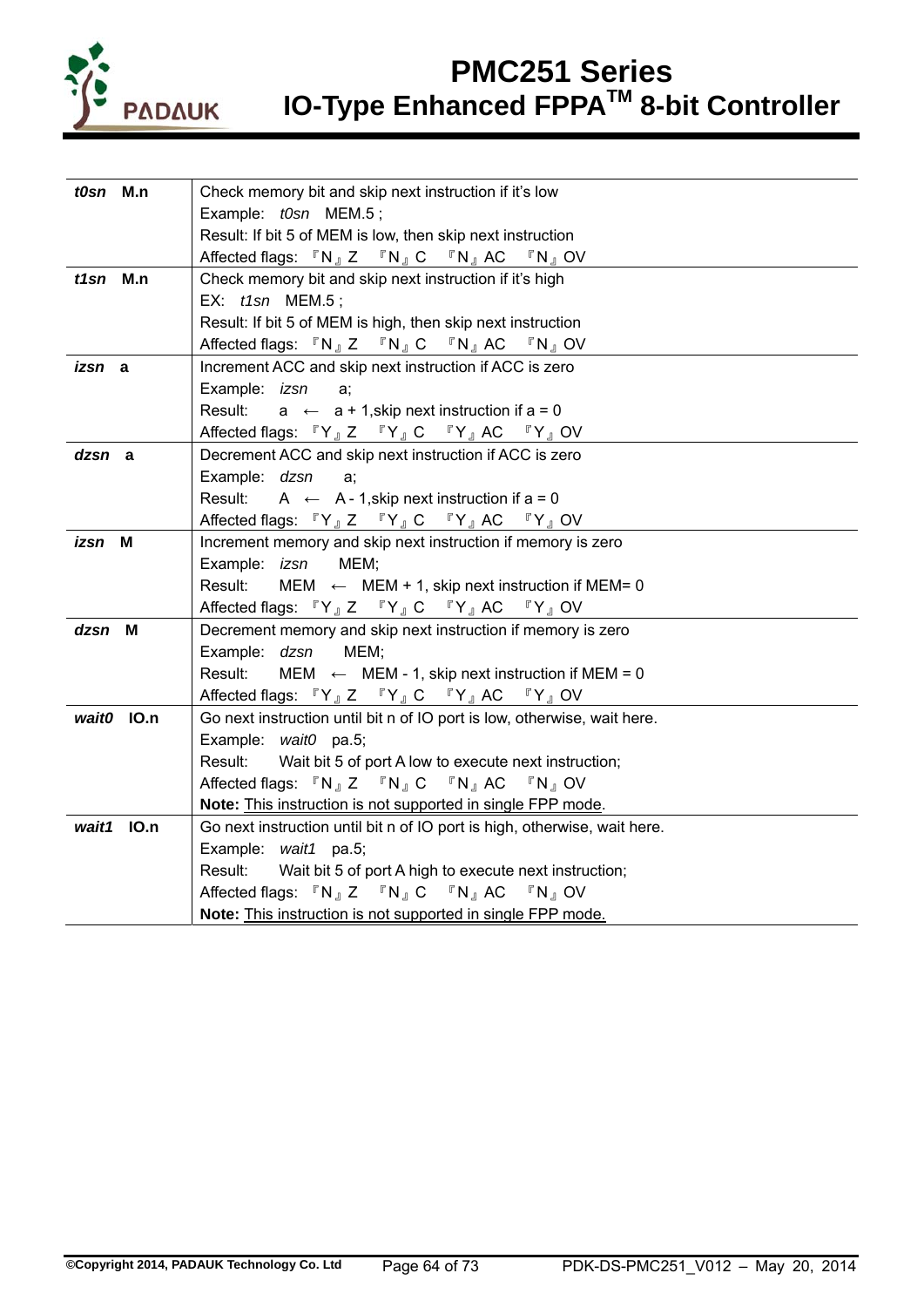

## **7.7. System control Instructions**

| label<br>call | Function call, address can be full range address space                                                                   |  |  |  |  |  |  |  |  |  |
|---------------|--------------------------------------------------------------------------------------------------------------------------|--|--|--|--|--|--|--|--|--|
|               | Example: call function1;                                                                                                 |  |  |  |  |  |  |  |  |  |
|               | Result: $[sp] \leftarrow pc + 1$                                                                                         |  |  |  |  |  |  |  |  |  |
|               | $pc \leftarrow$ function1                                                                                                |  |  |  |  |  |  |  |  |  |
|               | $sp \leftarrow sp + 2$                                                                                                   |  |  |  |  |  |  |  |  |  |
|               | Affected flags: $\nabla N_{\parallel} Z \nabla N_{\parallel} C \nabla N_{\perp} AC \nabla N_{\perp} O V$                 |  |  |  |  |  |  |  |  |  |
| label<br>goto | Go to specific address which can be full range address space                                                             |  |  |  |  |  |  |  |  |  |
|               | Example: goto error;                                                                                                     |  |  |  |  |  |  |  |  |  |
|               | Result: Go to error and execute program.                                                                                 |  |  |  |  |  |  |  |  |  |
|               | Affected flags: $\nabla N_A Z \nabla N_A C \nabla N_A AC \nabla N_A O V$                                                 |  |  |  |  |  |  |  |  |  |
| ret l         | Place immediate data to ACC, then return                                                                                 |  |  |  |  |  |  |  |  |  |
|               | Example: ret 0x55;                                                                                                       |  |  |  |  |  |  |  |  |  |
|               | Result: $A \leftarrow 55h$                                                                                               |  |  |  |  |  |  |  |  |  |
|               | ret :                                                                                                                    |  |  |  |  |  |  |  |  |  |
|               | Affected flags: $\nabla N_{\parallel} Z \nabla N_{\parallel} C \nabla N_{\parallel} AC$<br>$\mathbb{F} N$ $\mathsf{O} V$ |  |  |  |  |  |  |  |  |  |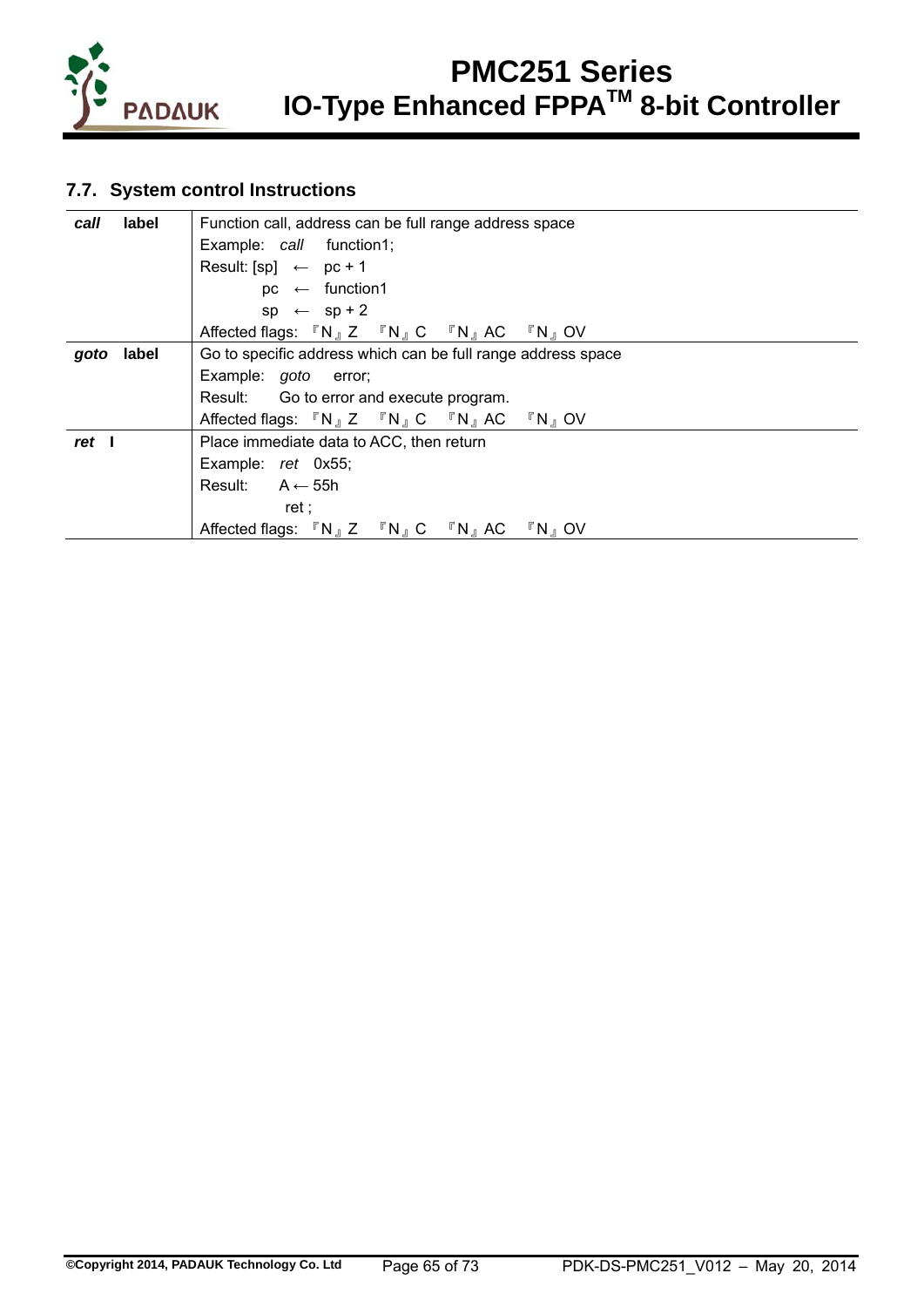

| ret     | Return to program which had function call                                                                                                           |  |  |  |  |  |  |  |
|---------|-----------------------------------------------------------------------------------------------------------------------------------------------------|--|--|--|--|--|--|--|
|         | Example: ret;                                                                                                                                       |  |  |  |  |  |  |  |
|         | Result: $sp \leftarrow sp - 2$                                                                                                                      |  |  |  |  |  |  |  |
|         | $pc \leftarrow [sp]$                                                                                                                                |  |  |  |  |  |  |  |
|         | Affected flags: $\mathbb{F}N_{\mathbb{J}}Z = \mathbb{F}N_{\mathbb{J}}C = \mathbb{F}N_{\mathbb{J}}AC = \mathbb{F}N_{\mathbb{J}}OV$                   |  |  |  |  |  |  |  |
| reti    | Return to program that is interrupt service routine. After this command is executed, global                                                         |  |  |  |  |  |  |  |
|         | interrupt is enabled automatically.                                                                                                                 |  |  |  |  |  |  |  |
|         | Example: reti;                                                                                                                                      |  |  |  |  |  |  |  |
|         | Affected flags: $\nabla N_{\parallel} Z \quad \nabla N_{\parallel} C \quad \nabla N_{\parallel} AC \quad \nabla N_{\parallel} OV$                   |  |  |  |  |  |  |  |
| nop     | No operation                                                                                                                                        |  |  |  |  |  |  |  |
|         | Example: nop;                                                                                                                                       |  |  |  |  |  |  |  |
|         | Result: nothing changed                                                                                                                             |  |  |  |  |  |  |  |
|         | Affected flags: 『N』Z 『N』C 『N』AC 『N』OV                                                                                                               |  |  |  |  |  |  |  |
| pcadd a | Next program counter is current program counter plus ACC.                                                                                           |  |  |  |  |  |  |  |
|         | Example: pcadd a;                                                                                                                                   |  |  |  |  |  |  |  |
|         | Result: $pc \leftarrow pc + a$                                                                                                                      |  |  |  |  |  |  |  |
|         | Affected flags: 『N』Z 『N』C 『N』AC 『N』OV                                                                                                               |  |  |  |  |  |  |  |
|         | <b>Application Example:</b>                                                                                                                         |  |  |  |  |  |  |  |
|         |                                                                                                                                                     |  |  |  |  |  |  |  |
|         | $\sim$ $\sim$                                                                                                                                       |  |  |  |  |  |  |  |
|         | a, 0x02 ;<br>mov                                                                                                                                    |  |  |  |  |  |  |  |
|         | $\frac{1}{2}$ PC <- PC+2<br>a ;<br>pcadd                                                                                                            |  |  |  |  |  |  |  |
|         | goto<br>$err1$ ;                                                                                                                                    |  |  |  |  |  |  |  |
|         | correct; // jump here<br>goto                                                                                                                       |  |  |  |  |  |  |  |
|         | goto<br>$err2$ ;                                                                                                                                    |  |  |  |  |  |  |  |
|         | err3;<br>goto                                                                                                                                       |  |  |  |  |  |  |  |
|         | $\cdots$                                                                                                                                            |  |  |  |  |  |  |  |
|         | // jump here<br>correct:                                                                                                                            |  |  |  |  |  |  |  |
|         | $\sim$ $\sim$                                                                                                                                       |  |  |  |  |  |  |  |
|         |                                                                                                                                                     |  |  |  |  |  |  |  |
| engint  | Enable global interrupt enable                                                                                                                      |  |  |  |  |  |  |  |
|         | Example: engint;                                                                                                                                    |  |  |  |  |  |  |  |
|         | Result: Interrupt request can be sent to FPP0                                                                                                       |  |  |  |  |  |  |  |
|         | Affected flags: $\nabla N_{\parallel} Z \nabla N_{\parallel} C \nabla N_{\perp} AC$<br>$\sqrt[\Gamma]{N}$ OV                                        |  |  |  |  |  |  |  |
| disgint | Disable global interrupt enable                                                                                                                     |  |  |  |  |  |  |  |
|         | Example: disgint;                                                                                                                                   |  |  |  |  |  |  |  |
|         | Result: Interrupt request is blocked from FPP0                                                                                                      |  |  |  |  |  |  |  |
|         | Affected flags: $\sqrt[\text{R}]{N_{\text{B}}}$ Z $\sqrt[\text{R}]{N_{\text{B}}}$ C $\sqrt[\text{R}]{N_{\text{B}}}$ AC<br>$\Gamma N_{\parallel}$ OV |  |  |  |  |  |  |  |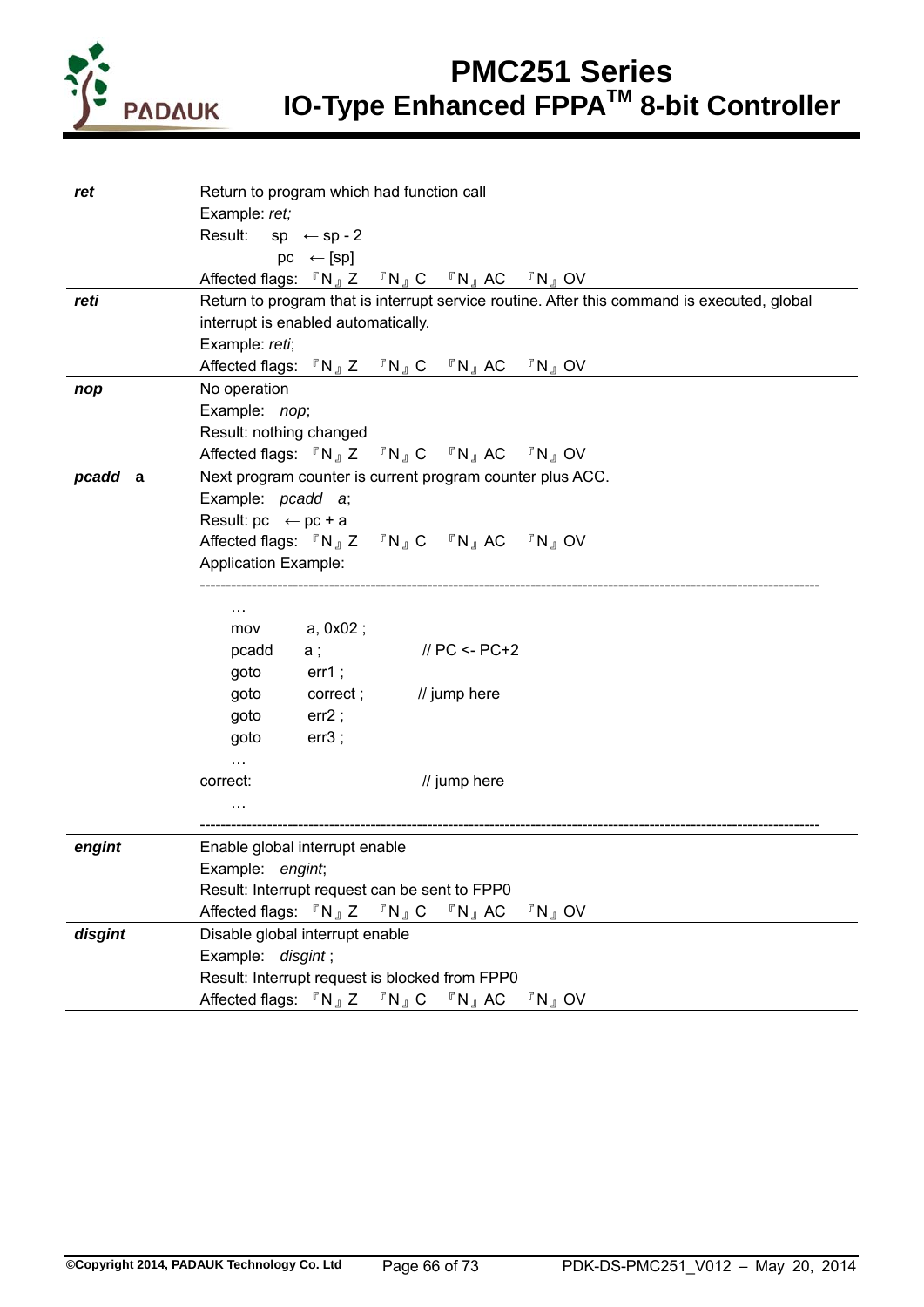

| stopsys | System halt.                                                                                                                                                              |  |  |  |  |  |  |  |  |
|---------|---------------------------------------------------------------------------------------------------------------------------------------------------------------------------|--|--|--|--|--|--|--|--|
|         | Example: stopsys;                                                                                                                                                         |  |  |  |  |  |  |  |  |
|         | Result: Stop the system clocks and halt the system                                                                                                                        |  |  |  |  |  |  |  |  |
|         | Affected flags: 『N』Z 『N』C 『N』AC 『N』OV                                                                                                                                     |  |  |  |  |  |  |  |  |
| stopexe | CPU halt. The oscillator module is still active to output clock, however, system clock is disabled                                                                        |  |  |  |  |  |  |  |  |
|         | to save power.                                                                                                                                                            |  |  |  |  |  |  |  |  |
|         | Example: stopexe;                                                                                                                                                         |  |  |  |  |  |  |  |  |
|         | Result: Stop the system clocks and keep oscillator modules active.                                                                                                        |  |  |  |  |  |  |  |  |
|         | Affected flags: $\Gamma N_A Z \Gamma N_A C \Gamma N_A AC \Gamma N_A O V$                                                                                                  |  |  |  |  |  |  |  |  |
| reset   | Reset the whole chip, its operation will be same as hardware reset.                                                                                                       |  |  |  |  |  |  |  |  |
|         | Example: reset;                                                                                                                                                           |  |  |  |  |  |  |  |  |
|         | Result: Reset the whole chip.                                                                                                                                             |  |  |  |  |  |  |  |  |
|         | Affected flags: $\mathbb{F}N_{\mathbb{J}}Z = \mathbb{F}N_{\mathbb{J}}C = \mathbb{F}N_{\mathbb{J}}AC = \mathbb{F}N_{\mathbb{J}}OV$                                         |  |  |  |  |  |  |  |  |
| wdreset | Reset Watchdog timer.                                                                                                                                                     |  |  |  |  |  |  |  |  |
|         | Example: wdreset;                                                                                                                                                         |  |  |  |  |  |  |  |  |
|         | Result: Reset Watchdog timer.                                                                                                                                             |  |  |  |  |  |  |  |  |
|         | Affected flags: $\sqrt{\phantom{a}}$ N <sub>J</sub> Z $\sqrt{\phantom{a}}$ N <sub>J</sub> C $\sqrt{\phantom{a}}$ N <sub>J</sub> AC $\sqrt{\phantom{a}}$ N <sub>J</sub> OV |  |  |  |  |  |  |  |  |

## **7.8. Summary of Instructions Execution Cycle**

| ldtabl.<br>ldtabh.<br>, cnegsn, t0sn, t1sn,<br>dzsn, izsn,<br>idxm<br>jump.<br>ceasn.<br>call, |
|------------------------------------------------------------------------------------------------|
| UUUS                                                                                           |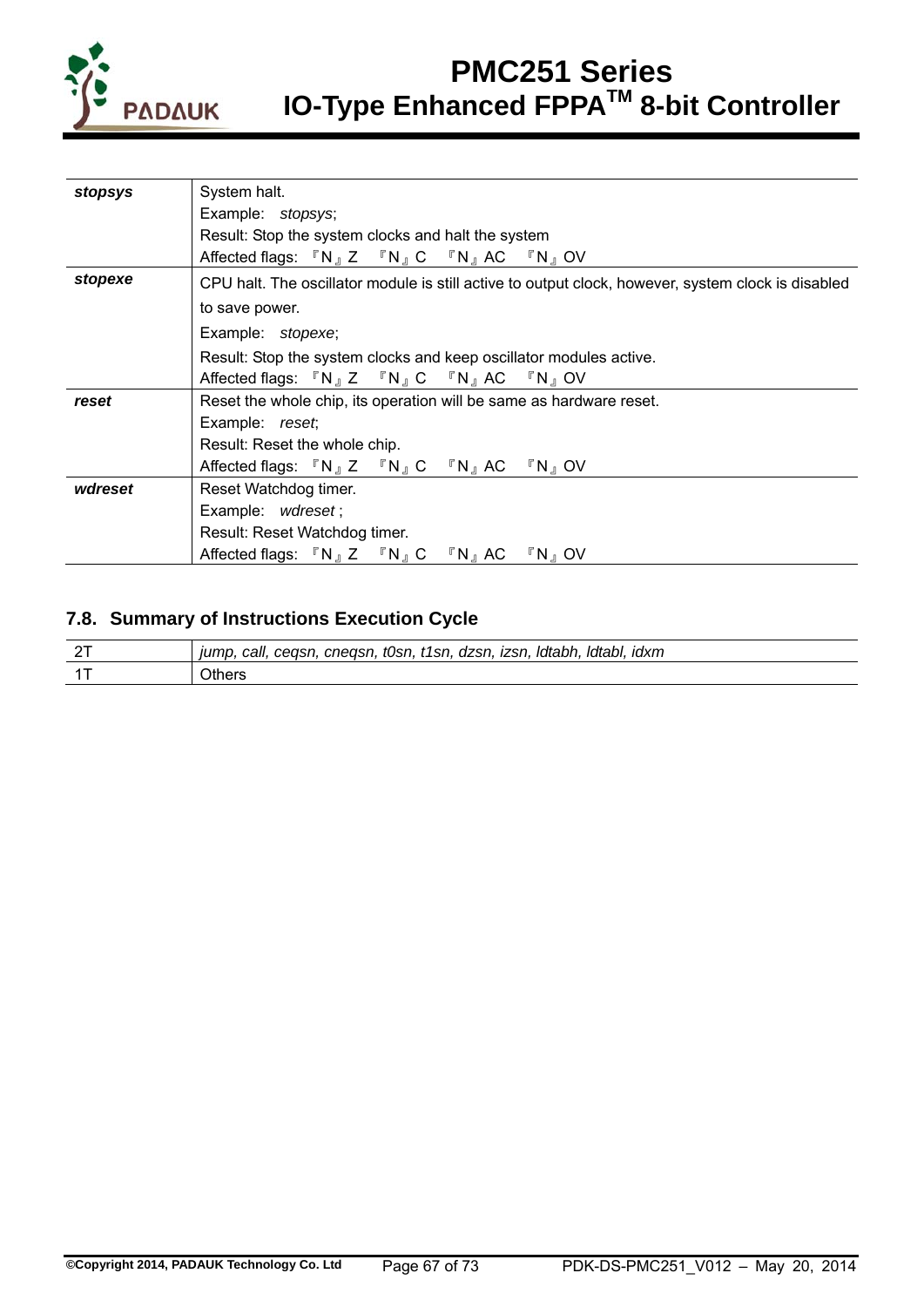

## **7.9. Summary of affected flags by Instructions**

| <b>Instruction</b>   | Z                            | C                            | <b>AC</b>                    | OV                           | <b>Instruction</b>   | Z                            | $\mathbf C$                  |                              | AC OV                        | <b>Instruction</b> | Z                            | $\mathbf c$                  | <b>AC</b>                    | OV |
|----------------------|------------------------------|------------------------------|------------------------------|------------------------------|----------------------|------------------------------|------------------------------|------------------------------|------------------------------|--------------------|------------------------------|------------------------------|------------------------------|----|
| a, I<br>mov          | $\blacksquare$               | $\overline{\phantom{a}}$     | $\overline{\phantom{a}}$     | $\blacksquare$               | M, a<br>mov          | $\overline{\phantom{a}}$     |                              | $\qquad \qquad \blacksquare$ | $\overline{\phantom{a}}$     | a, M<br>mov        | Y                            | $\blacksquare$               |                              |    |
| a, IO<br>mov         | Υ                            | $\overline{\phantom{0}}$     | $\overline{\phantom{a}}$     | $\blacksquare$               | IO, a<br>mov         | -                            |                              | $\qquad \qquad \blacksquare$ | $\overline{\phantom{a}}$     | M, a<br>nmov       | $\overline{\phantom{a}}$     | $\overline{\phantom{0}}$     | $\overline{\phantom{a}}$     |    |
| a, M<br>nmov         | Y                            | $\overline{a}$               | $\overline{\phantom{a}}$     | Ξ.                           | Idtabh<br>index      |                              |                              |                              | $\qquad \qquad \blacksquare$ | index<br>Idtabl    | $\overline{\phantom{a}}$     |                              |                              |    |
| ldt16<br>index       | $\overline{\phantom{a}}$     | $\overline{\phantom{0}}$     | $\qquad \qquad \blacksquare$ | $\overline{\phantom{a}}$     | stt16<br>index       |                              |                              |                              |                              | M<br>xch           | $\overline{\phantom{a}}$     | $\overline{\phantom{a}}$     | $\qquad \qquad \blacksquare$ |    |
| a, index<br>idxm     | $\blacksquare$               | $\blacksquare$               | $\blacksquare$               | $\blacksquare$               | idxm index, a        | $\qquad \qquad \blacksquare$ |                              |                              | $\overline{\phantom{a}}$     | wdreset            | $\qquad \qquad \blacksquare$ | $\qquad \qquad \blacksquare$ |                              |    |
| pushaf               | $\blacksquare$               | $\qquad \qquad \blacksquare$ | $\blacksquare$               | $\blacksquare$               | popaf                | Υ                            | Y                            | Υ                            | Υ                            | add<br>a, I        | Υ                            | Υ                            | Υ                            | Y  |
| add a, M             | Y                            | Υ                            | Υ                            | Υ                            | add M, a             | Υ                            | Υ                            | Υ                            | Υ                            | addc<br>a, M       | Υ                            | Υ                            | Υ                            | Y  |
| M, a<br>addc         | Υ                            | Υ                            | Υ                            | Y                            | addc<br>a            | Υ                            | Υ                            | Υ                            | Y                            | M<br>addc          | Y                            | Y                            | Υ                            | Υ  |
| nadd<br>a, M         | Υ                            | Υ                            | Υ                            | Y                            | nadd<br>M, a         | Y                            | Υ                            | Y                            | Y                            | sub<br>a, I        | Y                            | Υ                            | Υ                            | Y  |
| a, M<br>sub          | Υ                            | Y                            | Υ                            | Υ                            | M, a<br>sub          | Υ                            | Υ                            | Υ                            | Υ                            | subc<br>a, M       | Υ                            | Υ                            | Υ                            | Υ  |
| subc<br>M, a         | Y                            | Υ                            | Y                            | Y                            | subc<br>a            | Y                            | Y                            | Y                            | Y                            | subc<br>M          | Y                            | Y                            | Y                            | Y  |
| M<br>inc             | Υ                            | Υ                            | Υ                            | Υ                            | M<br>dec             | Υ                            | Υ                            | Υ                            | Y                            | M<br>clear         |                              | $\overline{\phantom{0}}$     | $\qquad \qquad \blacksquare$ |    |
| sra                  | $\blacksquare$               | Y                            | $\blacksquare$               | $\blacksquare$               | src<br>a             | $\overline{\phantom{0}}$     | Y                            | $\frac{1}{2}$                | $\qquad \qquad \blacksquare$ | M<br>sr            | $\overline{\phantom{a}}$     | Υ                            | $\blacksquare$               |    |
| M<br>src             | $\overline{\phantom{a}}$     | Υ                            | $\overline{\phantom{a}}$     | $\overline{\phantom{a}}$     | sl<br>a              | $\qquad \qquad \blacksquare$ | Υ                            | $\frac{1}{2}$                | $\blacksquare$               | slc<br>a           | $\overline{\phantom{a}}$     | Υ                            | $\qquad \qquad \blacksquare$ | -  |
| M<br>sl              |                              | Ý                            | $\blacksquare$               | Ξ.                           | M<br>slc             | $\blacksquare$               | Υ                            |                              | $\qquad \qquad \blacksquare$ | a<br>swap          |                              | -                            |                              |    |
| M<br>swap            | $\qquad \qquad \blacksquare$ | $\blacksquare$               | $\qquad \qquad \blacksquare$ | $\qquad \qquad \blacksquare$ | and<br>a, I          | Υ                            | $\overline{\phantom{0}}$     |                              | $\qquad \qquad \blacksquare$ | a, M<br>and        | Y                            | $\overline{\phantom{0}}$     | $\overline{\phantom{a}}$     |    |
| M, a<br>and          | Y                            | $\overline{\phantom{a}}$     | $\blacksquare$               | $\blacksquare$               | a, I<br>or           | Υ                            | $\qquad \qquad \blacksquare$ | $\overline{a}$               | $\qquad \qquad \blacksquare$ | a, M<br>or         | Y                            | $\overline{\phantom{0}}$     | $\overline{a}$               |    |
| M, a<br>or           | Υ                            | $\qquad \qquad \blacksquare$ | $\blacksquare$               | $\blacksquare$               | a, I<br>xor          | Υ                            |                              |                              | $\blacksquare$               | a, M<br>xor        | Υ                            | $\qquad \qquad \blacksquare$ | $\overline{\phantom{a}}$     |    |
| M, a<br>xor          | Υ                            | $\overline{\phantom{0}}$     | $\overline{\phantom{a}}$     |                              | a, IO<br>xor         | Υ                            |                              |                              | $\qquad \qquad \blacksquare$ | IO, a<br>xor       |                              |                              |                              |    |
| not<br>a             | Y                            | $\overline{\phantom{0}}$     | $\overline{\phantom{a}}$     | $\overline{\phantom{a}}$     | M<br>not             | Υ                            | $\qquad \qquad \blacksquare$ |                              | $\blacksquare$               |                    |                              |                              |                              |    |
| neg<br>a             | Y                            | $\frac{1}{2}$                | $\blacksquare$               | $\blacksquare$               | M<br>neg             | Υ                            | $\qquad \qquad \blacksquare$ | $\qquad \qquad \blacksquare$ | $\overline{\phantom{a}}$     | comp<br>a, I       | Y                            | Y                            | Y                            | Y  |
| a, M<br>comp         | Υ                            | Υ                            | Υ                            | Y                            | M, a<br>comp         | Y                            | Y                            | Y                            | Υ                            | IO.n<br>set0       | $\blacksquare$               | $\qquad \qquad \blacksquare$ | $\overline{\phantom{a}}$     |    |
| IO.n<br>set1         |                              | $\overline{\phantom{0}}$     | $\blacksquare$               | $\blacksquare$               | IO.n<br>tog          | $\overline{\phantom{0}}$     |                              |                              | $\overline{\phantom{a}}$     | M.n<br>set0        |                              | -                            |                              |    |
| M.n<br>set1          |                              | $\overline{\phantom{a}}$     | $\frac{1}{2}$                | $\overline{\phantom{a}}$     | IO.n<br>swapc        | $\qquad \qquad \blacksquare$ | Υ                            | $\qquad \qquad \blacksquare$ | $\blacksquare$               | a, I<br>cegsn      | Y                            | Y                            | Y                            | Υ  |
| cegsn a, M           | Y                            | Y                            | Υ                            | Y                            | M, a<br>cegsn        | Y                            | Y                            | Y                            | Y                            | cneqsn<br>a, I     | Y                            | Υ                            | Υ                            | Y  |
| cnegsn a, M          | Υ                            | Υ                            | Υ                            | Υ                            | М, а<br>cnegsn       | Υ                            | Υ                            | Υ                            | Y                            | IO.n<br>t0sn       | $\blacksquare$               |                              |                              |    |
| IO.n<br>t1sn         |                              | ÷                            | $\qquad \qquad \blacksquare$ |                              | tOsn<br>M.n          |                              |                              | -                            | $\qquad \qquad \blacksquare$ | M.n<br>t1sn        |                              |                              | $\qquad \qquad \blacksquare$ |    |
| izsn<br>$\mathsf{a}$ | Υ                            | Y                            | Υ                            | Y                            | dzsn<br>$\mathsf{a}$ | Y                            | Y                            | Y                            | Υ                            | M<br>izsn          | Y                            | Y                            | Υ                            | Υ  |
| M<br>dzsn            | Y                            | Y                            | Y                            | Y                            | IO.n<br>wait0        | $\qquad \qquad \blacksquare$ | $\qquad \qquad \blacksquare$ | $\frac{1}{2}$                | $\blacksquare$               | IO.n<br>wait1      | $\blacksquare$               | $\overline{\phantom{0}}$     | $\blacksquare$               | -  |
| label<br>call        | $\qquad \qquad \blacksquare$ | $\overline{\phantom{0}}$     | $\overline{\phantom{a}}$     | $\overline{\phantom{a}}$     | label<br>goto        | $\qquad \qquad \blacksquare$ | $\qquad \qquad \blacksquare$ | -                            | $\blacksquare$               | $ret$              | $\qquad \qquad \blacksquare$ | $\overline{\phantom{0}}$     | $\overline{\phantom{a}}$     | -  |
| ret                  |                              |                              |                              |                              | reti                 | $\overline{\phantom{0}}$     |                              |                              | $\overline{\phantom{0}}$     | nop                | $\overline{\phantom{0}}$     | -                            |                              | -  |
| pcadd a              |                              |                              |                              |                              | engint               | $\overline{\phantom{0}}$     |                              | $\qquad \qquad \blacksquare$ | $\qquad \qquad \blacksquare$ | disgint            | $\overline{\phantom{a}}$     | $\overline{\phantom{0}}$     | $\qquad \qquad \blacksquare$ | -  |
| stopsys              |                              |                              |                              |                              | reset                |                              |                              | -                            | $\qquad \qquad \blacksquare$ | stopexe            | $\overline{\phantom{a}}$     | -                            |                              |    |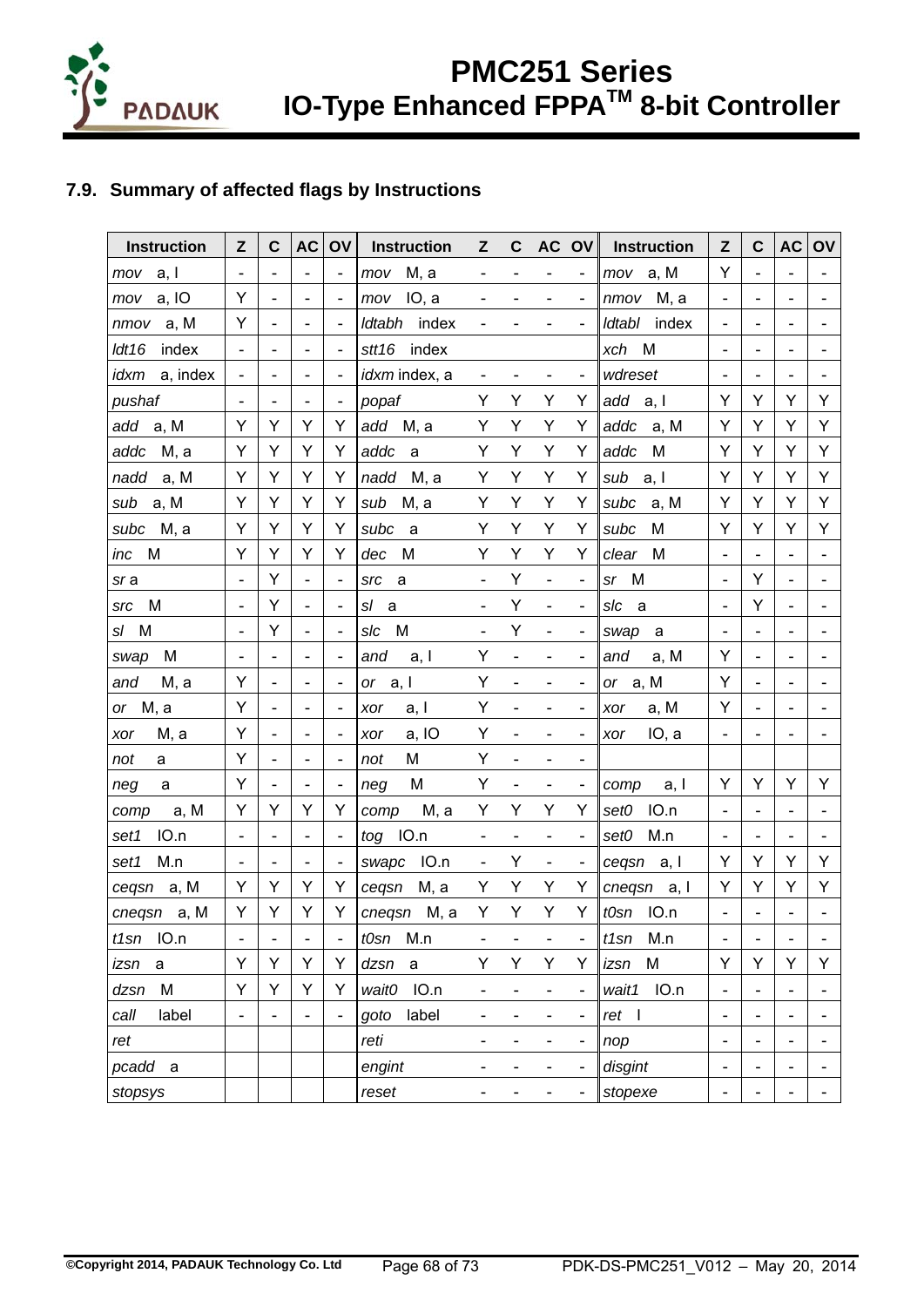

## **8. Special Notes**

This chapter is to remind user who use PMC251 series IC in order to avoid frequent errors upon operation.

## **8.1. Using IC**

### **8.1.1. IO pin usage and setting**

- (1) IO pin as analog input
	- Configure IO pin as input
	- Set PADIER and PBDIER registers to configure corresponding IO as analog input
	- Set PAPH and PBPH registers to disable corresponding IO pull-up resistor
	- The functions of PADIER and PBDIER registers of PMC251 series IC is contrary to ICE functions. Please use following program in order to keep ICE emulation

consisting with PMC251 series IC procedure.

\$ PADIER 0xF0;

\$ PBDIER 0x07;

(2) PA5 as input pin

PA5 can only be Open-Drain output pin. Output high requires adding pull-up resistor

- (3) PA5 as PRST# input
	- No internal pull-up resistor for PA5
	- Configure PA5 as input
	- Set CLKMD.0=1 to enable PA5 as PRST# input pin
- (4) PA4/PA5 as input pin to connect with a push button or a switch by a long wire
	- Needs to put a >10 $\Omega$  resistor in between PA4/PA5 and the long wire
	- Avoid using PA5 as input
- (5) PA7 and PA6 as external crystal oscillator pin
	- Configure PA7 and PA6 as input
	- Disable PA7 and PA6 internal pull-up resistor
	- Configure PADIER register to set PA6 and PA7 as analog input
	- EOSCR register bit [6:5] selects corresponding crystal oscillator frequency :
		- $\div$  01 : for lower frequency, ex : 32kHz
		- $\div$  10 : for middle frequency, ex : 455kHz, 1MHz
		- $\div$  11 : for higher frequency, ex : 4MHz
	- Program EOSCR.7 =1 to enable crystal oscillator
	- Ensure EOSC working well before switching from IHRC or ILRC to EOSC. Refer to 8.1.3.(2)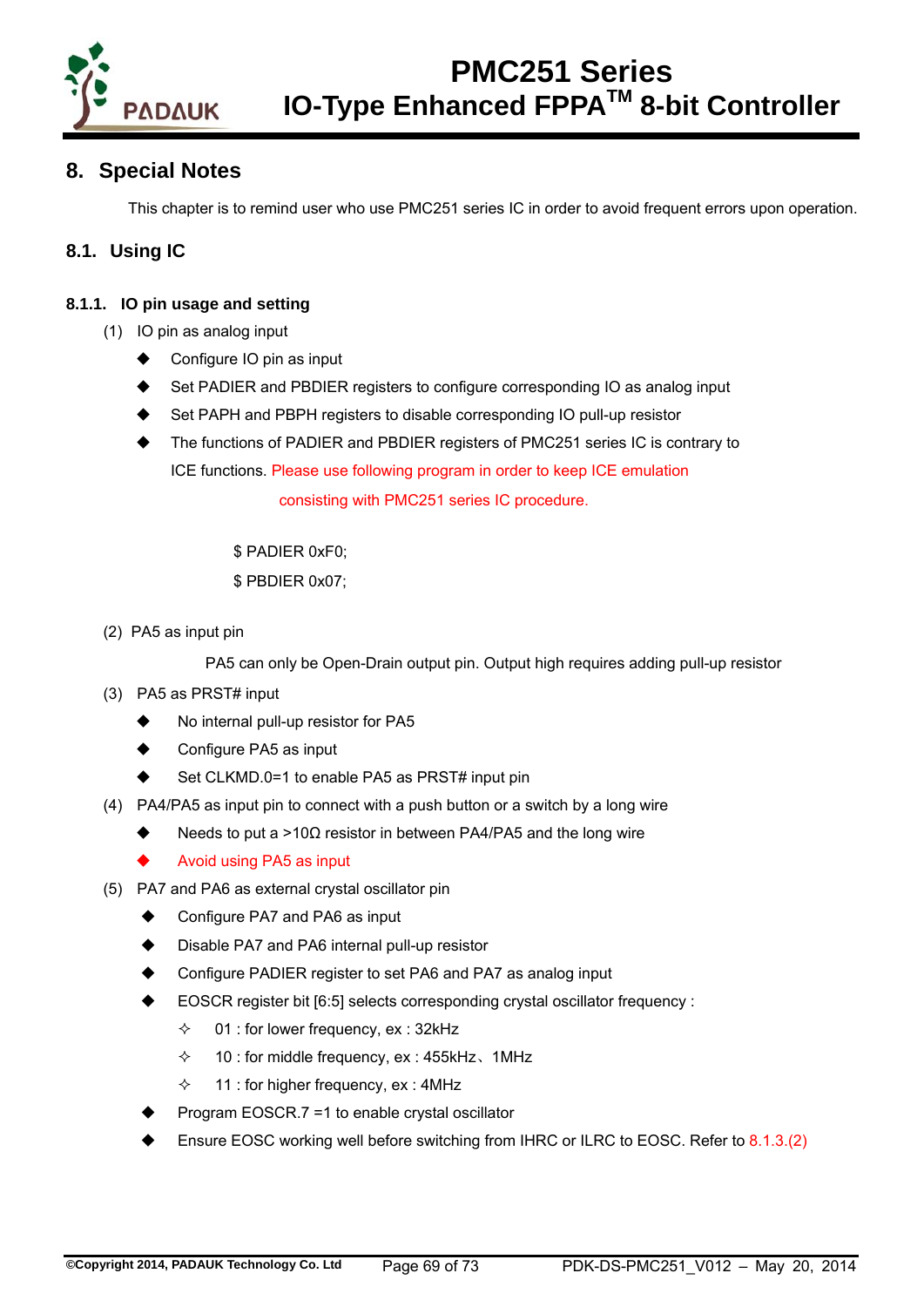

### **8.1.2. Interrupt**

(1) When using the interrupt function, the procedure should be:

Step1: Set INTEN register, enable the interrupt control bit

Step2: Clear INTRQ register

Step3: In the main program, using ENGINT to enable CPU interrupt function

Step4: Wait for interrupt. When interrupt occurs, enter to Interrupt Service Routine

Step5: After the Interrupt Service Routine being executed, return to the main program

\* Use DISGINT in the main program to disable all interrupts

\* When interrupt service routine starts, use PUSHAF instruction to save ALU and FLAG register. POPAF instruction is to restore ALU and FLAG register before RETI as below:

void Interrupt (void) // Once the interrupt occurs, jump to interrupt service routine

{ // enter DISGINT status automatically, no more interrupt is accepted

PUSHAF;

POPAF;

…

- } // RETI will be added automatically. After RETI being executed, ENGINT status will be restored
- (2) INTEN and INTRQ have no initial values. Please set required value before enabling interrupt function
- (3) FPPA1 will not be affected by interrupt at all

### **8.1.3. System clock switching**

- (1) System clock can be switched by CLKMD register. Please notice that, NEVER switch the system clock and turn off the original clock source at the same time. For example: When switching from clock A to clock B, please switch to clock B first; and after that turn off the clock A oscillator through CLKMD.
	- Case 1 : Switch system clock from ILRC to IHRC/2 CLKMD = 0x36; // switch to IHRC, *ILRC can not be disabled here*  $CLKMD.2 = 0$ : // ILRC can be disabled at this time
	- Case 2 : Switch system clock from ILRC to EOSC CLKMD = 0xA6; // switch to EOSC, *ILRC can not be disabled here* CLKMD.2 =  $0$ ;  $\frac{1}{1}$  ILRC can be disabled at this time
	- **ERROR.** Switch ILRC to IHRC and turn off ILRC simultaneously  $CLKMD = 0x50$ ; // MCU will hang
- (2) Please ensure the EOSC oscillation has established before switching from ILRC or IHRC to EOSC. MCU will not check its status. Please wait for a while after enabling EOSC. System clock can be switched to EOSC afterwards. Otherwise, MCU will hang. The example for switching system clock from ILRC to 4MHz EOSC after boot up is as below: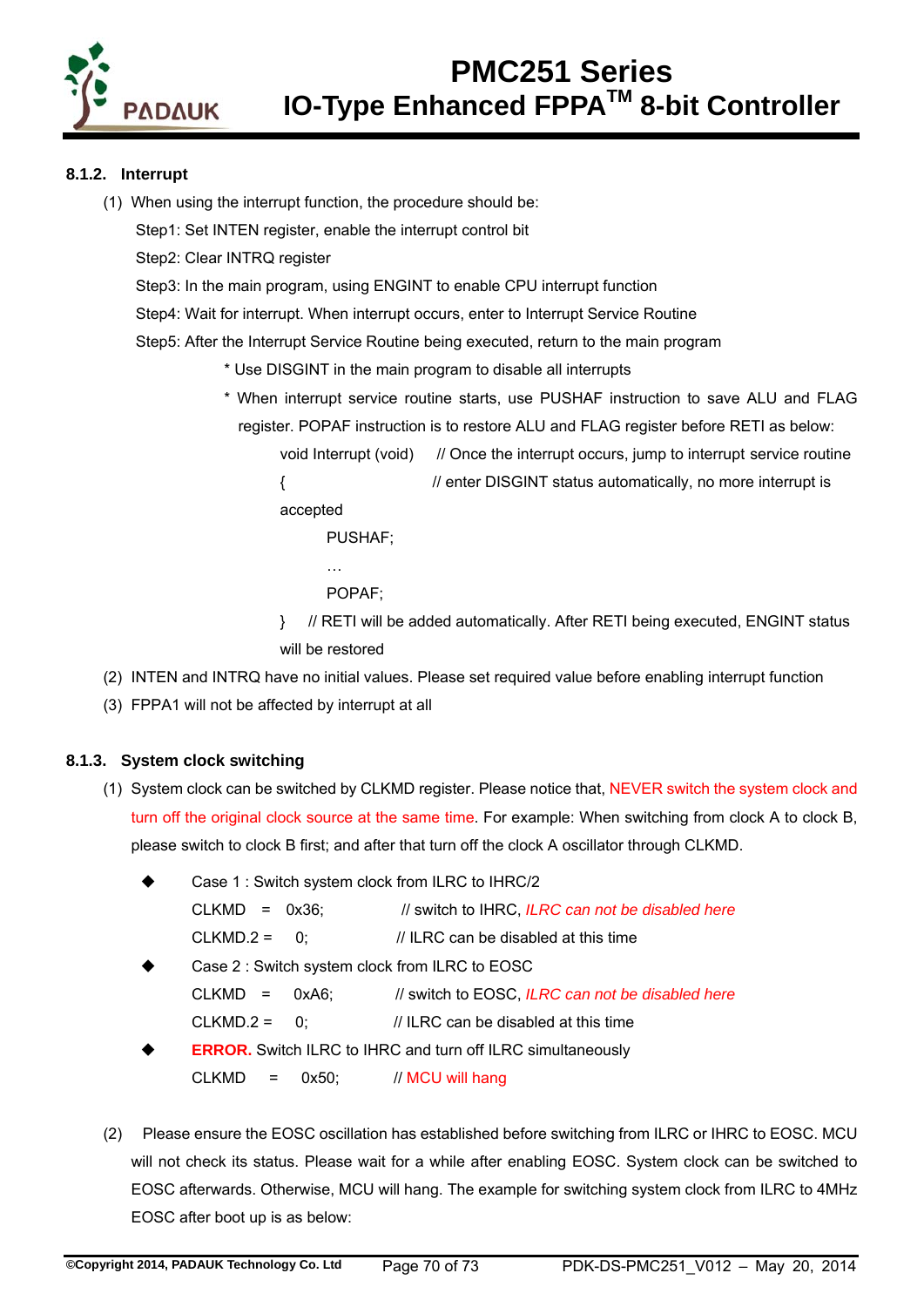

**.**ADJUST\_IC DISABLE \$ EOSCR Enable, 4MHz; // 4MHz EOSC start to oscillate. // Delay for EOSC establishment \$ T16M EOSC,/1,BIT10 Word Count  $= 0$ : Stt<sub>16</sub> Count; Intrq.T16 =  $0$ ; wait1 Intra.T16:  $CLKMD = 0xA4$ ;  $// ILRC -> EOSC$ ;  $CLKMD.2 = 0;$  // turn off ILRC only if necessary

CLKMD.1 = 0;  $\angle$  // turn off WDT for executing delay instruction.

The delay duration should be adjusted in accordance with the characteristic of the crystal and PCB. To measure the oscillator signal by the oscilloscope, please select (x10) on the probe and measure through PA6(X2) pin to avoid the interference on the oscillator.

### **8.1.4. Power down mode, wakeup and watchdog**

- (1) Watchdog will be inactive once ILRC is disabled
- (2) Please turn off watchdog before executing STOPSYS or STOPEXE instruction, otherwise IC will be reset due to watchdog timeout. It is the same as in ICE emulation.
- (3) The clock source of Watchdog is ILRC if the fast wakeup is disabled; otherwise, the clock source of Watchdog will be the system clock and the reset time becomes much shorter. It is recommended to disable Watchdog and enable fast wakeup before entering STOPSYS mode. When the system is waken up from power down mode, please firstly disable fast wakeup function, and then enable Watchdog. It is to avoid system to be reset after being waken up.
- (4) If enable Watchdog during programming and also wants the fast wakeup, the example as below:

CLKMD.En\_WatchDog = 0; // disable watchdog timer \$ MISC Fast\_Wake\_Up; stopexe; nop; \$ MISC WT\_xx; // Reset Watchdog time to normal wake-up Wdreset; CLKMD.En\_WatchDog = 1; // enable watchdog timer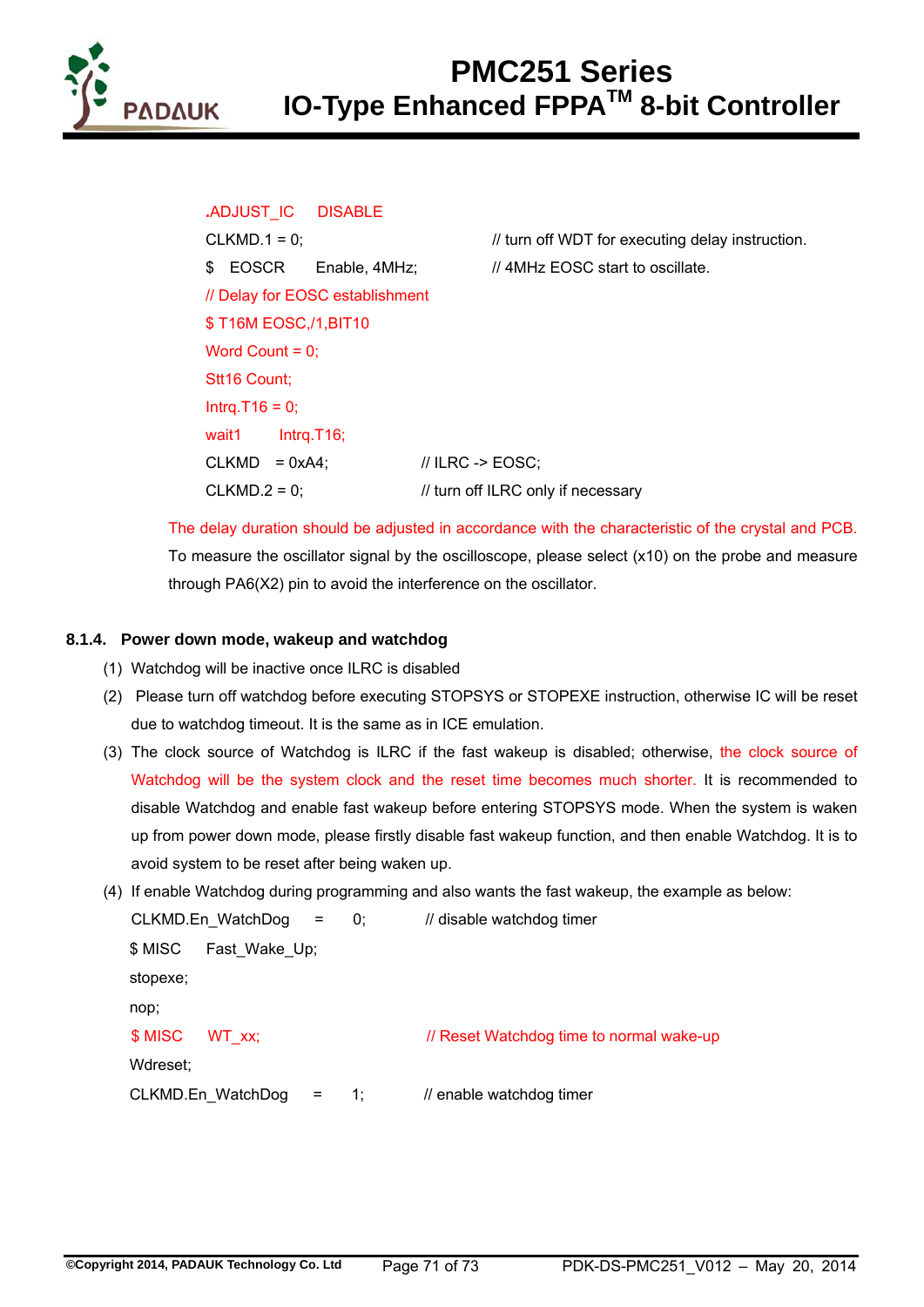

#### **8.1.5. TIMER time out**

When select T16M counter BIT8 as 1 to generate interrupt, the first interrupt will occur when the counter reaches to 0x100 ( BIT8 from 0 to 1) and the second interrupt will occur when the counter reaches 0x300 (BIT8 from 0 to 1). Therefore, selecting BIT8 as 1 to generate interrupt means that the interrupt occurs every 512 counts. Please notice that if T16M counter is restarted, the next interrupt will occur once Bit8 turns from 0 to 1.

#### **8.1.6. Delay instruction**

PMC251 does not support delay instruction. Please use program loop to perform delay function. Please notice that the conditional branch instructions (ex. ceqsn…etc) will consume different instruction cycle in accordance with the conditions fulfilled or not. Please refer to the table at topic 8 to calculate the total delay period.

### **8.1.7. LVR**

- (1) VDD must reach or above 2.2V for successful power-on process; otherwise IC will be inactive.
- (2) The setting of LVR (1.8V, 2.0V, 2.2V etc) will be valid just after successful power-on process.

### **8.1.8. Differences in command timing between single / double FPPA mode**

| <b>Instruction</b>   | <b>Condition</b>           | 1 FPPA | 2 FPPA |  |  |  |  |  |
|----------------------|----------------------------|--------|--------|--|--|--|--|--|
| goto, call           |                            | 2T     | 1Т     |  |  |  |  |  |
| cegsn, cnegsn, t0sn, | Condition is fulfilled     | 2T     | 1Т     |  |  |  |  |  |
| t1sn, dzsn, izsn     | Condition is not fulfilled | 1T     | 1Т     |  |  |  |  |  |
| Idtabh, Idtabl, idxm |                            | 2T     | 2Τ     |  |  |  |  |  |
| <b>Others</b>        |                            | 1Т     | 1Т     |  |  |  |  |  |

Differences on PMC251 series instruction cycle

### **8.1.9. Program writing**

PMC251 8pin packages: Put the jumper over the P201CS14A location, and put the IC 3 pins downwards on the socket.

PMC251 other packages: Put the jumper over the P201-14PIN location, and put the IC at the top location of the socket.